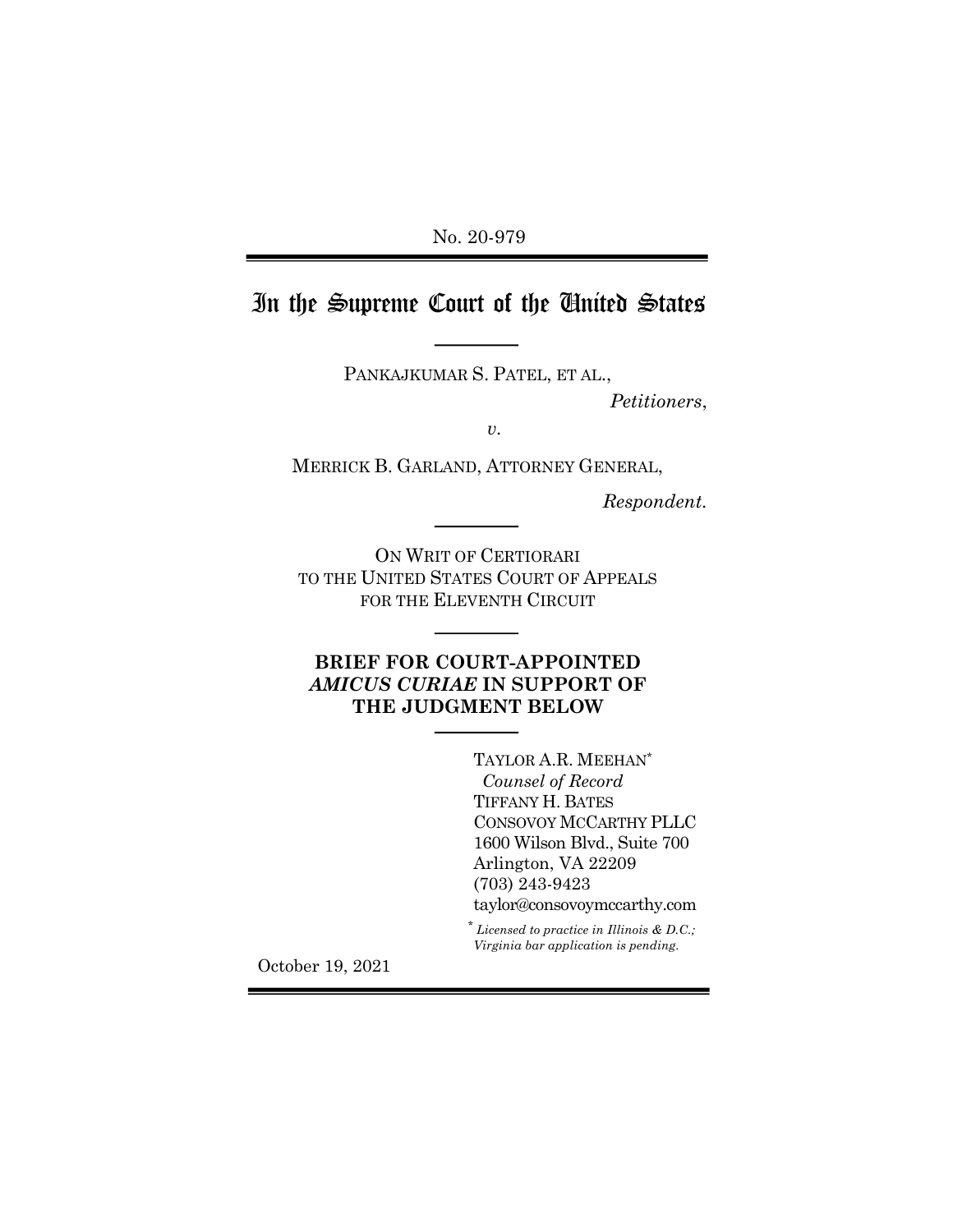### **QUESTION PRESENTED**

Whether 8 U.S.C. §1252(a)(2)(B)(i) bars federal courts from reviewing a factual determination made as part of an immigration court's decision, affirmed by the Board of Immigration Appeals, that a noncitizen is not entitled to discretionary relief from removal.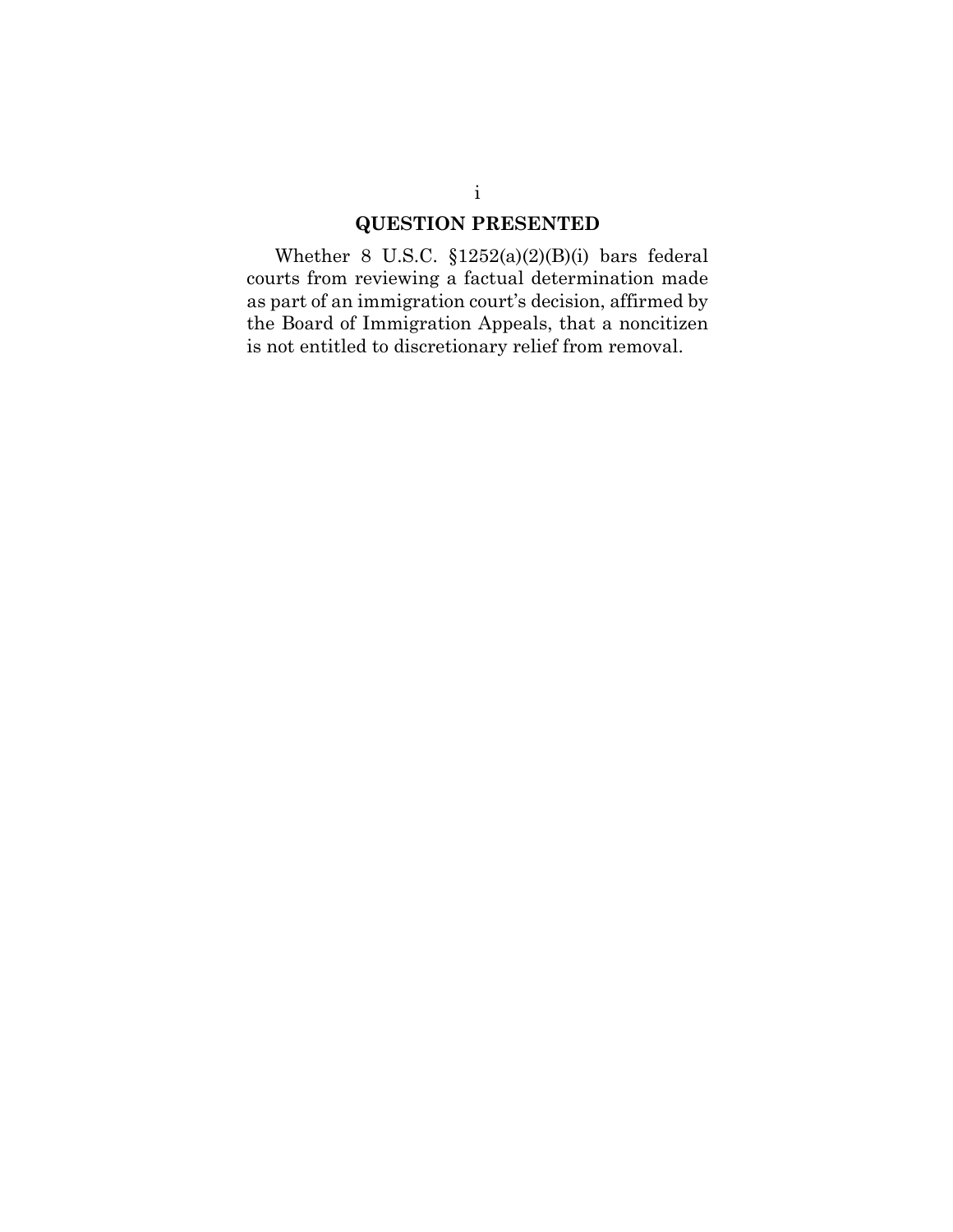# **TABLE OF CONTENTS**

|    |             | STATUTORY PROVISIONS INVOLVED 2                                                     |
|----|-------------|-------------------------------------------------------------------------------------|
|    |             |                                                                                     |
| L. |             |                                                                                     |
|    |             |                                                                                     |
|    | $B_{\cdot}$ | The Illegal Immigration Reform and                                                  |
|    |             | C. The 2005 REAL ID Act amendments  9                                               |
| Н. |             | $\label{eq:proceeding} {\bf Proceedings~below~}$                                    |
|    | А.          | Immigration court proceedings 13                                                    |
|    | $B_{\cdot}$ |                                                                                     |
|    | $C_{\cdot}$ | Eleventh Circuit proceedings 17                                                     |
|    |             |                                                                                     |
|    |             |                                                                                     |
| L. |             | Questions of Fact Related to Denials of<br>Discretionary Relief Are Unreviewable 22 |
|    |             | A. "Any judgment" sweeps broadly  22                                                |
|    |             | B. "Regarding the granting of relief"                                               |
|    | $C_{\cdot}$ | Context and history distinguish<br>between questions of law and fact 32             |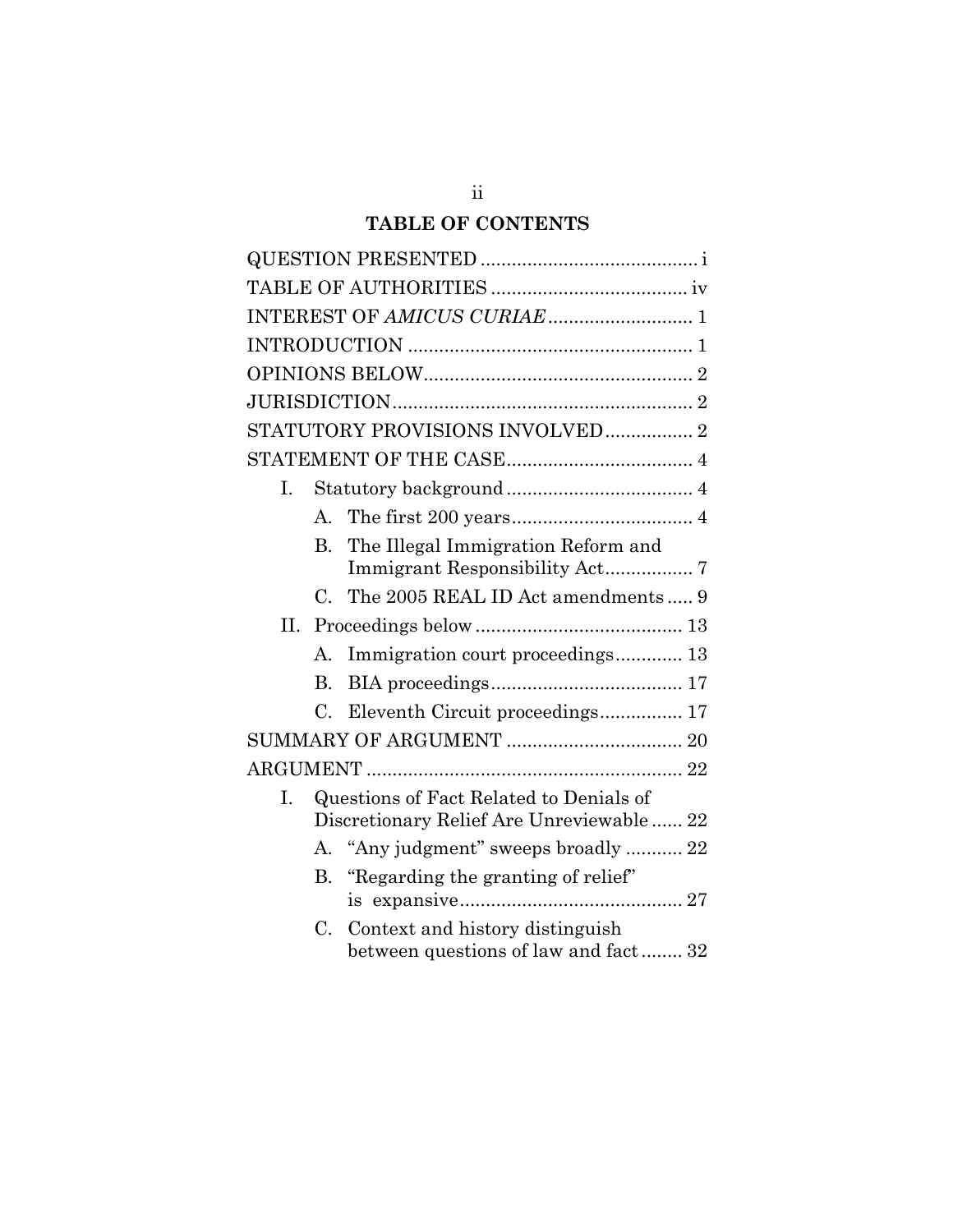|  | II. Any alternative interpretation                                           |  |
|--|------------------------------------------------------------------------------|--|
|  | A. "Any judgment" is not synonymous<br>with "any discretionary judgment" or  |  |
|  | B. Subparagraphs (B)(i) and (B)(ii) are                                      |  |
|  | C. Other context arguments do not<br>support an alternative interpretation46 |  |
|  | III. Presumptions and anomalies are not a                                    |  |
|  | A. The presumption of reviewability is                                       |  |
|  | B. Congressional repudiation, not                                            |  |
|  | C. Distinctions between removal and                                          |  |
|  |                                                                              |  |

# STATUTORY APPENDIX

| 8 U.S.C. § 1252 (as enacted Sept. 30, 1996) App.17 |  |
|----------------------------------------------------|--|
| <b>IIRIRA</b> Transitional Rules,                  |  |
| Pub. L. No. 104-208, § 309(c)(4),                  |  |
| 110 Stat. 3009-626 (Sept. 30, 1996)App.30          |  |
| 8 U.S.C. § 1105a (to Sept. 30, 1996)  App.32       |  |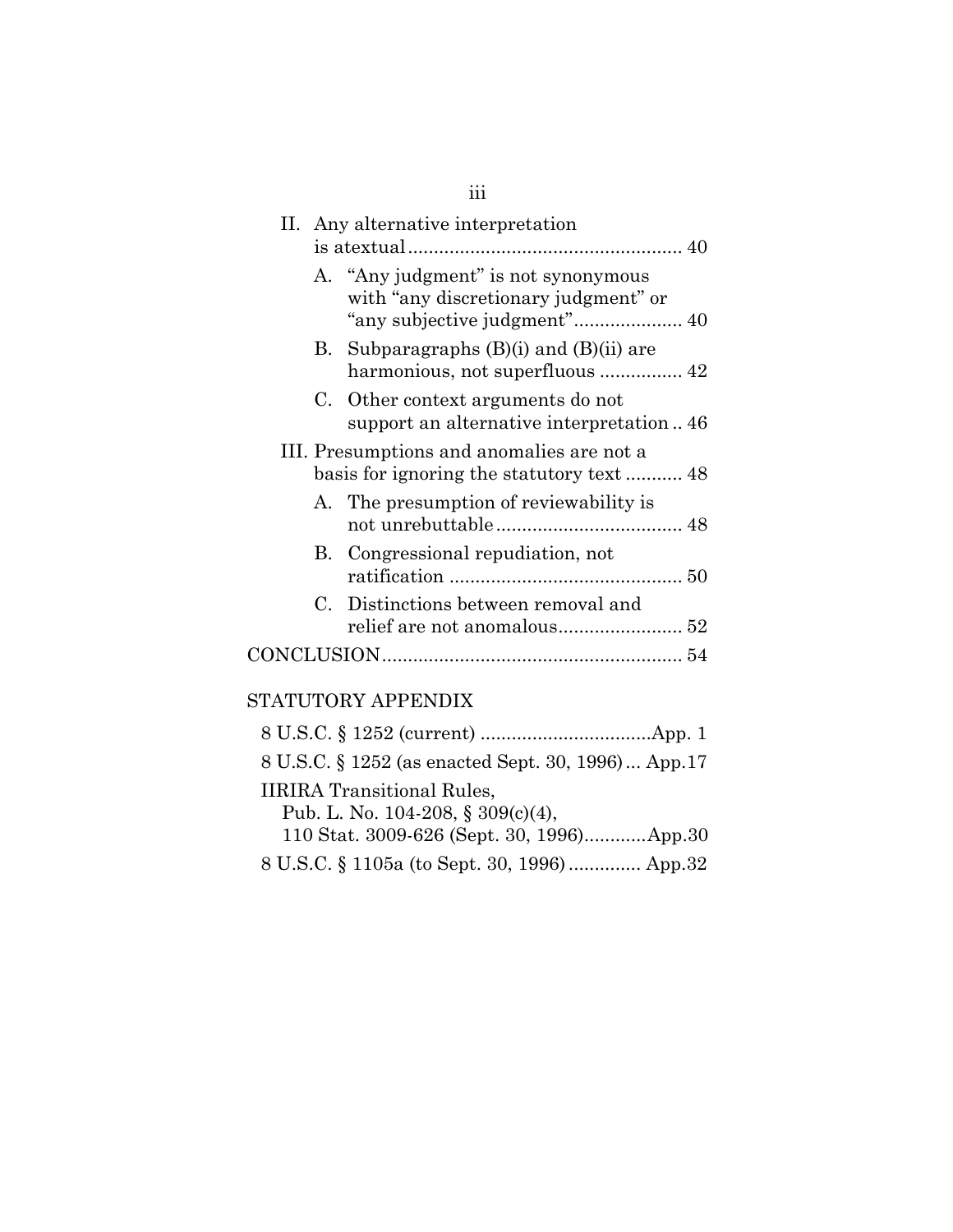# **TABLE OF AUTHORITIES**

| Anderson v. City of Bessemer,                   |
|-------------------------------------------------|
|                                                 |
| Arambula-Medina v. Holder,                      |
|                                                 |
| Ayeni v. Holder,                                |
|                                                 |
| Barnhart v. Thomas,                             |
|                                                 |
| Block v. Cmty. Nutrition Inst.,                 |
|                                                 |
| Bowen v. Michigan Acad. of Family Physicians,   |
|                                                 |
| BP P.L.C. v. Mayor & City Council of Baltimore, |
|                                                 |
| Bridges v. Wixon,                               |
|                                                 |
| Cevilla v. Gonzales,                            |
| 446 F.3d 658 (7th Cir. 2006)  51, 54            |
| Cheng Fan Kwok v. INS,                          |
|                                                 |
| Comm'r of Internal Revenue v. Keystone          |
| Consol. Indus., Inc., 508 U.S. 152 (1993)  51   |
| DeCanas v. Bica,                                |
|                                                 |
| Delgado v. Holder,                              |
|                                                 |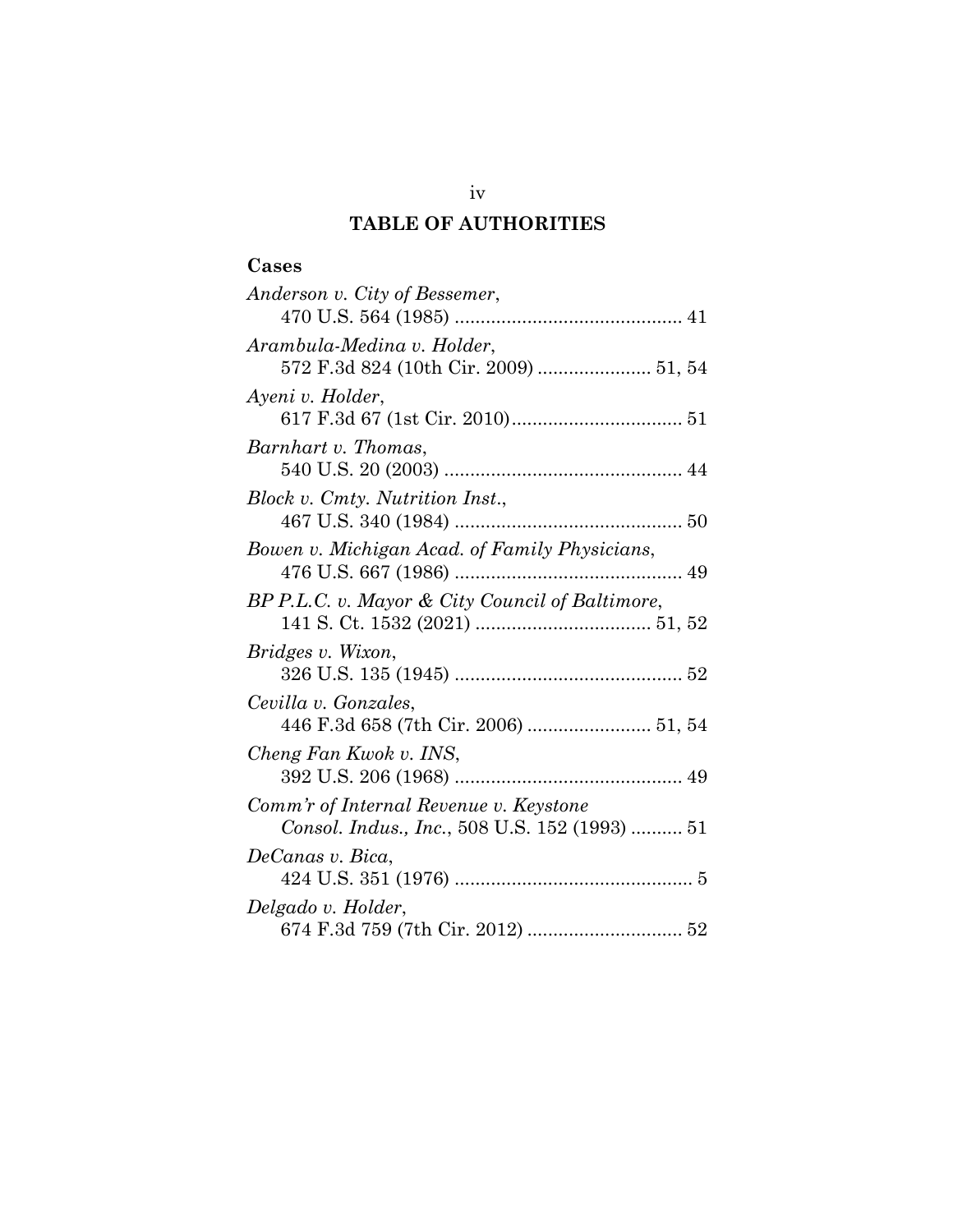| Dep't of Commerce v. New York,                                             |
|----------------------------------------------------------------------------|
| Dep't of Homeland Sec. v. Thuraissigiam,                                   |
| El-Khader v. Monica,<br>366 F.3d 562 (7th Cir. 2004)  45                   |
| Fong Yue Ting v. United States,                                            |
| Foti v. INS,                                                               |
| FTC v. Mandel Bros., Inc.,                                                 |
| Gall v. United States,                                                     |
| Garcia-Melendez v. Ashcroft,<br>351 F.3d 657 (5th Cir. 2003)  29, 33       |
| Gegiow v. Uhl,                                                             |
| Gonzalez-Oropeza v. U.S. Att'y Gen.,<br>321 F.3d 1331 (11th Cir. 2003)  33 |
| Green v. Napolitano,<br>627 F.3d 1341 (10th Cir. 2010)  45                 |
| Guerrero-Lasprilla v. Barr,                                                |
| Harisiades v. Shaughnessy,                                                 |
| Harrington v. Richter,                                                     |
| Heikkila v. Barber,                                                        |
|                                                                            |

v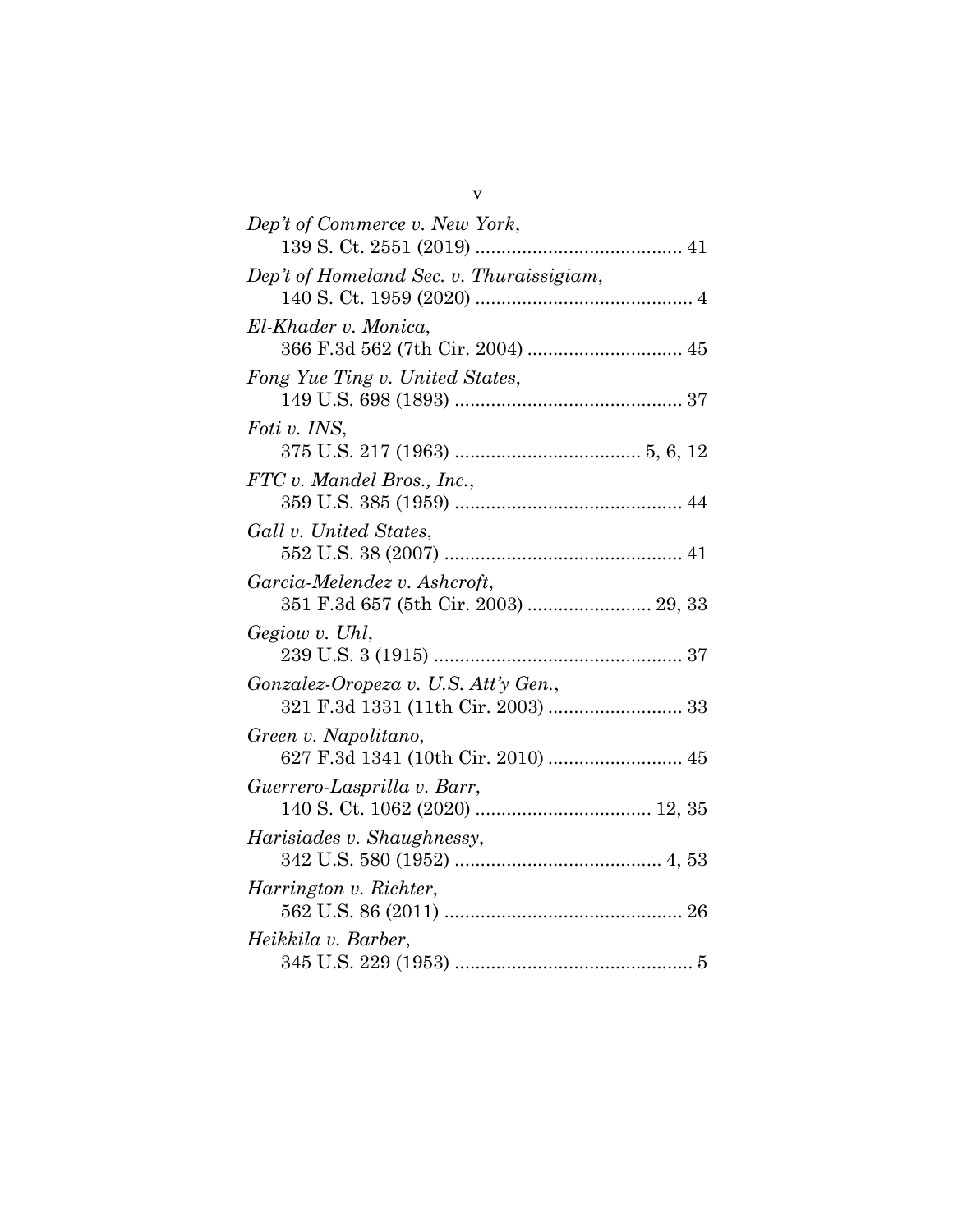| Husted v. A. Philip Randolph Inst.,                           |  |
|---------------------------------------------------------------|--|
|                                                               |  |
| <i>Iddir v. INS,</i>                                          |  |
|                                                               |  |
| INS v. Cardoza-Fonseca,                                       |  |
|                                                               |  |
| <i>INS v. Elias-Zacarias,</i>                                 |  |
|                                                               |  |
| INS v. St. Cyr,                                               |  |
|                                                               |  |
| INS v. Yueh-Shaio Yang,                                       |  |
|                                                               |  |
| <i>iTech U.S., Inc. v. Renaud,</i>                            |  |
|                                                               |  |
| J. McIntyre Mach., Ltd. v. Nicastro,                          |  |
|                                                               |  |
| $\log v$ . Byrd,                                              |  |
|                                                               |  |
| Jennings v. Stephens,                                         |  |
|                                                               |  |
| Judulang v. Holder,                                           |  |
|                                                               |  |
| Kharkhan v. Ashcroft,<br>336 F.3d 601 (7th Cir. 2003)  34, 51 |  |
|                                                               |  |
| Kucana v. Holder,                                             |  |
|                                                               |  |
| Kungys v. United States,                                      |  |
| Lamar, Archer & Cofrin, LLP v. Appling,                       |  |
|                                                               |  |
|                                                               |  |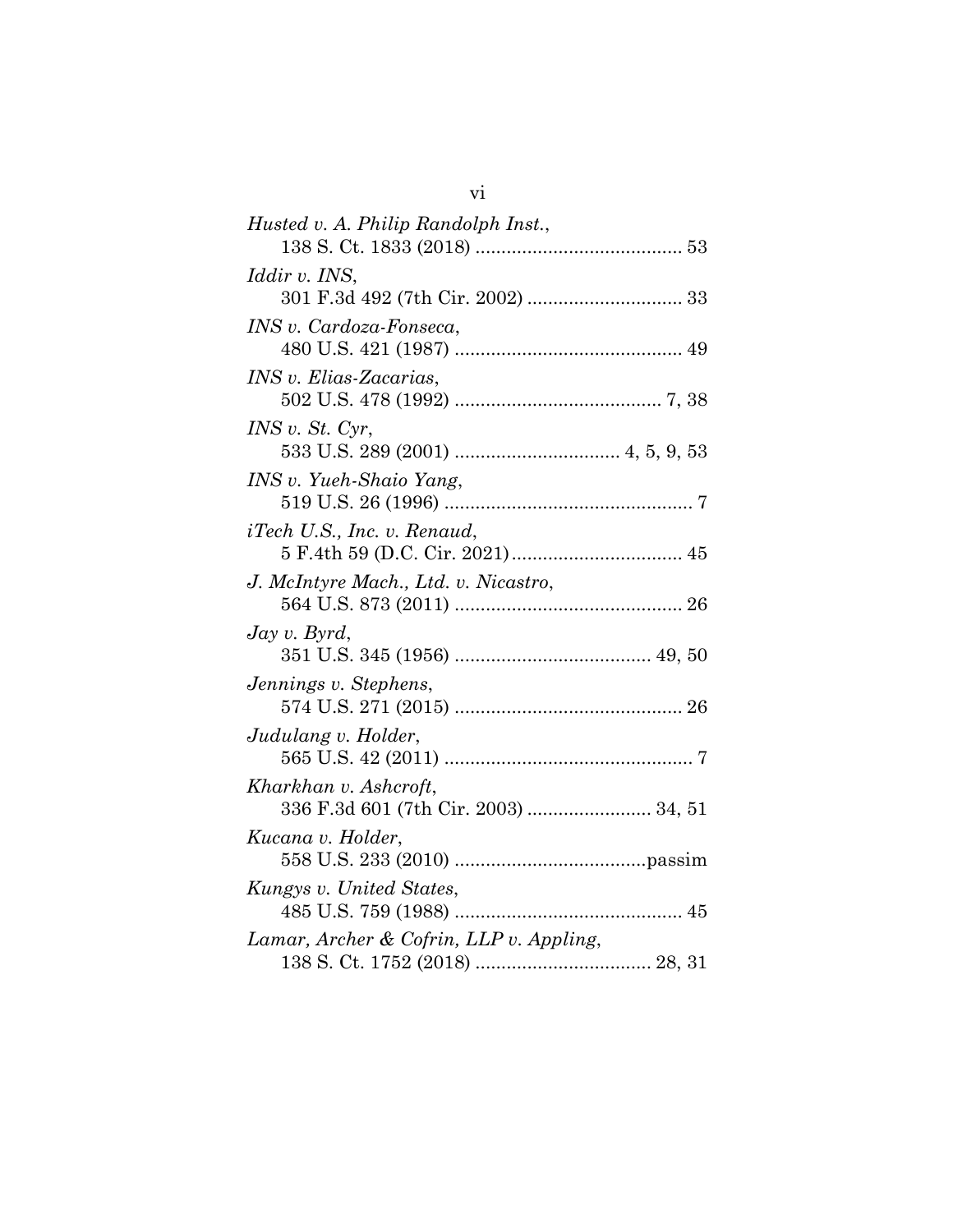| Lee v. U.S. Citizenship & Immigration Servs., |
|-----------------------------------------------|
| 592 F.3d 612 (4th Cir. 2010)  28, 29, 51      |
| Lem Moon Sing v. United States,               |
|                                               |
| Lorillard v. Pons,                            |
|                                               |
| McNary v. Haitian Refugee Ctr., Inc.,         |
|                                               |
| Merit Mgmt. Grp., LP v. FTI Consulting, Inc., |
|                                               |
| Miller v. French,                             |
|                                               |
| Nasrallah v. Barr,                            |
|                                               |
| Nishimura Ekiu v. United States,              |
|                                               |
| Reiter v. Sonotone Corp.,                     |
|                                               |
| Reno v. American-Arab Anti-Discrimination     |
|                                               |
| Richards v. United States,                    |
|                                               |
| Romag Fasteners, Inc. v. Fossil, Inc.,        |
|                                               |
| Russello v. United States,                    |
|                                               |
| Santana-Albarran v. Ashcroft,                 |
|                                               |
| Schaughnessy v. Pedreiro,                     |
|                                               |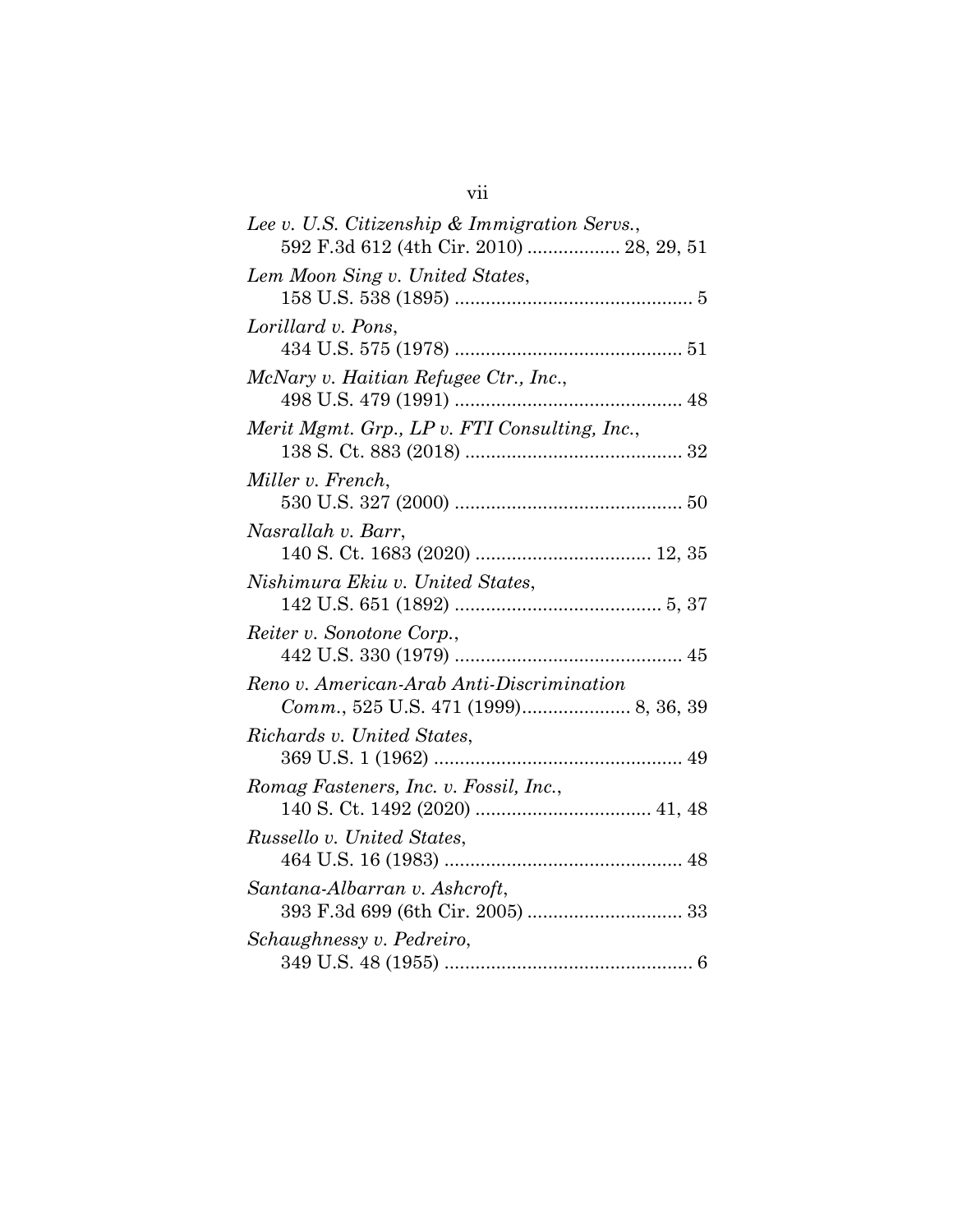| Succar v. Ashcroft,                                                                 |  |
|-------------------------------------------------------------------------------------|--|
|                                                                                     |  |
| TC Heartland LLC v. Kraft Foods Grp.                                                |  |
| Brands LLC, 137 S. Ct. 1514 (2017) 51                                               |  |
| Trejo v. Garland,                                                                   |  |
|                                                                                     |  |
| U.S. ex rel. Kaloudis v. Shaughnessy,                                               |  |
|                                                                                     |  |
| United States ex rel. Accardi v. Shaughnessy,                                       |  |
| United States ex rel. Vajtauer v. Comm'r of<br>Immigration, 273 U.S. 103 (1927)  53 |  |
| United States v. Gonzales,                                                          |  |
|                                                                                     |  |
| Webster v. Doe,                                                                     |  |
| Xiao Ji Chen v. Gonzales,                                                           |  |
|                                                                                     |  |
| Yamataya v. Fisher,                                                                 |  |
|                                                                                     |  |
| Zadvydas v. Davis,                                                                  |  |
|                                                                                     |  |
|                                                                                     |  |

# **Statutes**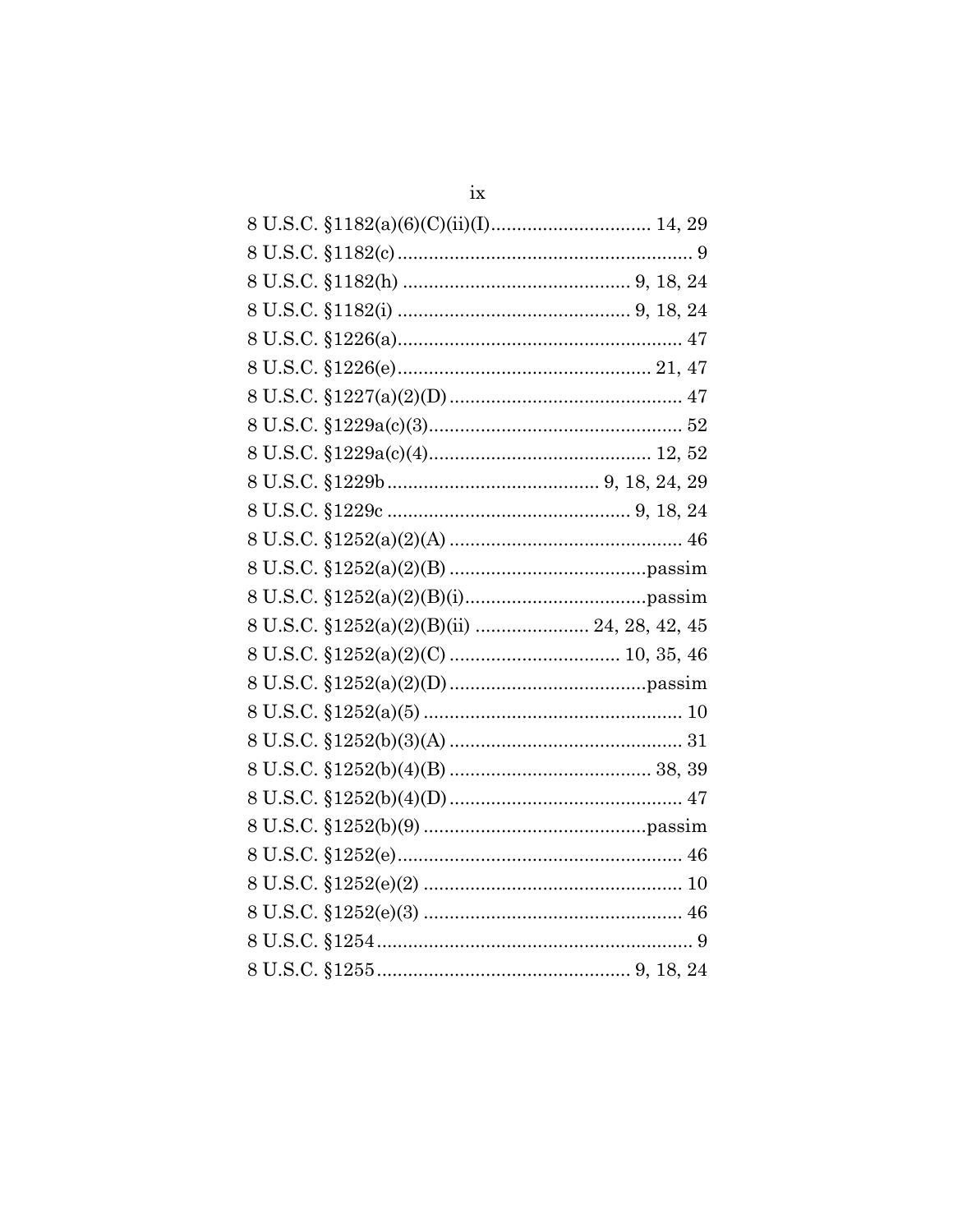| Act of Mar. 3, 1875,                        |
|---------------------------------------------|
|                                             |
| Act of Mar. 3, 1891,                        |
|                                             |
| Act of Aug. 18, 1894,                       |
| Immigration Act of 1907,                    |
| Immigration Act of 1917,                    |
| Immigration and Nationality Act of 1952,    |
|                                             |
|                                             |
| Act of Sept. 26, 1961,                      |
|                                             |
|                                             |
| $§106(a)(9), 75 \text{ Stat. } 652 \dots 6$ |
| Illegal Immigration Reform and Immigrant    |
| Responsibility Act, Pub. L. No. 104-208,    |
|                                             |
|                                             |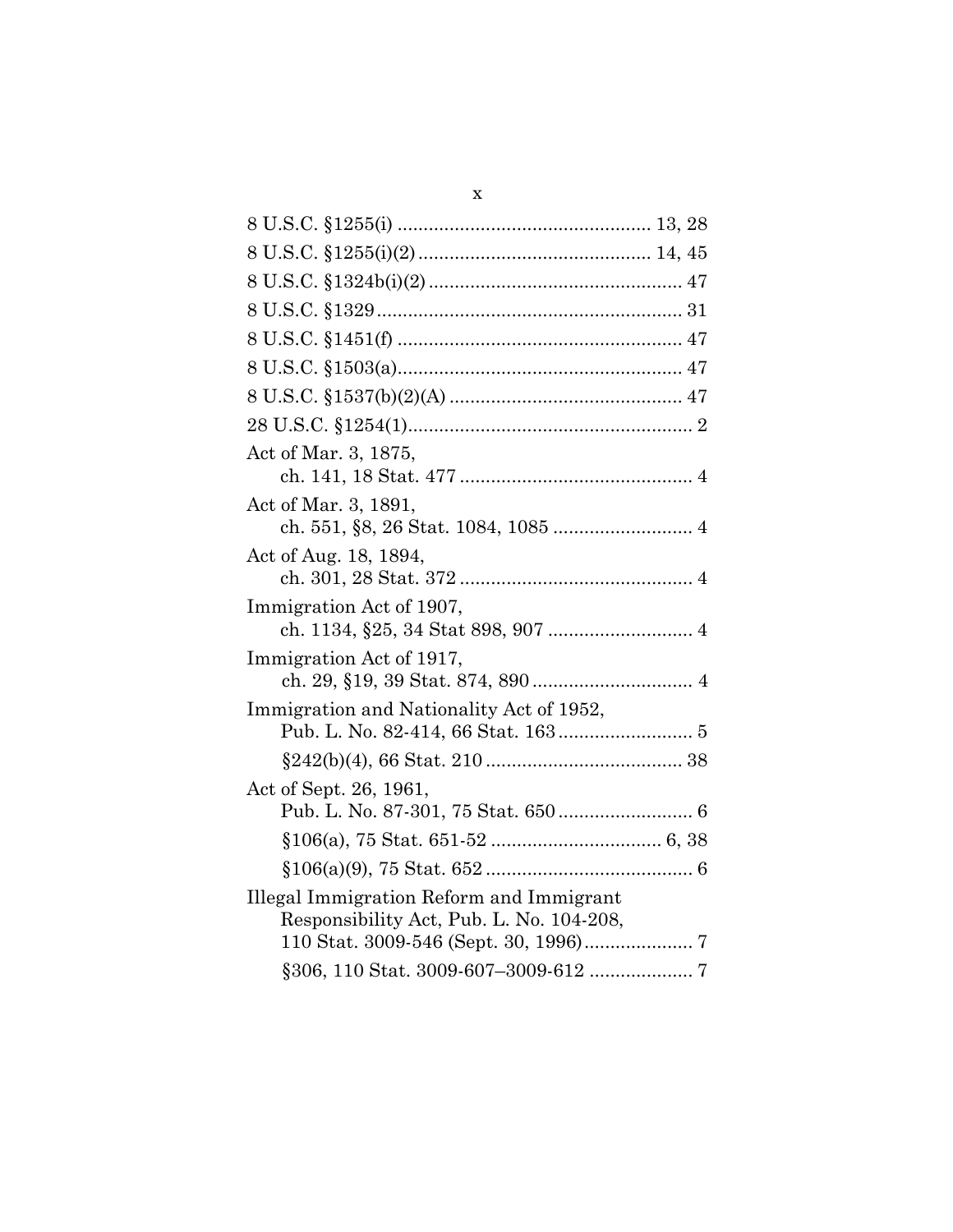| $\S 306(a)(2)$ , 110 Stat. 3009-607-3009-610. 8, 9, 32 |  |
|--------------------------------------------------------|--|
|                                                        |  |
| $\S 309(c)(4)$ (E), 110 Stat. 3009-626  9, 18, 47      |  |
| REAL ID Act of 2005,                                   |  |
|                                                        |  |
|                                                        |  |
|                                                        |  |
|                                                        |  |
|                                                        |  |
|                                                        |  |
|                                                        |  |

# **Regulations**

# **Other Authorities**

| A. Gonzales & P. Glen, Advancing Executive       |  |
|--------------------------------------------------|--|
| <b>Branch Immigration Policy Through</b>         |  |
| the Attorney General's Review Authority,         |  |
|                                                  |  |
| A. Scalia & B. Garner, Reading Law:              |  |
| The Interpretation of Legal Texts (2012)  24, 44 |  |
| <b>Black's Law Dictionary</b>                    |  |
|                                                  |  |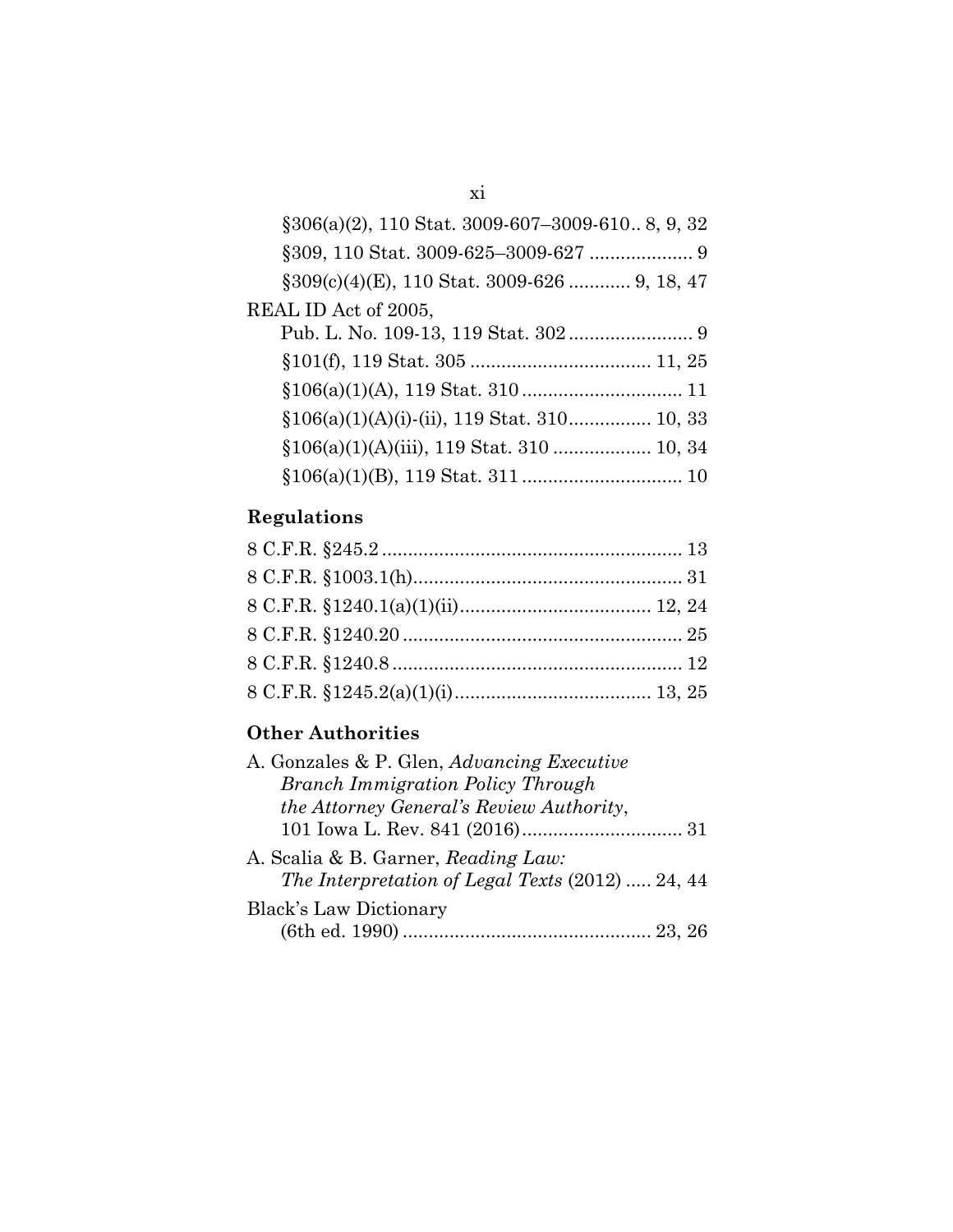| <b>Black's Law Dictionary</b>                                                                                             |
|---------------------------------------------------------------------------------------------------------------------------|
|                                                                                                                           |
| H.R. Conf. Rep. No. 109-72 (2005),<br><i>reprinted in</i> 2005 U.S.C.C.A.N. 240  12, 34                                   |
| <i>Immigration Court Practice Manual,</i><br>Office of Chief Immigration Judge,<br>U.S. Dep't of Justice Executive Office |
|                                                                                                                           |
| Oxford English Dictionary                                                                                                 |
| Oxford English Dictionary                                                                                                 |
| Webster's New International Dictionary<br>of the English Language Unabridged                                              |
| Webster's Third New International Dictionary<br>of the English Language Unabridged                                        |

## xii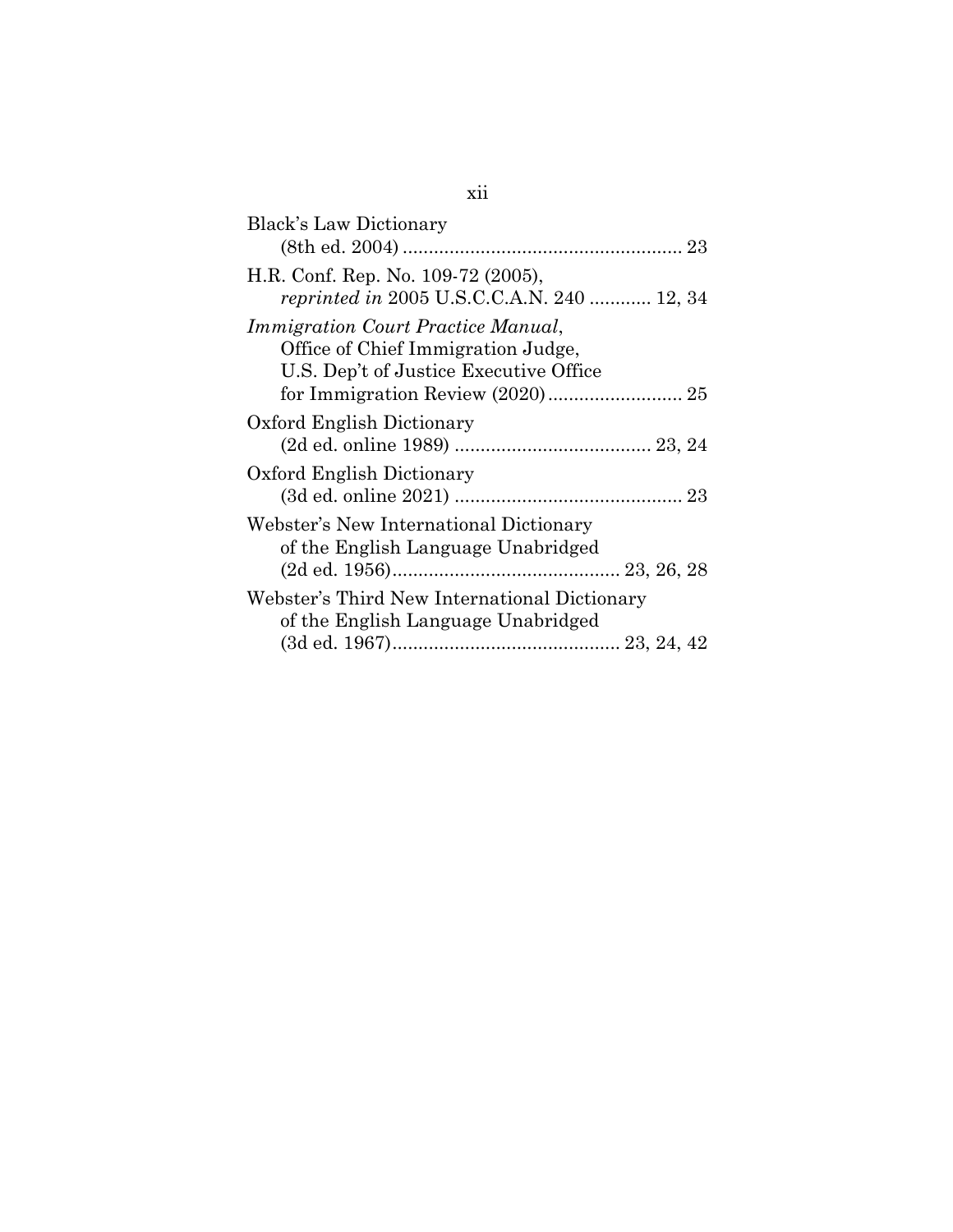#### **INTEREST OF** *AMICUS CURIAE*

The Court appointed *amicus curiae*, Taylor A.R. Meehan, to brief and argue this case in support of the judgment below.

#### **INTRODUCTION**

This case depends on the meaning of the following words: "[N]o court shall have jurisdiction to review any judgment regarding the granting of" five forms of what is commonly called "discretionary relief," except that a court of appeals may consider "constitutional claims or questions of law."  $8 \text{ U.S.C. } \S 1252(a)(2)(B)(i)$ , (D). The question here is whether these words permit a court to review questions of fact.

Facing removal, Mr. Patel and his wife asked an immigration court for one of the five forms of discretionary relief listed in the jurisdictional bar above. They lost. The Board of Immigration Appeals affirmed. And the Patels asked the court of appeals to review the denial of discretionary relief. Their petition for review raised two questions—a question of statutory interpretation and a question of fact. The court of appeals reviewed the statutory interpretation question but held it had no jurisdiction to review the question of fact given the text above.

Petitioners and the Government argue that the court of appeals got it all wrong. They contend that there is jurisdiction to review constitutional questions, questions of law, *and* questions of fact about the denial of discretionary relief. They interpret the words above to limit jurisdiction in only one way—courts of appeals cannot review a purely "discretionary" determination made on the way to denying discretionary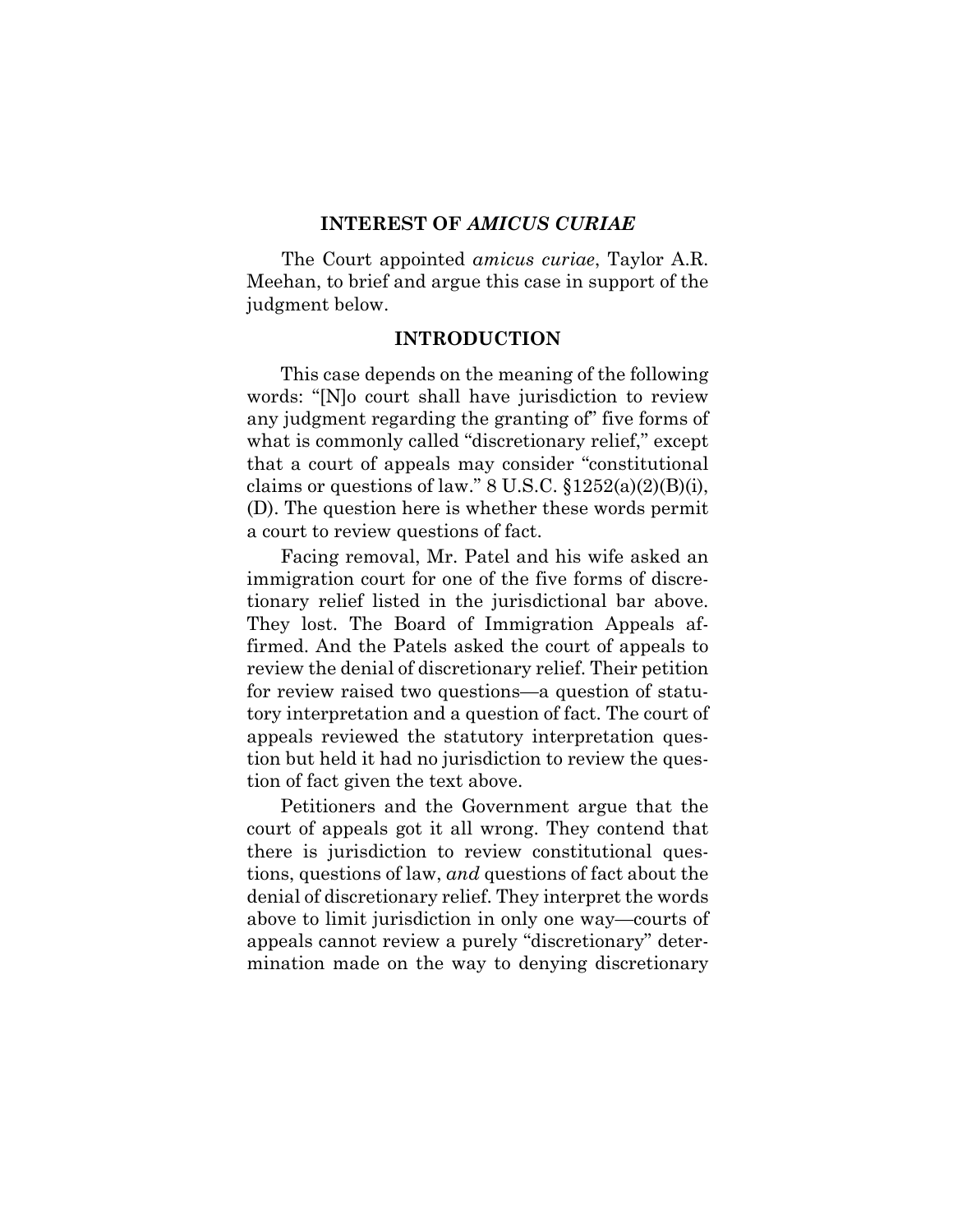relief. In practice, that means every denial of discretionary relief is reviewable in some way because every denial will have some so-called "non-discretionary" factfinding.

The Eleventh Circuit was right to reject the "discretionary" versus "non-discretionary" gloss that Petitioners and the Government advance here. This Court should too. Except for "constitutional claims or questions of law," "no court shall have jurisdiction to review any judgment regarding the granting of" discretionary relief.  $8 \text{ U.S.C. } \S 1252(a)(2)(B)(i)$ , (D). That bar plainly excludes questions of fact about whether such relief may be granted.

#### **OPINIONS BELOW**

The opinion of the *en banc* Eleventh Circuit is reported at 971 F.3d 1258 and is reproduced at Pet.App.1a-77a. The panel opinion is reported at 917 F.3d 1319 and is reproduced at Pet.App.79a-102a. The BIA decision is reproduced at Pet.App.103a-110a. The immigration court's decision is reproduced at Pet.App.111a-119a.

#### **JURISDICTION**

The Court has jurisdiction to review the judgment of the Court of Appeals, entered on August 19, 2020. 28 U.S.C. §1254(1). The petition for writ of certiorari was timely filed on January 15, 2021, and the Court granted the petition on June 28, 2021.

#### **STATUTORY PROVISIONS INVOLVED**

8 U.S.C. §1252, titled "Judicial review of orders of removal," is reprinted in full in the statutory appendix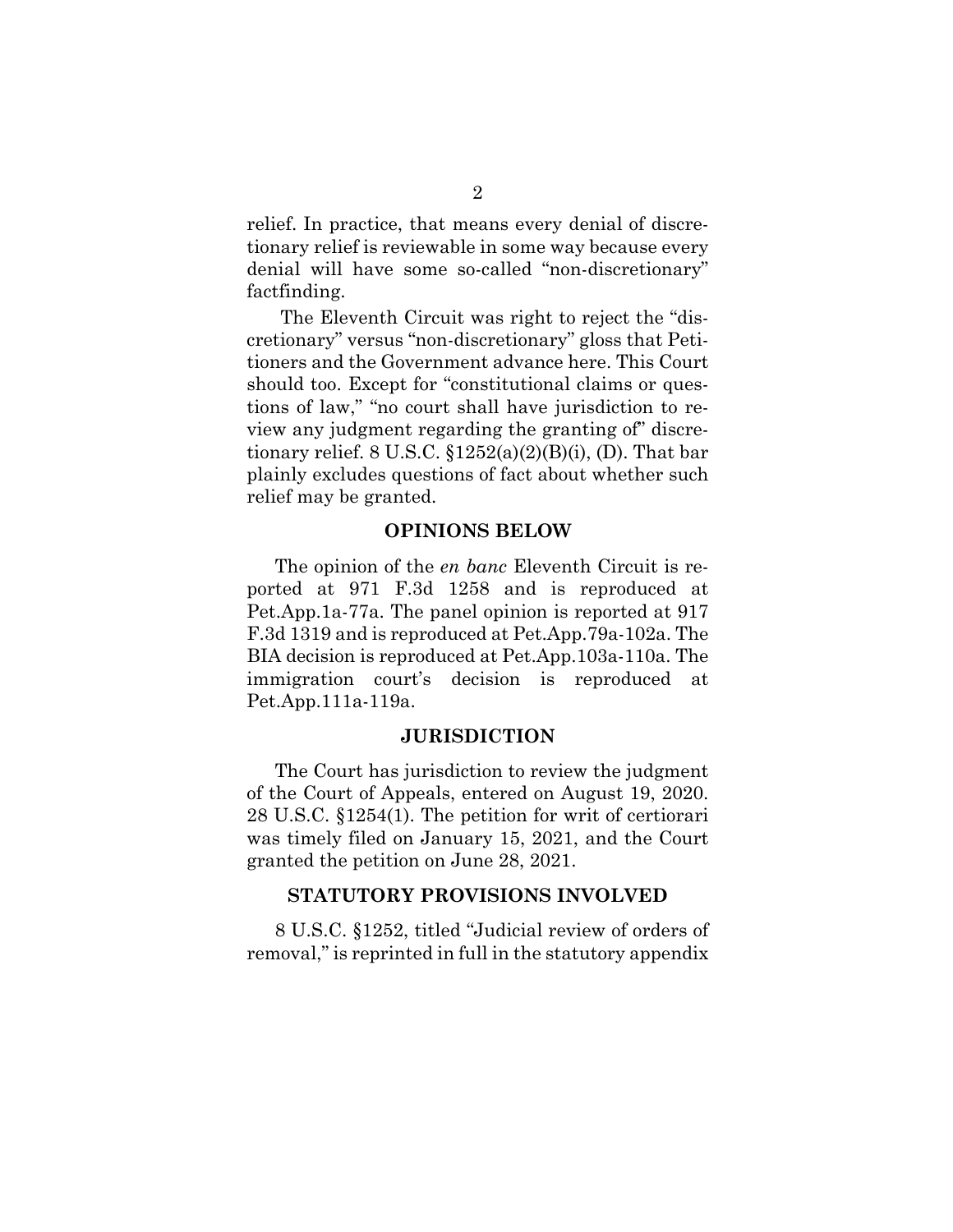at App. 1-16. At issue here, subparagraphs  $(a)(2)(B)$ and (D) provide in relevant part:

#### **(a)(2) Matters not subject to judicial review**

…

- **(B) Denials of discretionary relief—**Notwithstanding any other provision of law (statutory or nonstatutory), including section 2241 of title 28, or any other habeas corpus provision, and sections 1361 and 1651 of such title, and except as provided in subparagraph (D), and regardless of whether the judgment, decision, or action is made in removal proceedings, no court shall have jurisdiction to review—
	- (i) any judgment regarding the granting of relief under section 1182(h), 1182(i), 1229b, 1229c, or 1255 of this title, or
	- (ii) any other decision or action of the Attorney General or the Secretary of Homeland Security the authority for which is specified under this subchapter to be in the discretion of the Attorney General or the Secretary of Homeland Security, other than the granting of relief under section 1158(a) of this title.
- **(D) Judicial review of certain legal claims—** Nothing in subparagraph (B) or (C), or in any other provision of this chapter (other than this section) which limits or eliminates judicial review, shall be construed as precluding review of constitutional claims or questions of law raised upon a petition for review filed

…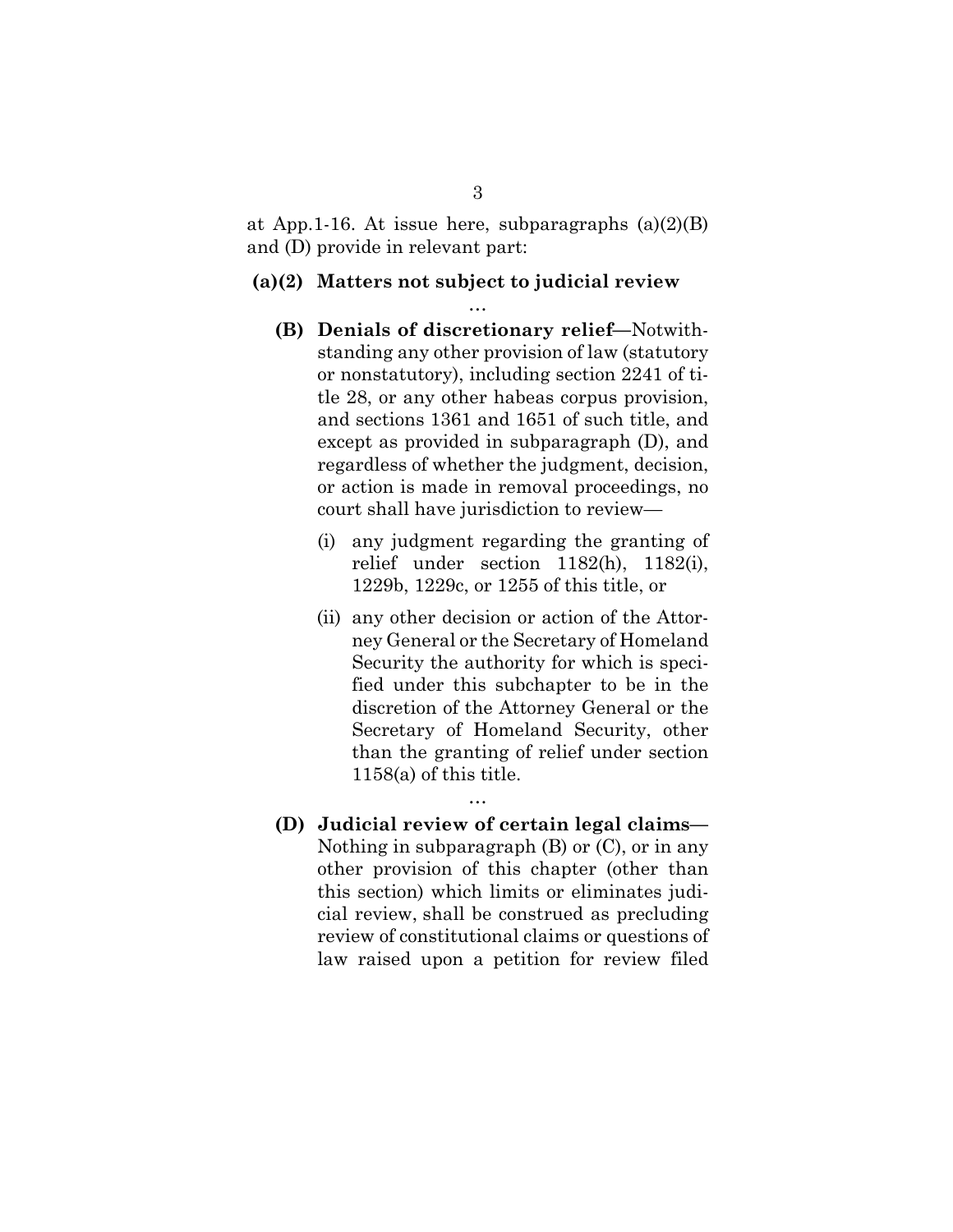with an appropriate court of appeals in accordance with this section.

Predecessor judicial review provisions are reprinted at App.17-38.

#### **STATEMENT OF THE CASE**

#### **I. Statutory background**

#### **A. The first 200 years**

**1.** For the country's first century, immigration was largely unregulated. Federal immigration policy was an "open door." *See Harisiades v. Shaughnessy*, 342 U.S. 580, 588 n.15 (1952).

Congress enacted the first immigration restrictions in 1875. *See* Act of Mar. 3, 1875, ch. 141, 18 Stat. 477; *INS v. St. Cyr*, 533 U.S. 289, 305 (2001). For almost as long, Congress limited the reviewability of executive decisions related to those restrictions. The Immigration Act of 1891 clarified that such "decisions … shall be final." Act of Mar. 3, 1891, ch. 551, §8, 26 Stat. 1084, 1085; *see Dep't of Homeland Sec. v. Thuraissigiam*, 140 S. Ct. 1959, 1976-77 (2020). Later immigration acts contained similar finality provisions. *See, e.g.*, Act of Aug. 18, 1894, ch. 301, 28 Stat. 372, 390; Immigration Act of 1907, ch. 1134, §25, 34 Stat 898, 907; Immigration Act of 1917, ch. 29, §19, 39 Stat. 874, 890 ("In every case where any person is ordered deported … the decision of the Secretary of Labor shall be final.").

During this so-called "finality era," a petition for writ of habeas corpus was the only way to obtain some judicial review of immigration decisions. *See Thuraissigiam*, 140 S. Ct. at 1976. The Habeas Corpus Act of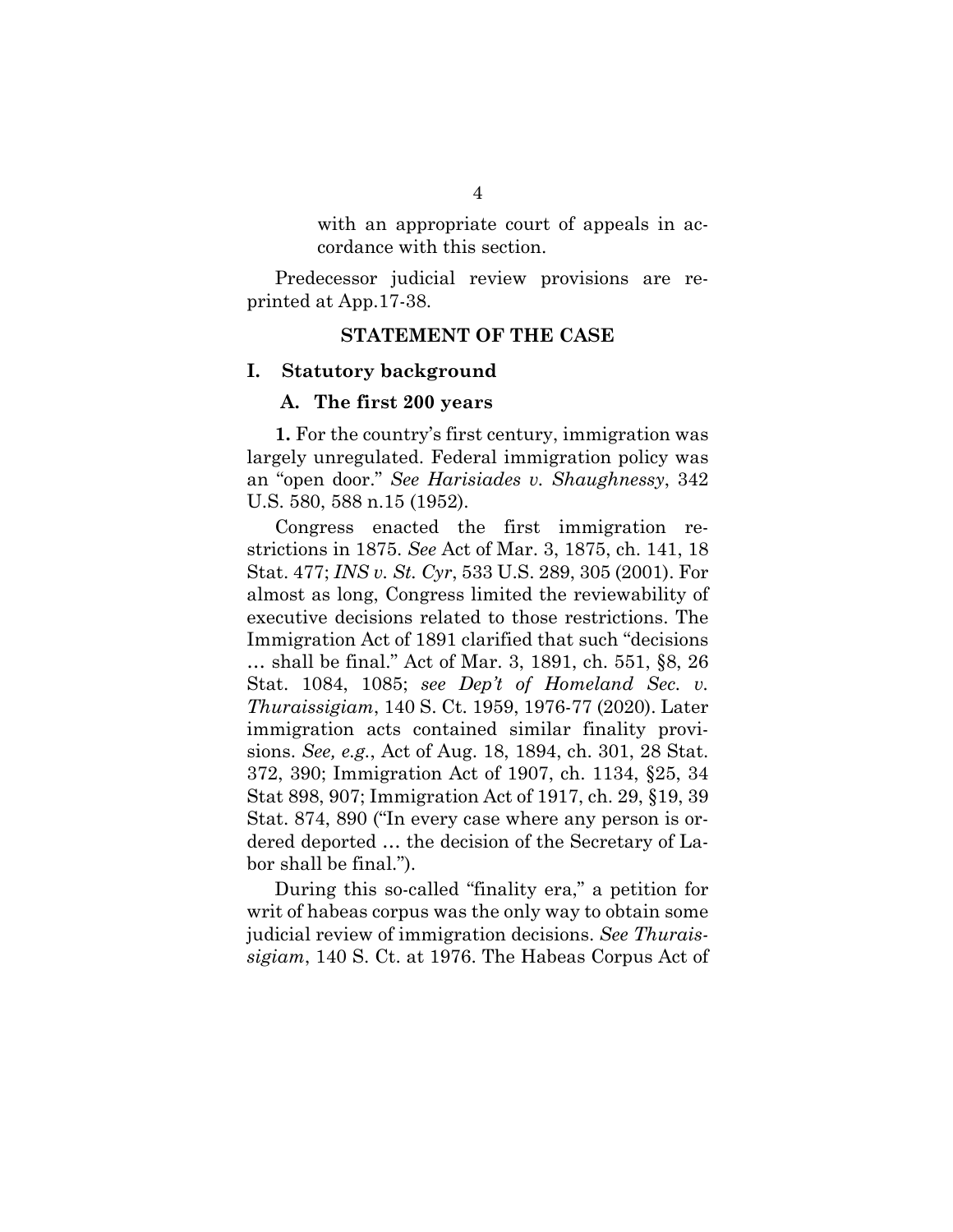1867 permitted petitions by noncitizens held in custody in violation of the immigration laws. *Id.* Still, questions of fact were generally unreviewable. A habeas court would take "the facts found by the immigration authorities." *Id.*; *see St. Cyr*, 533 U.S. at 306; *see, e.g.*, *Nishimura Ekiu v. United States*, 142 U.S. 651, 660 (1892) (when a "statute gives a discretionary power to an officer, to be exercised by him upon his own opinion of certain facts, he is made the sole and exclusive judge of the existence of those facts"); *Lem Moon Sing v. United States*, 158 U.S. 538, 549-50 (1895). A habeas court would ordinarily answer only questions of law about the statute and procedure. *See Thuraissigiam*, 140 S. Ct. at 1976-77; *St. Cyr*, 533 U.S. at 306-07 & n.29 (collecting examples); *see, e.g.*, *Nishimura Ekiu*, 142 U.S. at 660-64; *Yamataya v. Fisher*, 189 U.S. 86, 100-02 (1903).

**2.** New questions about the scope of judicial review arose when Congress enacted the Administrative Procedure Act in 1946. Soon after, Congress enacted the Immigration and Nationality Act of 1952.<sup>1</sup> This Court grappled with the APA's applicability to immigration proceedings before and after the INA's comprehensive changes. In *Heikkila v. Barber*, the Court held that pre-1952 immigration laws foreclosed judicial review under the APA. 345 U.S. 229, 234-35 (1953). But then

<sup>1</sup> Pub. L. No. 82-414, 66 Stat. 163. The INA comprehensively set out "the terms and conditions of admission to the country and the subsequent treatment of aliens lawfully in the country." *De-Canas v. Bica*, 424 U.S. 351, 359 (1976). The Act granted unprecedented discretion to the executive to grant relief from deportation. *See Foti v. INS*, 375 U.S. 217, 222 (1963) (explaining that "[p]rior to 1940" deportation was often "mandatory" absent "a private bill in Congress").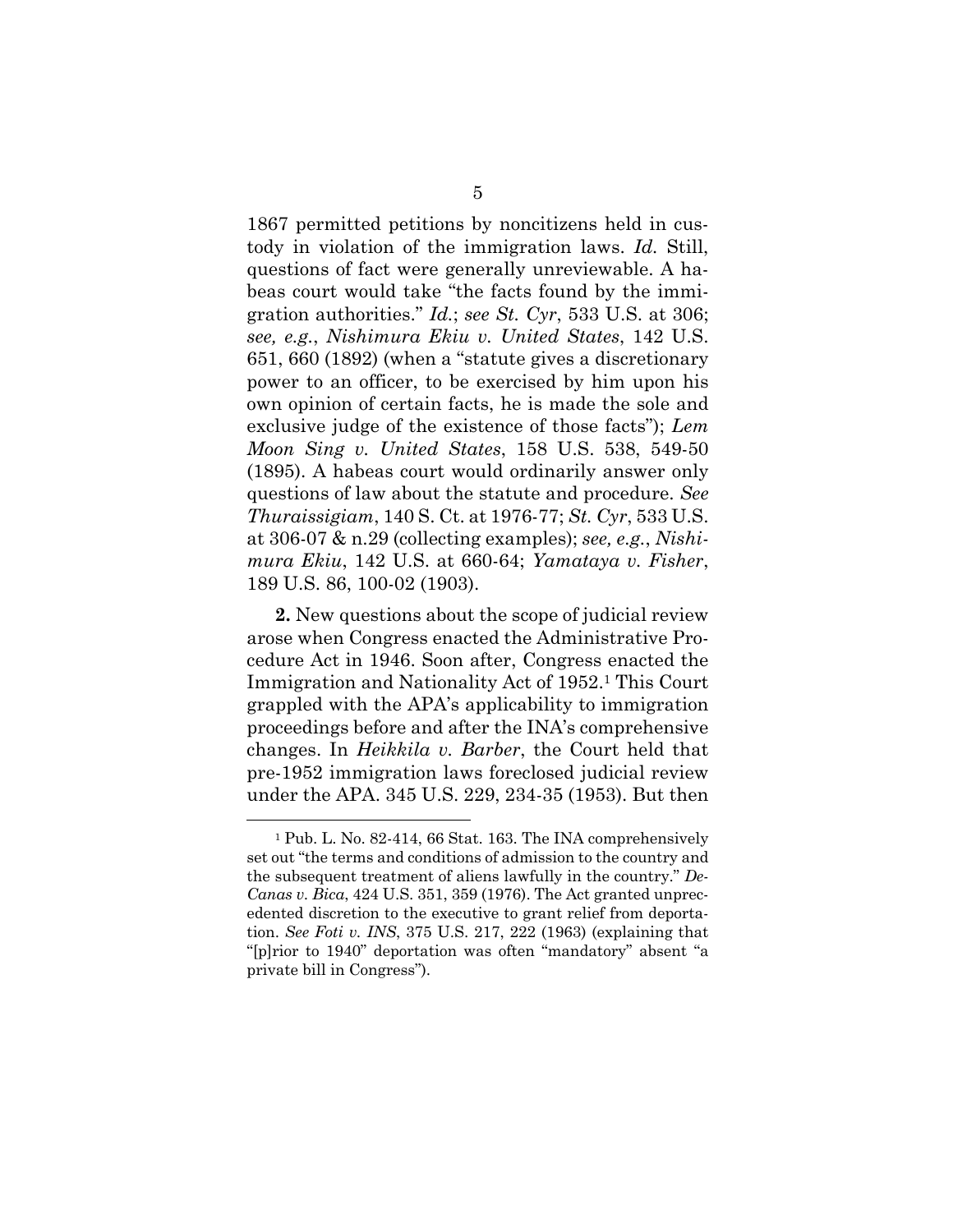in *Schaughnessy v. Pedreiro*, the Court held that the INA, in combination with the APA, permitted judicial review of deportation orders in the district courts. 349 U.S. 48, 51-52 (1955). Post-1952, noncitizens could challenge deportation orders in either a district court action or a habeas petition.

**3.** Then came the 1961 amendments to the INA.<sup>2</sup> The 1961 Act constricted judicial review with a new judicial review provision, codified for the next three decades in section 1105a of title 8. Congress withdrew the district courts' jurisdiction. Going forward, a petition for review filed in the federal courts of appeals would be the "sole and exclusive procedure" for judicial review of deportation orders.<sup>3</sup> The changes had the express purpose of "abbreviat[ing] the process of judicial review of deportation orders" and preventing "dilatory tactics." *Foti*, 375 U.S. at 224. In *Foti*, this Court interpreted the judicial review provision to encompass all aspects of a deportation hearing, which by that time included *both* the deportation order itself *and* any denial of discretionary relief from deportation, such as suspension of deportation. *Id.* at 225-26. Consolidating these questions in one appeal served the Act's related goals of "expedit[ing] the deportation" and "preventing successive dilatory appeals to various federal courts." *Id.* at 226.

Under former section 1105a, both questions of law and fact were reviewable. *See, e.g.*, *INS v. Yueh-Shaio* 

<sup>2</sup> Pub. L. No. 87-301, 75 Stat. 650.

<sup>3</sup> §106(a), 75 Stat. 651. The Act also left open habeas review for any noncitizen "in custody pursuant to an order of deportation." §106(a)(9), 75 Stat. 652; *see Zadvydas v. Davis*, 533 U.S. 678, 687 (2001).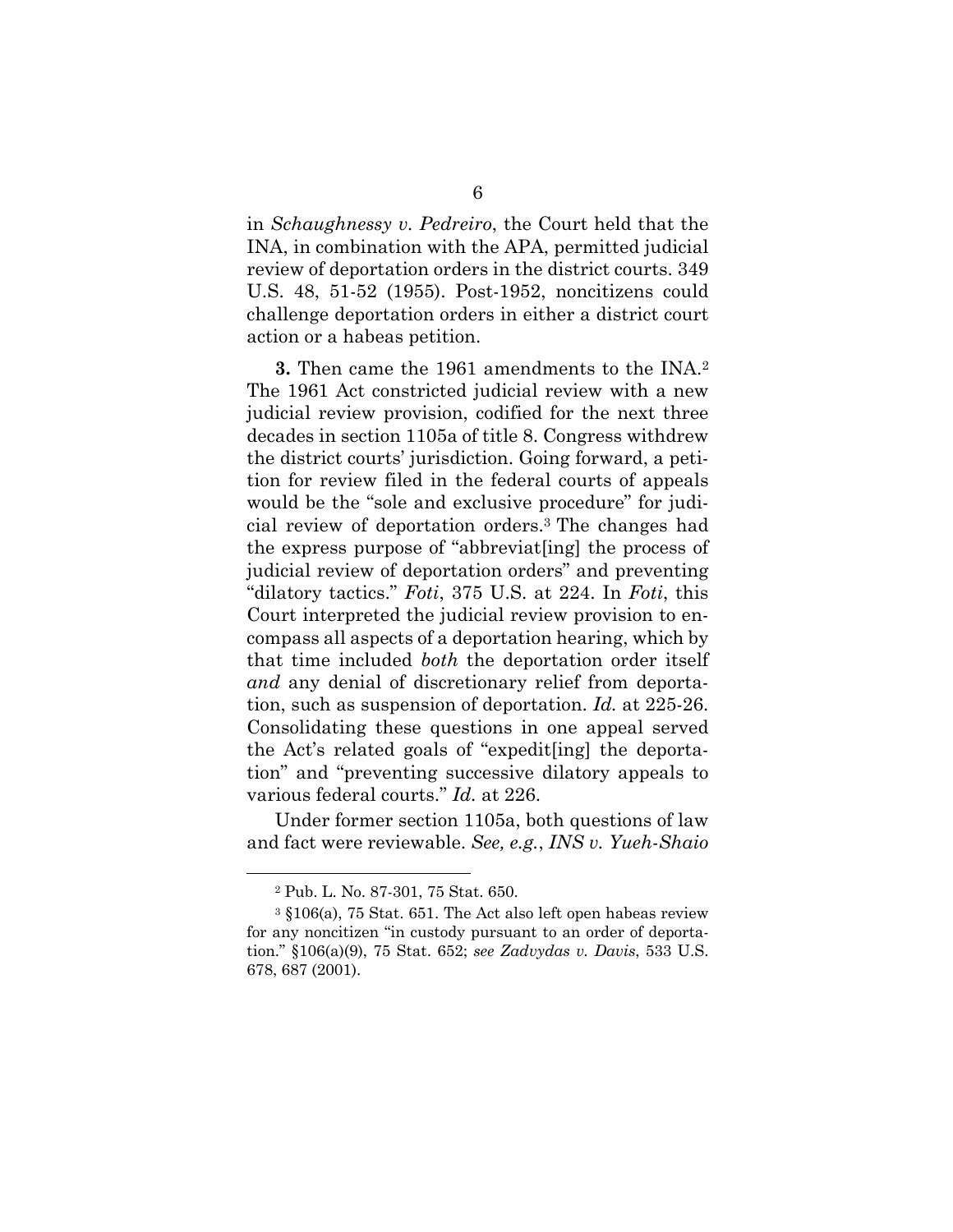*Yang*, 519 U.S. 26, 29 n.1 (1996) (citing APA and stating that the Court's "jurisdiction over this matter is not in question"). But agency factfinding was conclusive unless "no reasonable factfinder" would agree. *INS v. Elias-Zacarias*, 502 U.S. 478, 483-84 (1992).

### **B. The Illegal Immigration Reform and Immigrant Responsibility Act**

In 1996, Congress made a major overhaul of the immigration laws by enacting the Illegal Immigration Reform and Immigrant Responsibility Act (IIRIRA).<sup>4</sup> Congress created an entirely new judicial review provision, codified in section 1252 of title 8.<sup>5</sup> The new rules clarified what exactly courts of appeals could review when noncitizens appealed removal orders.<sup>6</sup>

**1.** Under the new provision, the courts of appeals remained the exclusive federal courts of review. It contained what this Court has called a "zipper clause," requiring "all questions of law and fact" regarding removal proceedings to be raised in a petition for review:

Judicial review of all questions of law and fact, including interpretation and application of constitutional and statutory provisions, arising from any action taken or proceeding brought to remove an alien from the United States under this title shall be available only

<sup>4</sup> Pub. L. No. 104-208, 110 Stat. 3009-546.

<sup>5</sup> §306, 110 Stat. 3009-607–3009-612.

<sup>6</sup> IIRIRA also changed the terminology. What were once known as "exclusion" or "deportation" proceedings are now "removal" proceedings. *See Judulang v. Holder*, 565 U.S. 42, 45-46 (2011).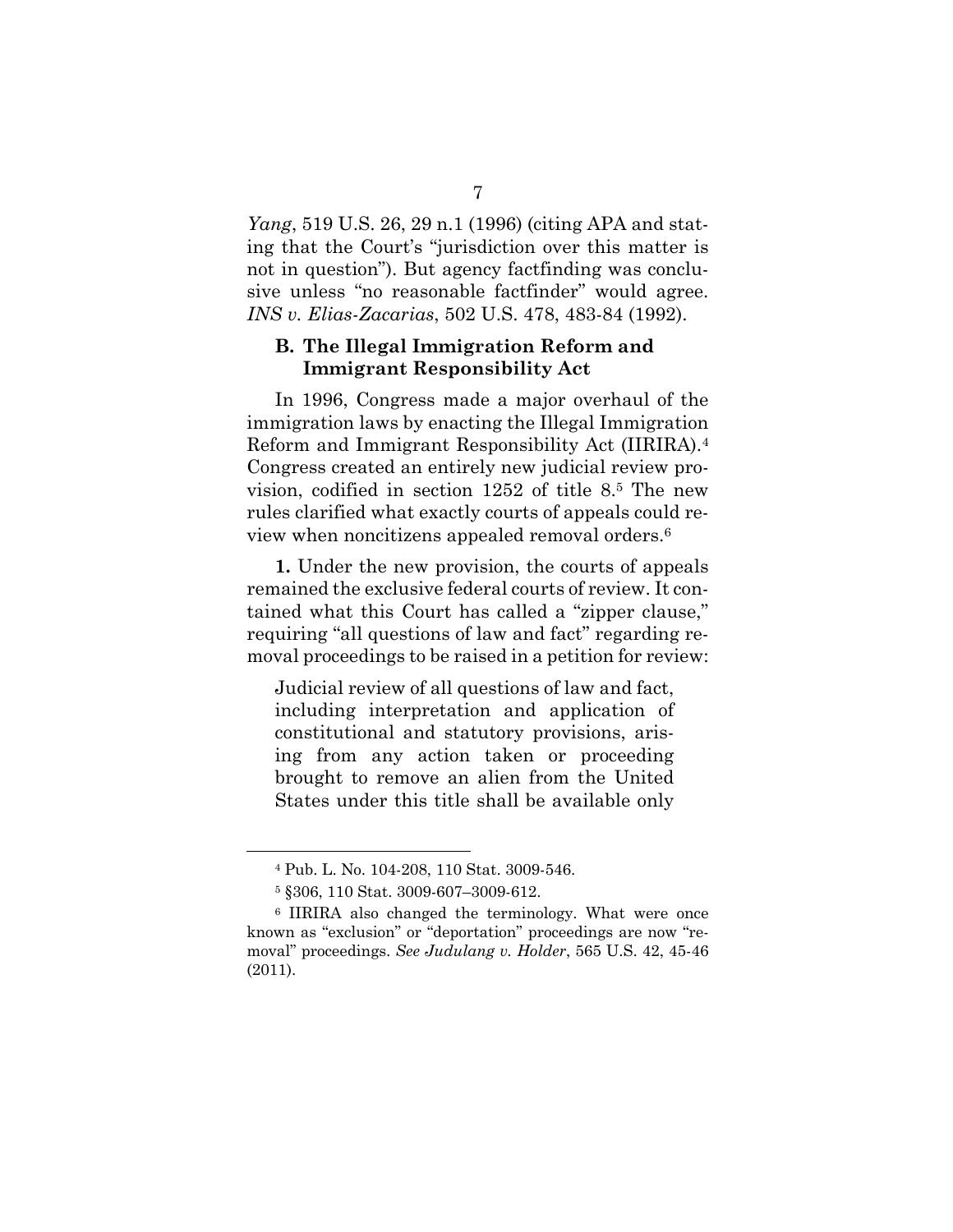in judicial review of a final order under this section.<sup>7</sup>

But not all questions would be reviewable. The new provision put in place multiple jurisdictional bars. Titled "[m]atters not subject to judicial review," section  $1252(a)(2)$  stated that "no court shall have jurisdiction to review" three categories of immigration decisions: (1) expedited removal orders, (2) denials of discretionary relief, and (3) removal orders against criminal aliens.<sup>8</sup>

This case involves the second category, denials of discretionary relief. In 1996, IIRIRA barred review as follows:

(2) MATTERS NOT SUBJECT TO JUDICIAL REVIEW.— …

(B) DENIALS OF DISCRETIONARY RELIEF.—Notwithstanding any other provision of law, no court shall have jurisdiction to review—

- (i) any judgment regarding the granting of relief under section 212(h), 212(i), 240A, 240B, or 245, or
- (ii) any other decision or action of the Attorney General the authority for which is specified under this title to be in the discretion of the Attorney General, other

<sup>7</sup> §306(a)(2), 110 Stat. 3009-610 (codified at 8 U.S.C. §1252(b)(9)); *see Reno v. American-Arab Anti-Discrimination Comm.*, 525 U.S. 471, 483 (1999).

<sup>8</sup> §306(a)(2), 110 Stat. 3009-607–3009-608 (codified at 8 U.S.C.  $$1252(a)(2)(A), (B), & (C)$ .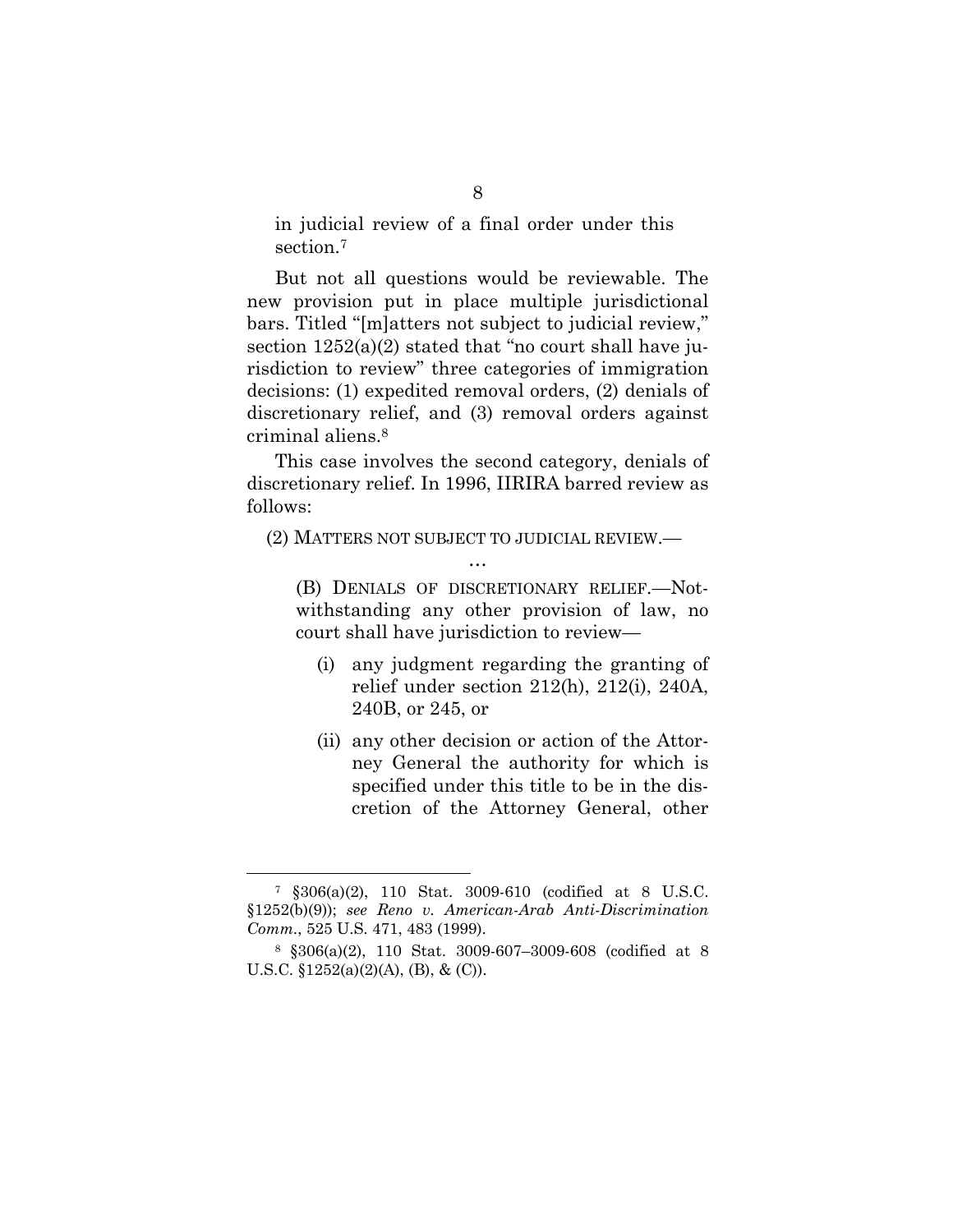than the granting of relief under section  $208(a).9$ 

**2.** Simultaneously as part of IIRIRA, Congress legislated "transitional" rules that would apply to pending deportation proceedings.<sup>10</sup> Those transitional rules prohibited appeals of "any discretionary decision under" five discretionary relief statutes:

> (E) there shall be no appeal of any discretionary decision under section 212(c), 212(h), 212(i), 244, or 245 of the Immigration and Nationality Act (as in effect as of the date of this enactment of this Act). $11$

#### **C. The 2005 REAL ID Act amendments**

In 2005, Congress again amended the judicial review provision as part of the REAL ID Act.<sup>12</sup> The amendments were in part a response to this Court's decision in *St. Cyr*.

**1.** In *St. Cyr*, a noncitizen facing removal for drug crimes filed a habeas petition raising a pure question of law. The Court considered whether IIRIRA, which generally foreclosed appeals by criminal aliens, also foreclosed the habeas petition. 533 U.S. at 298, 310-

<sup>9</sup> §306(a)(2), 110 Stat. 3009-607 (codified at 8 U.S.C. §1252(a)(2)(B)). Sections 212(h), 212(i), 240A, 240B, and 245 correspond to 8 U.S.C. §§1182(h), 1182(i), 1229b, 1229c, and 1255 respectively. Section 208(a) corresponds to 8 U.S.C. §1158(a), relating to asylum.

<sup>10</sup> §309, 110 Stat. 3009-625–3009-627.

<sup>11</sup> §309(c)(4)(E), 110 Stat. 3009-626. Sections 212(c) and 244 corresponded to former 8 U.S.C. §1182(c) and §1254 (both used for suspension of deportation), which IIRIRA repealed.

<sup>12</sup> Pub. L. No. 109-13, 119 Stat. 302.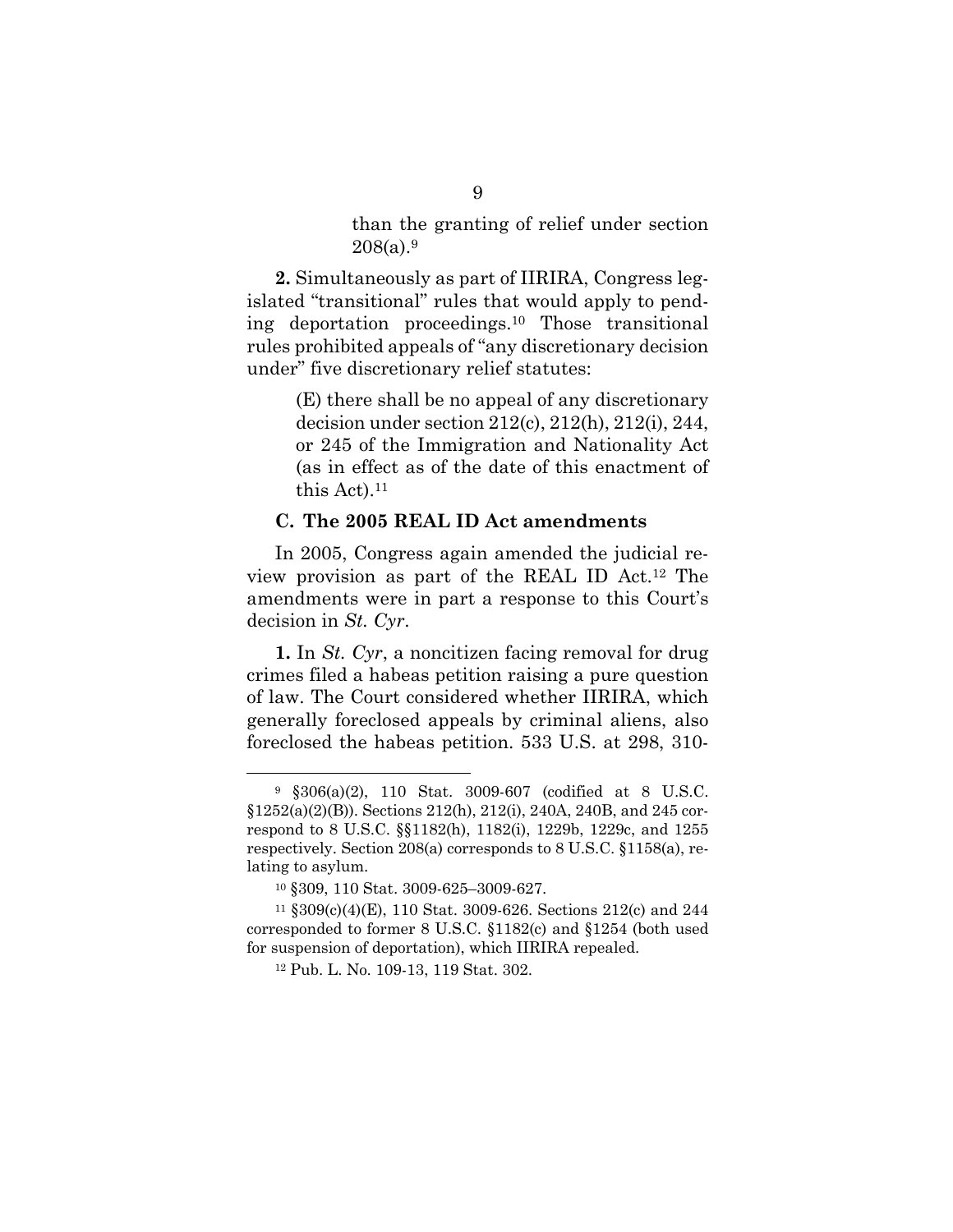11; *see* 8 U.S.C. §1252(a)(2)(C). The Court observed that construing the criminal alien jurisdictional bar to "entirely preclude review of a pure question of law by any court," including a habeas court, "would give rise to substantial constitutional questions" under the Suspension Clause. *Id.* at 300. Invoking the canon of constitutional avoidance, the Court held that St. Cyr could file his habeas petition to raise a pure question of law, despite the jurisdictional bar. *Id.* at 314.

**2.** Congress responded to *St. Cyr* by amending section 1252's judicial review provision in two ways. First, Congress generally barred habeas petitions, leaving no doubt that a petition for review is the exclusive means of judicial review.<sup>13</sup> Second, Congress added a *St. Cyr-*inspired carve-out allowing "constitutional claims or questions of law" to be raised in that petition for review.<sup>14</sup> The amendments added the following underlined text:

> (B) DENIALS OF DISCRETIONARY RELIEF.—Notwithstanding any other provision of law (statutory or nonstatutory), including section 2241 of title 28, United States Code or any other habeas corpus provision, and sections 1361 and 1651 of such title, and except as provided in subparagraph (D), and regardless of whether the judg-

<sup>13</sup> §106(a)(1)(A)(i)-(ii), (B), 119 Stat. 310-11 (codified at 8 U.S.C.  $$1252(a)(2)(A)-(C), (a)(5))$ . The REAL ID Act left in place habeas exceptions related to expedited removal. *See* 8 U.S.C.  $$1252(e)(2).$ 

<sup>14</sup> §106(a)(1)(A)(iii), 119 Stat. 310 (codified at 8 U.S.C.  $§1252(a)(2)(D)).$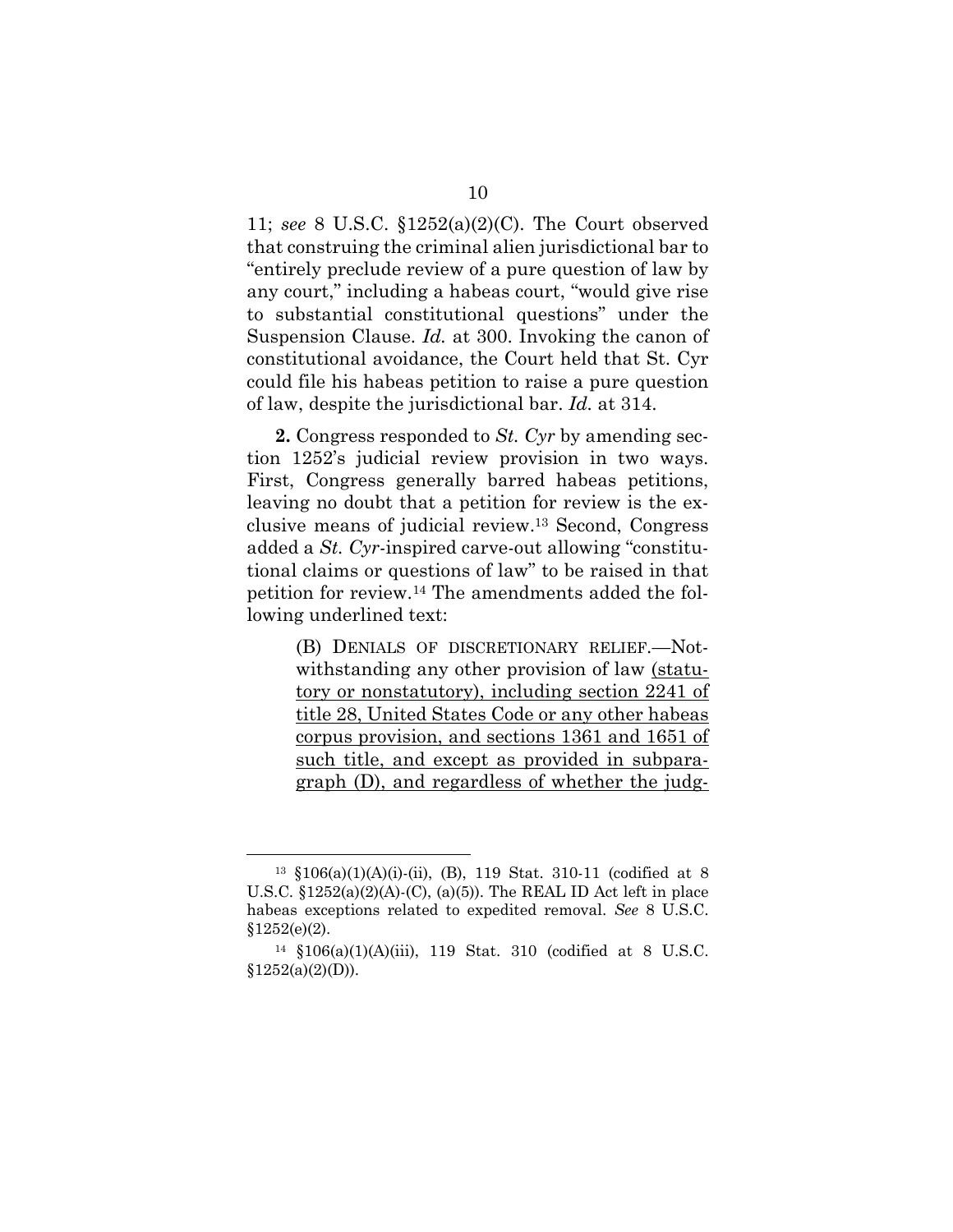ment, decision, or action is made in removal proceedings, no court shall have jurisdiction to review—

- (i) any judgment regarding the granting of relief under section 1182(h), 1182(i), 1229b, 1229c, or 1255 of this title or
- (ii) any other decision or action of the Attorney General or the Secretary of Homeland Security the authority for which is specified under this subchapter to be in the discretion of the Attorney General or the Secretary of Homeland Security, other than the granting of relief under section 1158(a) of this title.

(D) JUDICIAL REVIEW OF CERTAIN LEGAL CLAIMS.—Nothing in subparagraph (B) or (C), or in any other provision of this Act (other than this section) which limits or eliminates judicial review, shall be construed as precluding review of constitutional claims or questions of law raised upon a petition for review filed with an appropriate court of appeals in accordance with this section.<sup>15</sup>

…

The House Conference Committee Report for the 2005 amendments explained that the added text would "permit judicial review over those issues that were historically reviewable on habeas—constitutional and statutory-construction questions, not discretionary or factual questions." H.R. Conf. Rep. No.

<sup>15</sup> §§101(f), 106(a)(1)(A), 119 Stat. 305, 310.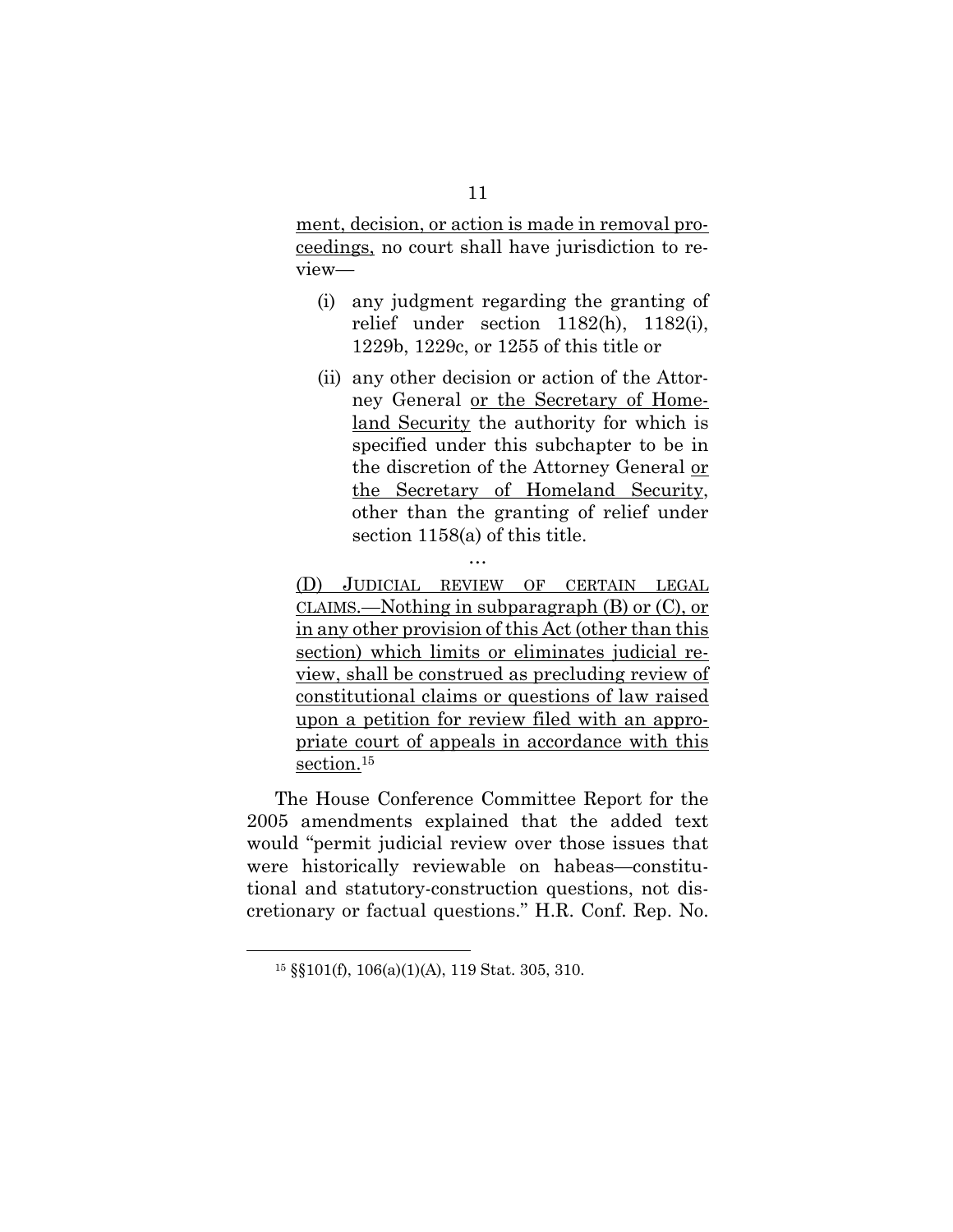109-72, 175 (2005), *reprinted in* 2005 U.S.C.C.A.N. 240, 300. The report added, "When a court is presented with a mixed question of law and fact," the court "should not review any factual elements." *Id.*; *see also Guerrero-Lasprilla v. Barr*, 140 S. Ct. 1062, 1068-69 (2020) (interpreting section 1252(a)(2)(D) to encompass "the application of law to settled facts").

**3.** Still today, removal proceedings and requests for discretionary relief ordinarily occur in the same proceedings. *See Foti*, 375 U.S. at 222-23 (describing history). Immigration courts have jurisdiction to grant or deny the five categories of discretionary relief listed in the jurisdictional bar at issue as part of removal proceedings. *See* 8 C.F.R. §1240.1(a)(1)(ii). In any such removal proceeding, the government must prove removability for the reasons charged, 8 C.F.R. §1240.8, while the noncitizen must prove entitlement to discretionary relief, 8 U.S.C.  $$1229a(c)(4)(A)$ . What results from those proceedings is a final order of removal, encompassing all of "the rulings made by the immigration judge or Board of Immigration Appeals that affect the validity of the final order of removal." *Nasrallah v. Barr*, 140 S. Ct. 1683, 1691 (2020). "[A]ll questions of law and fact" arising from the removal proceeding must be appealed to the court of appeals in a petition for review, but some of those questions will be unreviewable. *See* 8 U.S.C. §1252(a)(2), (b)(9). At issue here, in light of this history and the current text, is whether factual questions regarding Mr. Patel's entitlement to discretionary relief are unreviewable.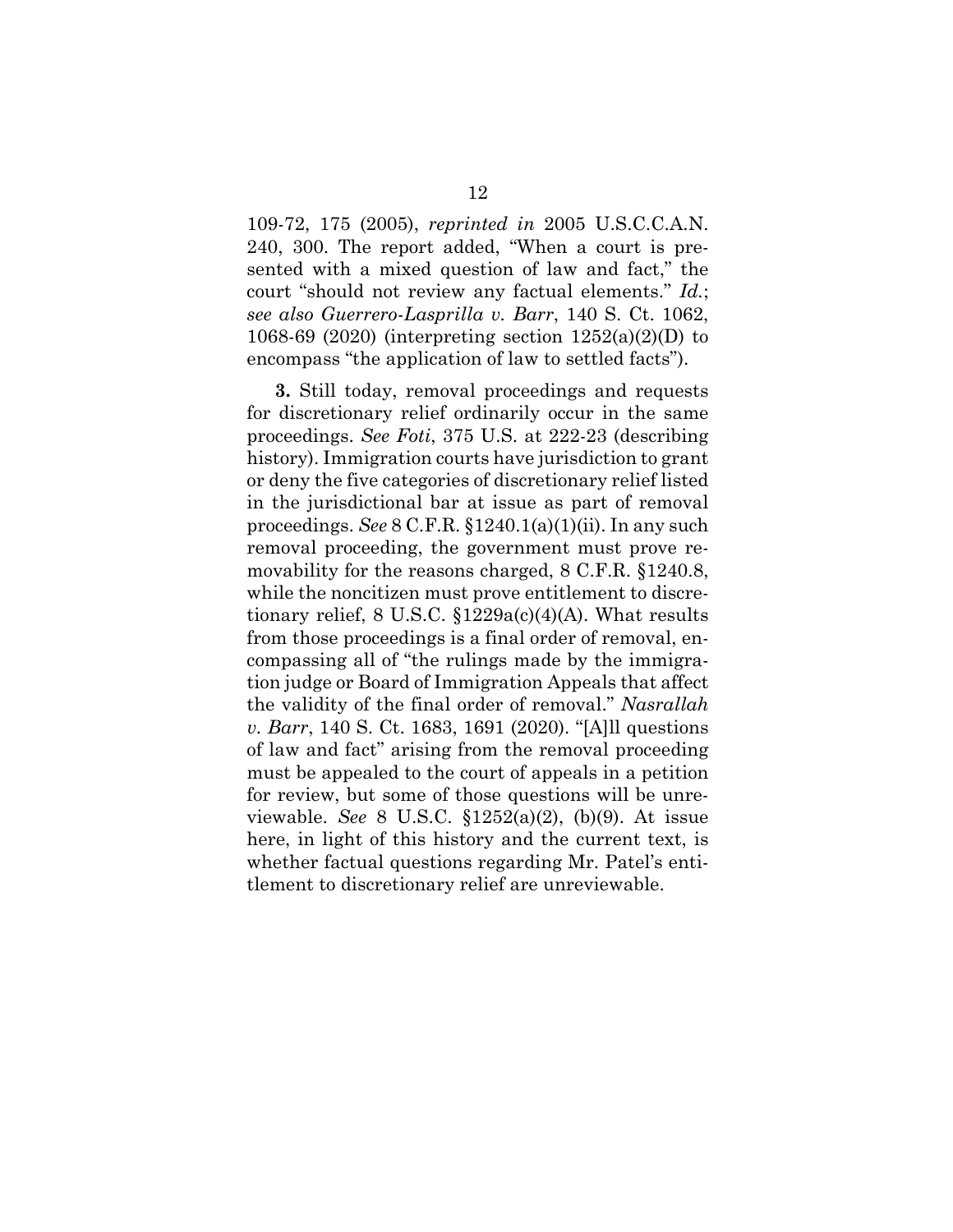#### **II. Proceedings below**

The Patels are from India and entered the country illegally in the 1990s. Administrative Record ("AR") 245-47, 264. In 2007, Mr. Patel applied for "adjustment of status" with U.S. Citizenship and Immigration Services. *See* AR73-75; 8 C.F.R. §245.2. If granted, his immigration status would be changed to lawful permanent resident, even though he previously entered the country illegally. *See* 8 U.S.C. §1255(i). His application was denied because he falsely claimed he was a U.S. citizen on a Georgia driver's license application while his adjustment of status request was pending. *See* Pet.App.112a; AR73-75. Having admitted that he entered the country illegally, Mr. Patel could soon face removal proceedings.

In 2012, the Department of Homeland Security issued a notice to appear for a removal hearing. AR1811-12. The notice charged Mr. Patel with being present in the United States without being admitted. *See id.*; 8 U.S.C.  $$1182(a)(6)(A)(i)$ .

#### **A. Immigration court proceedings**

In removal proceedings before an immigration judge, Mr. Patel conceded that he was removable. Pet.App.112a. He then renewed his request for discretionary relief from removal for himself and, derivatively, for his wife and son. Pet.App.112a; *see* 8 U.S.C.  $§1255(i);$  8 C.F.R.  $§1245.2(a)(1)(i).$ <sup>16</sup>

The removal proceedings focused mostly on whether Mr. Patel was eligible for discretionary relief.

<sup>16</sup> Mr. Patel's son has since become a lawful permanent resident and is no longer a party to the proceeding. Pet. Br. 12 n.3.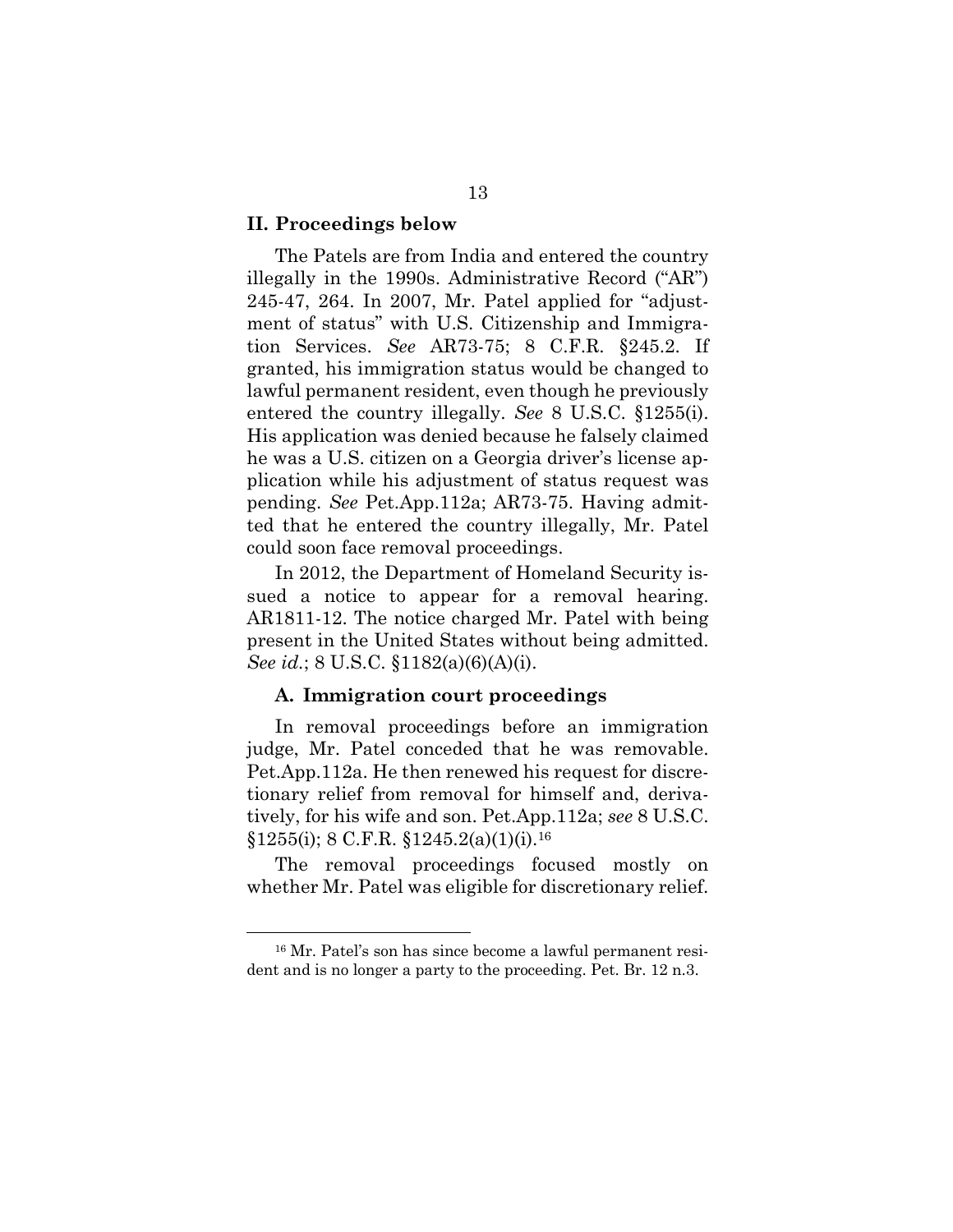The particular question before the immigration judge was whether Mr. Patel was ineligible because he misrepresented himself as a U.S. citizen on the 2008 driver's license application. Pet.App.113a. A false representation of citizenship in certain circumstances will render a noncitizen "inadmissible":

Any alien who falsely represents, or has falsely represented, himself or herself to be a citizen of the United States for any purpose or benefit under this chapter (including section 1324a of this title) or any other Federal or State law is inadmissible.

8 U.S.C. §1182(a)(6)(C)(ii)(I). If Mr. Patel was "inadmissible," he was ineligible for adjustment of status. *Id*., §1255(i)(2)(A).

At Mr. Patel's immigration hearing, there was no dispute that Mr. Patel claimed he was a citizen on the Georgia driver's license application. Pet.App.113a. The application contained this question: "Are you a U.S. citizen? If No, what is your Alien Registration Number or I-94 Number?" AR66-67. Mr. Patel admitted that he checked "Yes." Pet.App.113a; AR275.

The dispute was instead whether Mr. Patel meant to misrepresent his citizenship and whether the misrepresentation mattered for purposes of obtaining a driver's license. Pet.App.113a, 116a. Through an interpreter, the immigration judge asked Mr. Patel about his alleged "mistake":

Q. Sir, you would agree that you checked a box on the driver's license application indicating that you're a United States citizen?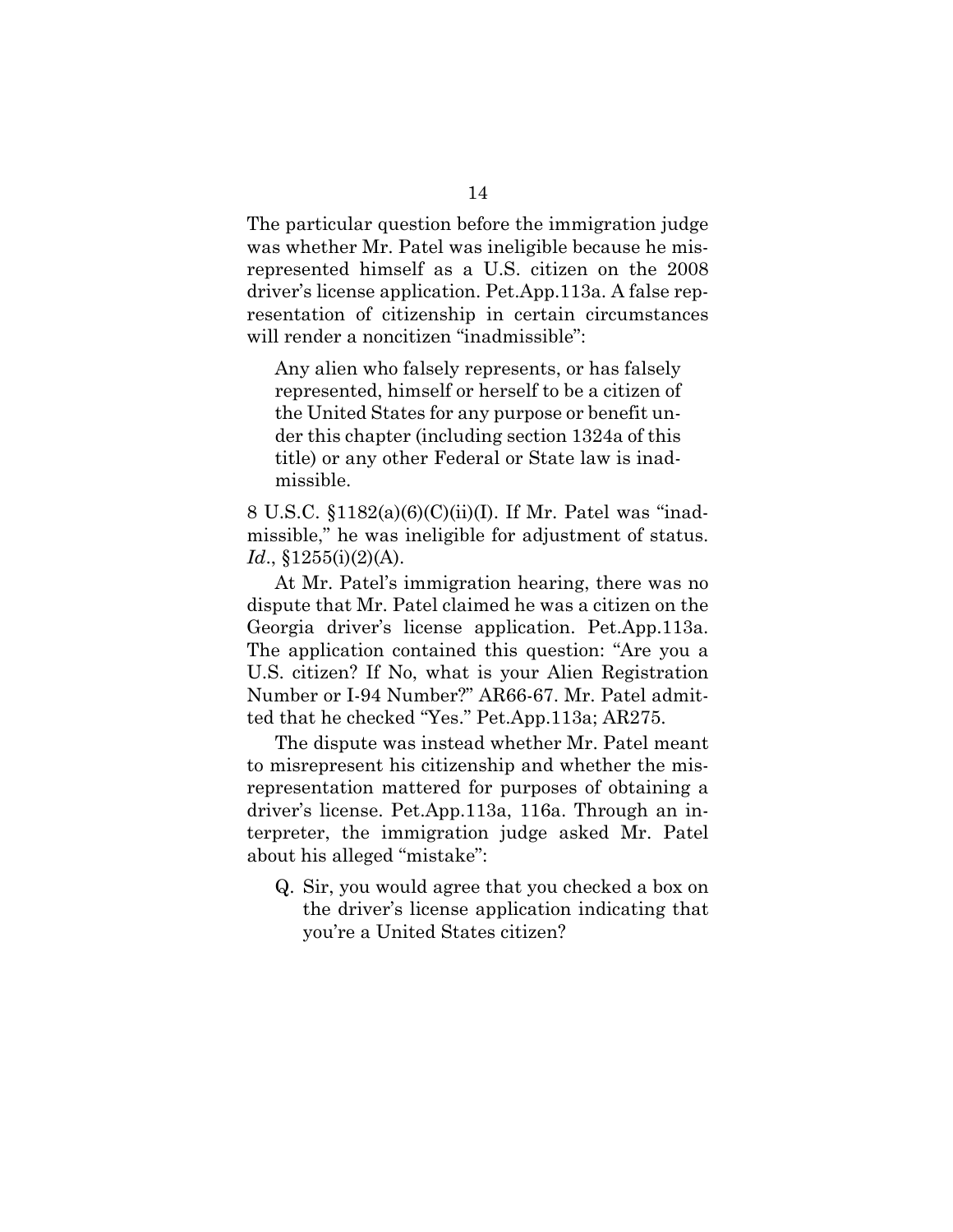- A. I did it, but I didn't have my intention at that time.
- Q. Sir, what box did you intend to check?
- A. No. I don't know, exactly.
- Q. Well, if you said you checked it by mistake, were you planning to check another box, instead?
- A. No.

AR235-36. Mr. Patel also testified that he showed his work permit card and wrote his alien registration number on the application too. AR239-40.

On cross-examination, the government impeached Mr. Patel's testimony with a copy of the application. AR239-245. The government established that the application did not reflect that he showed his work permit to get the license. AR243-44. And the government impeached Patel's testimony that he provided his alien registration number:

- Q. Did you write your alien number down on the application?
- A. Yes. I wrote it.
- Q. Sir, I have your application here, and it does not show that you wrote your alien number on the application….

AR240. The immigration judge again followed up:

Q. Sir, the question says are you a citizen, if no, what is your registration number or I-94 number, and you checked the box. It looks like there was a box checked. Do you see that?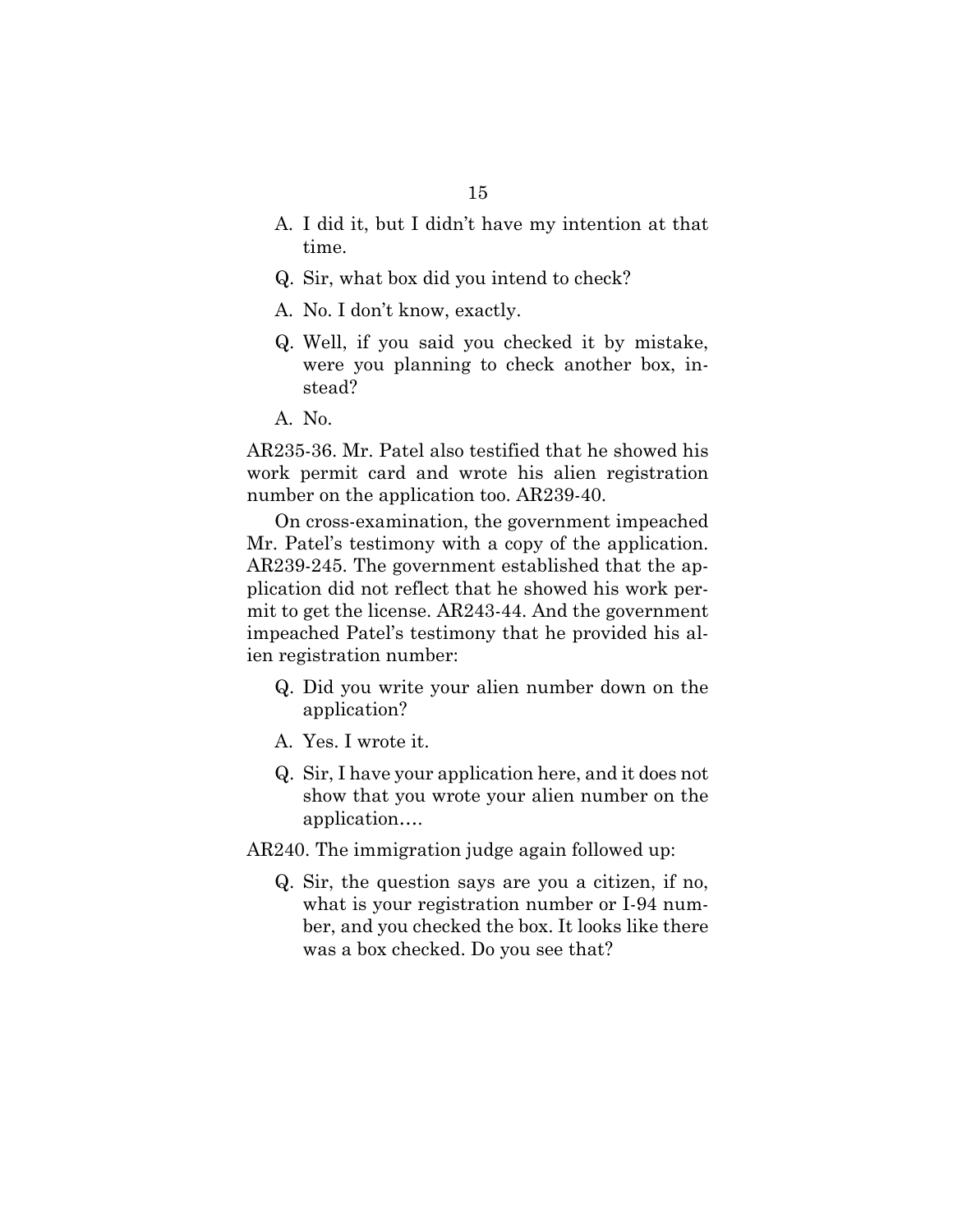- A. Yes. I see that.
- Q. It doesn't reflect that you put down your alien registration number.
- A. Yeah. I just signed it just like as usual, whatever I was getting it earlier. And I just signed it, and I showed them my card, and then it was all done.

#### AR243.

At the conclusion of the hearing, the immigration court announced that it would give "little credence" to Mr. Patel's claim that he made a mistake. Pet.App.115a. The court deemed him not credible, describing his testimony as "not candid," "somewhat evasive," and "not forthcoming." Pet.App.113a. The decision recounted the inconsistencies between Mr. Patel's testimony that he provided his work permit and his alien registration number and the evidence, which showed that he did not. Pet.App.113a-114a.<sup>17</sup> Mr. Patel "checked the box stating that he is a citizen" instead. Pet.App.114a. The immigration court concluded that Mr. Patel "willfully and purposefully indicated that he was a United States citizen." Pet.App.115a.

The court also considered Patel's separate argument that he would have been eligible for a driver's license even if he hadn't misrepresented his citizenship—the "materiality" question. Pet.App.116a. The

<sup>&</sup>lt;sup>17</sup> The court identified further support for its credibility finding based on Patel's testimony and conflicting evidence about whether he entered the United States through Mexico, Newark, or New York. *See* Pet.App.115a; AR246; AR264-69.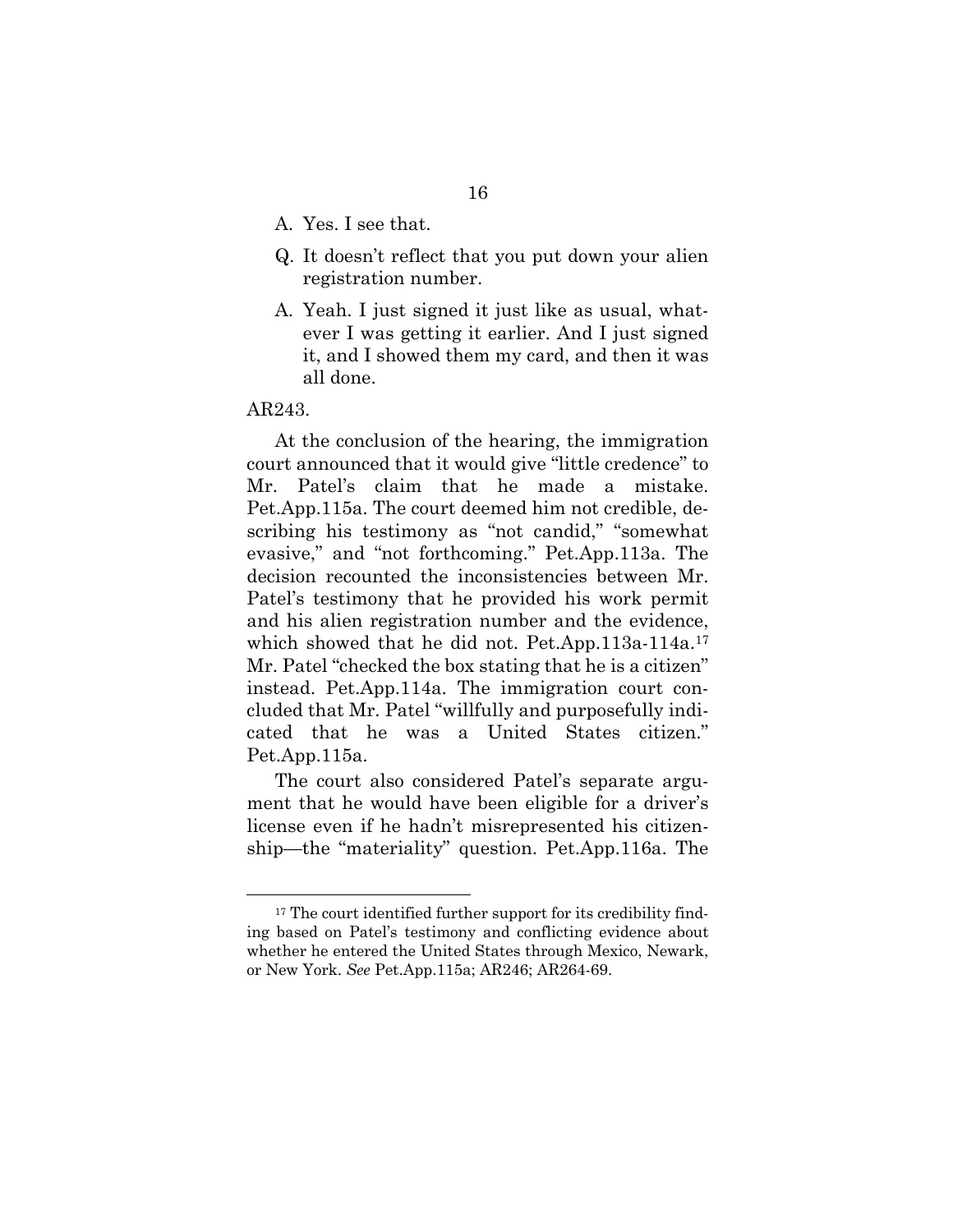court concluded that Mr. Patel failed to carry his burden on that question too. Pet.App.116a-117a.

The immigration court's decision concluded with an order stating in relevant part: "IT IS HEREBY OR-DERED that the [Patels'] application for adjustment of status under Section 245(i) of the Immigration and nationality Act be, and hereby is, denied. IT IS FUR-THER ORDERED that [the Patels] be removed from the United States based on the charge set forth in the Notice to Appear, and that they be deported to India." Pet.App.118a.

#### **B. BIA proceedings**

The BIA agreed. Pet.App.103a-108a. The court concluded there was "no clear error in the Immigration Judge's factual finding" that Mr. Patel was not "a credible witness" and "falsely represented himself to be a citizen." Pet.App.106a. The court noted the "discrepant testimony" about documents submitted for his driver's license application, "inaccurate testimony" about providing his alien registration number, and his "false representation" about how he entered the United States. Pet.App.106a-107a.

Separately, the BIA rejected Mr. Patel's argument that his misrepresentation of citizenship was immaterial to the driver's license application. Pet.App.107a. Over a dissent, the court agreed that Mr. Patel failed to meet his burden that he could have obtained the same license had he told the truth. Pet.App.108a-109a.

#### **C. Eleventh Circuit proceedings**

**1.** Mr. Patel filed a petition for review to appeal the denial of discretionary relief to the Eleventh Circuit.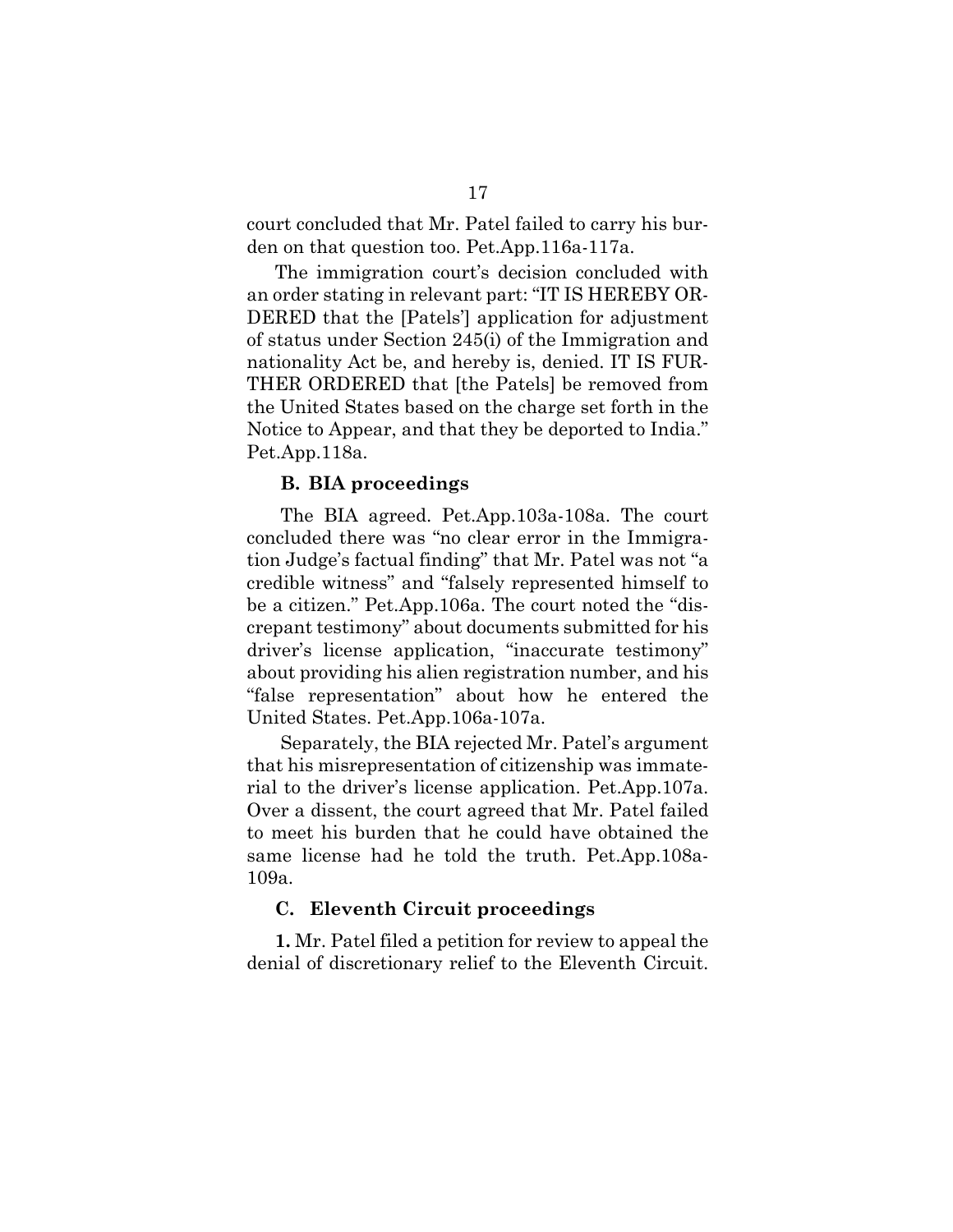His appeal presented two questions: a question of fact (whether he misrepresented his citizenship) and a question of law (whether the statute required the misrepresentation to be material to getting a driver's license). Pet.App.80a. With respect to the first question, the court concluded that 8 U.S.C.  $$1252(a)(2)(B)(i)$ barred the court from reviewing that "standard factual dispute." Pet.App. 90a. With respect to the second question, the court of appeals reached the merits and concluded that the statute did not require the false claim of citizenship to be "material" to obtaining the driver's license. Pet.App.98a-101a.

**2.** The Eleventh Circuit reheard the case *en banc*  to consider the jurisdictional question. The court explained that prior panel precedent had wrongly interpreted the jurisdictional bar to distinguish between "discretionary" and "non-discretionary" determinations made as part of the denial of discretionary relief. Pet.App.3a. The court explained that distinction was one based on IIRIRA's transitional rules (barring review of "any discretionary decision") and was no match for the statute today. Pet.App.3a; *see* IIRIRA §309(c)(4)(E), 110 Stat. 3009-626. The *en banc* court overruled those prior precedents for a new rule more faithful to section 1252's text. Pet.App.3a.

The court held that the jurisdictional bar precluded judicial review of "'any judgment regarding the granting of relief under [8 U.S.C. §§] 1182(h), 1182(i), 1229b, 1229c, or 1225' except to the extent that such review involves constitutional claims or questions of law." Pet.App.3a. The court interpreted "any judgment" to mean "any decision" regarding the five forms of discretionary relief listed in the provision.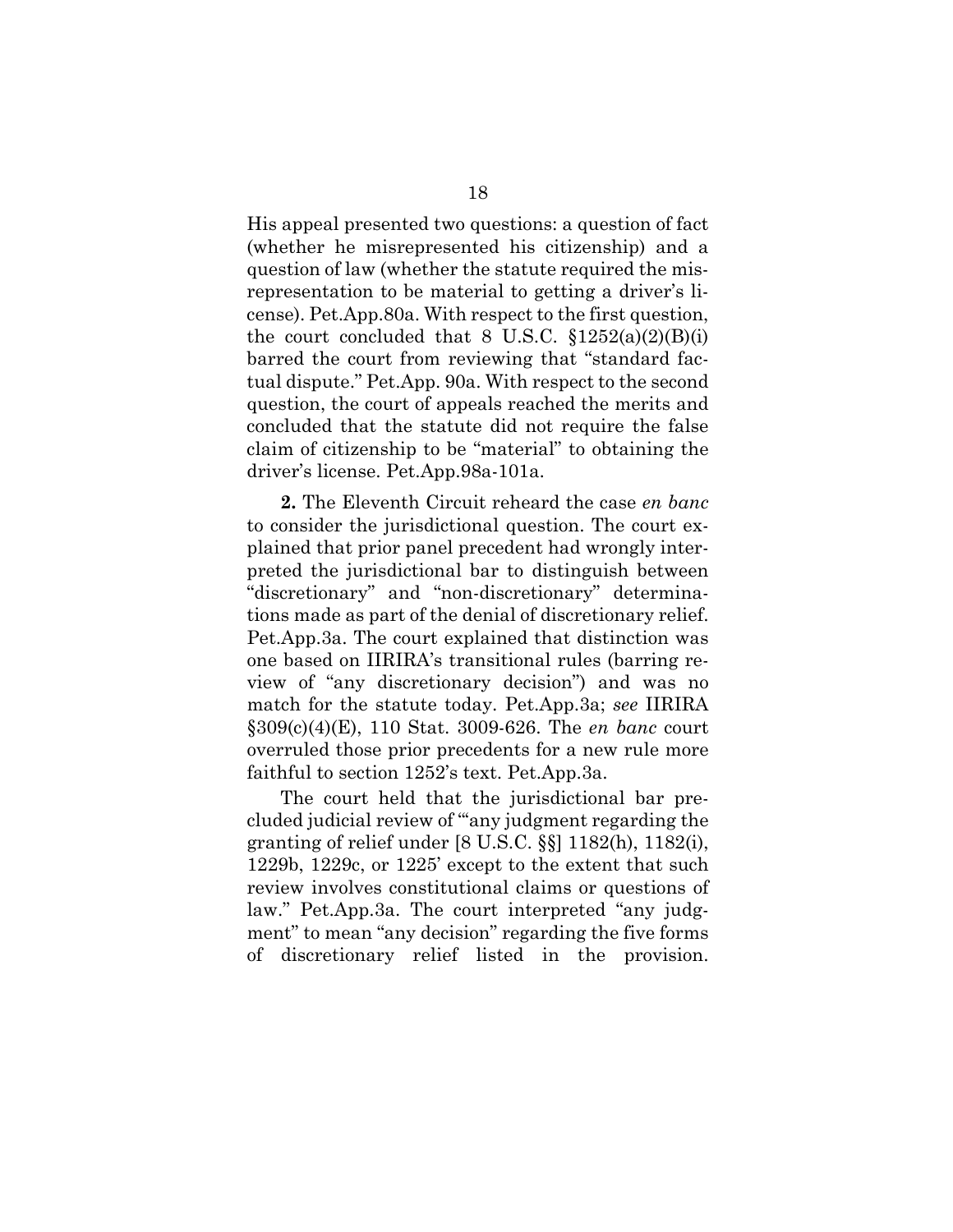Pet.App.27a. The court added that the words "any" and "regarding" confirmed that more "expansive" reading. Pet.App.27a-28a. Putting all that together, the court concluded that section  $1252(a)(2)(B)(i)$  "precludes [the court] from reviewing 'whatever kind' of judgment 'relating to' the granting of relief under the five enumerated sections," including the form of discretionary relief that Mr. Patel sought. Pet.App.28a. The only exception is section  $1252(a)(2)(D)$ , which "restores [the court's] jurisdiction to review constitutional claims or questions of law," but not "factual challenges." Pet.App.28a-30a.

Applied to Mr. Patel, there was no jurisdiction to consider the "claim that, as a factual matter, he checked the wrong box and thus lacked the requisite subjective intent" to falsely represent that he was a U.S. citizen. Pet.App.24a. The court rejected Mr. Patel's argument that the jurisdictional bar applies only to "the final grant or denial of relief," which would permit review of "each individual determination underpinning the final decision" and render the "jurisdictional limits meaningless." Pet.App.45a.

Similarly, the court rejected the Government's argument that any "non-discretionary" determinations were reviewable, including findings of fact. *See*  Pet.App.32a-35a. The court observed that section 1252 bars review of "any judgment" (not "any discretionary decision") and thus "encompasses both discretionary and non-discretionary determinations" related to the denial of discretionary relief. Pet.App.34a. The court rejected the "mental gymnastics" of deciding which eligibility determinations were sufficiently "discretionary" and which were not. Pet.App.37a.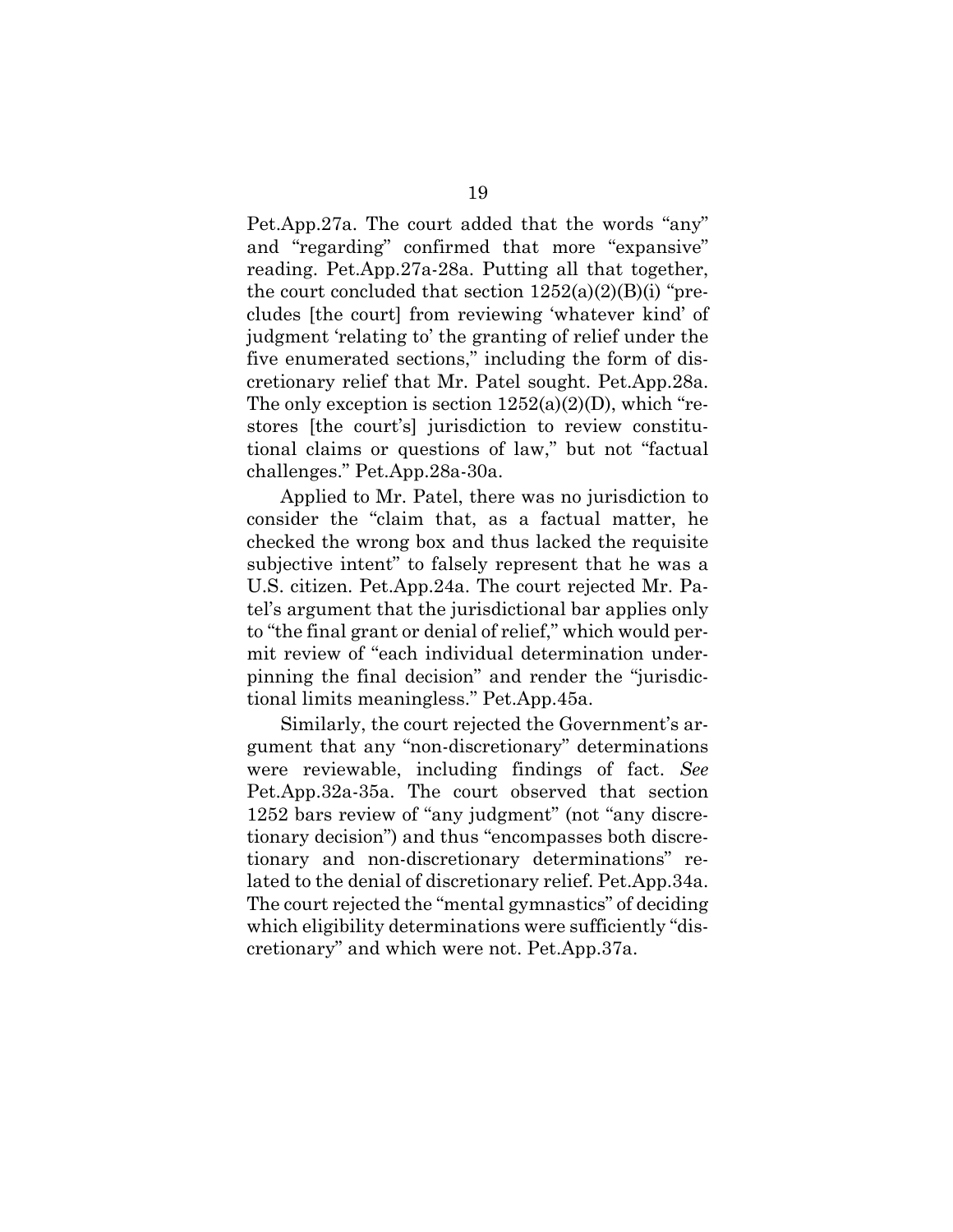**3.** This Court granted certiorari limited to the jurisdictional question—that is, whether section  $1252(a)(2)(B)(i)$  bars review of the finding of fact that Mr. Patel "willfully and purposefully indicated that he was a United States citizen." Pet.App.115a.

#### **SUMMARY OF ARGUMENT**

In 1996, Congress overhauled the immigration laws and created a new judicial review provision. That provision contained multiple jurisdictional bars limiting judicial review of immigration proceedings. *See* 8 U.S.C. §1252(a)(2). The jurisdictional bar at issue states that "no court shall have jurisdiction to review any judgment regarding the granting of relief under" five enumerated categories of discretionary relief, including Mr. Patel's request for adjustment of status. *Id.*, §1252(a)(2)(B)(i). In 2005, Congress amended the judicial review provision and added this carve-out: the jurisdictional bar shall not "be construed as precluding review of constitutional claims or questions of law raised upon a petition for review" in the court of appeals. *Id.*, §1252(a)(2)(D). The question here is whether the jurisdictional bar forecloses *factual challenges* such as Mr. Patel's. It does.

**I.** The phrase "any judgment regarding the granting of relief" means any decision related to granting or denying one of the five enumerated forms of discretionary relief listed in the jurisdictional bar. "Any judgment" subsumes all subsidiary determinations about whether such relief may be granted, including eligibility determinations. It does not discriminate between "any *discretionary* judgment" and "any *non-dis-*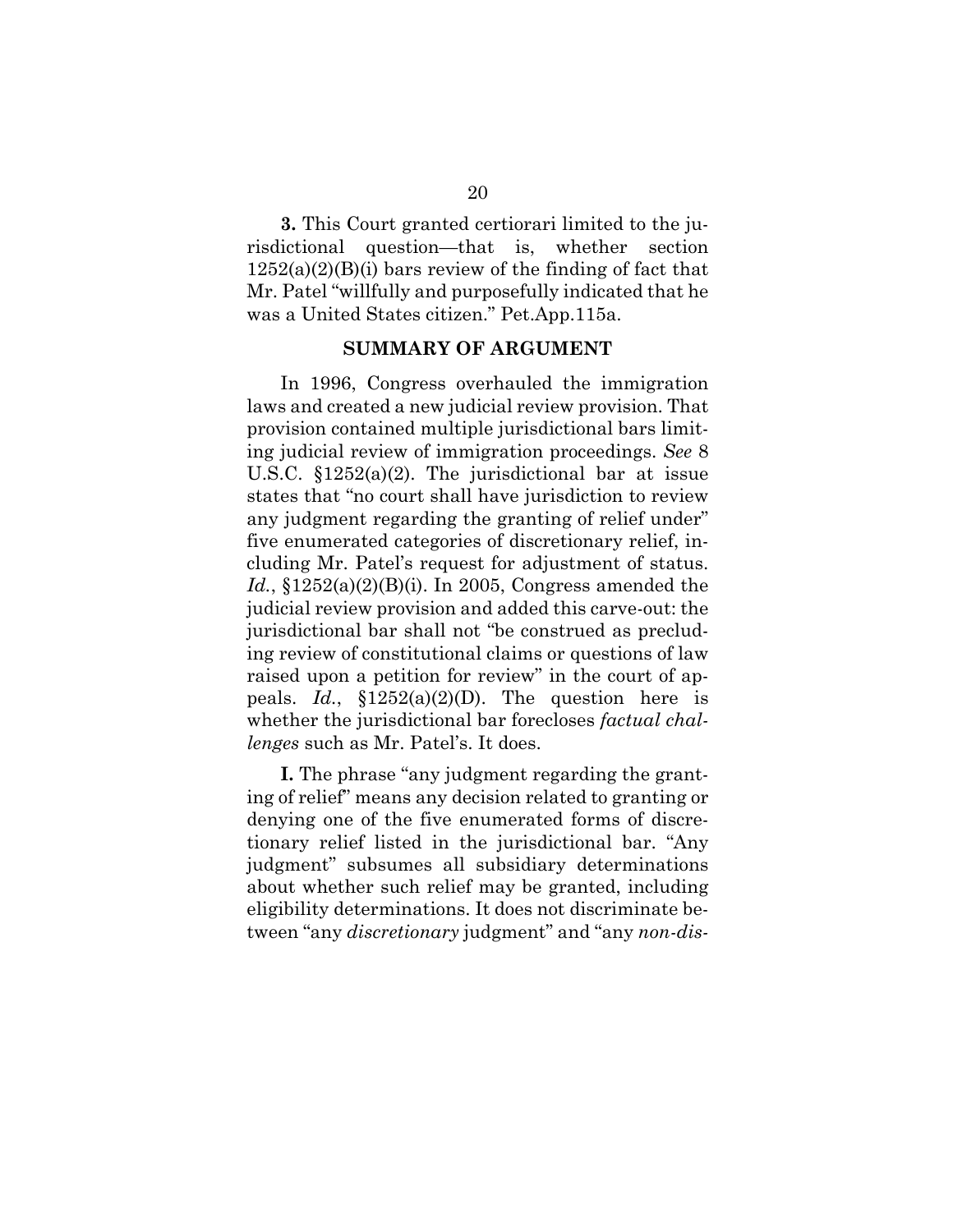*cretionary* judgment," as Petitioners and the Government argue. The terms "any" and "regarding" sweep broadly, barring *any* decision *relating to* the question of whether discretionary relief may be granted.

The only exception to the jurisdictional bar is the carve-out added in 2005 for "constitutional claims or questions of law" that might arise—for example, a statutory construction question about one of the discretionary relief provisions. 8 U.S.C.  $$1252(a)(2)(D)$ . Importantly, Congress did *not* also carve out questions of fact. Facts remain unreviewable, consistent with the historical deference to immigration officials as final factfinders.

**II.** Alternative interpretations are atextual. They depend on reading "any judgment" as limited to "any *discretionary* judgment." Neither the text of the jurisdictional bar nor the commonly understood meaning of "judgment" supports that limitation.

Petitioners and the Government make various arguments about context, but context confirms that "any judgment" encompasses more than purely "discretionary" or "subjective" determinations. Elsewhere, Congress specified when it meant "discretionary judgment." *See, e.g.*, 8 U.S.C. §1226(e). The absence of any similar limiting language here confirms the "any judgment" bar's broader sweep. An alternative reading rewrites section  $1252(a)(2)(B)(i)$  as doubly discretionary—foreclosing review of only *discretionary* judgments regarding the denial of *discretionary* relief. But the statute does not say only "some judgments." It says "any judgment."

**III.** Interpretive presumptions and other arguments about nonexistent congressional ratification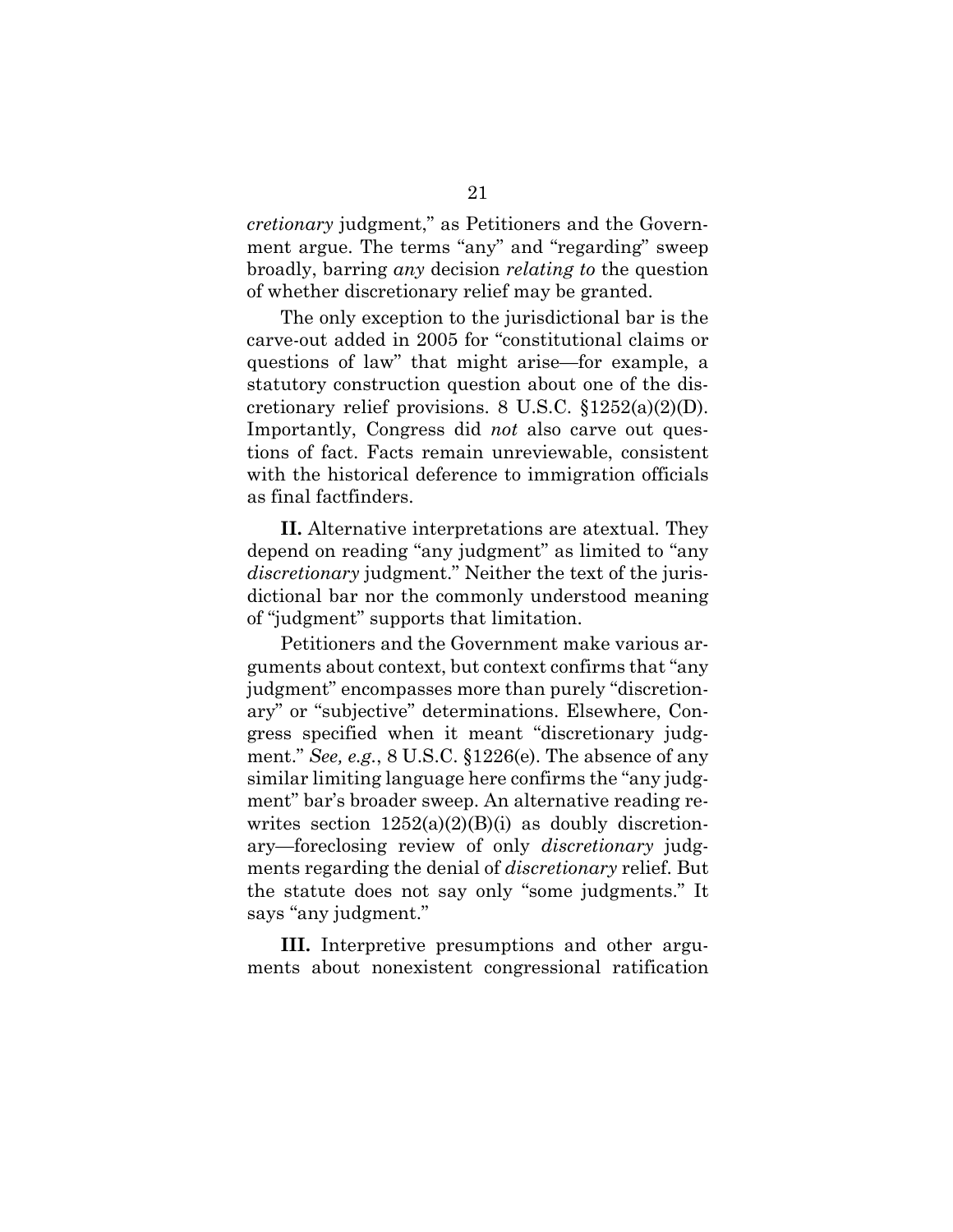and anomalies should also be rejected. The presumption of judicial review cannot overcome clear statutory text that precludes such review. Here, the text bears every indication that there is no jurisdiction to consider Mr. Patel's factual dispute regarding the denial of discretionary relief. Similarly, one must ignore the text to believe that Congress silently ratified the "discretionary" / "non-discretionary" dichotomy when it amended section 1252 in 2005. The amended language permits "constitutional claims or questions of law" to be raised in a petition for review, not "questions of fact" or "non-discretionary" questions. Finally, the text leaves no reason to second-guess Congress's policy judgment that questions of fact regarding the denial of discretionary relief are unreviewable. The Eleventh Circuit's decision should be affirmed.

### **ARGUMENT**

### **I. Questions of Fact Related to Denials of Discretionary Relief Are Unreviewable.**

The statutory text at issue prohibits federal courts from reviewing denials of discretionary relief, except for constitutional questions or questions of law. "[A]ny judgment," meaning any decision, about Patel's entitlement to discretionary relief as a factual matter is off-limits. 8 U.S.C.  $$1252(a)(2)(B)(i)$ . This reading is confirmed by neighboring text in section 1252, as well as the historical treatment of fact questions.

### **A. "Any judgment" sweeps broadly.**

Section  $1252(a)(2)(B)(i)$  begins by stating that "no court shall have jurisdiction to review *any judgment.*" That text—"any judgment"—encompasses any and all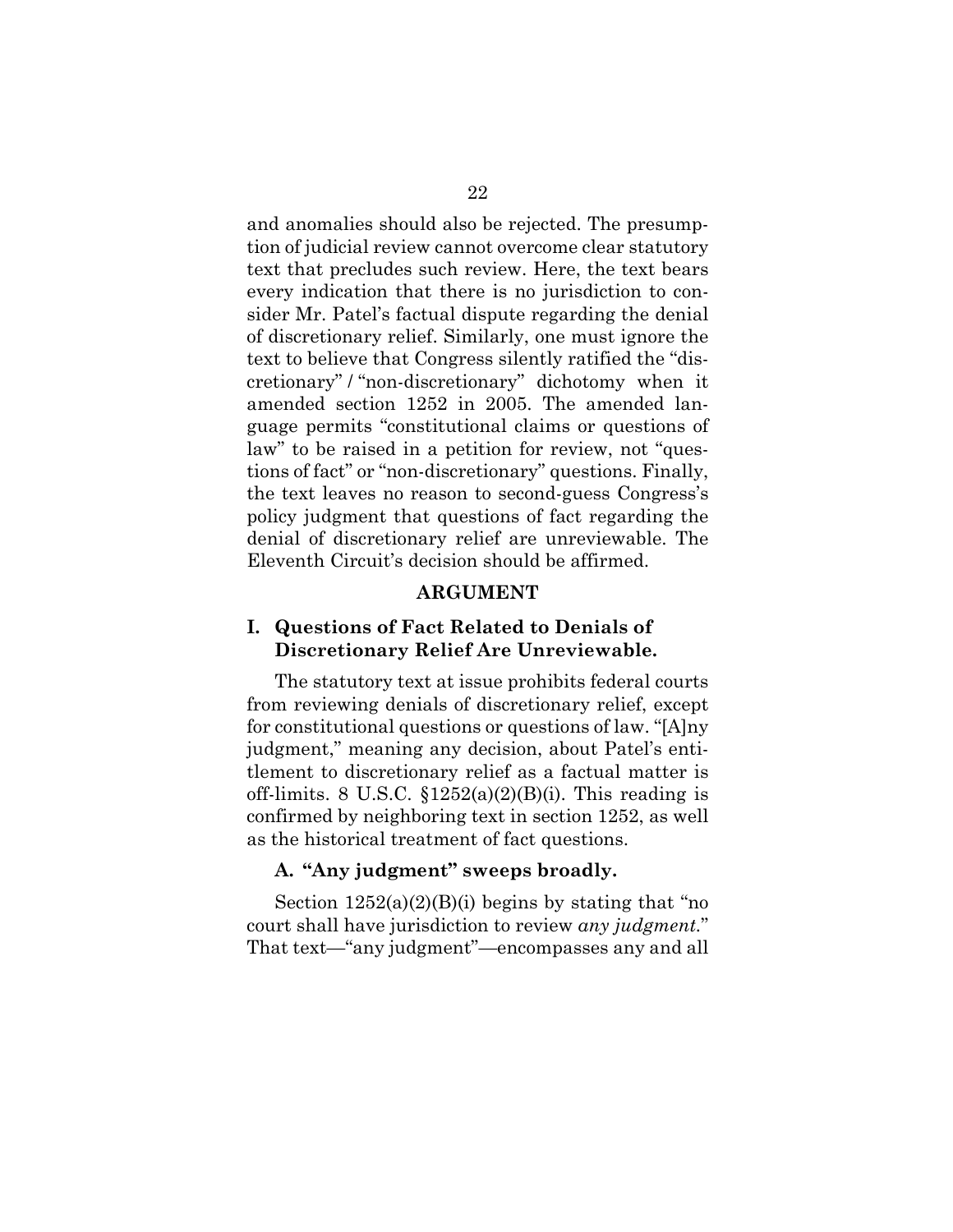decisions relating to the granting or denying of the five enumerated forms of discretionary relief.

**1.** The term "judgment" is universally defined as a "decision" or "determination."<sup>18</sup> Webster's Second defines "judgment" as the "pronouncing of an opinion or decision of a formal authoritative nature."<sup>19</sup> The legal usage is the "act of determining, as in courts, what is conformable to law and justice."<sup>20</sup> When Congress enacted section 1252, Black's Law Dictionary described "judgment" as synonymous with "decision" and noted the terms are "used interchangeably."<sup>21</sup>

Context confirms that "judgment" means a "decision" for purposes of the jurisdictional bar. The "any judgment" text in section  $1252(a)(2)(B)(i)$  is immediately followed by (B)(ii)'s bar for "any *other* decision or action" by the Attorney General or Secretary of Homeland Security as follows:

<sup>18</sup> Webster's New International Dictionary of the English Language Unabridged 1343 (2d ed. 1956) (Webster's Second); *see also* Black's Law Dictionary 842 (6th ed. 1990) ("final determination") (Black's Sixth); Black's Law Dictionary 858 (8th ed. 2004) ("final determination"); Oxford English Dictionary (2d ed. online 1989) ("a judicial decision or order in court"); Oxford English Dictionary (3d ed. online 2021) ("formal or authoritative decision, as of an umpire or arbiter"); Webster's Third New International Dictionary of the English Language Unabridged 1223 (3d ed. 1967) (Webster's Third) ("a formal decision or determination given in a cause by a court of law or other tribunal").

<sup>19</sup> Webster's Second at 1343.

<sup>20</sup> *Id*.

<sup>21</sup> Black's Sixth at 842.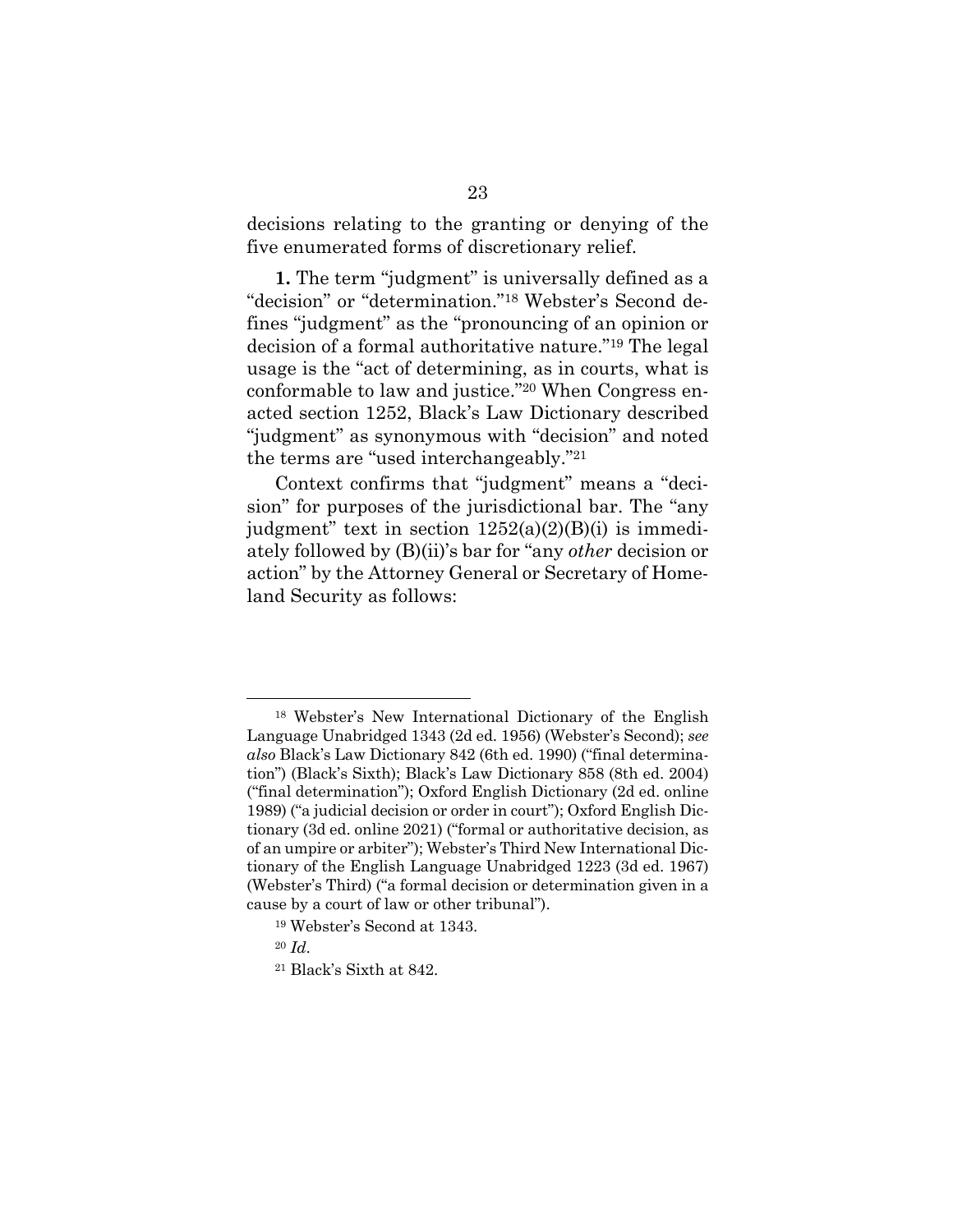[N]o court shall have jurisdiction to review—

- (i) any judgment regarding …, or
- (ii) any other decision or action ...

8 U.S.C.  $$1252(a)(2)(B)(i)$ -(ii). Tied together in this way, (B)(ii) reveals that "judgment" in subparagraph (B)(i) is most naturally understood to be a "decision" too. *See Kucana v. Holder*, 558 U.S. 233, 246-47  $(2010).<sup>22</sup>$ 

Understanding "judgment" as a "judicial decision or order in court"<sup>23</sup> or "a formal decision or determination … by a court of law or other tribunal"<sup>24</sup> is also consistent with the nature of the five forms of discretionary relief covered by section  $1252(a)(2)(B)(i)$ . Those five forms of relief—waivers of inadmissibility after the commission of certain crimes or fraud, 8 U.S.C. §1182(h) & (i), cancellation of removal, *id.*, §1229b, voluntary departure from the country, *id.*, §1229c, and adjustment of status, *id.*, §1255—share a common thread. Immigration courts have jurisdiction to grant or deny each of these forms of discretionary relief as part of removal proceedings. *See* 8 C.F.R. §1240.1(a)(1)(ii). Decisions regarding these forms of

 $22$  While (B)(i) and (B)(ii) bar "decisions of the same genre," *Kucana*, 558 U.S. at 246, they do not bar *identical* decisions. Addressed in Part II.B, the two provisions are "harmonious[]," *id.* at 247, not *superfluous. See* A. Scalia & B. Garner, *Reading Law: The Interpretation of Legal Texts* 174-79 (2012) (provision should not "needlessly be given an interpretation that causes it to duplicate another provision or to have no consequence").

<sup>23</sup> Oxford English Dictionary (2d ed. online 1989) ("judgment").

<sup>24</sup> Webster's Third at 1223.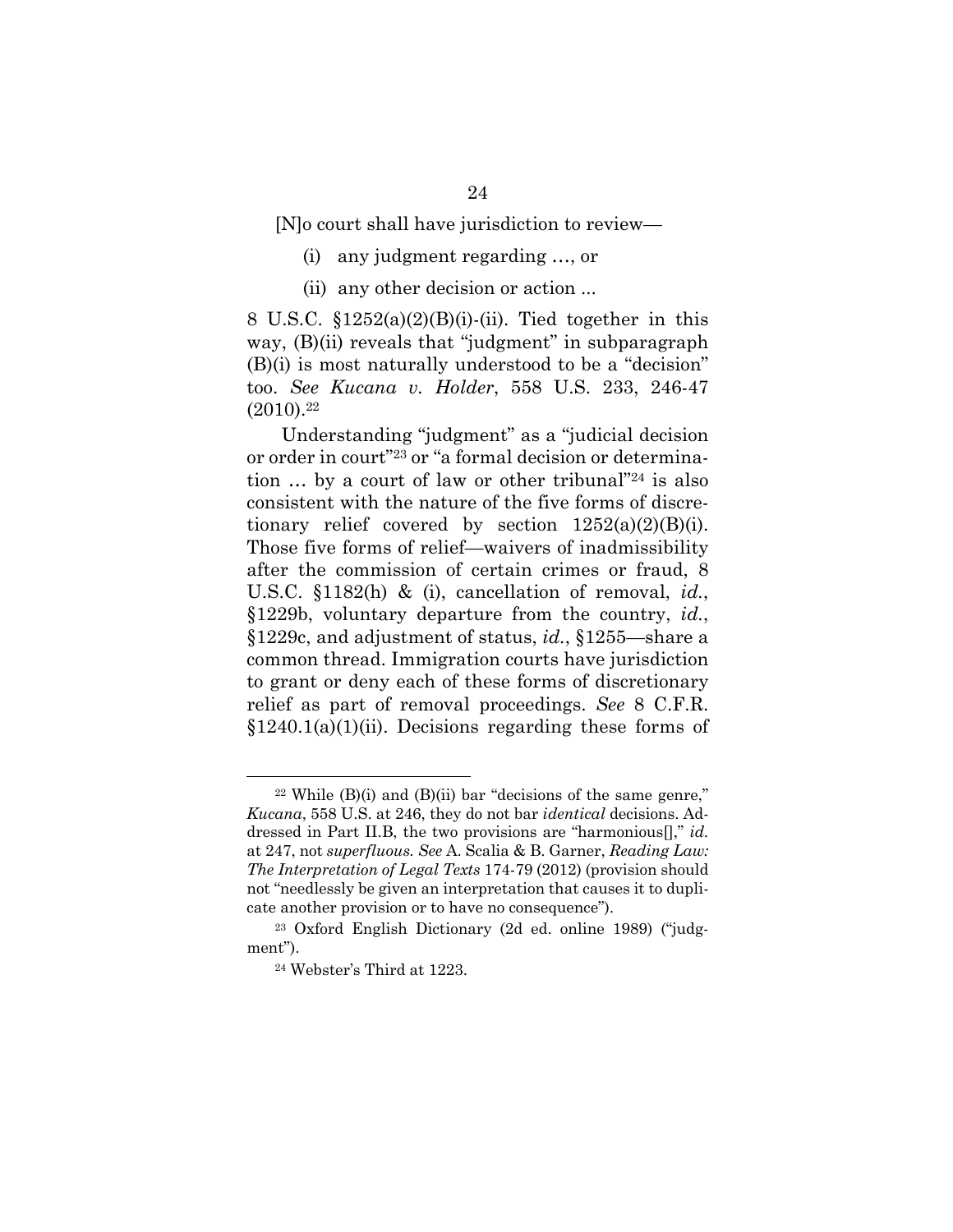discretionary relief will thus ordinarily be a "judgment" by an immigration court as part of a removal proceeding.<sup>25</sup> Here, for example, the immigration court entered an order specific to the denial of discretionary relief: "IT IS HEREBY ORDERED, that the [Patels'] application for adjustment of status under [§1255(i)] be, and hereby is, denied." Pet.App.118a.

**2.** Petitioners agree that "decision" is a plausible reading of "judgment," but they contend that such a reading would not bar "first-step" decisions about whether a person is eligible for discretionary relief. Pet. Br. 20-23. Petitioners are wrong.

The term "judgment" subsumes all subsidiary determinations, including eligibility determinations. This is confirmed by the bar on "*any* judgment," not "the *ultimate* judgment" or "the *second-step* judgment." The modifier ""any' has an expansive meaning." *United States v. Gonzales*, 520 U.S. 1, 5 (1997). "Any" expands "judgment" to all judgments, "selected

<sup>25</sup> As Petitioners note, USCIS may also consider applications for certain forms of discretionary relief outside of removal proceedings. Pet. Br. 42 n.14. For that reason, section 1252 was amended to clarify that any judgment, decision, or action is barred "regardless of whether [it] is made in removal proceedings." REAL ID Act §101(f), 119 Stat. 305 (codified at 8 U.S.C.  $§1252(a)(2)(B)$ . But "any judgment" in section 1252, prescribing rules for appeals from removal proceedings, is naturally read to address the mine-run case where an immigration judge denies discretionary relief. Cancellation, for example, occurs only within removal proceedings. 8 C.F.R. §1240.20. Similarly, immigration courts have "exclusive jurisdiction" over requests for adjustment of status once removal proceedings begin. *Id*., §1245.2(a)(1)(i); *see also Immigration Court Practice Manual* §1.5, Office of Chief Immigration Judge, U.S. Dep't of Justice Executive Office for Immigration Review (2020), bit.ly/3oxXd47.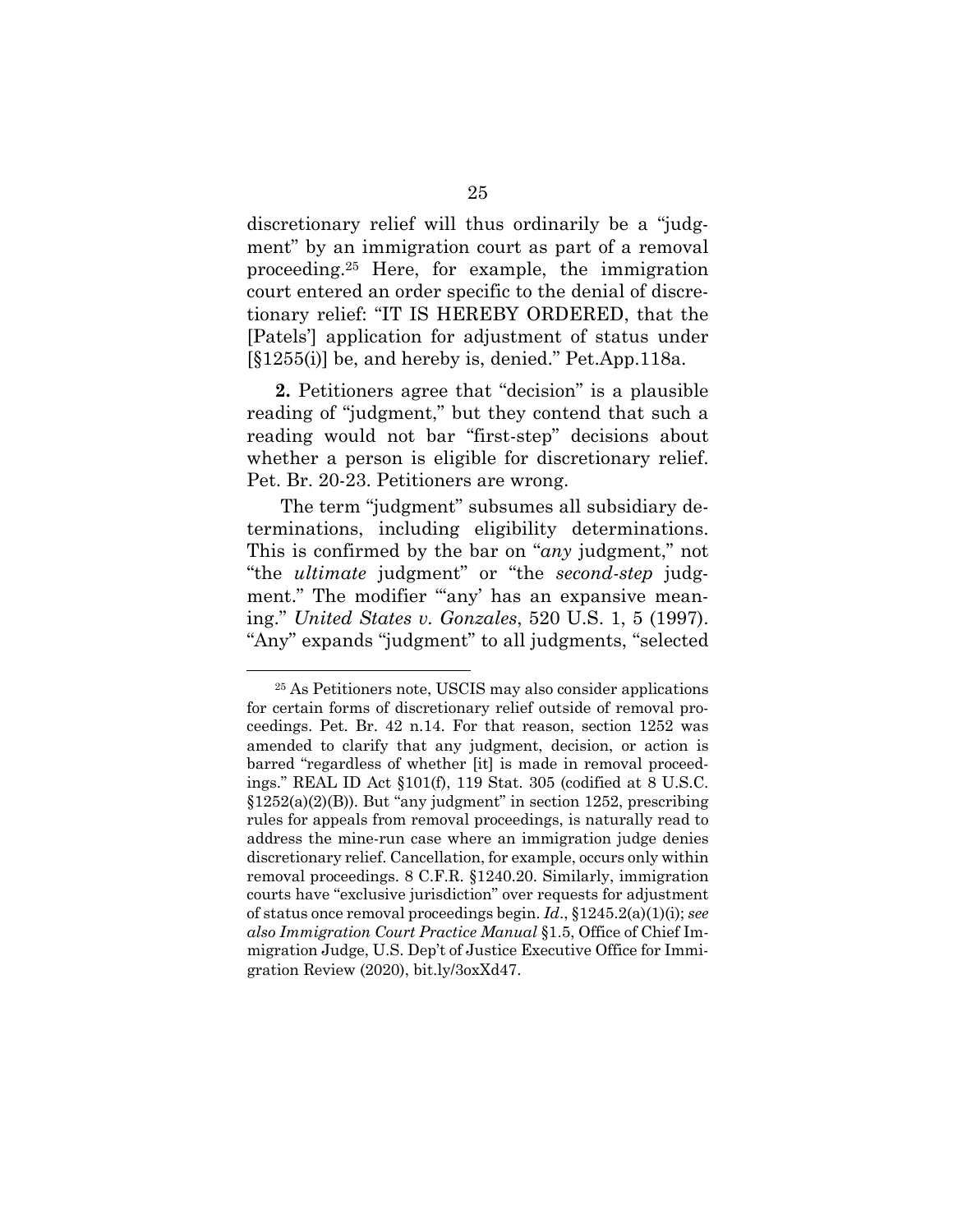without restriction on limitation of choice," where "every one is open to selection without exception."<sup>26</sup> It confirms that the jurisdictional bar encompasses all decisions related to the question of whether the enumerated forms of discretionary relief may be granted, excepting only "constitutional claims or questions of law" about the discretionary relief statutes. 8 U.S.C.  $$1252(a)(2)(D).$ 

A narrower reading that excludes "some judgments" because they are based on eligibility determinations is at odds with the commonly understood meaning of "judgment," especially when used in the legal sense. The "judgment" is the denial of discretionary relief. Period. It is distinct from the underlying reasons for the denial. While "judgment" is sometimes used interchangeably with "opinion," a "judgment" is more properly understood as the "decision" while the reasons for that decision are "more properly denominated" as the "opinion."<sup>27</sup> *See, e.g.*, *Jennings v. Stephens*, 574 U.S. 271, 277 (2015) ("This Court, like all federal appellate courts, does not review lower courts' opinions, but their *judgments*."); *Harrington v. Richter*, 562 U.S. 86, 98-99 (2011) (distinguishing between a "decision" and "statement of reasons" for that decision); *J. McIntyre Mach., Ltd. v. Nicastro*, 564 U.S. 873, 893 (2011) (Breyer, J., concurring in the judgment) ("[T]hough I agree with the plurality as to the

<sup>26</sup> Webster's Second at 121.

<sup>27</sup> Black's Sixth at 842; *see also id.* at 407 ("A decision of the court is its judgment; the opinion is the reasons given for that judgment, or the expression of the views of the judge. But the two words are sometimes used interchangeably.").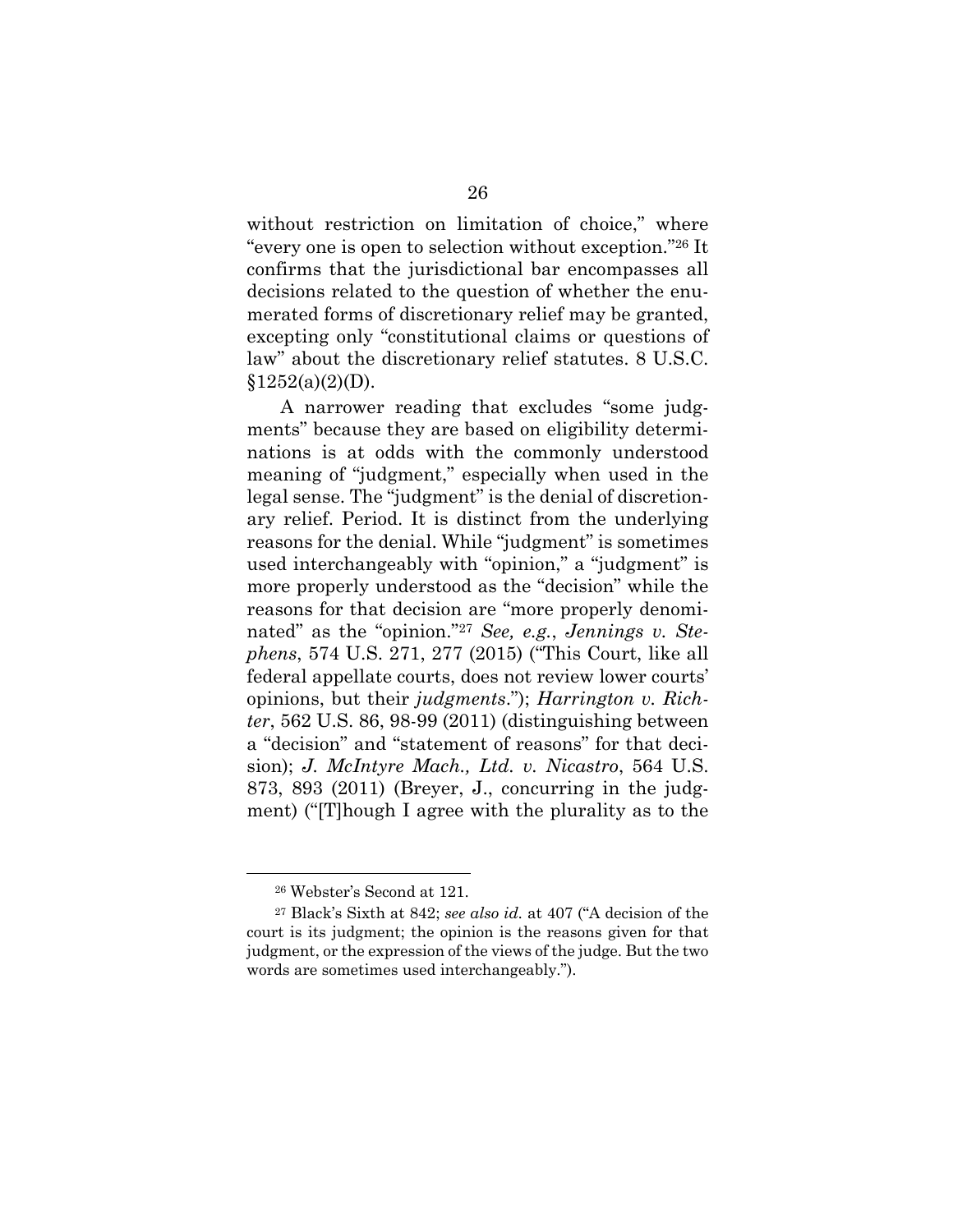outcome of this case, I concur only in the judgment of that opinion and not its reasoning.").

Applied here, section  $1252(a)(2)(B)(i)$  does not permit courts of appeals to parse the reasoning of immigration courts to decide whether a "judgment" denying discretionary relief was based on sufficiently "discretionary" or "non-discretionary" reasons. Rather, the judgment subsumes any and all reasons for the order denying relief. And "no court shall have jurisdiction to review" that judgment, "except as provided in subparagraph (D)." 8 U.S.C.  $$1252(a)(2)(B)$ . In Patel's case, the "judgment" was the denial of "relief under … section 1255" for adjustment of status. *Id.*; *see*  Pet.App.118a. The factual determination that he was ineligible for such relief is encompassed within it. And the Eleventh Circuit had no jurisdiction to review that judgment, except for constitutional claims or questions of law. That exception permitted the court to examine Mr. Patel's separate statutory interpretation question. It did not permit it to revisit factfinding.

# **B. "Regarding the granting of relief" is expansive.**

"Any judgment" in section  $1252(a)(2)(B)(i)$  is followed by the phrase "regarding the granting of relief under" the five types of discretionary relief. That phrase also sweeps broadly. It further confirms that "any judgment" encompasses the many subsidiary determinations about whether discretionary relief could be granted—that is, whether a noncitizen is *eligible*  for the granting of relief.

**1.** "Regarding" or "regard" mean "[c]oncerning" or "respecting," or "to respect," "relate to," or "touch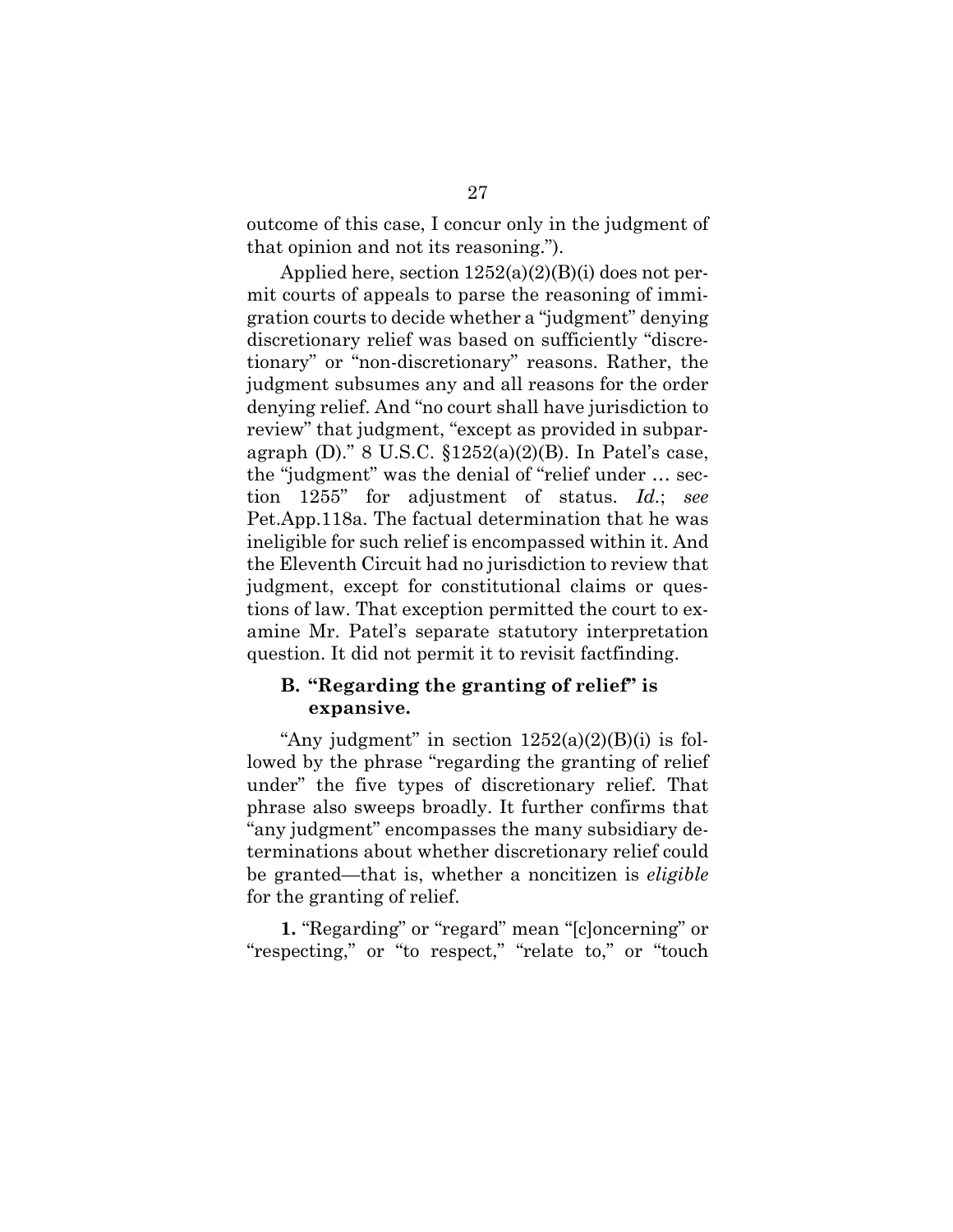on."<sup>28</sup> As this Court has explained, modifiers including "respecting" or "relating to" or "regarding" have "a broadening effect, ensuring that the scope of a provision covers not only its subject but also matters relating to that subject." *Lamar, Archer & Cofrin, LLP v. Appling*, 138 S. Ct. 1752, 1760 (2018); *see also id.* at 1759 (identifying "relating to," "regarding," "respecting," and "about" as synonyms). Applied here, the modifier "regarding" conveys that the "judgment" need not be one that itself grants relief (*i.e.*, "any judgment granting relief") and is instead any judgment "regarding" or relating to whether such relief could be granted.<sup>29</sup>

Judgments *relating to* whether discretionary relief could be granted necessarily subsume the many determinations about a noncitizen's eligibility for such relief. Here, for adjustment of status, Mr. Patel had to show that he was the "beneficiary" of "an application for a labor certification" before April 2001, that he was "eligible to receive an immigrant visa," that the visa was "immediately available" when he applied, and that he would be "admissible to the United States." 8 U.S.C. §1255(i)(1)-(2); *see Lee v. U.S. Citizenship & Immigration Servs.*, 592 F.3d 612, 614-16 (4th Cir. 2010) (detailing adjustment of status process). These determinations then entail more subsidiary determi-

<sup>28</sup> Webster's Second at 2096; *see also id.* (defining "with regard to" as "[w]ith respect to; with regard to; concerning; as to").

<sup>29</sup> A nearby provision illustrates the difference. While the jurisdictional bar at issue forecloses "any judgment *regarding the granting of* relief," the very next provision bars other decisions "other than *the granting of* relief" for asylum. 8 U.S.C.  $§1252(a)(2)(B)(ii)$  (emphasis added).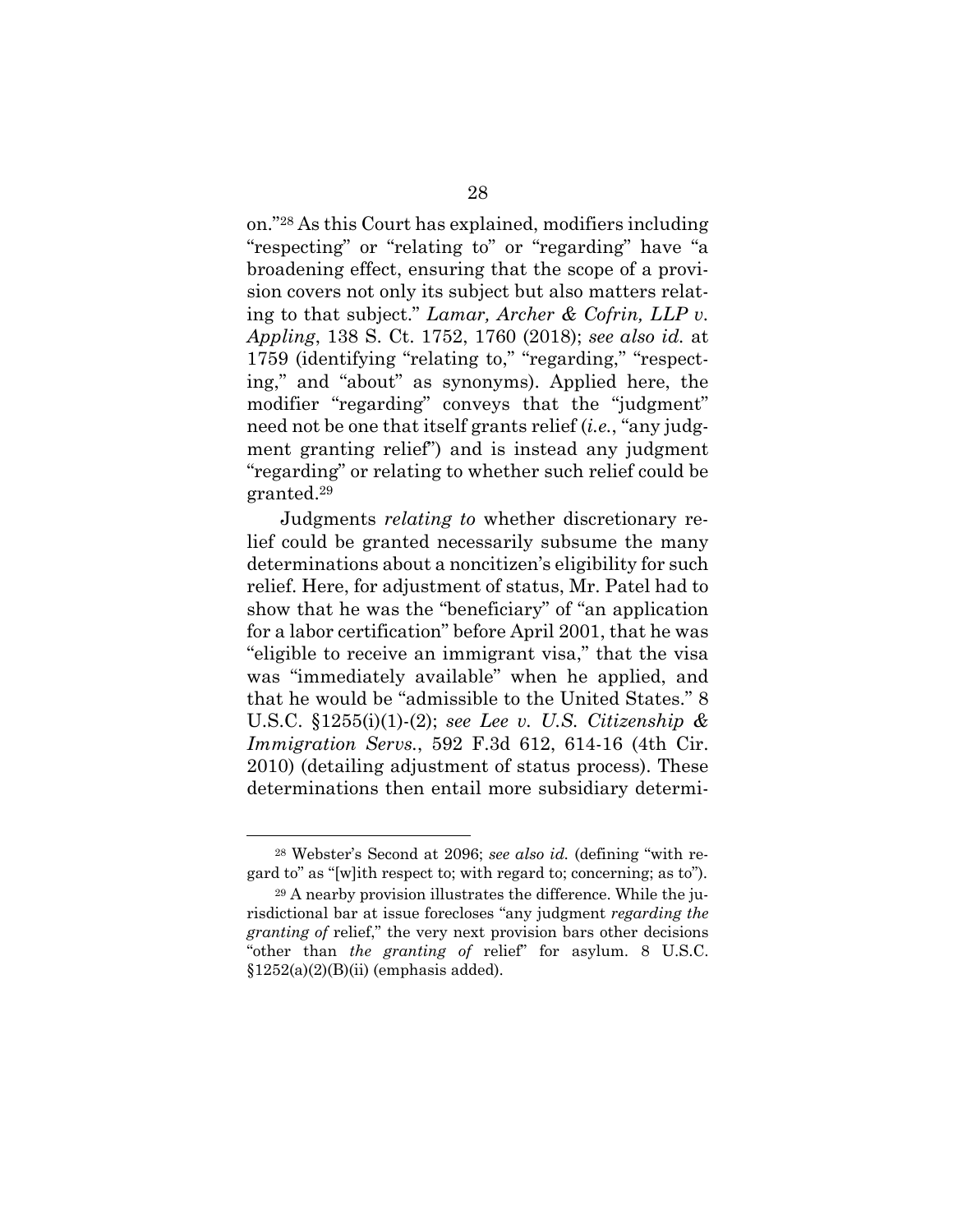nations. For example, whether Mr. Patel was "admissible" turned on whether he misrepresented his citizenship. 8 U.S.C.  $$1182(a)(6)(C)(ii)$ . Similarly, cancellation of removal—one of the other forms of discretionary relief covered by the jurisdictional bar—would require a nonpermanent resident to show:

- He was "physically present in the United States for a continuous period of not less than 10 years";
- he was a person of "good moral character" during those ten years;
- he has not been convicted of certain criminal offenses; and
- removal would result in "exceptional and extremely unusual hardship" to his spouse, parent, or child.

*Id*., §1229b(b). These determinations likewise entail more subsidiary determinations. For example, is the person "a habitual drunkard"? Has he "given false testimony"? Is his income "derived principally from illegal gambling"? Or is he otherwise in one of the *per se*  categories foreclosing a finding of good moral character? *Id.*, §1101(f). Does the evidence support that his presence has been continuous or just intermittent? *See, e.g.*, *Garcia-Melendez v. Ashcroft*, 351 F.3d 657, 661-62 (5th Cir. 2003). What would happen to his family members if he were removed? *See, e.g.*, *Trejo v. Garland*, 3 F.4th 760, 772 (5th Cir. 2021). Deciding any of these eligibility questions is a decision "regarding" or relating to the granting of discretionary relief. *See Lee*, 592 F.3d at 620 (explaining that an eligibility decision "cannot be divorced from the denial itself").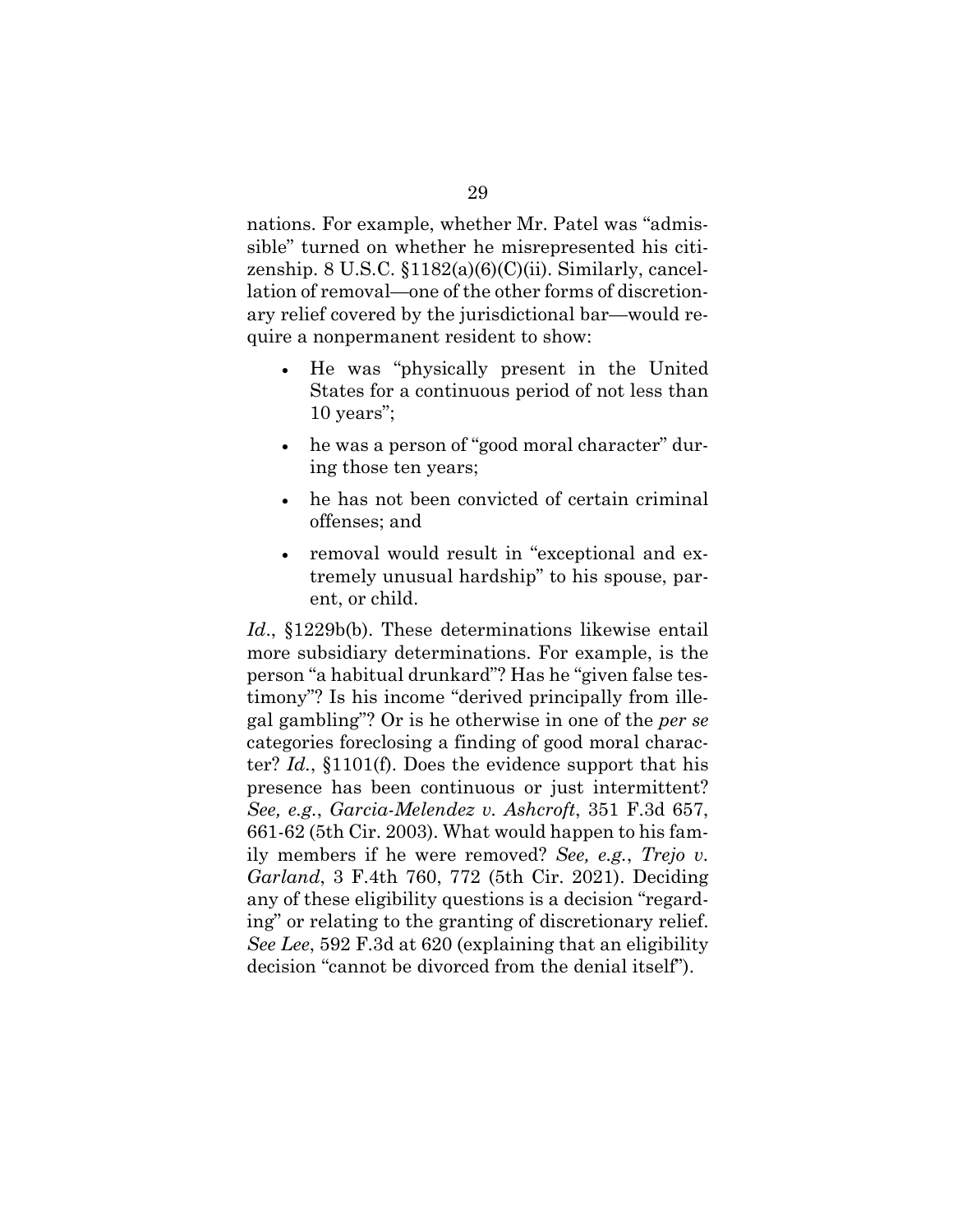**2.** Petitioners and the Government invite this Court to slice-and-dice the above questions. They argue the "non-discretionary" or "objective" determinations made on the way to denying discretionary relief are reviewable. *See* Pet. Br. 34-35; Gov't Br. 41 & n.5; *see also* Former Immigration Judges *Amicus* Br. 7 (describing "non-discretionary determination embedded within" denial of relief). They contend that those "nondiscretionary" (and thus reviewable) determinations include factfinding. *See* Gov't Br. 15.

Indeed, the Government invites the federal courts to slice-and-dice *ad infinitum*. The Government acknowledges that determinations about "good moral character" or "hardship" might be too "discretionary" to review. Gov't Br. 41 n.5. The solution for that? Review all "non-discretionary" ingredients of these otherwise unreviewable "discretionary" determinations. Gov't Br. 12. For example, even if "discretionary" factbalancing were unreviewable, "non-discretionary" factual errors made as part of that balancing would be. Gov't Br. 41 n.5. If that were so, then every denial of discretionary relief would be reviewable for every lurking question of fact. Congress might as well re-title the section "[m]atters not always subject to judicial review."

**3.** Petitioners offer an even more categorical interpretation that writes "regarding" out of the statute entirely. They argue *all* eligibility determinations are reviewable. Pet. Br. 17-18. They believe that "regarding the granting of relief" is "limiting language" that bars only the "second-step judgment whether to grant relief as a discretionary matter," leaving any "first-step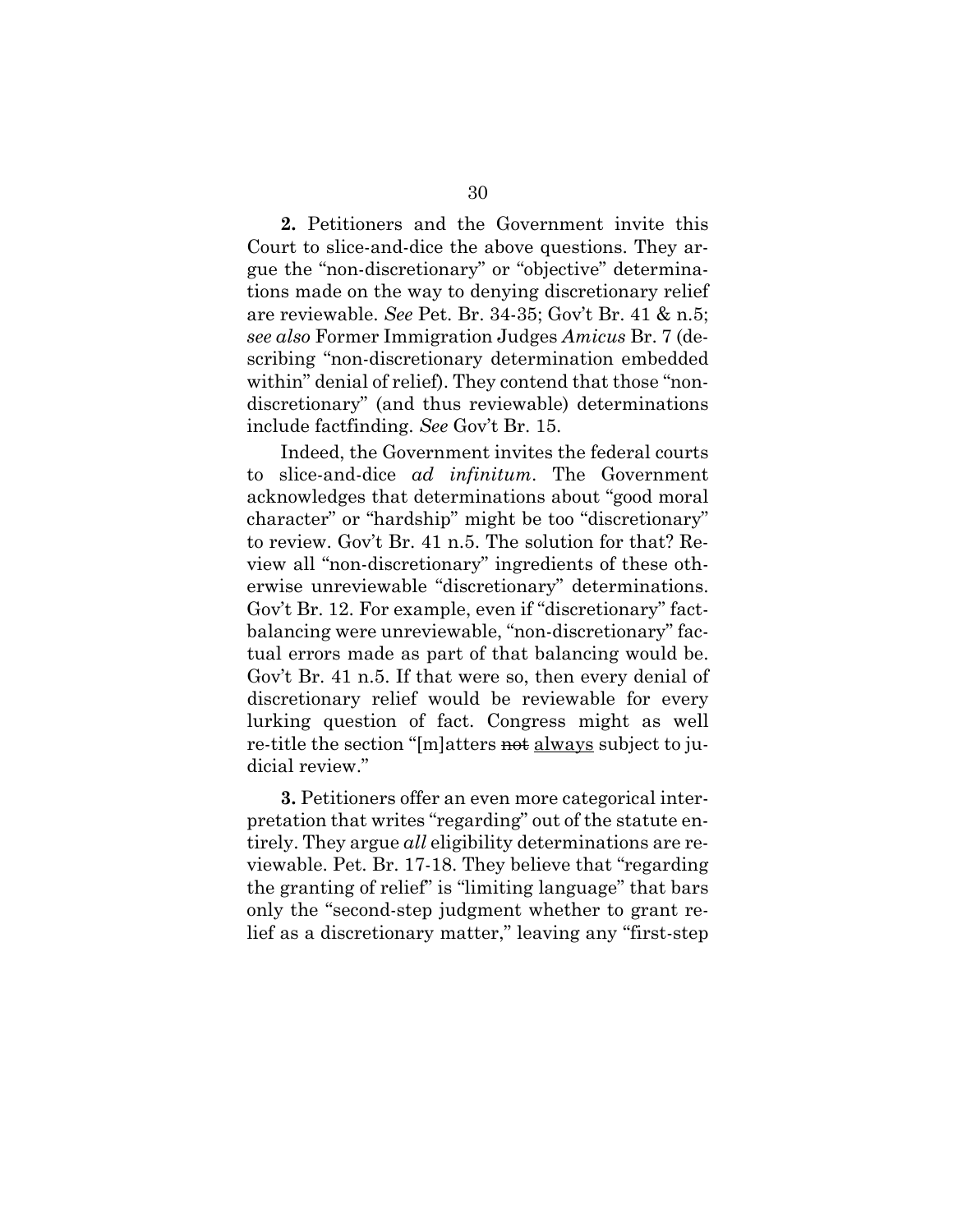determinations of a noncitizen's *eligibility* for such relief" reviewable. Pet. Br. 17, 20.

That argument ignores the critical word, "regarding," which is "broadening" language not "limiting language." *Lamar, Archer & Cofrin, LLP*, 138 S. Ct. at 1760. Indeed, "regarding" at times drops out of Petitioners' arguments altogether. *See, e.g.*, Pet. Br. 17 ("A first-step ruling on eligibility does not 'grant[] … relief' to a noncitizen, because the Executive retains full authority to deny any benefit at the second step." (alterations in original)); *id.* at 23 (parsing the word "grant"); *id.* at 24 ("granting of relief" describes "final-step exercises of discretion"). Petitioners are right that an eligibility determination is not itself "the granting of relief." But Petitioners cannot seriously dispute that an eligibility determination is a decision "*regarding* the granting of relief." Indeed, deciding eligibility is *necessary* to the granting of such relief.<sup>30</sup>

<sup>30</sup> Alternatively, Petitioners suggest that the jurisdictional bar forecloses "review only of *grants* of relief, while preserving review of *denials* of relief." Pet. Br. 25 n.7. One must ignore "regarding" to conclude that decisions "regarding the granting of relief" encompass only "grants of relief." That reading would also lead to an absurdity—a jurisdictional bar with nothing to bar. The Attorney General retains discretion to vacate decisions granting relief without prevailing upon the courts of appeals. *See* 8 C.F.R. §1003.1(h); *see generally* A. Gonzales & P. Glen, *Advancing Executive Branch Immigration Policy Through the Attorney General's Review Authority*, 101 Iowa L. Rev. 841 (2016). And the district courts otherwise retain jurisdiction over immigration suits brought by the United States. *See* 8 U.S.C. §1329; *see also id.*, §1252(b)(3)(A) (designating Attorney General as "respondent" for petitions for review).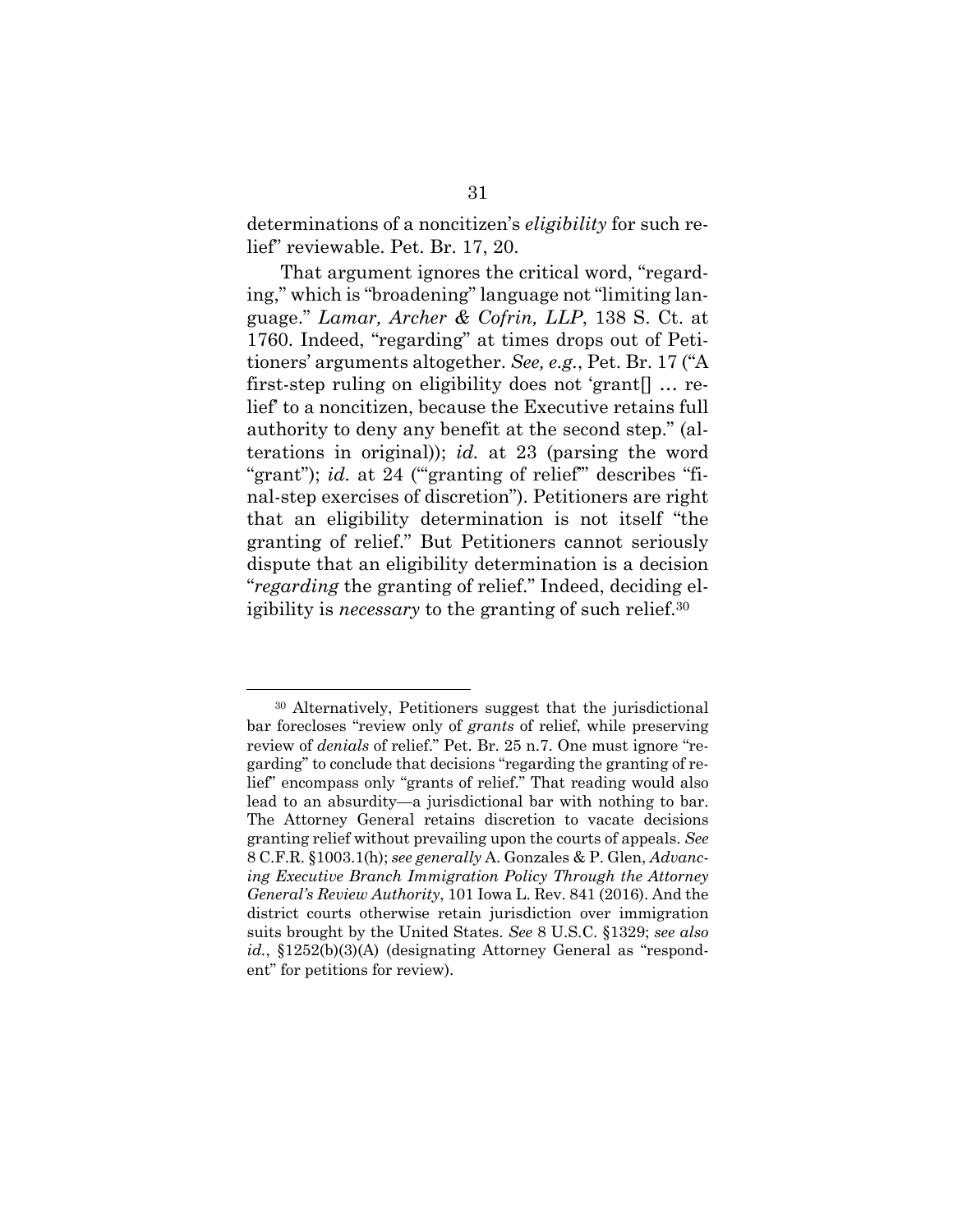# **C. Context and history distinguish between questions of law and fact.**

**1.** Today, "any judgment regarding the granting of" discretionary relief is unreviewable, except for "constitutional claims or questions of law." 8 U.S.C.  $$1252(a)(2)(B)(i), (D)$ . In practice, that means questions of fact regarding the denial of discretionary relief will be unreviewable. This reading is consistent with the well-worn distinction between questions of law and fact in immigration law.

IIRIRA required that "all questions of law and fact" arising from removal proceedings be consolidated into one appeal. 8 U.S.C. §1252(b)(9). IIRIRA then made some of those "questions of law and fact" unreviewable in a "Matters not subject to judicial review" subsection. *Id*., §1252(a)(2). "Matters not subject to judicial review" then and now includes a subsection titled "Denials of discretionary relief." *Id*.,  $$1252(a)(2)(B).<sup>31</sup>$  Therein lies the provision at issue here—"no court shall have jurisdiction to review any judgment regarding" the five forms of discretionary relief. *Id*., §1252(a)(2)(B)(i). In simple terms, IIRIRA made denials of discretionary relief unreviewable in a petition for review to the court of appeals.<sup>32</sup>

<sup>31</sup> Congress enacted these headings as part of IIRIRA. *See*  §306(a)(2), 110 Stat. 3009-607. They are "[r]einforcing" and "supply cues" as to the jurisdictional bar's meaning. *Merit Mgmt. Grp., LP v. FTI Consulting, Inc.*, 138 S. Ct. 883, 893 (2018) (quotation marks omitted).

<sup>32</sup> Still, some courts of appeals continued to permit review of "non-discretionary" questions of law and fact after IIRIRA. *See*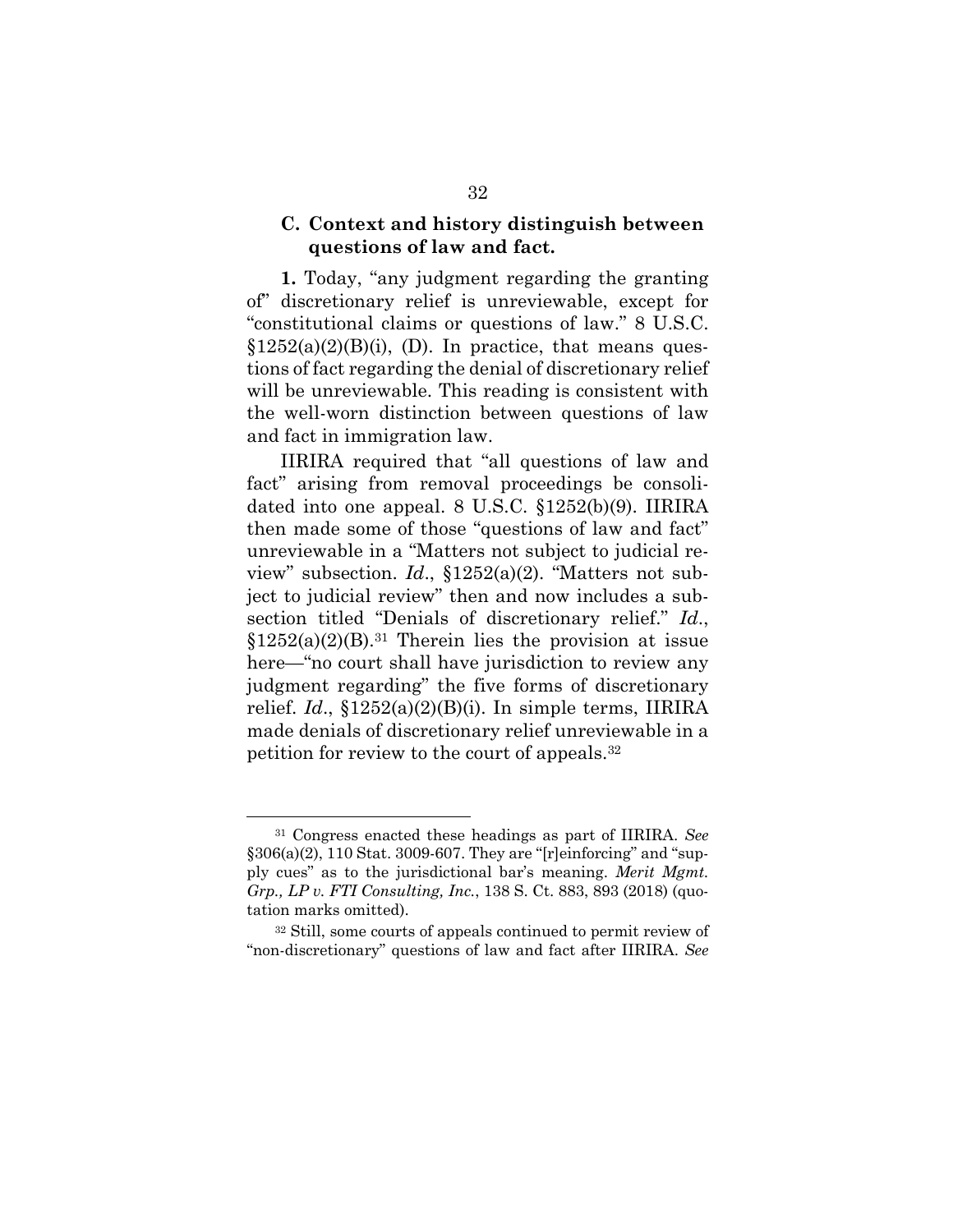Then in *St. Cyr*, this Court raised concerns about the constitutionality of IIRIRA's judicial review limitations. *St. Cyr* involved a criminal alien who filed a habeas petition raising a pure question of law. 553 U.S. at 293. But IIRIRA generally prohibited appeals by criminal aliens. *Id.* at 298. To avoid "serious constitutional problems" with IIRIRA's judicial review limitations, this Court interpreted IIRIRA *not* to foreclose St. Cyr's habeas petition raising that pure question of law. *Id.* at 299-300. Nothing in *St. Cyr* suggests that the same would have been true had St. Cyr wanted to relitigate questions of fact. *See id.* at 304-06 (distinguishing between "pure questions of law" as generally reviewable and "factual determinations made by the Executive" as generally unreviewable).

Congress responded to *St. Cyr* by amending section 1252. The way in which Congress did so is further evidence of its meaning. The 2005 amendments expressly prohibited habeas petitions going forward.<sup>33</sup> But Congress added a subsection stating that "nothing in" the jurisdictional bars "shall be construed as

Gov't Br. 13-14, 31-32. Some decisions relied on cases interpreting the transitional rules, not the actual text at issue. *See, e.g.*, *Garcia-Melendez*, 351 F.3d at 661; *Santana-Albarran v. Ashcroft*, 393 F.3d 699, 703 (6th Cir. 2005); *Gonzalez-Oropeza v. U.S. Att'y Gen.*, 321 F.3d 1331, 1332-33 (11th Cir. 2003). Others rested on procedural oddities, making circuit precedent less clear than has been suggested. *See, e.g.*, *Succar v. Ashcroft*, 394 F.3d 8, 20 (1st Cir. 2005) (noting there was no "judgment" because regulation precluded even applying for relief); *Iddir v. INS*, 301 F.3d 492, 497-98 (7th Cir. 2002) (noting "INS never held a hearing or made any determinations").

<sup>33</sup> §106(a)(1)(A)(i)-(ii), 119 Stat. 310 (codified at 8 U.S.C.  $§1252(a)(2)(A)-(C)).$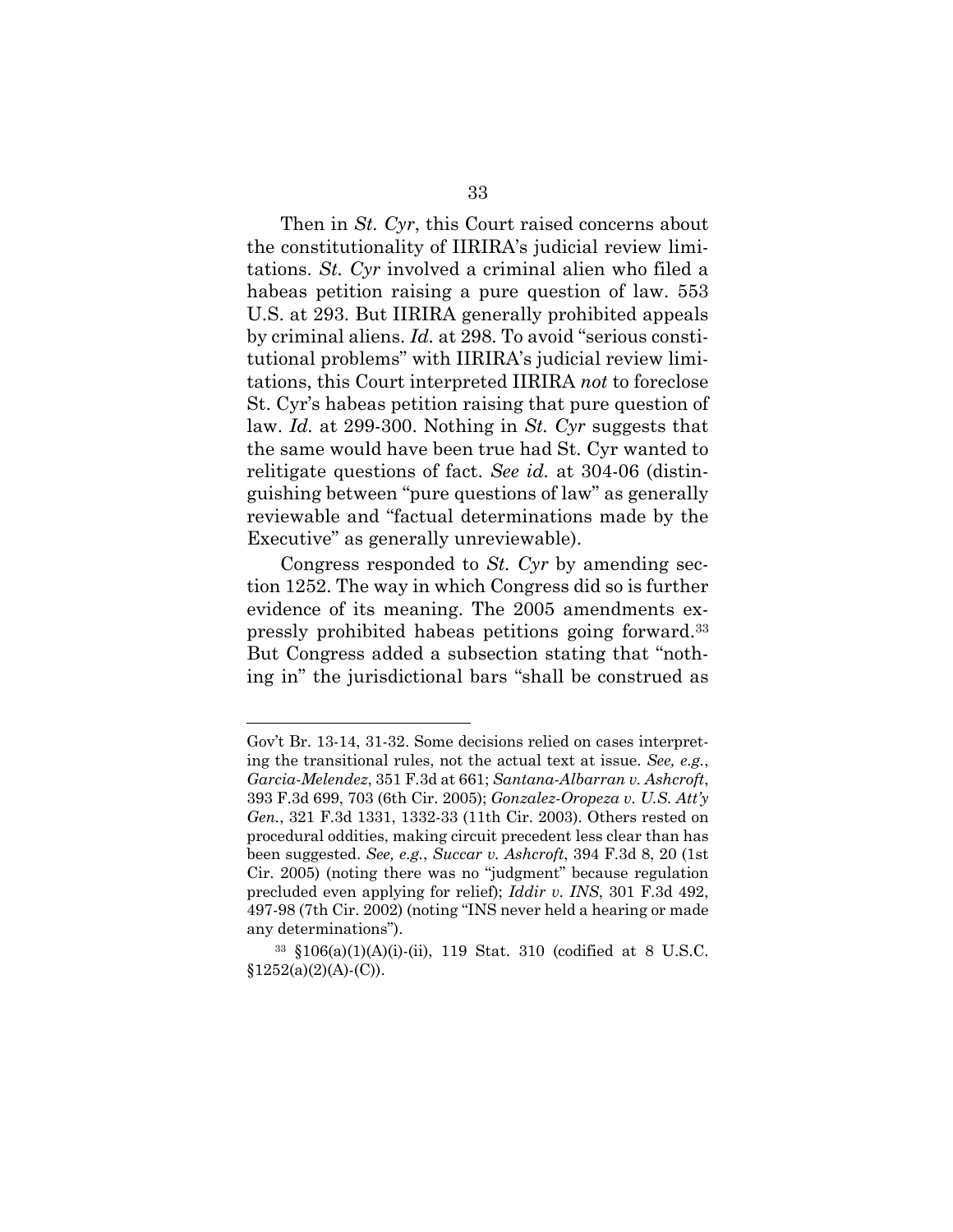precluding review of constitutional claims or questions of law raised upon a petition for review" from removal proceedings.<sup>34</sup>

The 2005 amendments reveal two things about the jurisdictional bar: *First*, before 2005, section 1252 forbade courts of appeals from reviewing so-called "non-discretionary" determinations underlying denials of discretionary relief in a petition for review. *See, e.g.*, *Kharkhan v. Ashcroft*, 336 F.3d 601, 604 (7th Cir. 2003) (refusing to review denial of cancellation of removal). If not, then carving out "constitutional claims or questions of law" in 2005 was unnecessary and superfluous. *Second*, after 2005, section 1252 still bars some review regarding the denial of discretionary relief. If not, then the jurisdictional bar is nugatory. If, after 2005, "constitutional claims or questions of law" may be raised, what's still barred? Questions of fact.

The House Conference Committee Report for the 2005 amendments confirmed that the reason for adding section  $1252(a)(2)(D)$  was "to permit judicial review over those issues that were historically reviewable on habeas—constitutional and statutory-construction questions, not discretionary or *factual questions*." H.R. Conf. Rep. No. 109-72, 175 (emphasis added). The report anticipates that "statutory-construction questions" would be the typical questions of law encountered by courts of appeals, while acknowledging the possibility that they might also encounter "mixed question[s] of law and fact." *Id.* But relitigating facts was off-limits: "When a court is presented with a

<sup>34</sup> §106(a)(1)(A)(iii), 119 Stat. 310 (codified at 8 U.S.C.  $§1252(a)(2)(D)).$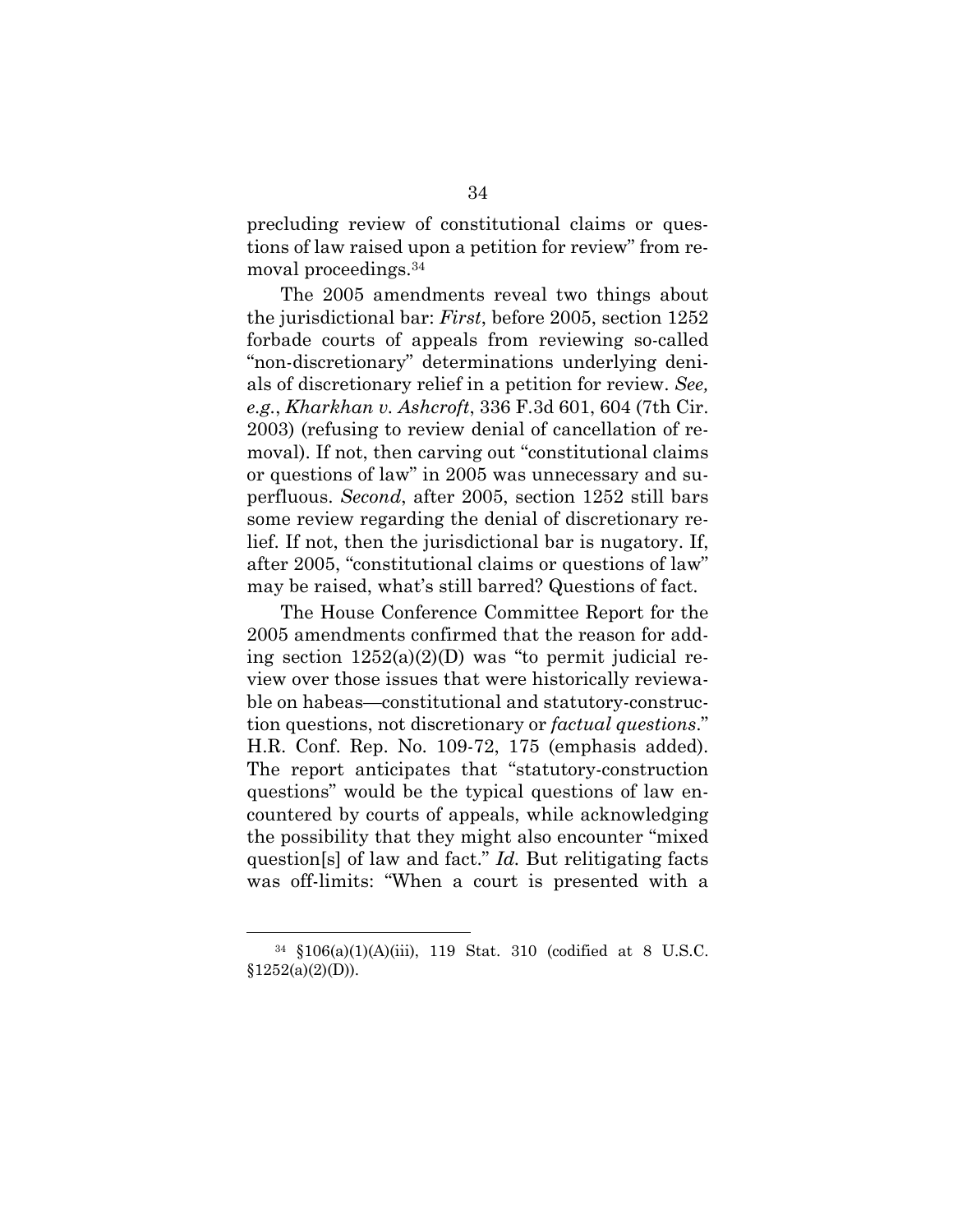mixed question of law and fact, the court should analyze it to the extent there are legal elements, but should not review any factual elements." *Id.* 

**2.** As recently as *Nasrallah v. Barr*, this Court explained the jurisdictional bar in this common-sense way—permitting review of questions of law while foreclosing review of questions of fact. *Nasrallah* involved a factual challenge to a Convention Against Torture order. 140 S. Ct. at 1688. The challenger was a criminal alien, who was otherwise barred from appealing the removal order against him except for "constitutional claims or questions of law." *Id.* at 1689; *see* 8 U.S.C.  $$1252(a)(2)(C)$ -(D). Even so, the Court held that Nasrallah could raise his factual challenge because the CAT order was distinct from the removal order. *Id.* at 1688, 1691. In reaching that decision, the Court considered "slippery slope" arguments—in particular, "[i]f factual challenges to CAT orders may be reviewed, what other orders will now be subject to factual challenges in the courts of appeals?" *Id.* at 1693. This Court identified the jurisdictional bar at issue here as the backstop: "[A]nother jurisdiction-stripping provision,  $$1252(a)(2)(B)$ , states that a noncitizen may not bring a *factual challenge to orders denying discretionary relief*, including … adjustment of status." *Id.*  at 1693-94 (emphasis added).

Similarly in *Guerrero-Lasprilla*, this Court considered whether section 1252(a)(2)(D)'s carve-out for "questions of law" permitted a criminal alien to appeal a "mixed" question of law and fact, where facts are "undisputed or established." 140 S. Ct. at 1067-69. In answering yes, this Court explained section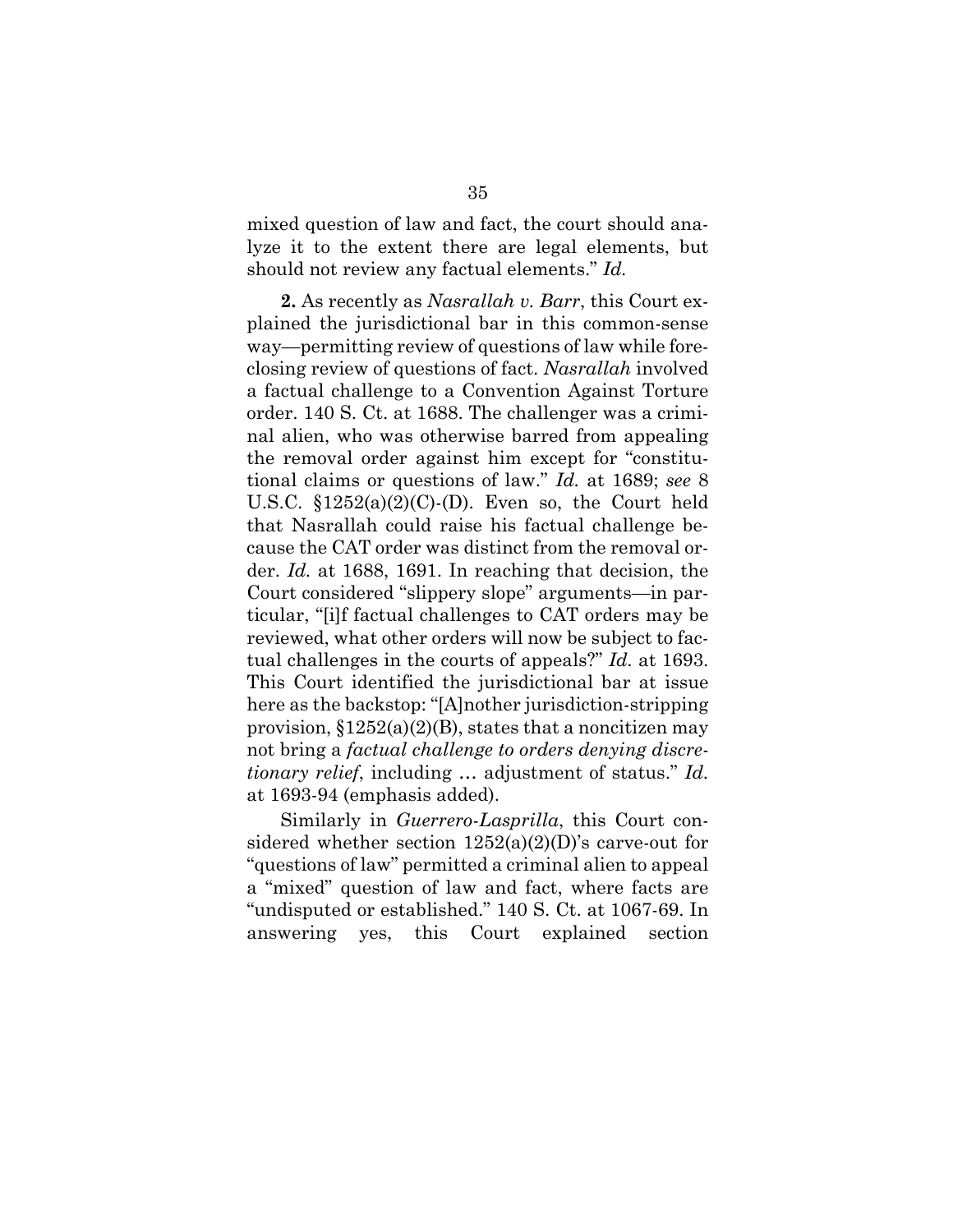1252(a)(2)(D) "will still forbid appeals of *factual determinations*." *Id*. at 1073 (emphasis added). Section  $1252(a)(2)(D)$  has the same scope and effect with respect to denials of discretionary relief here.

*Nasrallah* and *Guerrero-Lasprilla* exemplify the most natural reading of section  $1252(a)(2)(B)(i)$ 's jurisdictional bar in combination with (a)(2)(D) today: in appeals about the denial of discretionary relief, "constitutional claims or questions of law" are reviewable, leaving questions of fact unreviewable.

**3.** The Government contends that questions of fact are still reviewable based on observations about fact review *before* IIRIRA. Gov't Br. 13-14, 27. They argue that history supports reviewing facts *after* IIRIRA. *Id.*  The history cuts the other way.

IIRIRA replaced the existing judicial review scheme and "instituted a new (and significantly more restrictive) one in 8 U.S.C. §1252." *Reno*, 525 U.S. at 475. There is no reason to presume that the scope of review immediately before IIRIRA remained the same after IIRIRA. Indeed, Congress gave every reason to presume it did not by stating "no court shall have jurisdiction to review" denials of discretionary relief as one of IIRIRA's "[m]atters not subject to judicial review." 8 U.S.C. §1252(a)(2)(B).

The Government's history is also short-sighted. During the finality era in the 19th and early 20th centuries, factual determinations were largely unreviewable, even those related to the removal decision itself (as compared to here, where a noncitizen concedes removability and seeks discretionary relief from removal). As this Court explained in *Nishimura Ekiu*, "the final determination" of facts "may be intrusted by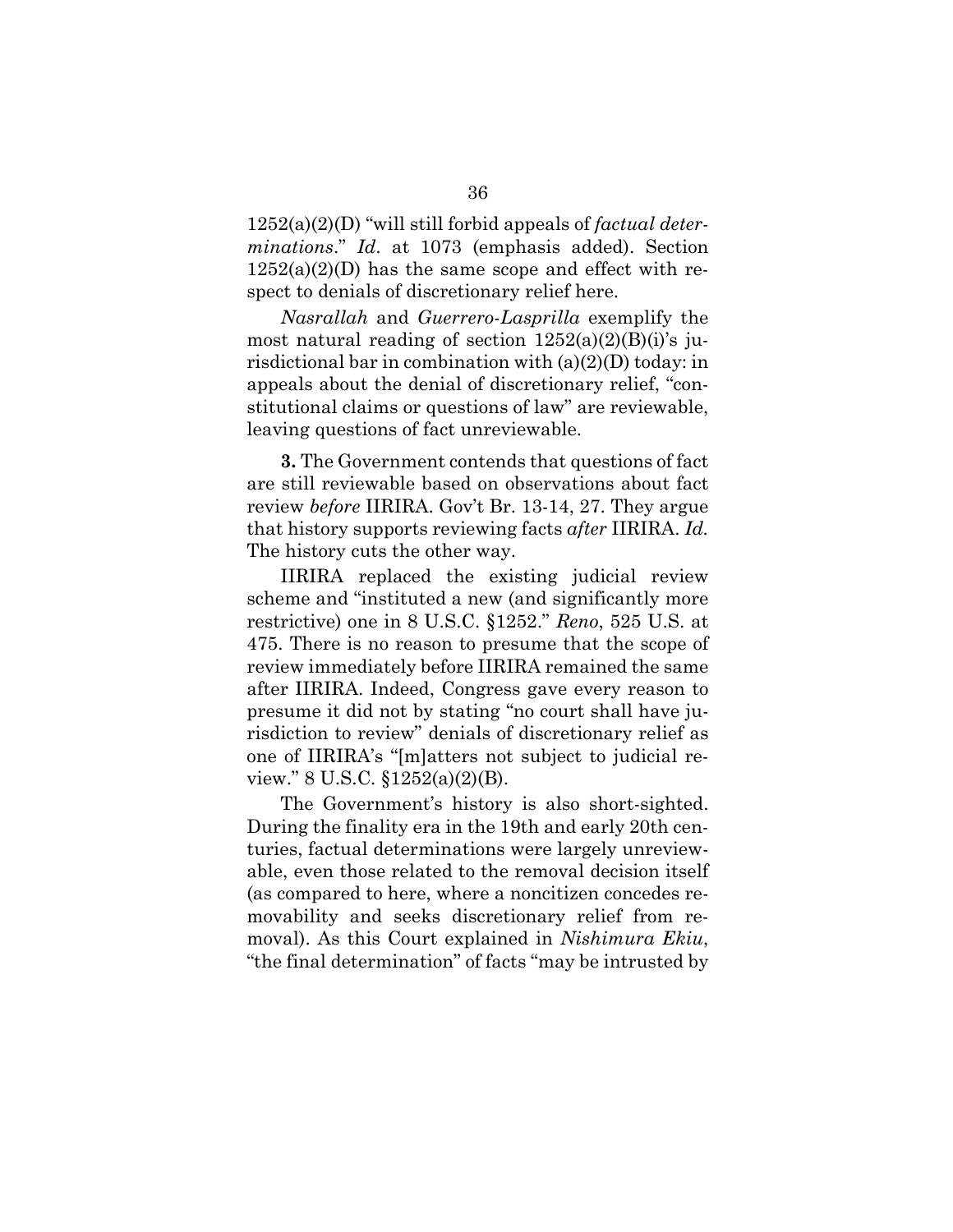congress to executive officers." 142 U.S. at 660. A statute may give "a discretionary power to an officer, to be exercised by him upon his own opinion of certain facts," thereby making him "the sole and exclusive judge of the existence of those facts." *Id*. And "no other tribunal, unless expressly authorized by law to do so, is at liberty to re-examine or controvert the sufficiency of the evidence on which he acted." *Id.*; *see also Fong Yue Ting v. United States*, 149 U.S. 698, 713-14 (1893) (power to expel "may be exercised entirely through executive officers" unless Congress "call[s] in the aid of the judiciary"); *Gegiow v. Uhl*, 239 U.S. 3, 9 (1915) (immigration decisions "conclusiv[e] upon matters of fact"). Later in *United States ex rel. Accardi v. Shaughnessy*, involving the Immigration Act of 1917, this Court examined the denial of suspension of deportation, a pre-IIRIRA form of discretionary relief. 347 U.S. 260, 268 (1954). The Court made special emphasis of the fact that it was *not* "reviewing and reversing the manner in which discretion was exercised," which would entail "discussing the evidence in the record supporting or undermining the alien's claim to discretion." *Id*.<sup>35</sup>

<sup>35</sup> Even that limited review in *Accardi* drew the dissent of Justice Jackson, who distinguished the Court's review of the denial of discretionary relief from its review of deportation orders: "Of course, it may be thought that it would be better government if even executive acts of grace were subject to judicial review. But the process of the Court seems adapted only to the determination of legal rights, and here the decision is thrusting upon the courts the task of reviewing a discretionary and purely executive function." 347 U.S. at 270-71.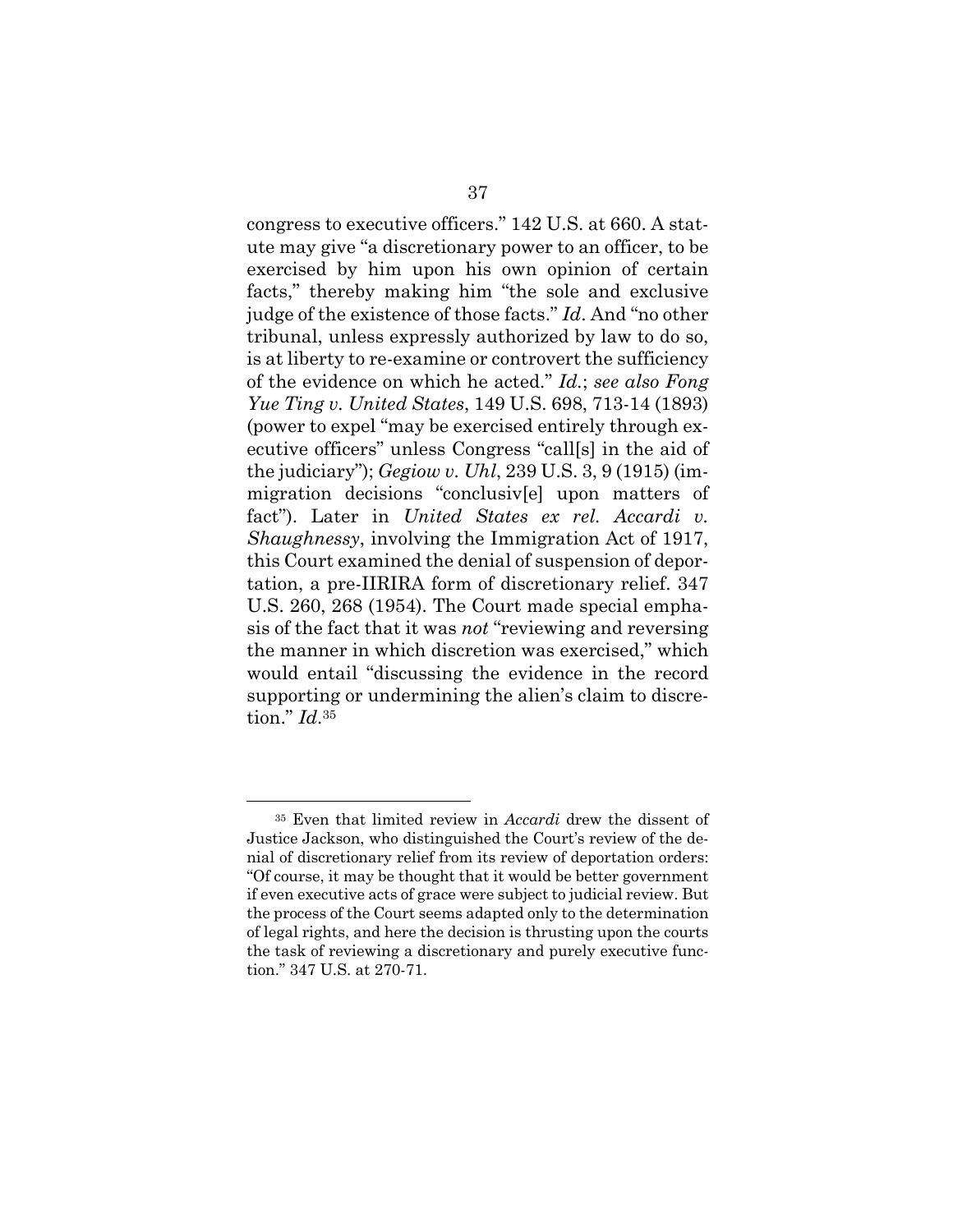Congress ultimately codified a form of substantial evidence review in 1952 as part of the INA's new procedures. The 1952 Act stated that "no decision on deportability shall be valid unless it is based upon reasonable, substantial, and probative evidence." §242(b)(4), 66 Stat. 210. The 1961 Act retained that "reasonable, substantial, and probative evidence" standard. §106(a), 75 Stat. 651-52. But IIRIRA codified a new and more deferential formulation: "administrative findings of fact are conclusive unless any reasonable adjudicator would be *compelled* to conclude to the contrary." 8 U.S.C.  $$1252(b)(4)(B)$  (emphasis added); *see also Elias-Zacarias*, 502 U.S. at 483-84 (deciding, on the eve of IIRIRA, that an asylum seeker would have to "show that the evidence he presented was so compelling that no reasonable factfinder could fail to find the requisite fear of persecution"). That substantial deference applies even to the removability decision itself and is consistent with the long history of leaving factfinding largely unreviewable.

This history confirms that the jurisdictional bar means what it says. The jurisdictional bar does not, *sub silentio*, permit judicial review of any and all "nondiscretionary findings of fact" underlying denials of discretionary relief.

**4.** Finally, distinguishing between questions of law and fact makes practical sense. Questions of fact are not simply "objective determinations" or "straightforward factual findings." Gov't Br. 40-42. Here, reviewing Mr. Patel's misrepresentation of his citizenship would entail reviewing his credibility on a cold record, layers of review removed from the live testimony, evidence, and impeachment from 8 years ago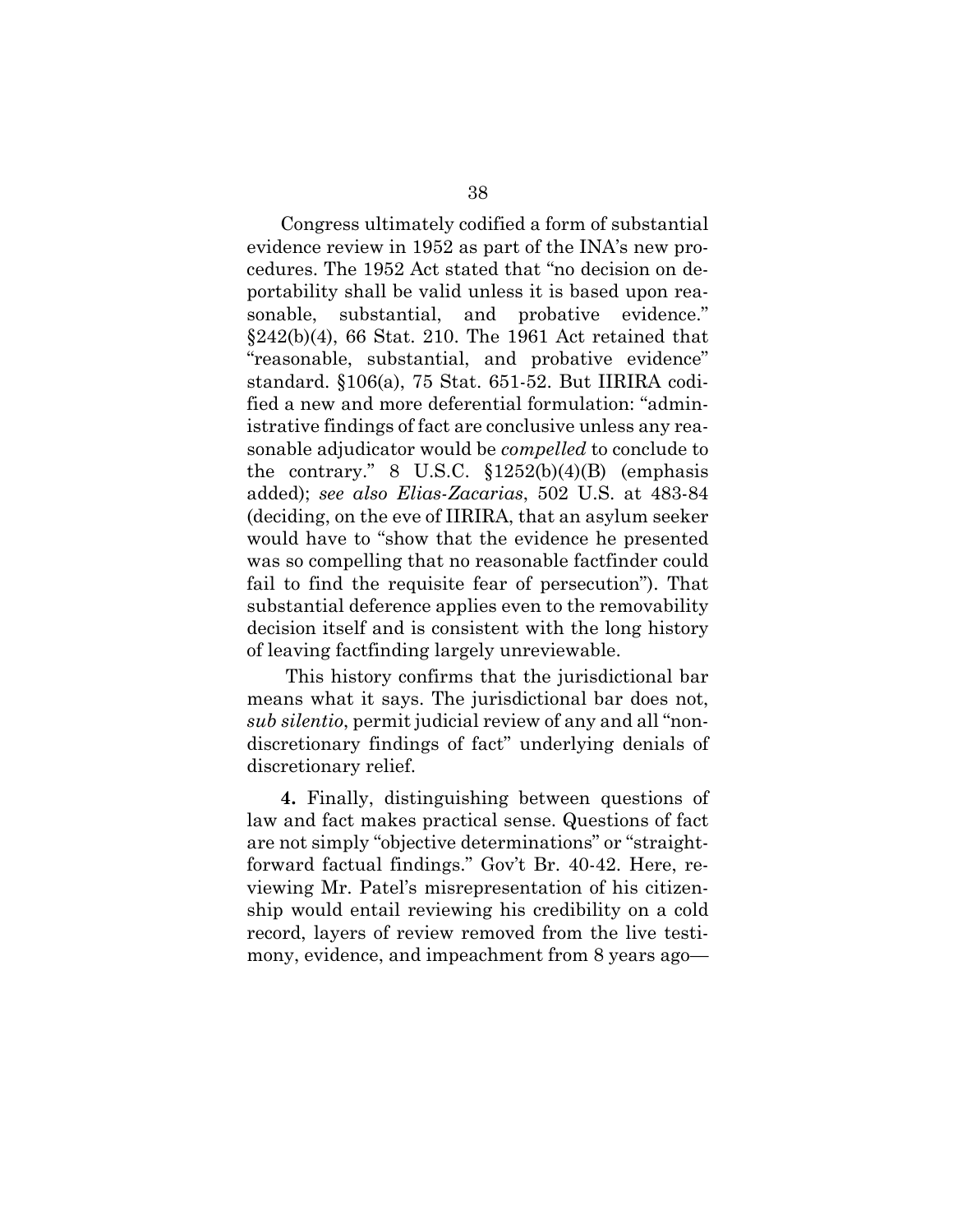hardly "an objective finding of historical fact," as the Government describes it. Gov't Br. 15. Appellate courts are not automatons.<sup>36</sup> Even if they were, it makes little practical sense for a federal appeals court to re-review a factfinding that was first made by USCIS in 2010, then made again by an immigration judge in 2013, and then affirmed by the BIA in 2017. Pet.App.107a, 113a-115a; AR73-75.

IIRIRA's overarching goal, moreover, was to streamline appeals and avoid delay in removal. *See Reno*, 525 U.S. at 475, 490; *Kucana*, 558 U.S. at 249. Permitting review of any question of fact for every denial of discretionary relief frustrates that goal. If there were any doubt on that score, the 2005 amendments namely the absence of "questions of fact" from section  $1252(a)(2)(D)$ —eliminated it.

\* \* \*

Section 1252 precludes review of any judgment meaning any decision—regarding the granting of discretionary relief, except for constitutional claims or questions of law raised by the denial of relief. 8 U.S.C.  $$1252(a)(2)(B)(i), (D).$  Applied here, no court shall have jurisdiction to review whether Mr. Patel did in fact misrepresent his citizenship, thereby making himself ineligible for discretionary relief.

<sup>36</sup> Section 1252's highly deferential standard of review for other facts is telling in this regard. *See* 8 U.S.C. §1252(b)(4)(B). If factfinding were so black-and-white, such deference would be unnecessary.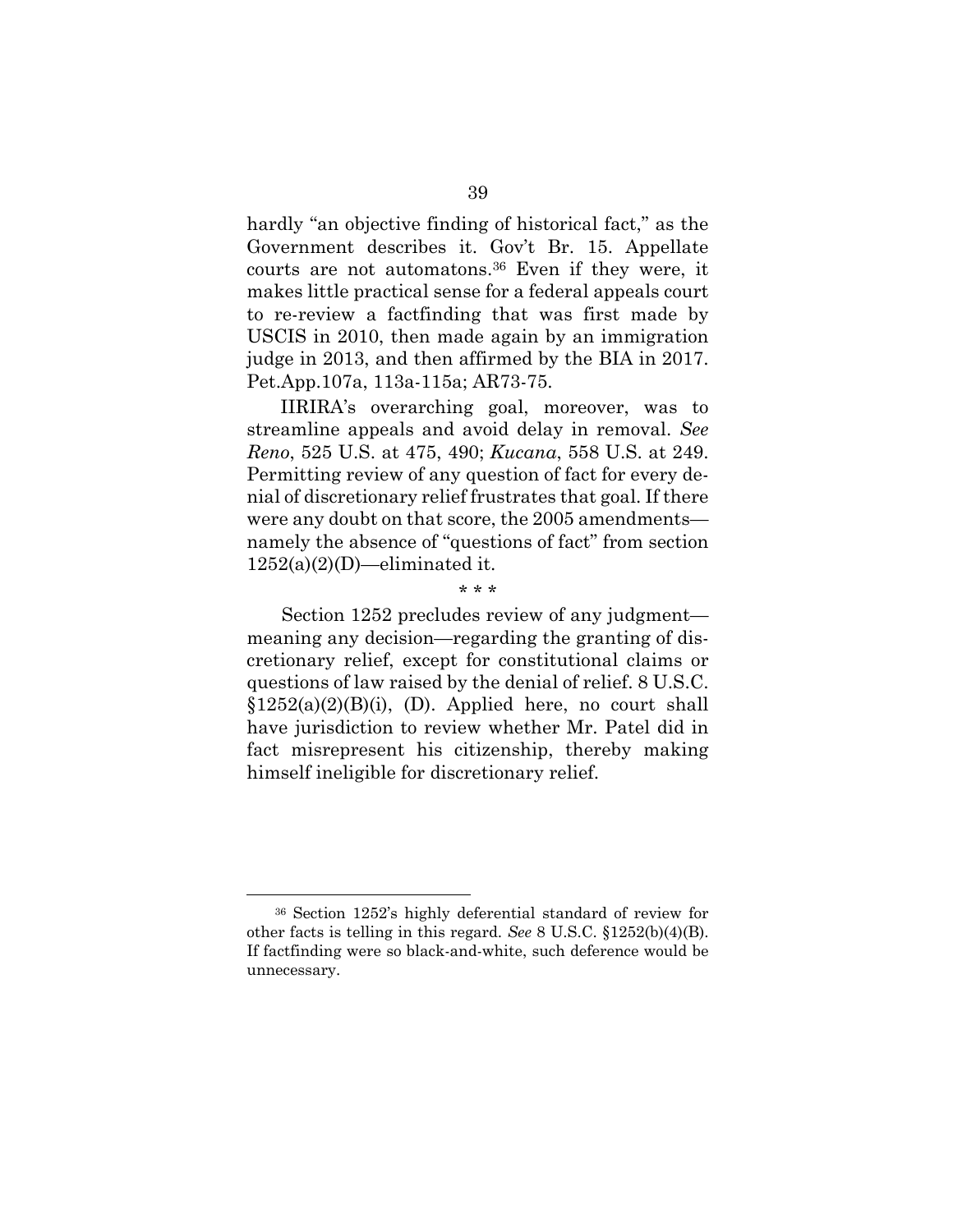## **II. Any alternative interpretation is atextual.**

# **A. "Any judgment" is not synonymous with "any discretionary judgment" or "any subjective judgment."**

The starting point for both Petitioners and the Government is their re-definition of "judgment." They re-define "judgment" to mean a decision made with complete discretion or subjectivity. Petitioners contend "judgments" are "decisions that involve the weighing or balancing of factors by the decisionmaker, often involving matters within the decisionmaker's *unique power or authority*." Pet. Br. 20 (emphasis added). They believe that eligibility determinations are not "judgments" because "such decisions are not *subjective* 'opinions or estimates,' and they lack the inherent 'discerning and comparing' function." Pet. Br. 21 (emphasis added). Likewise, the Government argues that a "judgment" is limited to "a decision that requires *subjective* or evaluative decision-making and results from the exercise of discernment." Gov't Br. 12 (emphasis added). The Government describes judgments as only those "decisions that are the product of a particular decisionmaker's *exercise of discernment*," by which it means unmitigated discretion. Gov't Br. 17 (emphasis added). They assume the "non-discretionary findings" at issue here involve no such "judgment" and are therefore reviewable. Gov't Br. 15; *see also* Pet. Br. 20-21.

That starting point is atextual. It limits the term "judgment" to that which is "subjective" or "discretionary," even though these limitations are absent in the statutory text. The statute bars review of "*any judgment* regarding the granting of" discretionary relief. It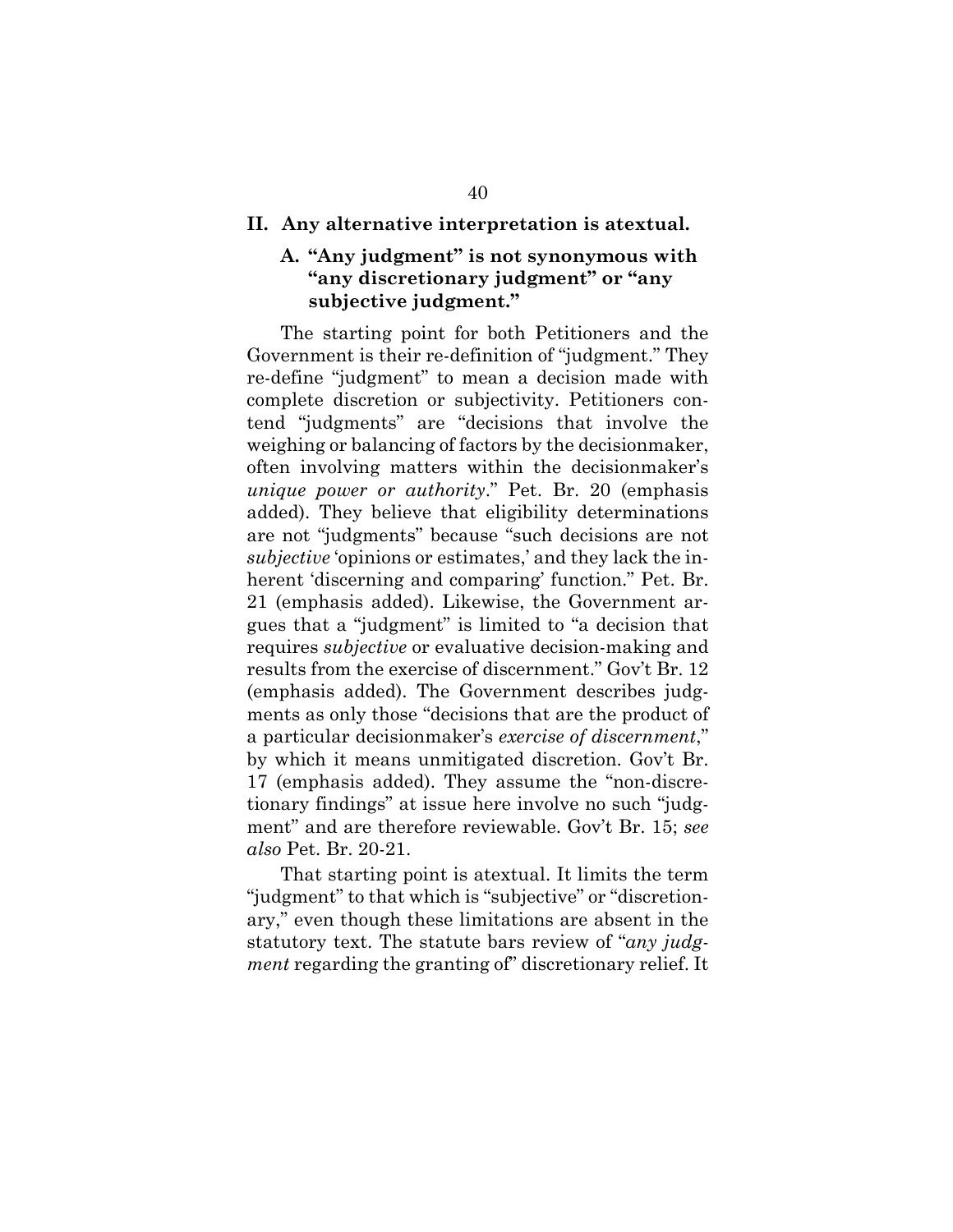is not limited to "any *discretionary* judgment regarding the granting of" discretionary relief. *See Romag Fasteners, Inc. v. Fossil, Inc.*, 140 S. Ct. 1492, 1495 (2020) (refusing to "read into statutes words that aren't there").

Worse, no dictionary supports the parties' gloss on "judgment" to exclude factfinding. Extrapolating from cited dictionaries, the Government contends that the "exercise of discernment," forming "an opinion," or "exercising the mind" describes only that which is *purely* "subjective" or "discretionary." Gov't Br. 16-17; *see also* Pet. Br. 20 (similar). To the contrary, all judging (and all judgments) will reflect some "exercise of discernment." Factfinding in particular entails some amount of discretion and discernment as the factfinder assesses the evidence before him. Factfinders can disagree. For that reason, federal appellate courts routinely defer to the factfinder, even if they would have found the facts differently. *See, e.g.*, *Gall v. United States*, 552 U.S. 38, 59-60 (2007) (faulting appellate court for reviewing facts *de novo* instead of for an abuse of discretion); *Anderson v. City of Bessemer*, 470 U.S. 564, 573 (1985) (describing "clearly erroneous" standard of review as one that "plainly does not entitle a reviewing court to reverse the finding of the trier of fact simply because it is convinced that it would have decided the case differently"); *Dep't of Commerce v. New York*, 139 S. Ct. 2551, 2569 (2019) ("We may not substitute our judgment for that of the Secretary, but instead must confine ourselves to ensuring that he remained 'within the bounds of reasoned decisionmaking.""). Even "judgment" in this non-legal sense encompasses the factfinding here *i.e.*, "forming an opinion or evaluation by discerning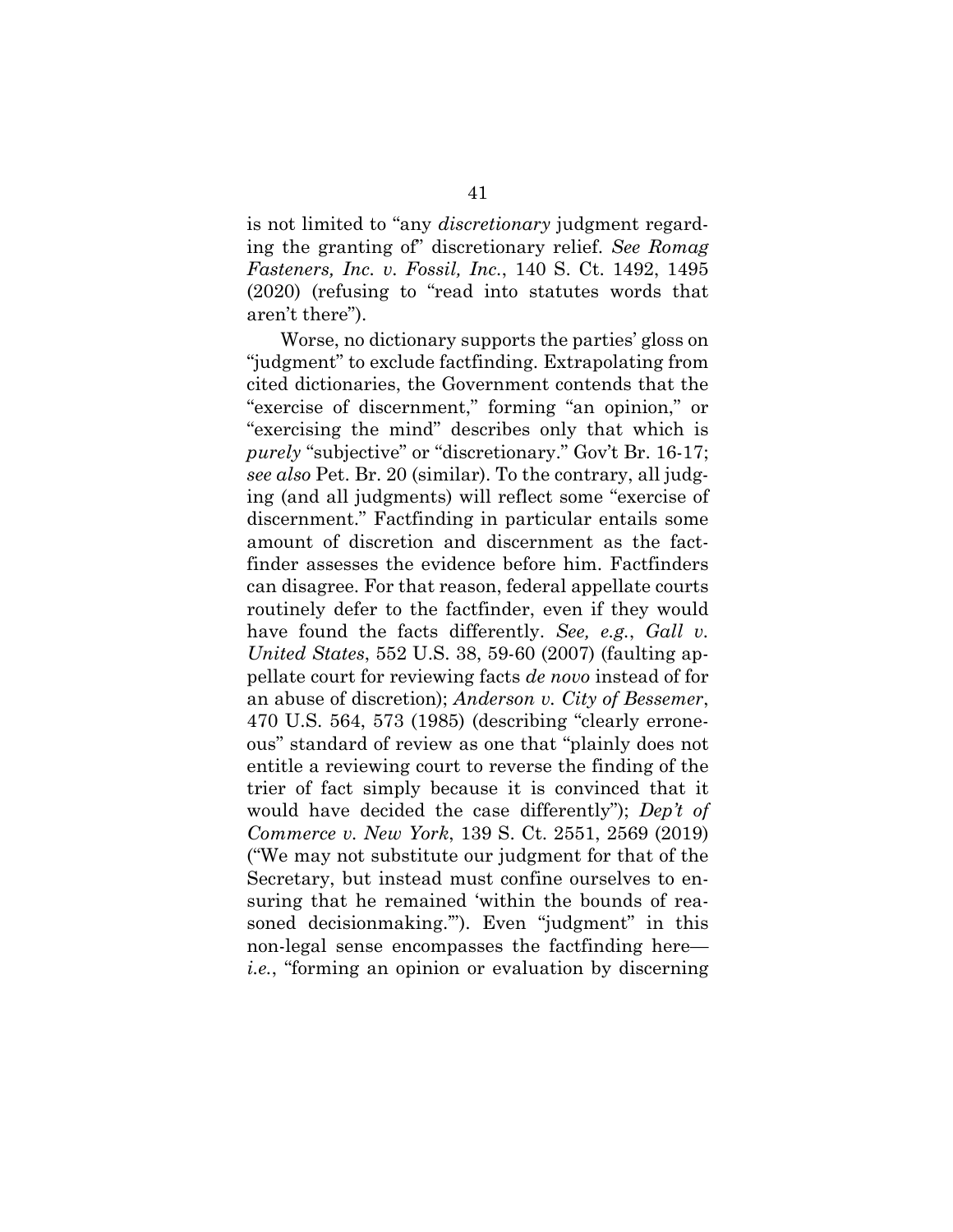and comparing" the evidence and testimony to discern whether Mr. Patel misrepresented his citizenship.<sup>37</sup> The dictionary definitions do not suggest otherwise.

The "discretionary" / "non-discretionary" gloss on "any judgment" has no support in the text or dictionaries. Whether "judgment" is understood in the legal or non-legal sense, it encompasses factfinding made on the way to denying discretionary relief.

# **B. Subparagraphs (B)(i) and (B)(ii) are harmonious, not superfluous.**

The Government and Petitioners also believe that the jurisdictional bar is limited to only "discretionary judgments" based on (B)(ii)'s neighboring jurisdictional bar. Together, the provisions state:

[N]o court shall have jurisdiction to review—

- (i) any judgment regarding the granting of relief under section 1182(h), 1182(i), 1229b, 1229c, or 1255 of this title, or
- (ii) any other decision or action of the Attorney General or the Secretary of Homeland Security the authority for which is specified under this subchapter to be *in the discretion* of the Attorney General or the Secretary of Homeland Security, other than the granting of relief under section 1158(a) of this title.

8 U.S.C. §1252(a)(2)(B)(i)-(ii) (emphasis added).

<sup>37</sup> Webster's Third at 1223.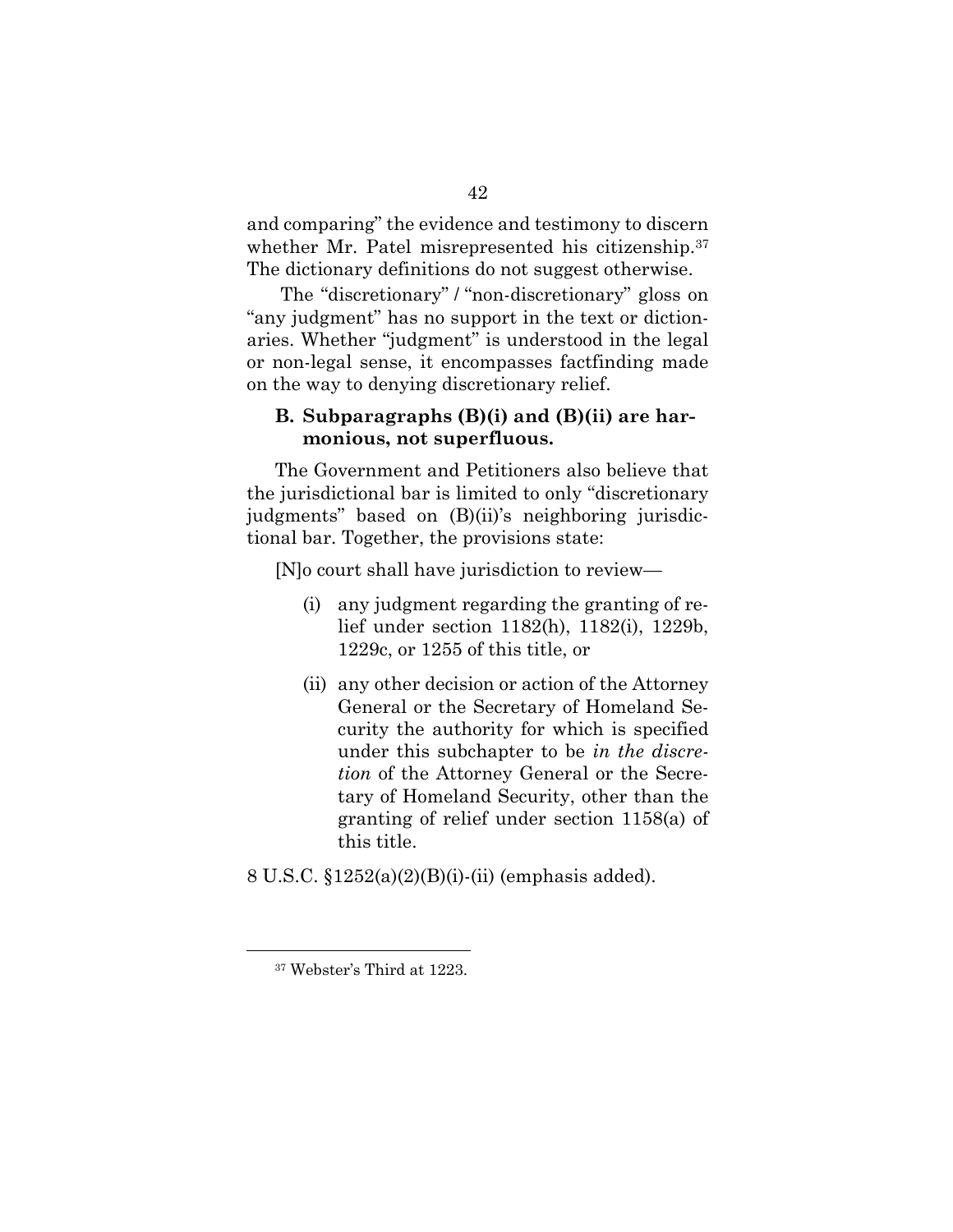In *Kucana*, this Court explained that the proximity of (B)(i) and (B)(ii) "suggests that Congress had in mind decisions of the same genre, *i.e.*, those made discretionary by legislation." 558 U.S. at 246-47. Petitioners and the Government take this observation beyond its outer limits. They argue that because (B)(ii) bars only decisions "in the discretion" of the Attorney General or Secretary, then (B)(i) must be limited to only "discretionary judgments" too. Gov't Br. 22-24; Pet. Br. 26, 30-31. That argument is based on an unnatural reading of the text. It renders (B)(i) unnecessarily superfluous and ignores the different functions served by subparagraphs  $(B)(i)$  and  $(B)(ii)$ .

**1.** Altering the statute, the Government argues that (B)(ii)'s "reference to 'other' 'discretion[ary]' 'decision[s] or action[s]' confirms that clause (i) is also limited to discretionary determinations." Gov't Br. 23 (alterations in original; citation omitted). But (B)(ii) does not say "any other discretionary decisions or actions." The grammatical structure is more complex, making "any other decision or action" unreviewable if the "authority" for that decision or action "is specified" by statute to be "in the discretion" of the Attorney General or the Secretary. The prepositional phrase "in the discretion" is buried among other prepositional phrases in a clause that modifies "authority." It is more than 20 words removed from the antecedent "decision or action." It is completely unnatural to read that buried phrase, "in the discretion," to also modify and thereby limit what "judgment" is barred here.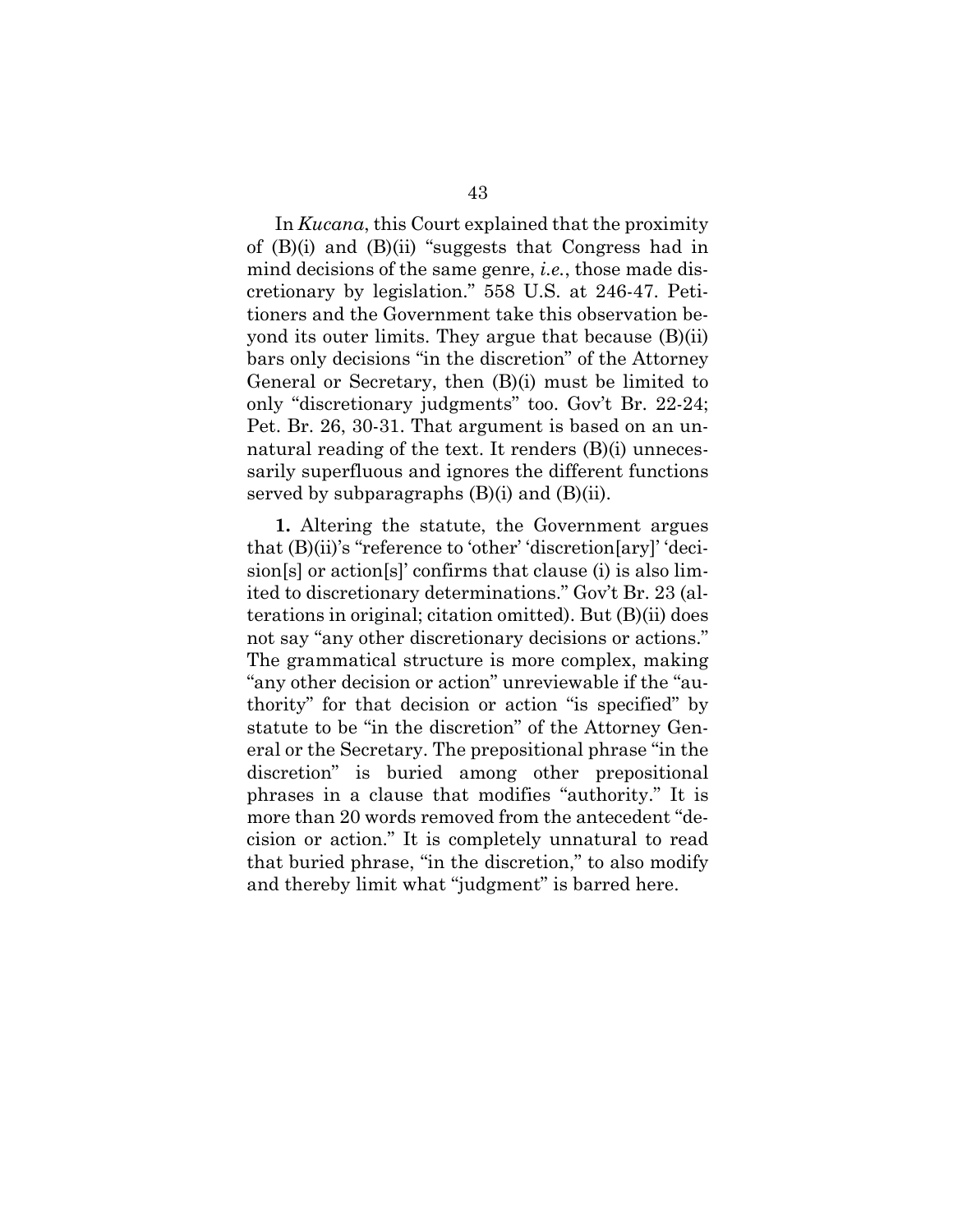Consider a simplified example. A lease agreement could state that "no tenant is permitted to have—

- (i) any dogs; or
- (ii) any other pet, the weight of which exceeds 10 pounds.

Any reader of English would understand that the lease prohibits all dogs (even the smallest of breeds) as well as any other pets weighing more than 10 pounds. But as the Government would have it, a tenant's 7-pound Maltese is free to move in because "exceeds 10 pounds" modifies not only "any other pet" in (ii) but also "any dogs" in (i). That is no way to read the above provision and no way to read the even more complex syntax of section  $1252(a)(2)(B)$ .

The "in the discretion" language of (B)(ii) limits only the "decision or action" barred by (B)(ii). It does not also limit "any judgment" in (B)(i). *See* Scalia & Garner, *Reading Law* 152-53 ("prepositive or postpositive modifier normally applies only to the nearest reasonable referent"); *see also, e.g.*, *Barnhart v. Thomas*, 540 U.S. 20, 27 (2003) (illustrating last antecedent rule with example of parents' instruction not to "'throw a party or engage in any other activity that damages the house'" and concluding that son who throws a party cannot "avoid punishment by arguing that the house was not damaged"); *FTC v. Mandel Bros., Inc.*, 359 U.S. 385, 389-90 (1959) (applying "limiting clause" only to "last antecedent" to avoid "partial mutilation of th[e] Act").

Petitioners' and the Government's alternative reading introduces unwarranted superfluity. If (B)(i) contained all the same limitations as (B)(ii), then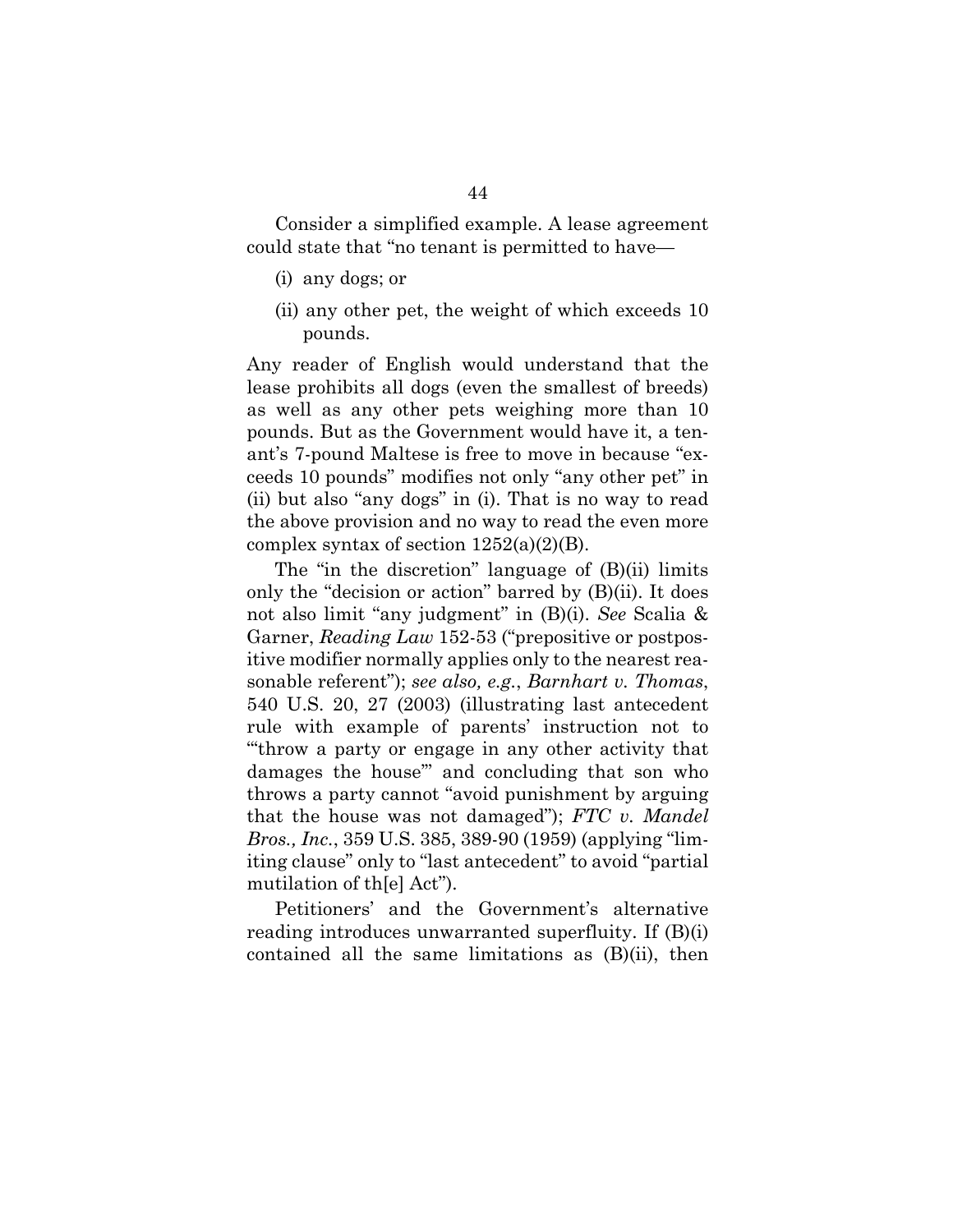(B)(i) would cover only those decisions specified in (B)(ii) and no more. That would render (B)(i) "entirely redundant." *Kungys v. United States*, 485 U.S. 759, 778 (1988) (op. of Scalia, J.); *see Reiter v. Sonotone Corp.*, 442 U.S. 330, 339 (1979).

**2.** Subparagraphs (B)(i) and (B)(ii) bar "the same genre" of decisions. *Kucana*, 558 U.S. at 246. They do not bar "the same" decisions. Subparagraph (B)(i) bars "any judgment," ordinarily by an immigration court in a removal proceeding, while (B)(ii) bars other decisions specified to be in the discretion of executive officials. For example, consider an immigration judge who decides a noncitizen is ineligible for "relief under section … 1255[(i)]" because the judge finds he did not meet the visa requirements for adjustment of status. *See* 8 U.S.C. §§1252(a)(2)(B)(i), 1255(i)(2). Subparagraph (B)(i) makes that "judgment" unreviewable. It is enough that the decision is "regarding the granting of relief under section … 1255." *Id*., §1252(a)(2)(B)(i). Meanwhile, outside of a removal proceeding, the Department of Homeland Security might revoke an immigrant visa. Subparagraph (B)(ii) makes that "decision or action" unreviewable only if it "is specified" by statute to be "in the discretion of" the Secretary. *Id.*, §1252(a)(2)(B)(ii); *see Kucana*, 558 U.S. at 248.<sup>38</sup> The provisions, while "harmonious[]," are not superfluous. *Id.* at 247.

<sup>38</sup> *See iTech U.S., Inc. v. Renaud*, 5 F.4th 59, 66-68 (D.C. Cir. 2021); *El-Khader v. Monica*, 366 F.3d 562, 566-67 (7th Cir. 2004); *Green v. Napolitano*, 627 F.3d 1341, 1345 (10th Cir. 2010) (collecting cases).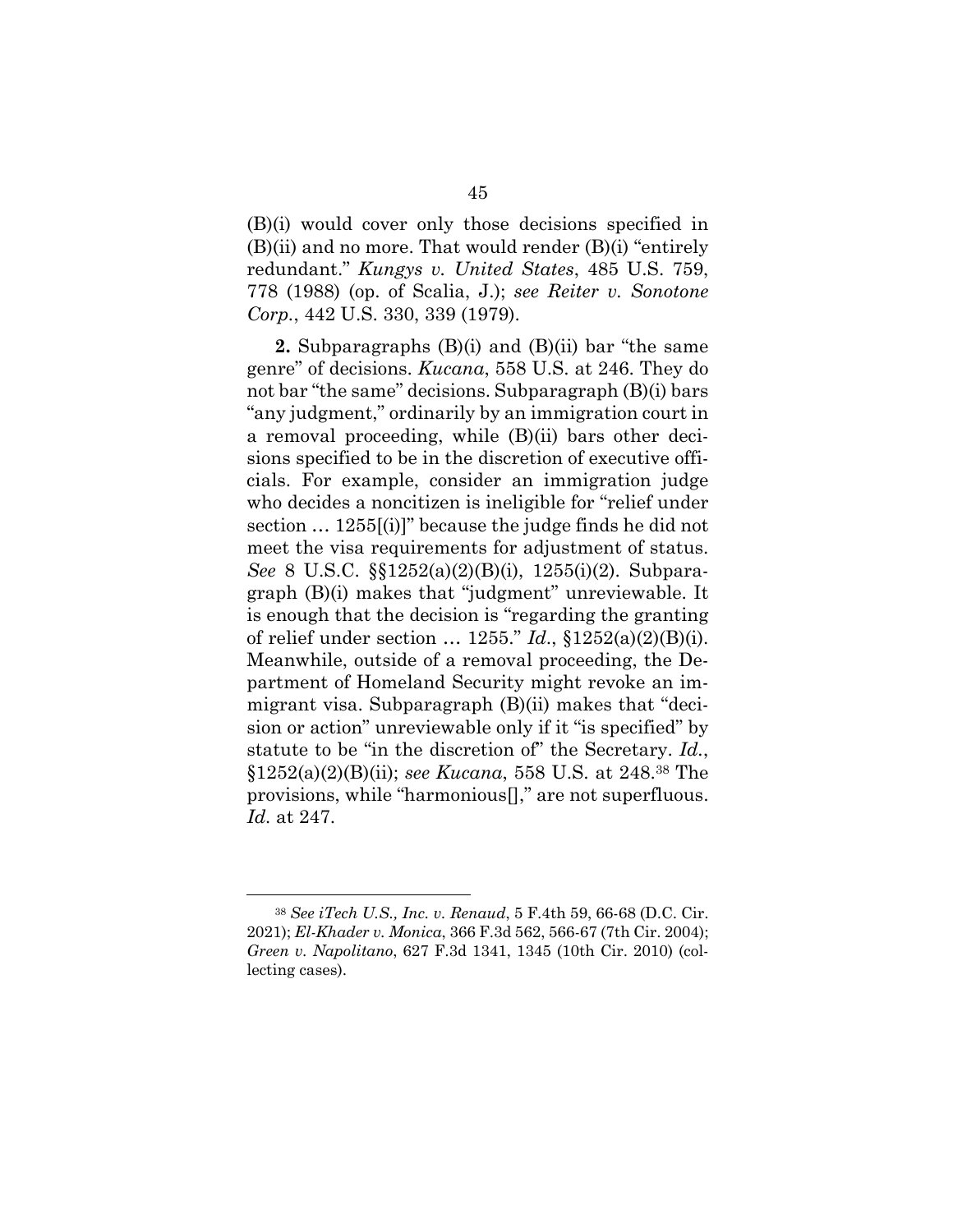# **C. Other context arguments do not support an alternative interpretation.**

Petitioners' and the Government's other arguments about other provisions in section 1252 and beyond do not support their interpretations. If anything, context refutes them.

**1**. For example, they describe the jurisdictional bars for expedited removal decisions and appeals by criminal aliens,  $8 \text{ U.S.C. } \S 1252(a)(2)(\text{A}) \& (\text{C})$ , as provisions that "flatly bar all claims," whereas the "narrower language" here "suggests a conscious decision not to bar categorically all review of the enumerated forms of relief." Gov't Br. 25; *see also* Pet. Br. 29-30. These other jurisdictional bars do not "flatly bar all claims." *See* 8 U.S.C. §1252(e) (listing exceptions to  $$1252(a)(2)(A); id., $1252(a)(2)(D)$ . And the comparison is apples-to-oranges. Each bar deals with unique immigration decisions. These other bars foreclose review of *removal decisions* themselves. Section  $1252(a)(2)(B)(i)$ 's target is different—five forms of discretionary relief from removal. Each bar begins unequivocally: "no court shall have jurisdiction to review…." *Id.*, §1252(a)(2)(A), (B), & (C). But from there, each is necessarily tailored to its particular target. For example, section 1252(a)(2)(A) bars review of "any *individual* determination" about expedited removal, which makes sense given  $(a)(2)(A)$ 's exception for constitutional and APA-like claims regarding expedited removal regulations. *Id*., §1252(a)(2)(A)(i), (e)(3) (emphasis added). There is no adverse inference to be drawn from these differently worded jurisdictional bars given their different targets.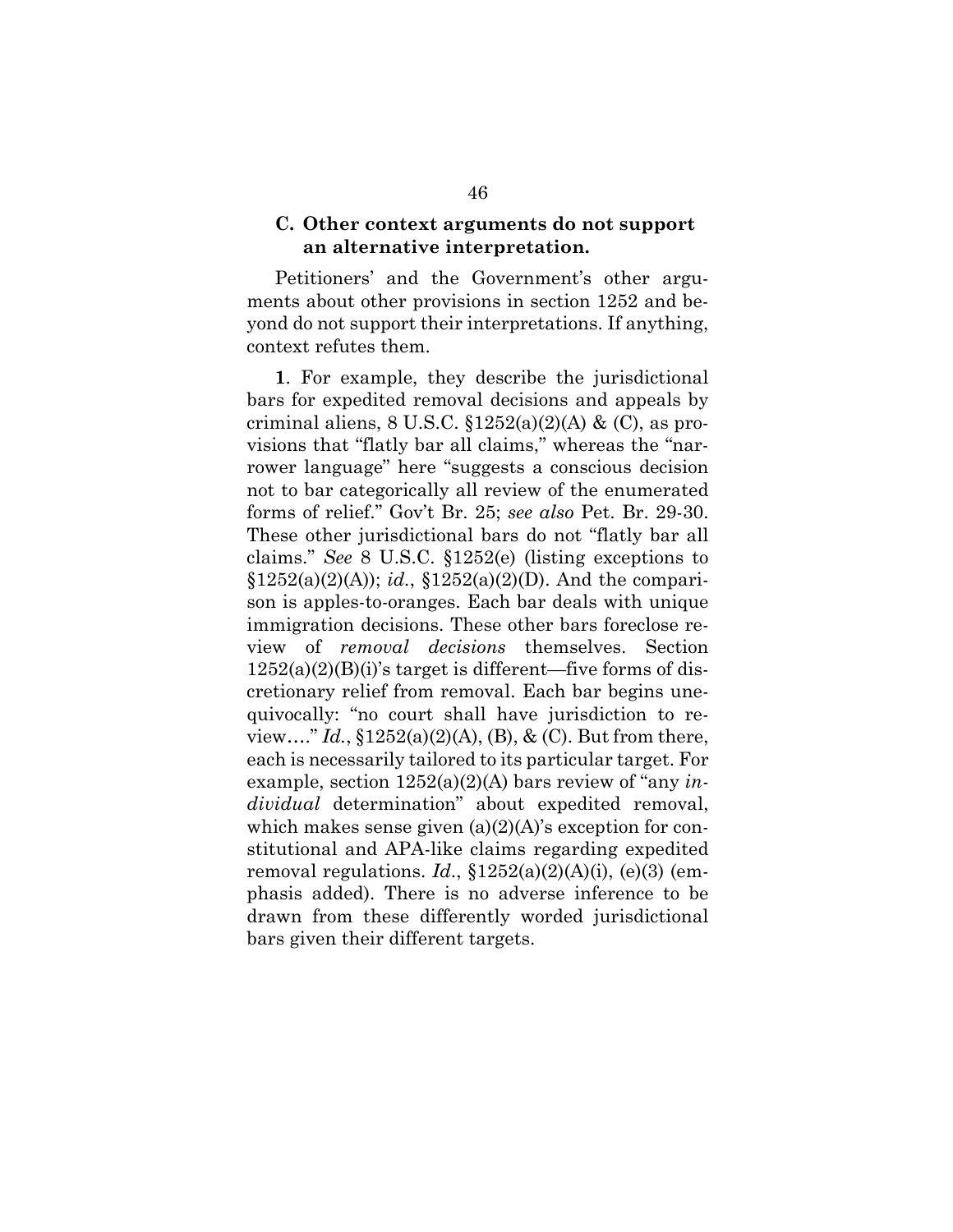**2.** Petitioners and the Government also point to instances of "judgment" elsewhere in the immigration statutes as support for their "discretionary" / "non-discretionary" dichotomy. But these other uses illustrate that when Congress meant "discretionary decisions," it said so.<sup>39</sup> For example, section 1226 involves arresting and detaining criminal aliens pending removal. 8 U.S.C. §1226(a). Subparagraph (e) states, "The Attorney General's *discretionary* judgment regarding the application of th[at] section shall not be subject to review." *Id.*, §1226(e) (emphasis added). Another provision addresses "the Attorney General's *discretionary* judgment" about whether to grant asylum. *Id.*,  $§1252(b)(4)(D)$  (emphasis added).<sup>40</sup> Others similarly discuss a determination "in the judgment of" the Attorney General or Secretary. *Id.*, §1537(b)(2)(A); *see id.*, §1103(a)(7). And IIRIRA's transitional judicial review rules barred "any *discretionary* decision under" the enumerated statutes.  $\S 309(c)(4)(E)$ , 110 Stat. 3009-626 (emphasis added).

The jurisdictional bar contains no such limiting language. It bars "any judgment." *See Gonzales*, 520

<sup>39</sup> They are also not the only other instances of "judgment." The Act also uses "judgment" in the legal sense. *See, e.g.*, 8 U.S.C. §1451(f) (describing "judgment or decree" revoking naturalization); *id.*, §1503(a) (describing action "for a judgment"); *id.*, §1324b(i)(2) (stating "judgment shall be final"); *id.*, §1227(a)(2)(D) (describing "judgment" of conviction); *id.*, §1101(a)(48)(A) (defining "conviction" to include "a formal judgment of guilt").

<sup>40</sup> These instances of "discretionary judgment" also belie that the term "judgment" standing alone means only "discretionary" or "subjective" decisions. *See* Part II.A, *supra.* If so, then instances of "discretionary judgment" would translate to "discretionary discretion."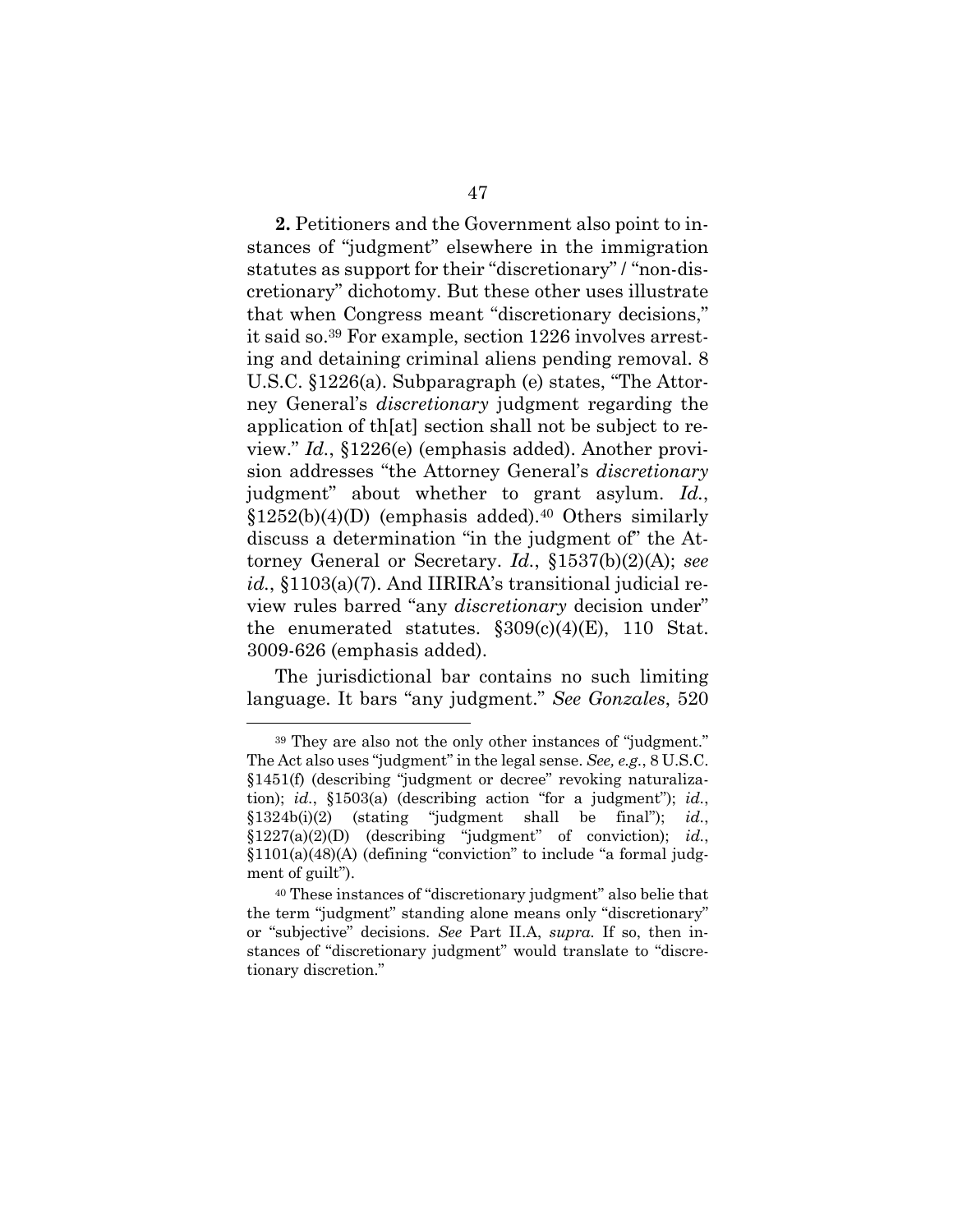U.S. at 5 (finding it significant that "no similar restriction" modified phrase at issue, even though restriction modified other nearby phrases); *Romag*, 140 S. Ct. at 1495. Had Congress meant "any *discretionary* judgment regarding the granting of" discretionary relief, these other provisions illustrate Congress knew how to say so. *See Kucana*, 558 U.S. at 248. Indeed, Congress said so in the simultaneously enacted transitional rules, but then employed materially different language for section  $1252(a)(2)(B)(i)$  and (ii)'s permanent bars. Context confirms that the jurisdictional bar reaches more than the purely "discretionary" decisions covered by these other provisions. *See Russello v. United States*, 464 U.S. 16, 23 (1983).

# **III. Presumptions and anomalies are not a basis for ignoring the statutory text.**

Finally, Petitioners and the Government make various arguments inviting this Court to disregard the plain text of the jurisdictional bar. These arguments should be rejected, and the text should be interpreted for what it says.

# **A. The presumption of reviewability is not unrebuttable.**

The parties invoke the "well-settled presumption favoring interpretations of statutes that allow judicial review of administrative action." *McNary v. Haitian Refugee Ctr., Inc*., 498 U.S. 479, 496 (1991); *see* Pet. Br. 31-32; Gov't Br. 15, 38-39. However "well-settled," that presumption is not a basis for ignoring the words Congress wrote. It is, "after all, a presumption, and like all presumptions used in interpreting statutes,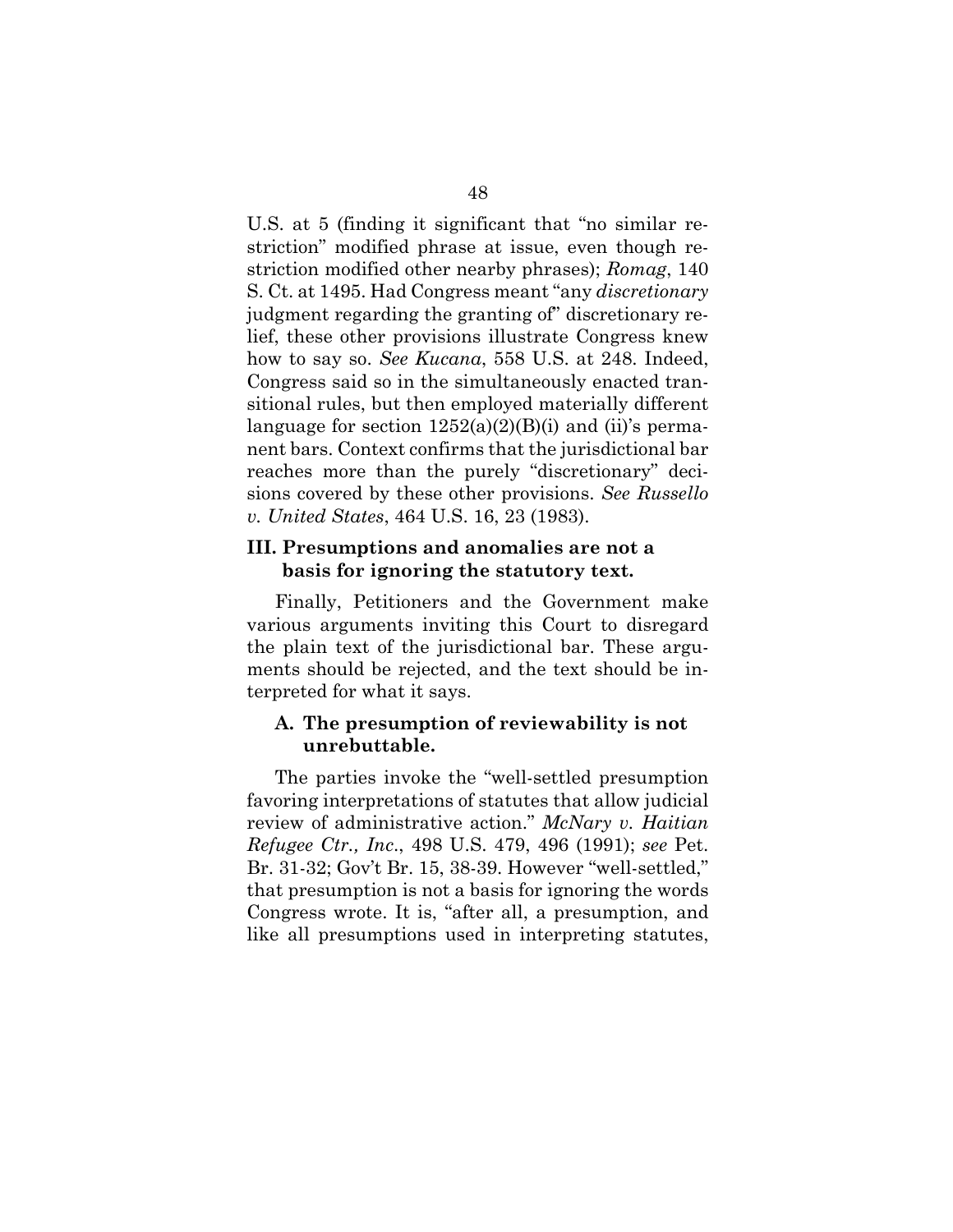may be overcome," including when "specific congressional intent to preclude judicial review … is fairly discernible in the detail of the legislative scheme." *Bowen v. Michigan Acad. of Family Physicians*, 476 U.S. 667, 673 (1986) (quotation marks omitted). The best evidence of that "congressional intent" is the text of the statute itself. *See Richards v. United States*, 369 U.S. 1, 9 (1962) ("legislative purpose is expressed by the ordinary meaning of the words used"); *INS v. Cardoza-Fonseca*, 480 U.S. 421, 452 (1987) (Scalia, J., concurring in the judgment) ("if the language of a statute is clear, that language must be given effect—at least in the absence of a patent absurdity"). As this Court put it in *Jay v. Byrd*, courts "must adopt the plain meaning of a statute, however severe the consequences." 351 U.S. 345, 357-58 (1956). Jurisdictional statutes "must be construed both with precision and with fidelity to the terms by which Congress has expressed its wishes." *Cheng Fan Kwok v. INS*, 392 U.S. 206, 212 (1968).

Here, Congress has given every possible indication that there is no jurisdiction to consider Mr. Patel's factual dispute. The jurisdictional bar begins, "[n]o court shall have jurisdiction." 8 U.S.C. §1252(a)(2)(B). It applies without regard to "whether the judgment, decision, or action is made in removal proceedings." *Id.* It bars "any judgment," not a "*discretionary* judgment" or "*discretionary* decision" or a "decision … *in the discretion* of" someone, even though that phrasing was in Congress's toolbox. *See* Part II.C, *supra*. And—the nail in the coffin—when clarifying the scope of the jurisdictional bar in 2005, Congress specified that "constitutional claims or questions of law" were reviewable, *id.*, §1252(a)(2)(D), not questions of fact. Section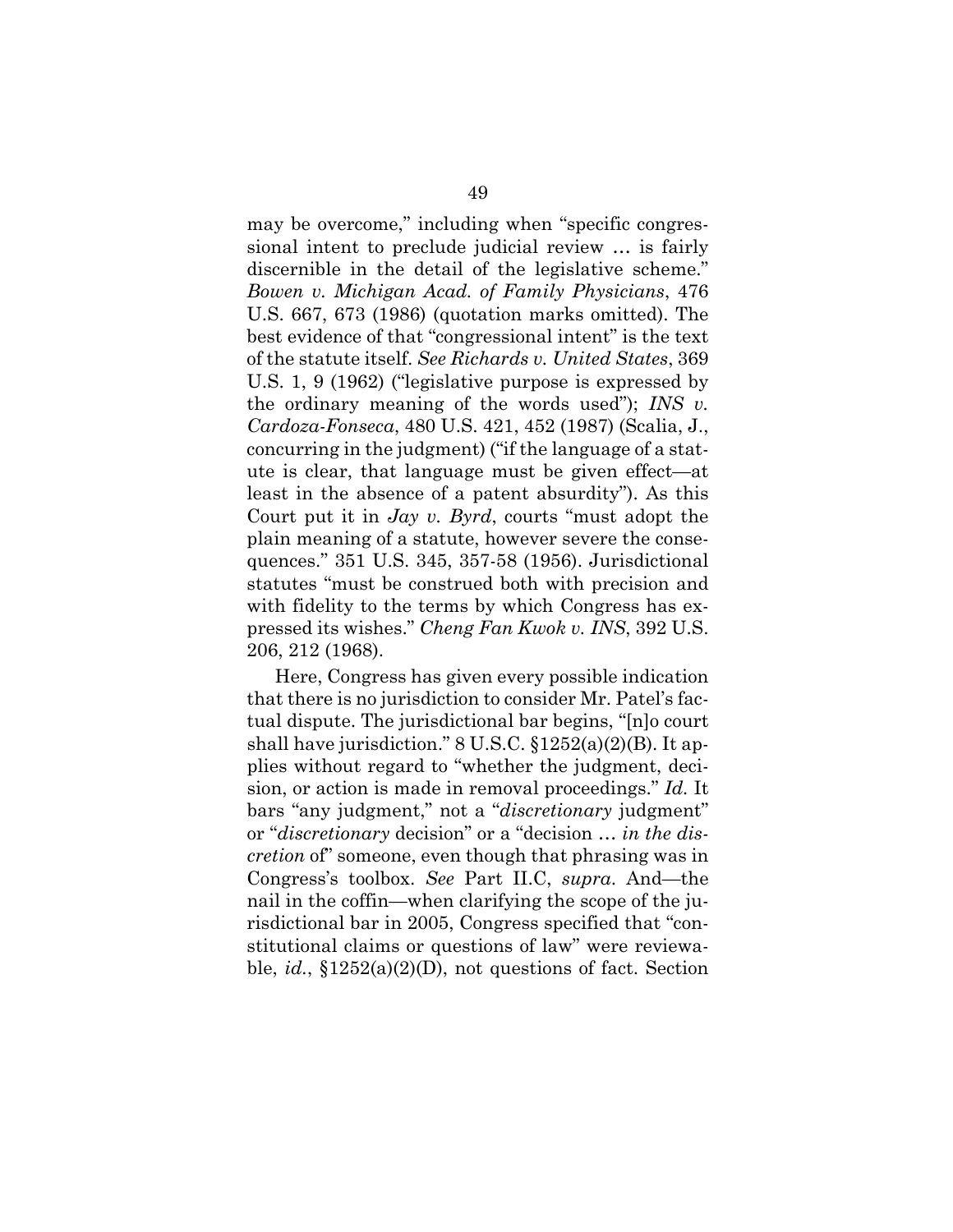$1252(a)(2)(B)$  and (D) leave no room for presumptions of reviewability here. *Accord Block v. Cmty. Nutrition Inst*., 467 U.S. 340, 349 (1984) ("when a statute provides a detailed mechanism for judicial consideration of particular issues at the behest of particular persons, judicial review of those issues at the behest of other persons may be found to be impliedly precluded"); *see also, e.g.*, *Miller v. French*, 530 U.S. 327, 336-38 (2000) (rejecting interpretation that "would subvert the plain meaning of the statute," even to avoid a constitutional question).

The presumption of reviewability necessarily has limits, lest every jurisdictional bar become a nullity. It reaches its limits here. The jurisdictional bar at issue does not foreclose constitutional questions or questions of law. 8 U.S.C. §1252(a)(2)(D); *cf. Webster v. Doe*, 486 U.S. 592, 603 (1988) (specifying that "where Congress intends to preclude judicial review of *constitutional claims* its intent to do so must be clear" (emphasis added)). It does not foreclose questions about the grounds for removal. *Id*., §1252(b)(9). It instead forecloses *factual questions* about the denial of *discretionary relief*—a "matter of grace," not an entitlement. *Jay*, 351 U.S. at 354; *see also Accardi*, 347 U.S at 270-71 (Jackson, J., dissenting).

# **B. Congressional repudiation, not ratification.**

Petitioners and the Government also invite this Court to presume Congress has silently ratified the "discretionary" / "non-discretionary" dichotomy employed by some courts of appeals. *See* Gov't Br. 32-34;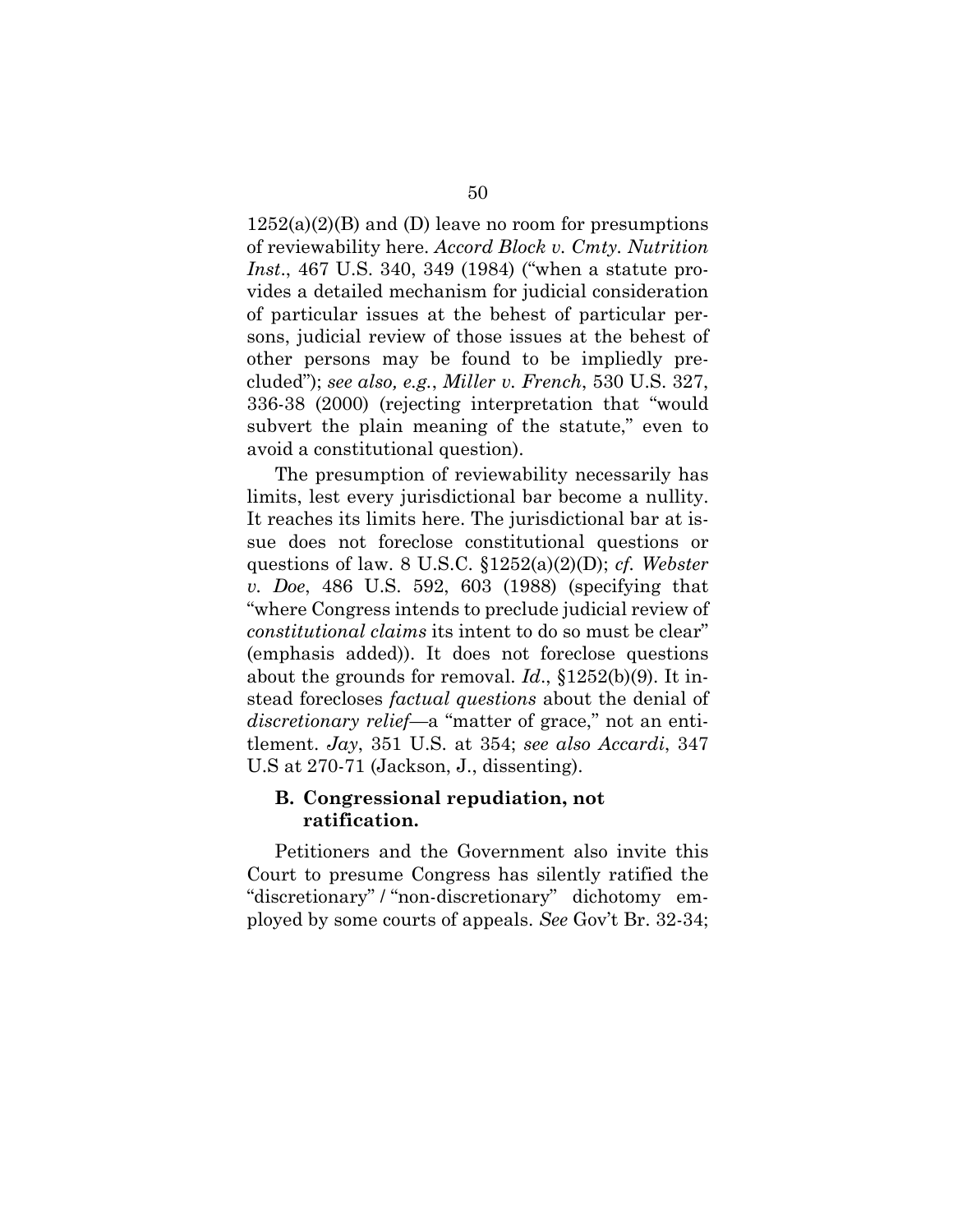Pet. Br. 41-43.<sup>41</sup> That ignores what Congress actually said in the 2005 amendments.

Congress did not codify the "discretionary" / "nondiscretionary" dichotomy in 2005. Congress carved out only "constitutional claims or questions of law." 8 U.S.C. §1252(a)(2)(D). That more limited exception, distinct from the approach by some courts of appeals, undermines any ratification theory. *See TC Heartland LLC v. Kraft Foods Grp. Brands LLC*, 137 S. Ct. 1514, 1521 (2017); *see also Lorillard v. Pons*, 434 U.S. 575, 580 (1978) (describing ratification when Congress "reenacts a statute without change.").

The idea that Congress "ratified" the approach of some courts of appeals over the course of a few years is a stretch. *Compare BP P.L.C. v. Mayor & City Council of Baltimore*, 141 S. Ct. 1532, 1541 (2021) (rejecting that "a smattering of lower court opinions could ever represent the sort of 'judicial consensus so broad and unquestioned that we must presume Congress knew of and endorsed it'"), *with Comm'r of Internal Revenue v. Keystone Consol. Indus., Inc.*, 508 U.S. 152, 159 (1993) (describing "settled judicial and administrative interpretation over the course of a half century"). The

<sup>41</sup> The uniformity of the court of appeals is overstated. Before and after 2005, Seventh Circuit decisions rejected the "discretionary" / "non-discretionary" dichotomy. *See Kharkhan*, 336 F.3d at 604; *Cevilla v. Gonzales*, 446 F.3d 658, 661-62 (7th Cir. 2006). After 2005, additional circuit court decisions concluded questions of fact were unreviewable. *See, e.g.*, *Ayeni v. Holder*, 617 F.3d 67, 71 (1st Cir. 2010); *Arambula-Medina v. Holder*, 572 F.3d 824, 828 (10th Cir. 2009); *see also Lee*, 592 F.3d at 620; *Xiao Ji Chen v. Gonzales*, 471 F.3d 315, 329 (2d Cir. 2006) (describing section  $1252(a)(2)(D)$  as barring review of "correctness of an IJ's fact-finding or the wisdom of his exercise of discretion").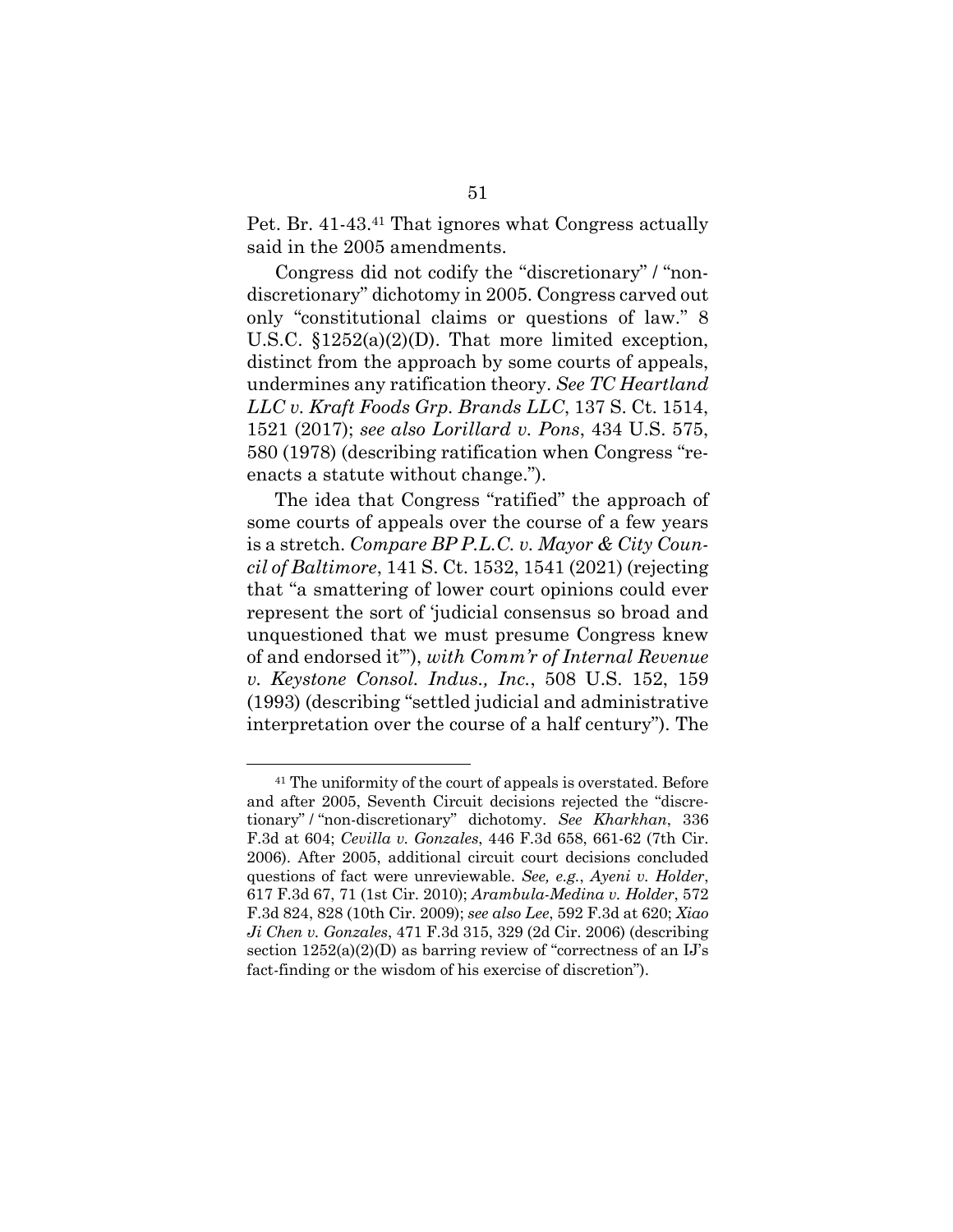idea that Congress so "ratified" using words markedly different than what those courts were saying is a bridge too far. And no congressional ratification theory can overcome what Congress actually said. This Court "is to follow the law as [it] find[s] it, not to follow rotely whatever lower courts once might have said about it." *BP P.L.C.*, 141 S. Ct. at 1541.

# **C. Distinctions between removal and relief are not anomalous.**

Finally, Petitioners and the Government contend an "anomaly" results if questions of fact are reviewable for the removal decision itself, but not for the denial of discretionary relief. Gov't Br. 25-26, 40; *see also*  Pet. Br. 45-46. But that is the plain meaning of the statute. Section 1252(b)(9) consolidates "all questions of law and fact" into a single appeal, and then section  $1252(a)(2)(B)(i)$  makes some of those questions unreviewable with respect to denials of discretionary relief. That denial of discretionary relief is distinct from the removal decision, even though ordinarily occurring in the same proceeding.<sup>42</sup> Once Mr. Patel conceded he was removable, his ability to remain in the country was only a matter of grace.

Relatedly, the Government asserts "[t]here is no more reason to shield straight-forward factual findings from review in the context of a determination about discretionary relief from removal than in the

<sup>42</sup> They entail different burdens of proof. *Compare* 8 U.S.C. §1229a(c)(3), *with id*., §1229a(c)(4). And they entail different Due Process considerations. *Compare, e.g.*, *Bridges v. Wixon*, 326 U.S. 135, 154 (1945), *with U.S. ex rel. Kaloudis v. Shaughnessy*, 180 F.2d 489, 491 (2d Cir. 1950) (Hand, C.J.), *and Delgado v. Holder*, 674 F.3d 759, 765-66 (7th Cir. 2012).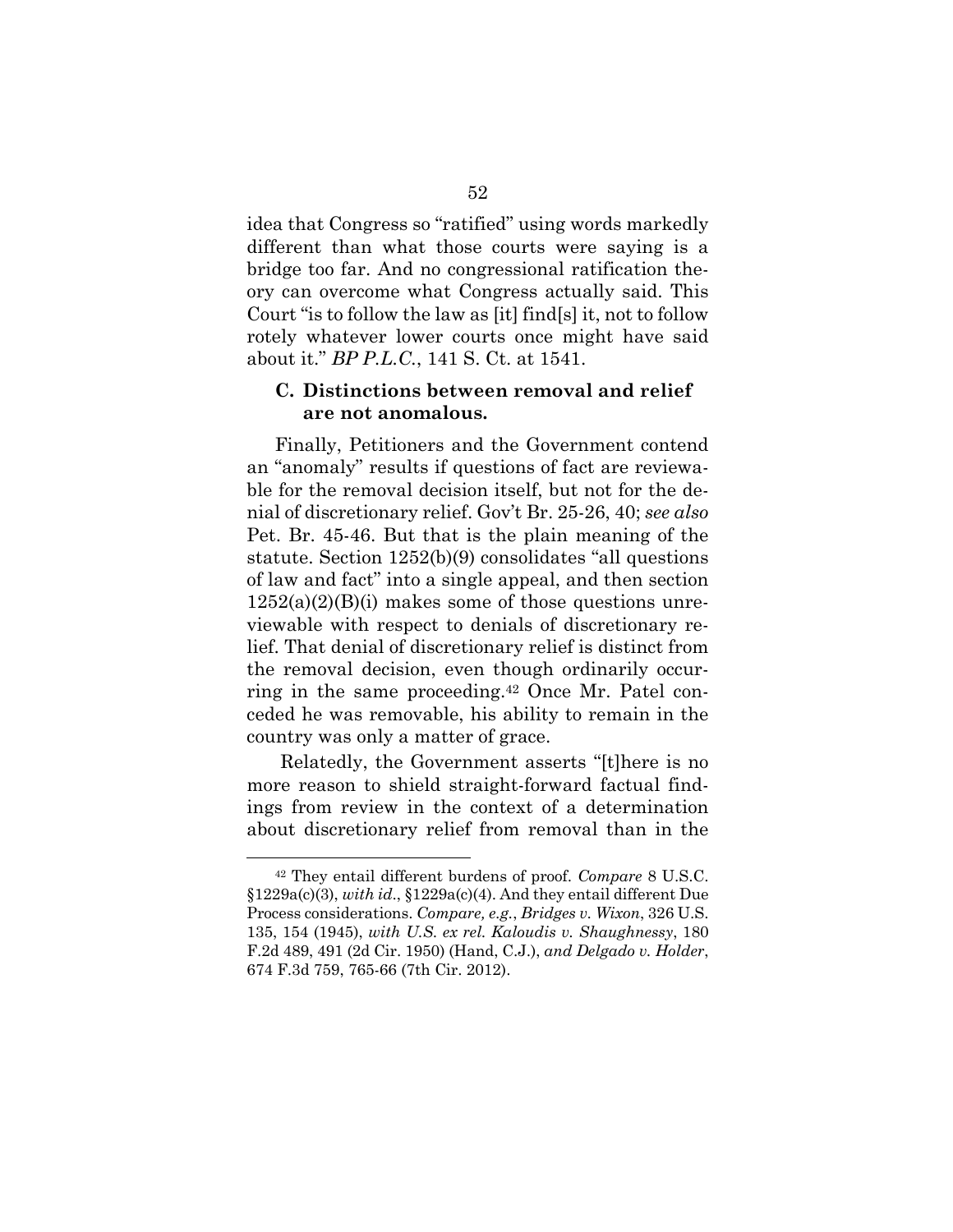context of a determination about removability." Gov't Br. 40.<sup>43</sup> But it is not for the judiciary to "second-guess Congress" so long as Congress has acted within constitutional bounds. *Husted v. A. Philip Randolph Inst.*, 138 S. Ct. 1833, 1848 (2018); *see also Harisiades*, 342 U.S. at 590 ("Judicially we must tolerate what personally we may regard as a legislative mistake."). And here, no party suggests that removing jurisdiction to consider factual disputes about denials of discretionary relief comes close to any constitutional limit. *Accord St. Cyr*, 533 U.S. at 306 ("other than the question of whether there was some evidence to support the order, the courts generally did not review factual determinations made by the executive" in habeas actions before 1952).<sup>44</sup> Section 1252's restrictions on

<sup>43</sup> The *amicus* brief of former immigration judges makes similar arguments, emphasizing the caseload of immigration judges (at 11-13). These arguments cannot overcome the congressionally enacted text. *Amici* also do not grapple with the fact that, according to *amici*'s cited statistics, most removal proceedings between 2017 and 2020 did not involve requests for relief from removal. *See Beyond Asylum*, TRAC Immigration (Oct. 9, 2020), bit.ly/3Ar9KbY. Of the roughly 37% of removal proceedings that did involve requests for relief from removal, the "overwhelming majority" of requests (roughly 89%) were for "asylum or asylumrelated forms of relief"—*not* barred by section 1252(a)(2)(B)(i). *See id.* By comparison, roughly 10% of requests were for forms of discretionary relief listed in section  $1252(a)(2)(B)(i)$ , excluding voluntary departure. *See id*. Congress barred further review of that fraction of requests unless implicating constitutional questions or questions of law.

<sup>44</sup> Reviewing "whether there was some evidence" for a deportation order, as described in *St. Cyr*, is shorthand for a Due Process claim that would still be reviewable today. *See United States ex rel. Vajtauer v. Comm'r of Immigration*, 273 U.S. 103, 106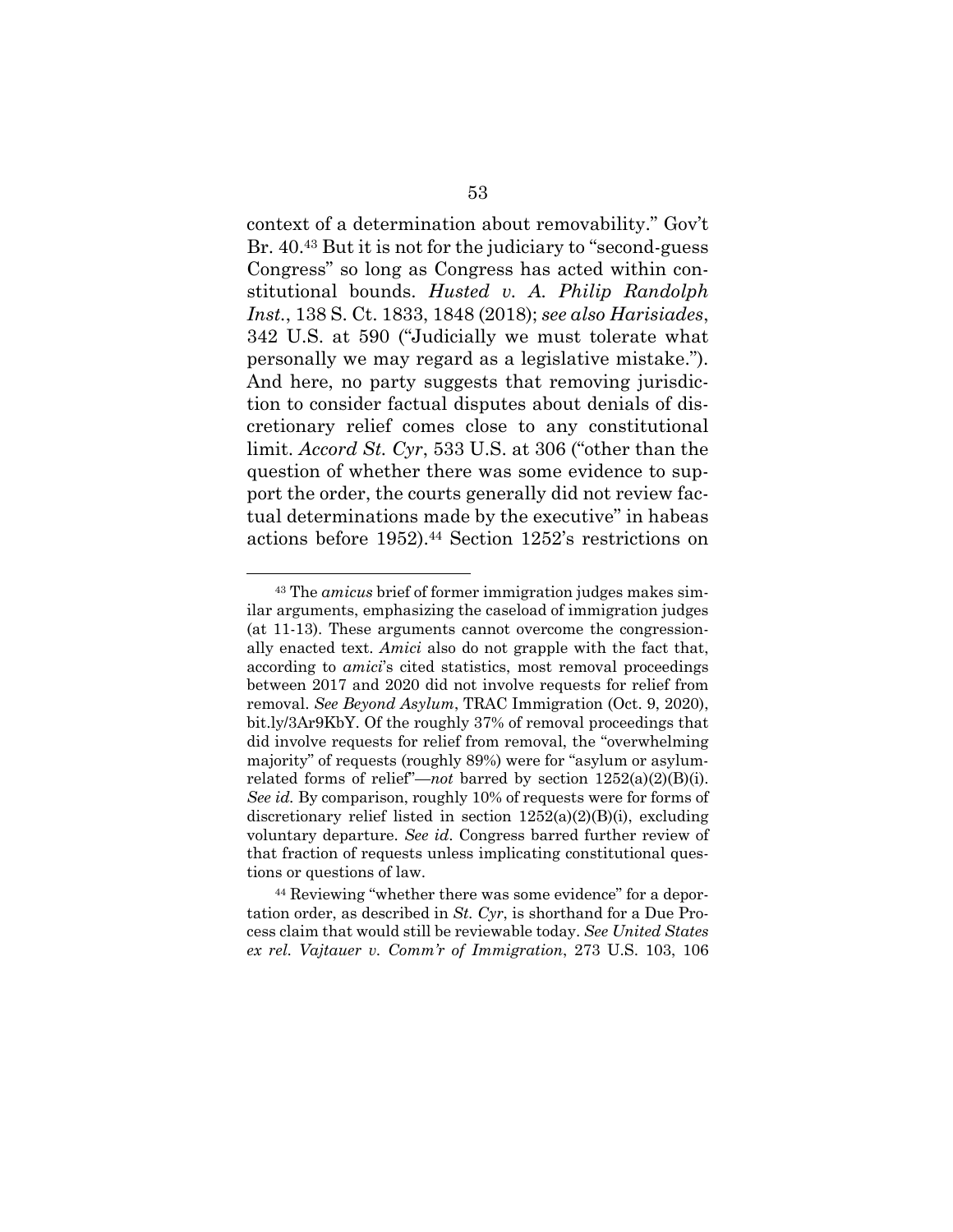judicial review reflect a policy choice that was Congress's to make. With respect to denials of discretionary relief, federal courts are not courts of factual error correction.

## **CONCLUSION**

The Eleventh Circuit correctly interpreted the statute. The decision below should be affirmed.

Respectfully submitted,

TAYLOR A.R. MEEHAN\* *Counsel of Record* TIFFANY H. BATES CONSOVOY MCCARTHY PLLC 1600 Wilson Blvd., Ste. 700 Arlington, VA 22209 (703) 243-9423

taylor@consovoymccarthy.com

\* *Licensed to practice in Illinois & D.C.; Virginia bar application is pending.*

October 19, 2021 Court-Appointed *Amicus Curiae*

<sup>(1927)</sup> ("Deportation without a fair hearing or on charges unsupported by any evidence is a denial of due process which may be corrected on habeas corpus."). It is not, as the Government suggests (at 27), a mousehole for reviewing all factfinding regarding denials of discretionary relief. *See id.* ("want of due process is not established by showing merely that the decision is erroneous"); *see also, e.g.*, *Arambula-Medina*, 572 F.3d at 828 & n.4; *Cevilla*, 446 F.3d at 662.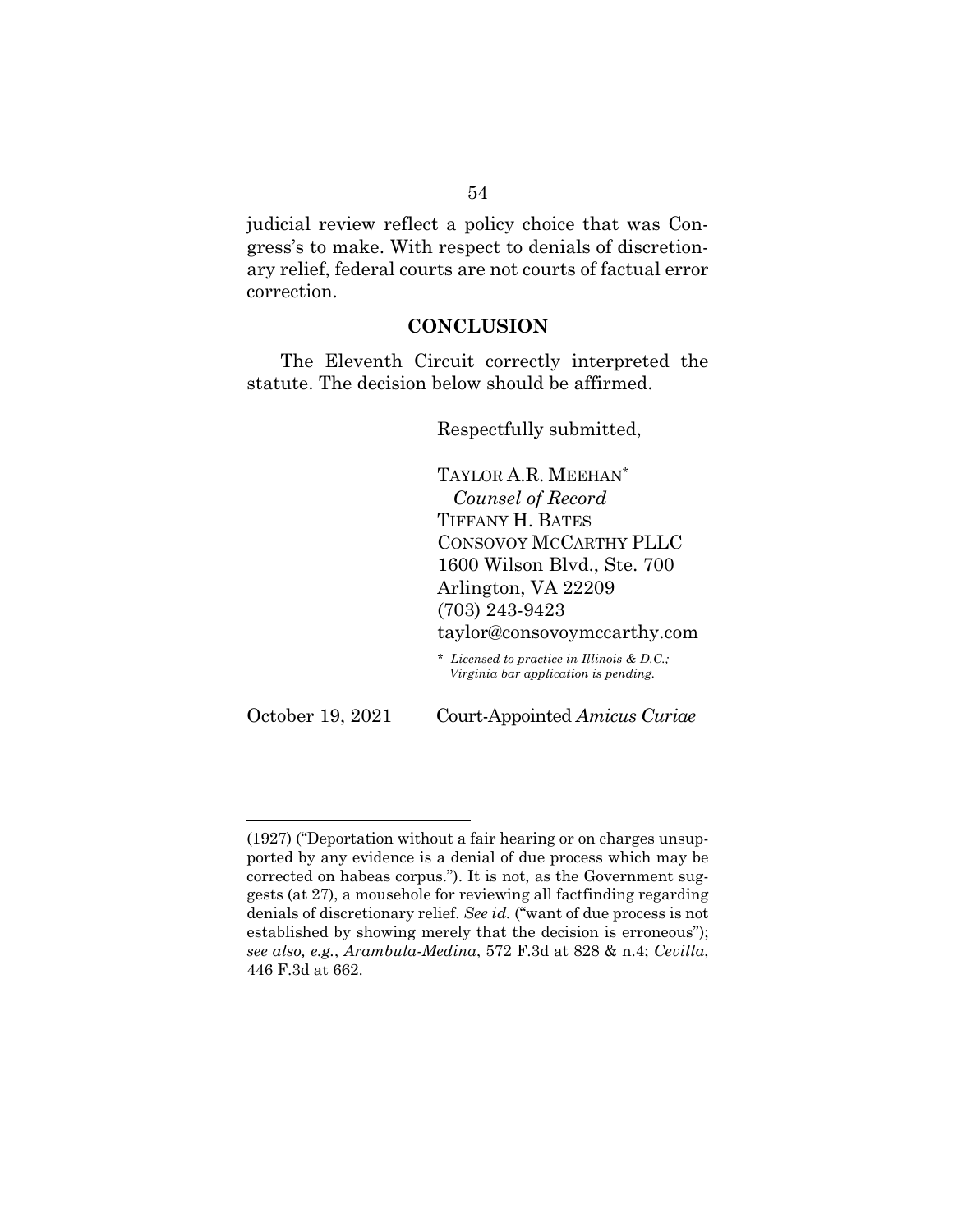# **STATUTORY APPENDIX**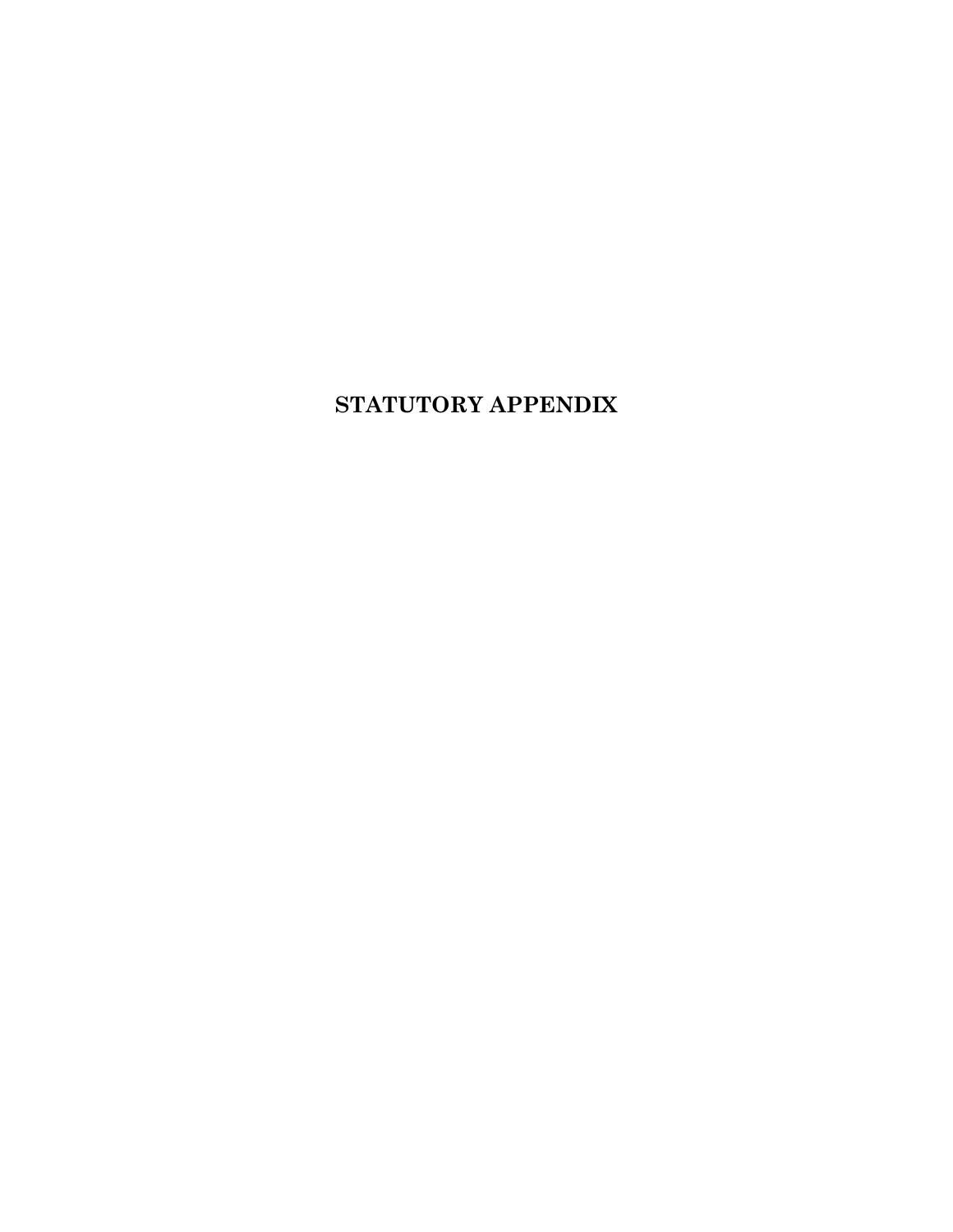# **STATUTORY APPENDIX**

# **TABLE OF CONTENTS**

| 8 U.S.C. § 1252 (current) App. 1                                                                |
|-------------------------------------------------------------------------------------------------|
| 8 U.S.C. § 1252 (as enacted Sept. 30, 1996) App. 17                                             |
| IIRIRA Transitional Rules, Pub. L. No. 104-208,<br>$\S 309(c)(4)$ , 110 Stat. 3009-626-3009-627 |
| (Sept. 30, 1996) $\dots \dots \dots \dots \dots \dots \dots$ . App. 30                          |
| 8 U.S.C. § 1105a (to Sept. 30, 1996)  App. 32                                                   |

i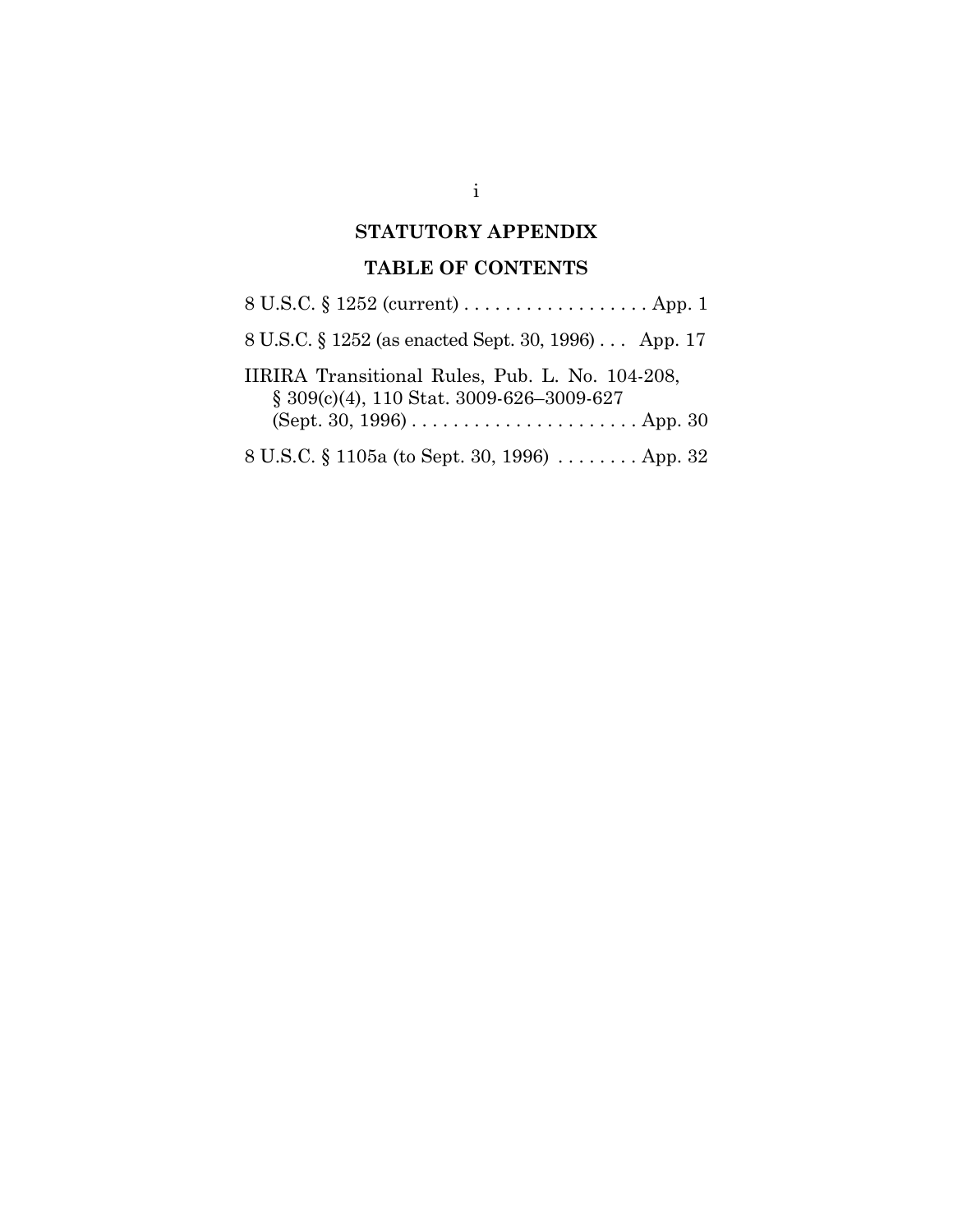## App. 1

# **8 U.S.C. § 1252**

## **(Current)**

# **§ 1252. Judicial review of orders of removal**

### **(a) Applicable provisions**

## **(1) General orders of removal**

Judicial review of a final order of removal (other than an order of removal without a hearing pursuant to section 1225(b)(1) of this title) is governed only by chapter 158 of title 28, except as provided in subsection (b) and except that the court may not order the taking of additional evidence under section 2347(c) of such title.

## **(2) Matters not subject to judicial review**

### **(A) Review relating to section 1225(b)(1)**

Notwithstanding any other provision of law (statutory or nonstatutory), including section 2241 of title 28, or any other habeas corpus provision, and sections 1361 and 1651 of such title, no court shall have jurisdiction to review–

(i) except as provided in subsection (e), any individual determination or to entertain any other cause or claim arising from or relating to the implementation or operation of an order of removal pursuant to section  $1225(b)(1)$  of this title,

(ii) except as provided in subsection (e), a decision by the Attorney General to invoke the provisions of such section,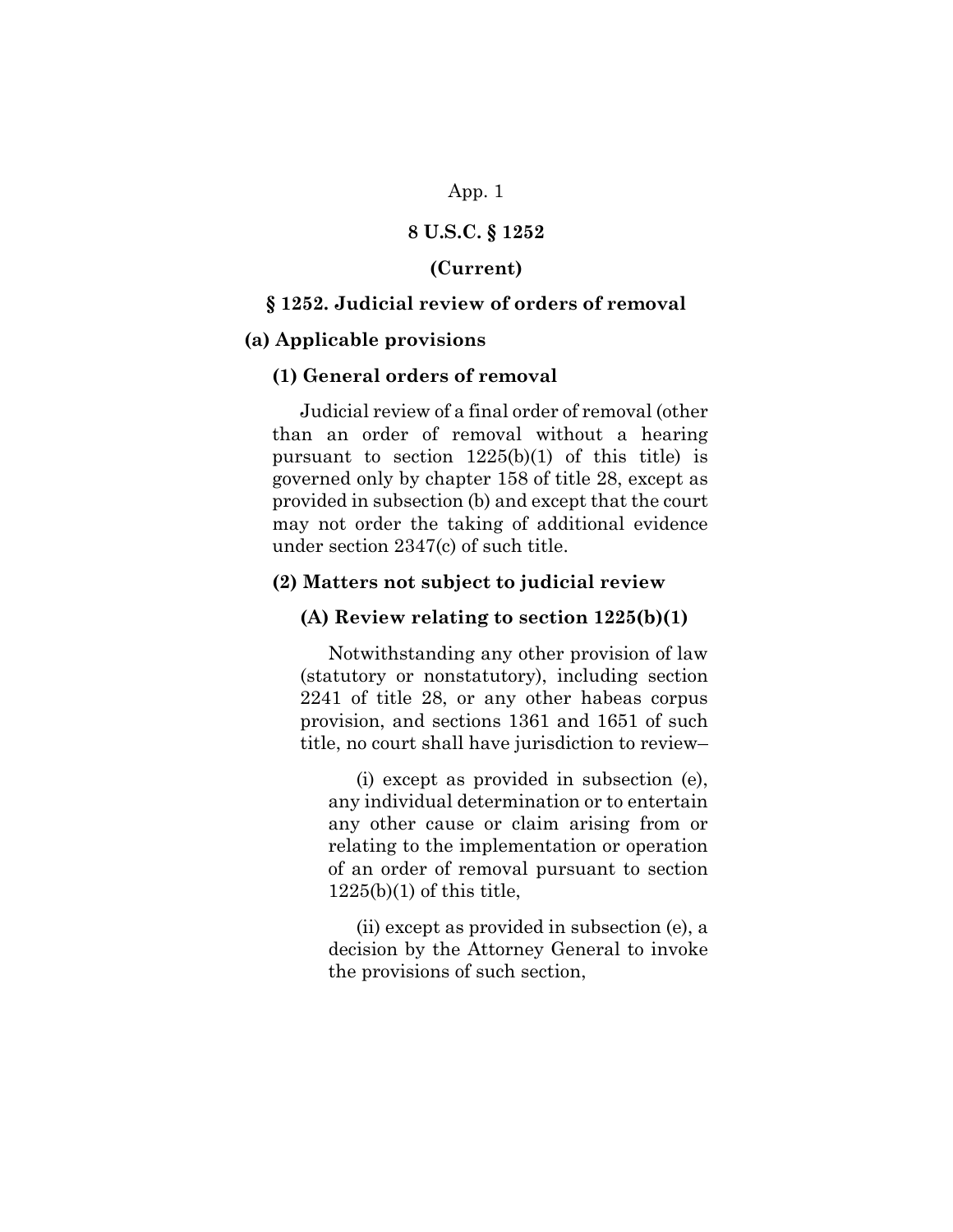# App. 2

(iii) the application of such section to individual aliens, including the determination made under section 1225(b)(1)(B) of this title, or

(iv) except as provided in subsection (e), procedures and policies adopted by the Attorney General to implement the provisions of section 1225(b)(1) of this title.

# **(B) Denials of discretionary relief**

Notwithstanding any other provision of law (statutory or nonstatutory), including section 2241 of title 28, or any other habeas corpus provision, and sections 1361 and 1651 of such title, and except as provided in subparagraph (D), and regardless of whether the judgment, decision, or action is made in removal proceedings, no court shall have jurisdiction to review–

(i) any judgment regarding the granting of relief under section 1182(h), 1182(i), 1229b, 1229c, or 1255 of this title, or

(ii) any other decision or action of the Attorney General or the Secretary of Homeland Security the authority for which is specified under this subchapter to be in the discretion of the Attorney General or the Secretary of Homeland Security, other than the granting of relief under section 1158(a) of this title.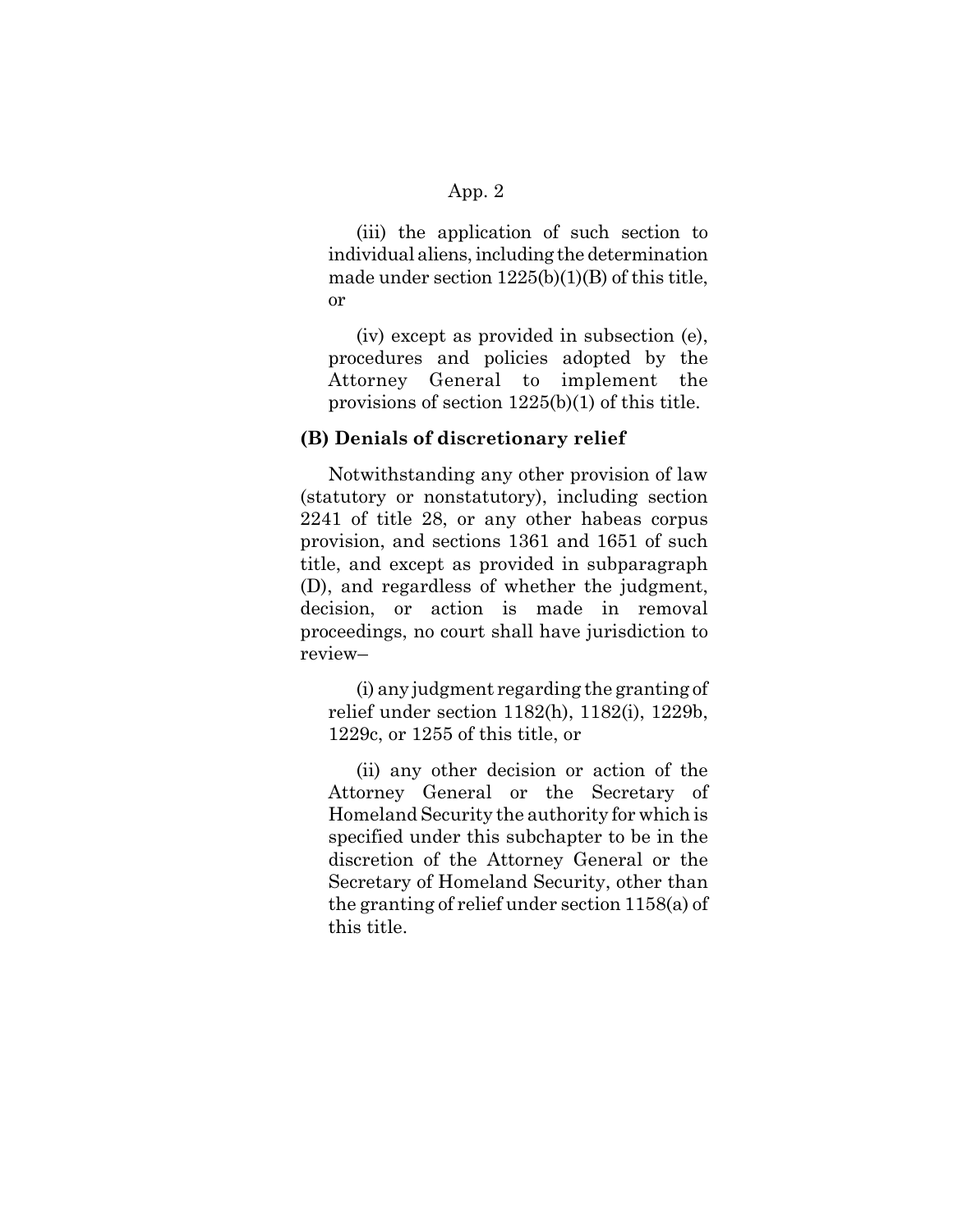# App. 3

#### **(C) Orders against criminal aliens**

Notwithstanding any other provision of law (statutory or nonstatutory), including section 2241 of title 28, or any other habeas corpus provision, and sections 1361 and 1651 of such title, and except as provided in subparagraph (D), no court shall have jurisdiction to review any final order of removal against an alien who is removable by reason of having committed a criminal offense covered in section 1182(a)(2) or  $1227(a)(2)(A)(iii)$ , (B), (C), or (D) of this title, or any offense covered by section  $1227(a)(2)(A)(ii)$  of this title for which both predicate offenses are, without regard to their date of commission, otherwise covered by section  $1227(a)(2)(A)(i)$  of this title.

# **(D) Judicial review of certain legal claims**

Nothing in subparagraph (B) or (C), or in any other provision of this chapter (other than this section) which limits or eliminates judicial review, shall be construed as precluding review of constitutional claims or questions of law raised upon a petition for review filed with an appropriate court of appeals in accordance with this section.

## **(3) Treatment of certain decisions**

No alien shall have a right to appeal from a decision of an immigration judge which is based solely on a certification described in section  $1229a(c)(1)(B)$  of this title.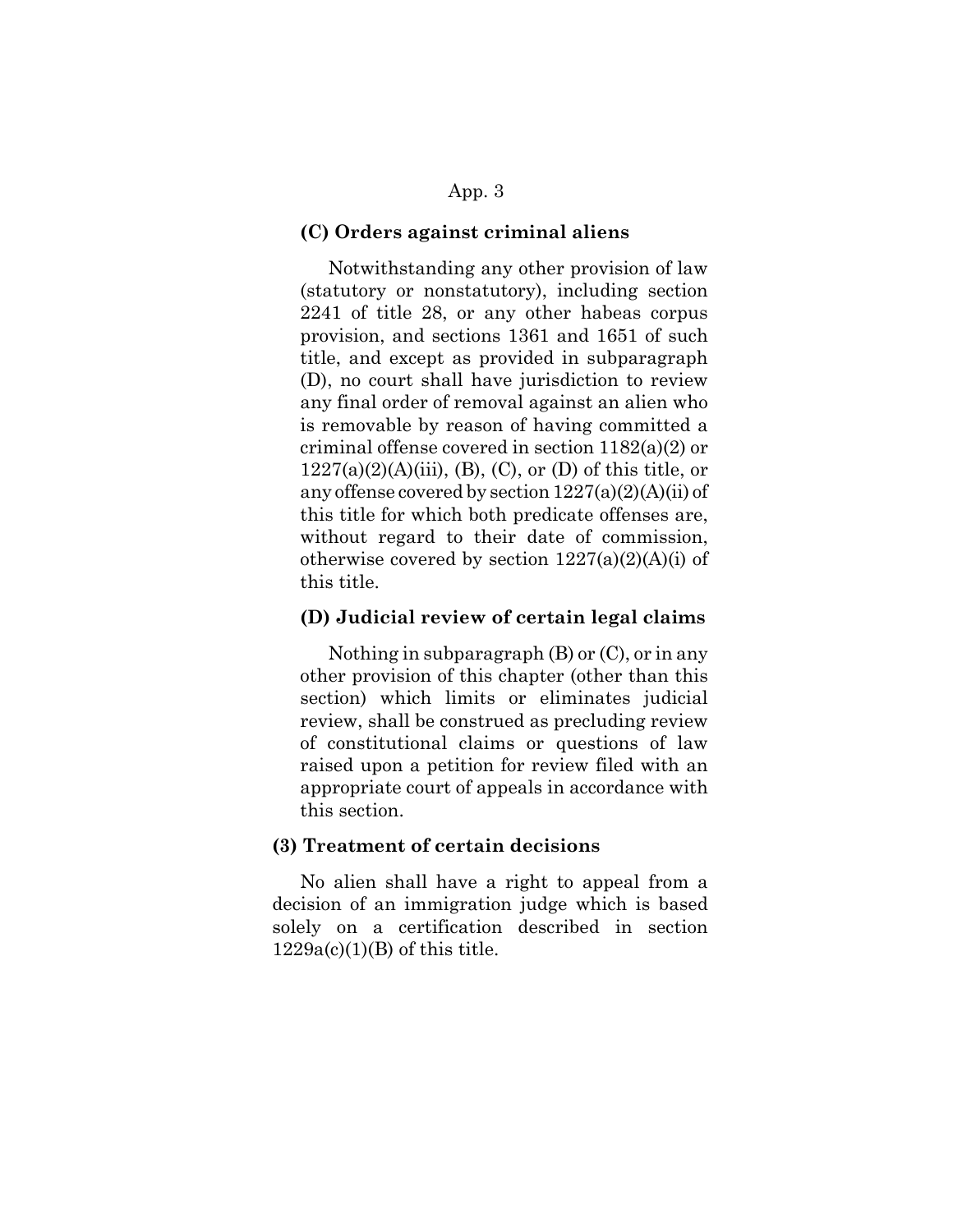## **(4) Claims under the United Nations Convention**

Notwithstanding any other provision of law (statutory or nonstatutory), including section 2241 of title 28, or any other habeas corpus provision, and sections 1361 and 1651 of such title, a petition for review filed with an appropriate court of appeals in accordance with this section shall be the sole and exclusive means for judicial review of any cause or claim under the United Nations Convention Against Torture and Other Forms of Cruel, Inhuman, or Degrading Treatment or Punishment, except as provided in subsection (e).

### **(5) Exclusive means of review**

Notwithstanding any other provision of law (statutory or nonstatutory), including section 2241 of title 28, or any other habeas corpus provision, and sections 1361 and 1651 of such title, a petition for review filed with an appropriate court of appeals in accordance with this section shall be the sole and exclusive means for judicial review of an order of removal entered or issued under any provision of this chapter, except as provided in subsection (e). For purposes of this chapter, in every provision that limits or eliminates judicial review or jurisdiction to review, the terms "judicial review" and "jurisdiction to review" include habeas corpus review pursuant to section 2241 of title 28, or any other habeas corpus provision, sections 1361 and 1651 of such title, and review pursuant to any other provision of law (statutory or nonstatutory).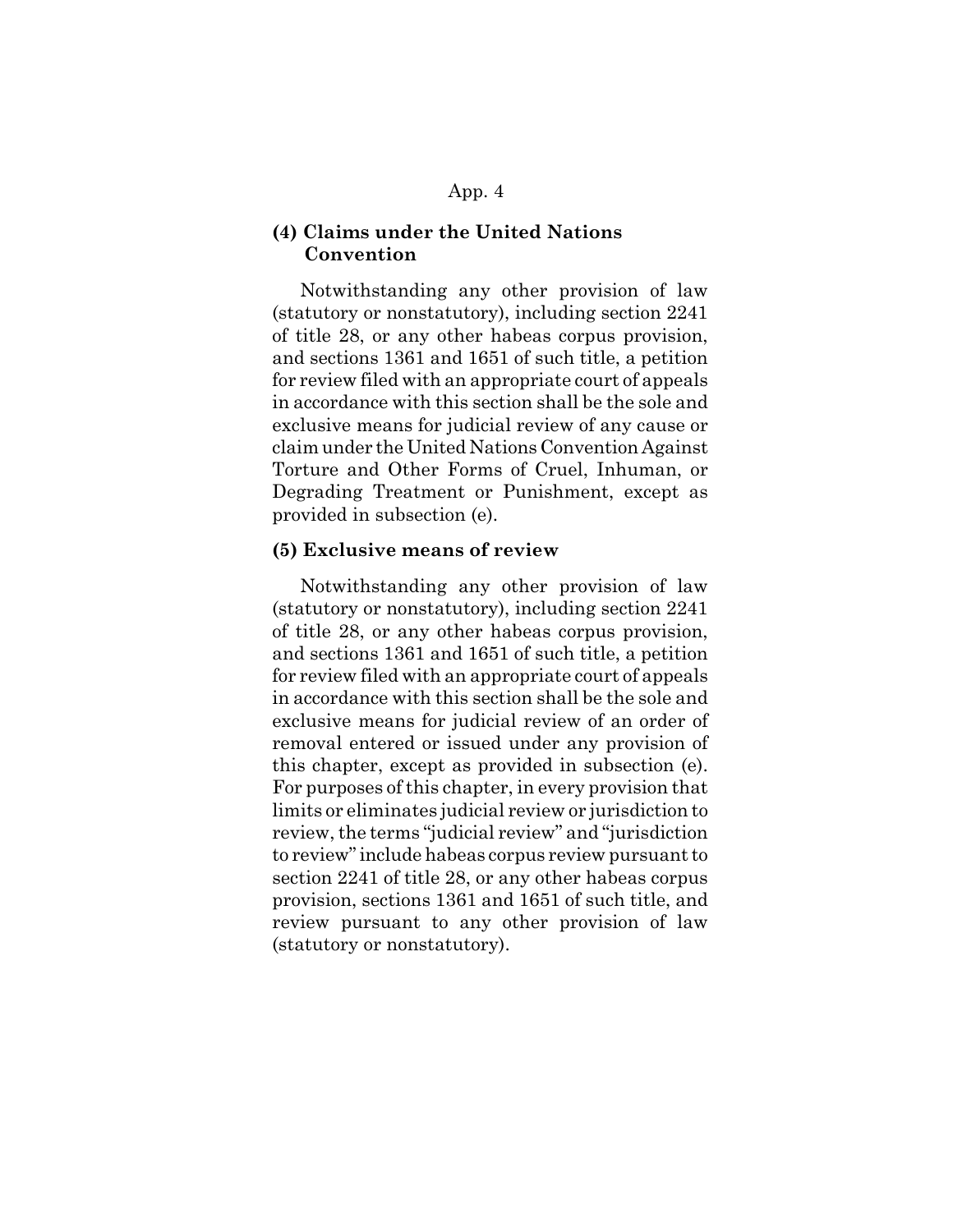## **(b) Requirements for review of orders of removal**

With respect to review of an order of removal under subsection  $(a)(1)$ , the following requirements apply:

### **(1) Deadline**

The petition for review must be filed not later than 30 days after the date of the final order of removal.

## **(2) Venue and forms**

The petition for review shall be filed with the court of appeals for the judicial circuit in which the immigration judge completed the proceedings. The record and briefs do not have to be printed. The court of appeals shall review the proceeding on a typewritten record and on typewritten briefs.

### **(3) Service**

### **(A) In general**

The respondent is the Attorney General. The petition shall be served on the Attorney General and on the officer or employee of the Service in charge of the Service district in which the final order of removal under section 1229a of this title was entered.

## **(B) Stay of order**

Service of the petition on the officer or employee does not stay the removal of an alien pending the court's decision on the petition, unless the court orders otherwise.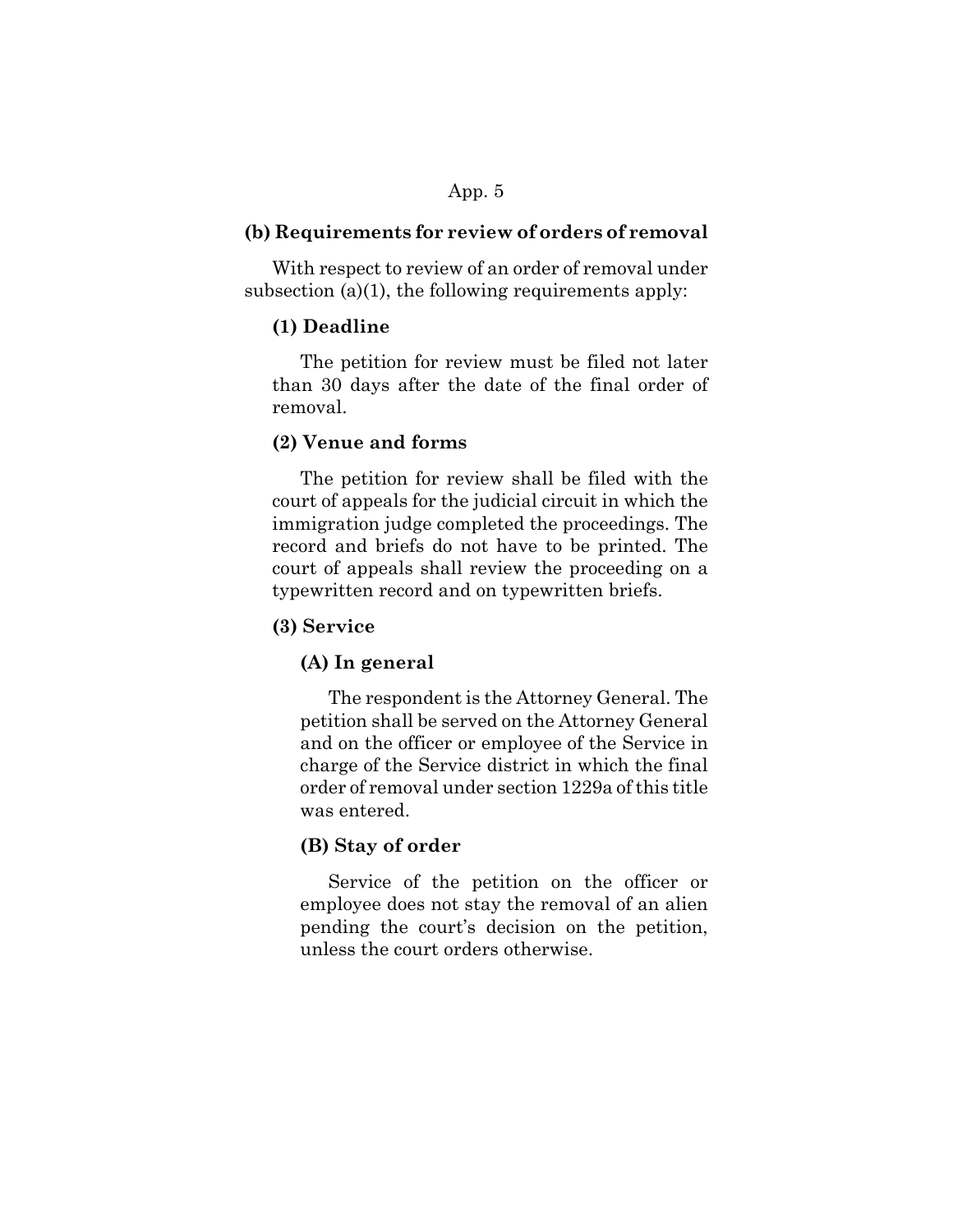## **(C) Alien's brief**

The alien shall serve and file a brief in connection with a petition for judicial review not later than 40 days after the date on which the administrative record is available, and may serve and file a reply brief not later than 14 days after service of the brief of the Attorney General, and the court may not extend these deadlines except upon motion for good cause shown. If an alien fails to file a brief within the time provided in this paragraph, the court shall dismiss the appeal unless a manifest injustice would result.

#### **(4) Scope and standard for review**

Except as provided in paragraph  $(5)(B)$ –

(A) the court of appeals shall decide the petition only on the administrative record on which the order of removal is based,

(B) the administrative findings of fact are conclusive unless any reasonable adjudicator would be compelled to conclude to the contrary,

(C) a decision that an alien is not eligible for admission to the United States is conclusive unless manifestly contrary to law, and

(D) the Attorney General's discretionary judgment whether to grant relief under section 1158(a) of this title shall be conclusive unless manifestly contrary to the law and an abuse of discretion.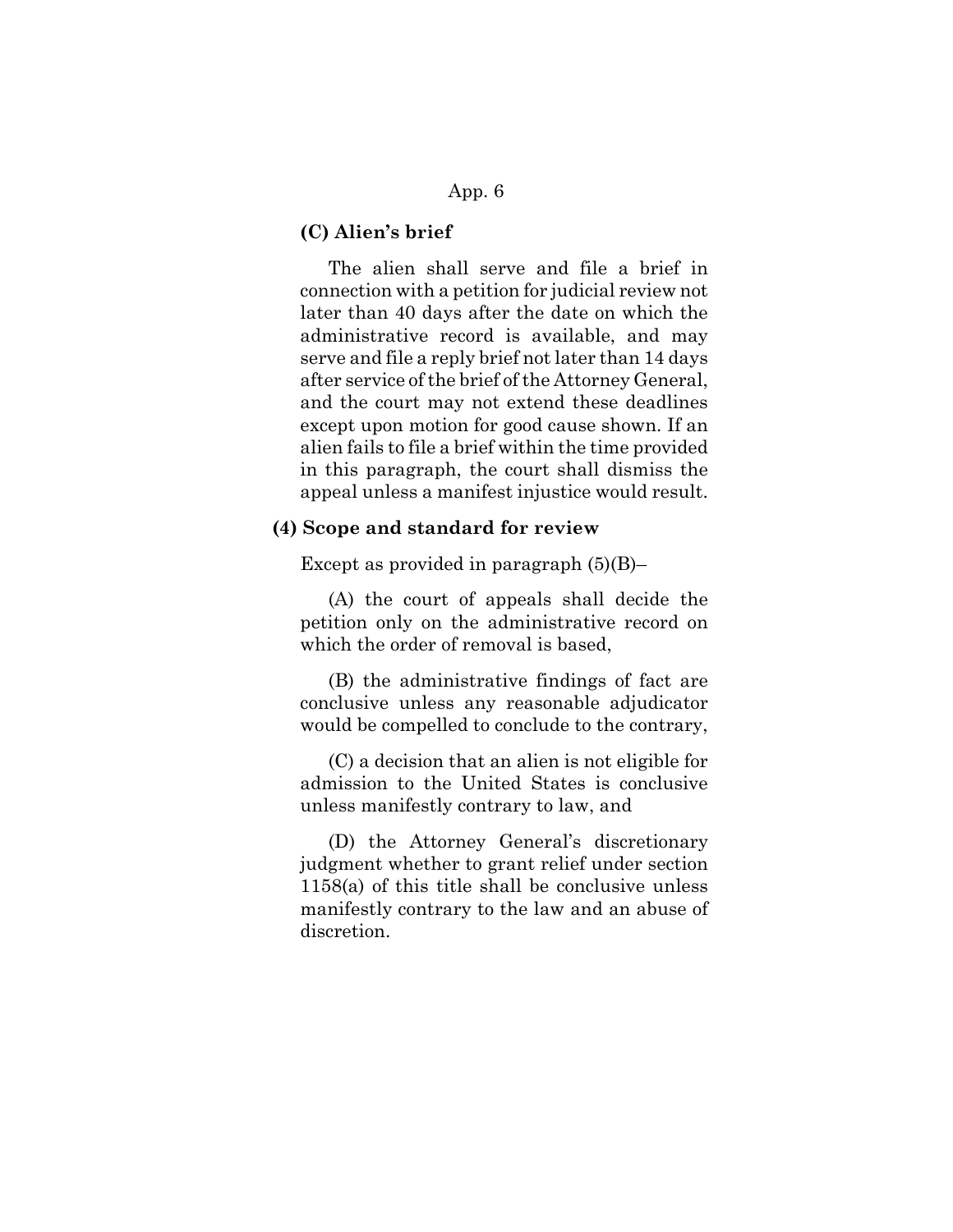No court shall reverse a determination made by a trier of fact with respect to the availability of corroborating evidence, as described in section  $1158(b)(1)(B)$ ,  $1229a(c)(4)(B)$ , or  $1231(b)(3)(C)$  of this title, unless the court finds, pursuant to subsection  $(b)(4)(B)$ , that a reasonable trier of fact is compelled to conclude that such corroborating evidence is unavailable.

### **(5) Treatment of nationality claims**

### **(A) Court determination if no issue of fact**

If the petitioner claims to be a national of the United States and the court of appeals finds from the pleadings and affidavits that no genuine issue of material fact about the petitioner's nationality is presented, the court shall decide the nationality claim.

### **(B) Transfer if issue of fact**

If the petitioner claims to be a national of the United States and the court of appeals finds that a genuine issue of material fact about the petitioner's nationality is presented, the court shall transfer the proceeding to the district court of the United States for the judicial district in which the petitioner resides for a new hearing on the nationality claim and a decision on that claim as if an action had been brought in the district court under section 2201 of title 28.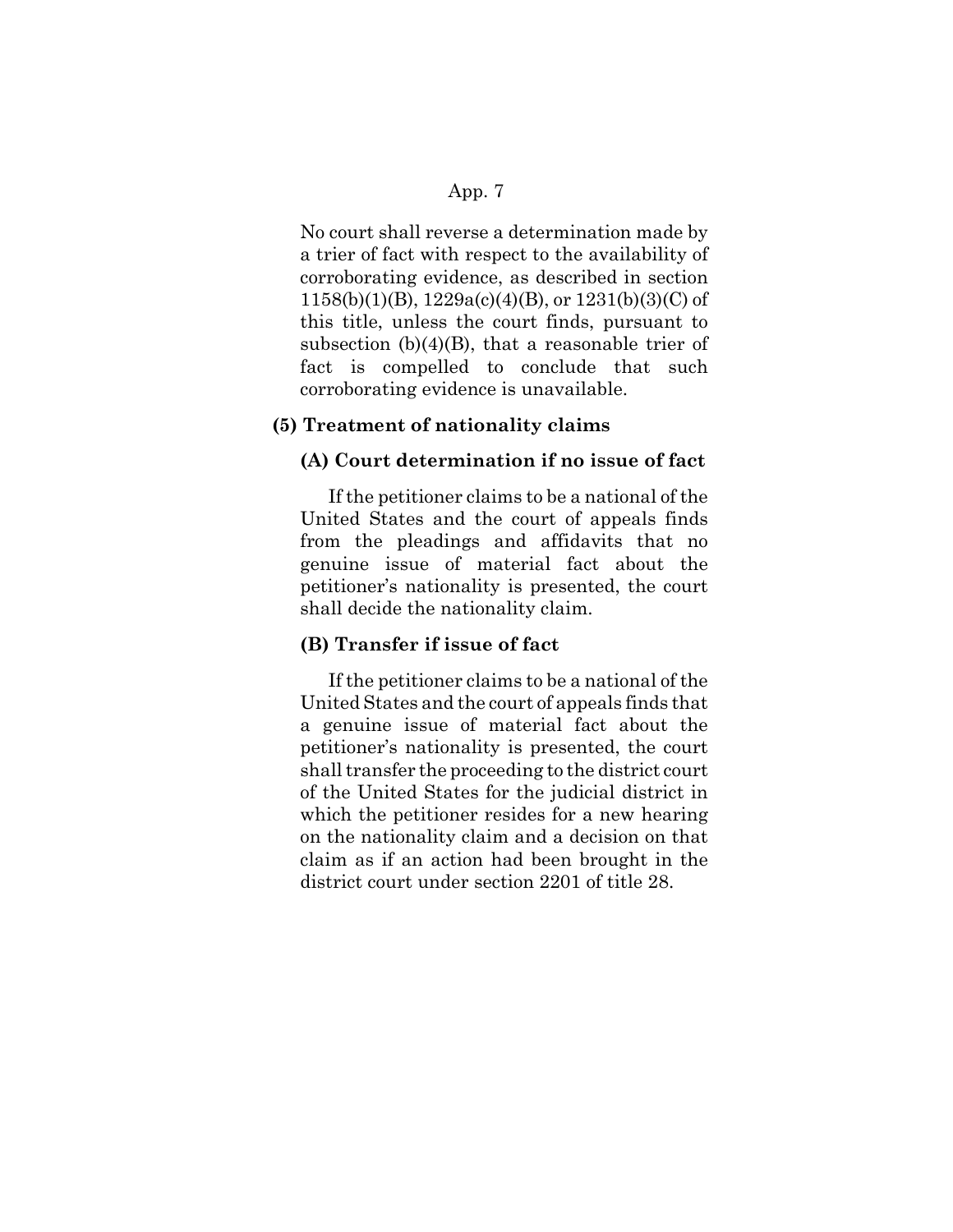#### **(C) Limitation on determination**

The petitioner may have such nationality claim decided only as provided in this paragraph.

# **(6) Consolidation with review of motions to reopen or reconsider**

When a petitioner seeks review of an order under this section, any review sought of a motion to reopen or reconsider the order shall be consolidated with the review of the order.

## **(7) Challenge to validity of orders in certain criminal proceedings**

## **(A) In general**

If the validity of an order of removal has not been judicially decided, a defendant in a criminal proceeding charged with violating section 1253(a) of this title may challenge the validity of the order in the criminal proceeding only by filing a separate motion before trial. The district court, without a jury, shall decide the motion before trial.

#### **(B) Claims of United States nationality**

If the defendant claims in the motion to be a national of the United States and the district court finds that–

(i) no genuine issue of material fact about the defendant's nationality is presented, the court shall decide the motion only on the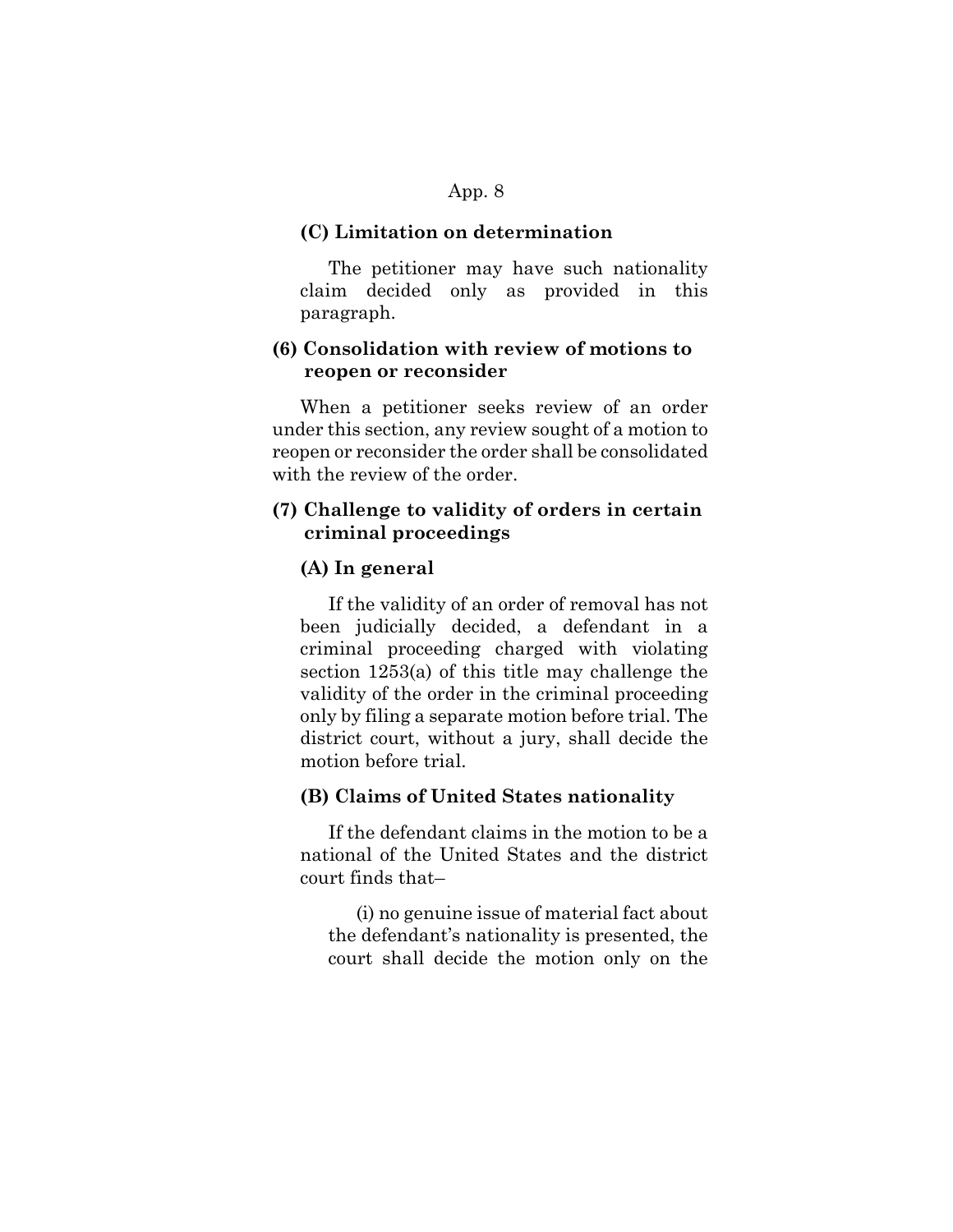administrative record on which the removal order is based and the administrative findings of fact are conclusive if supported by reasonable, substantial, and probative evidence on the record considered as a whole; or

(ii) a genuine issue of material fact about the defendant's nationality is presented, the court shall hold a new hearing on the nationality claim and decide that claim as if an action had been brought under section 2201 of title 28.

The defendant may have such nationality claim decided only as provided in this subparagraph.

# **(C) Consequence of invalidation**

If the district court rules that the removal order is invalid, the court shall dismiss the indictment for violation of section 1253(a) of this title. The United States Government may appeal the dismissal to the court of appeals for the appropriate circuit within 30 days after the date of the dismissal.

# **(D) Limitation on filing petitions for review**

The defendant in a criminal proceeding under section 1253(a) of this title may not file a petition for review under subsection (a) during the criminal proceeding.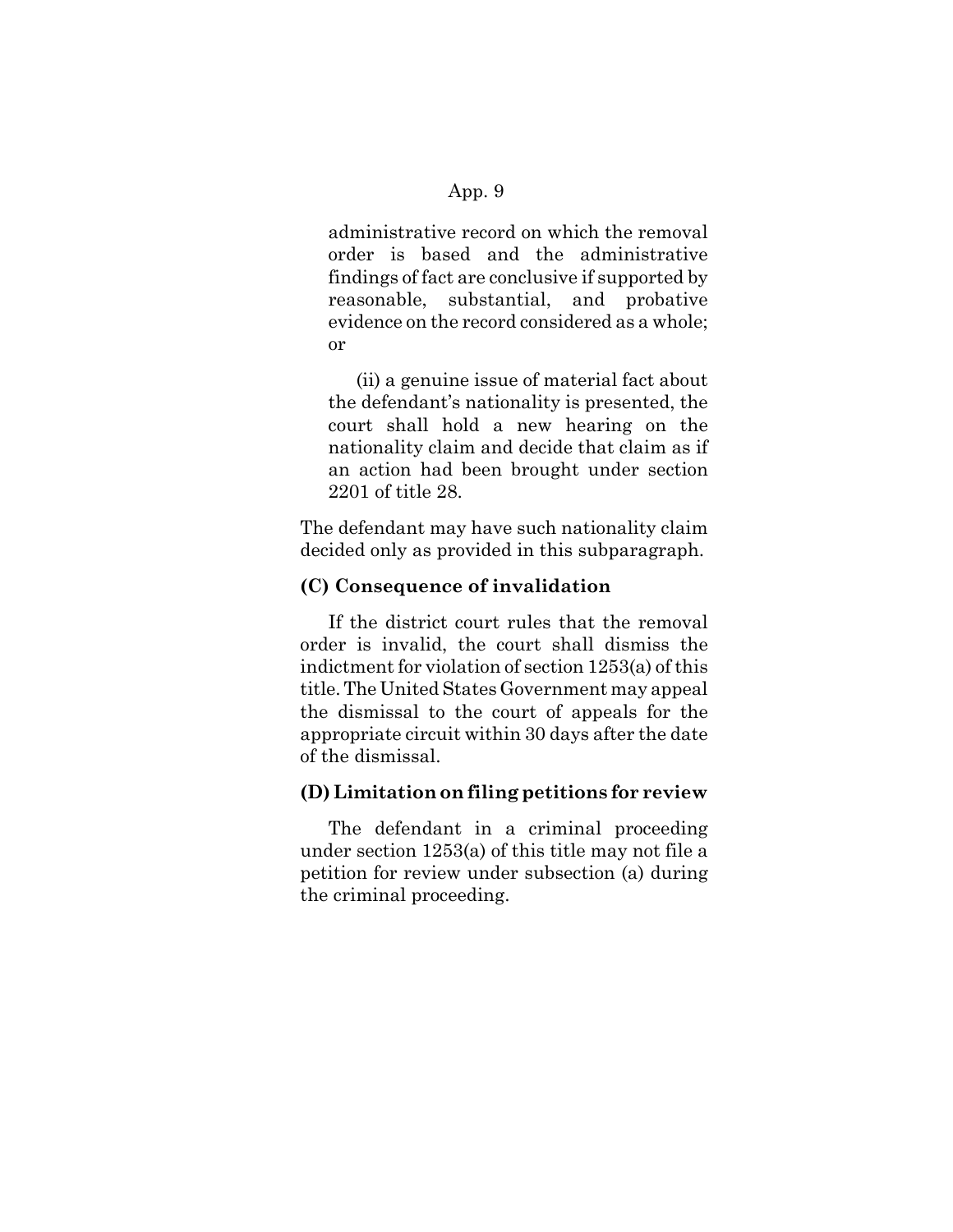#### **(8) Construction**

This subsection–

(A) does not prevent the Attorney General, after a final order of removal has been issued, from detaining the alien under section 1231(a) of this title;

(B) does not relieve the alien from complying with section  $1231(a)(4)$  of this title and section  $1253(g)$  [ ] of this title; and

(C) does not require the Attorney General to defer removal of the alien.

# **(9) Consolidation of questions for judicial review**

Judicial review of all questions of law and fact, including interpretation and application of constitutional and statutory provisions, arising from any action taken or proceeding brought to remove an alien from the United States under this subchapter shall be available only in judicial review of a final order under this section. Except as otherwise provided in this section, no court shall have jurisdiction, by habeas corpus under section 2241 of title 28 or any other habeas corpus provision, by section 1361 or 1651 of such title, or by any other provision of law (statutory or nonstatutory), to review such an order or such questions of law or fact.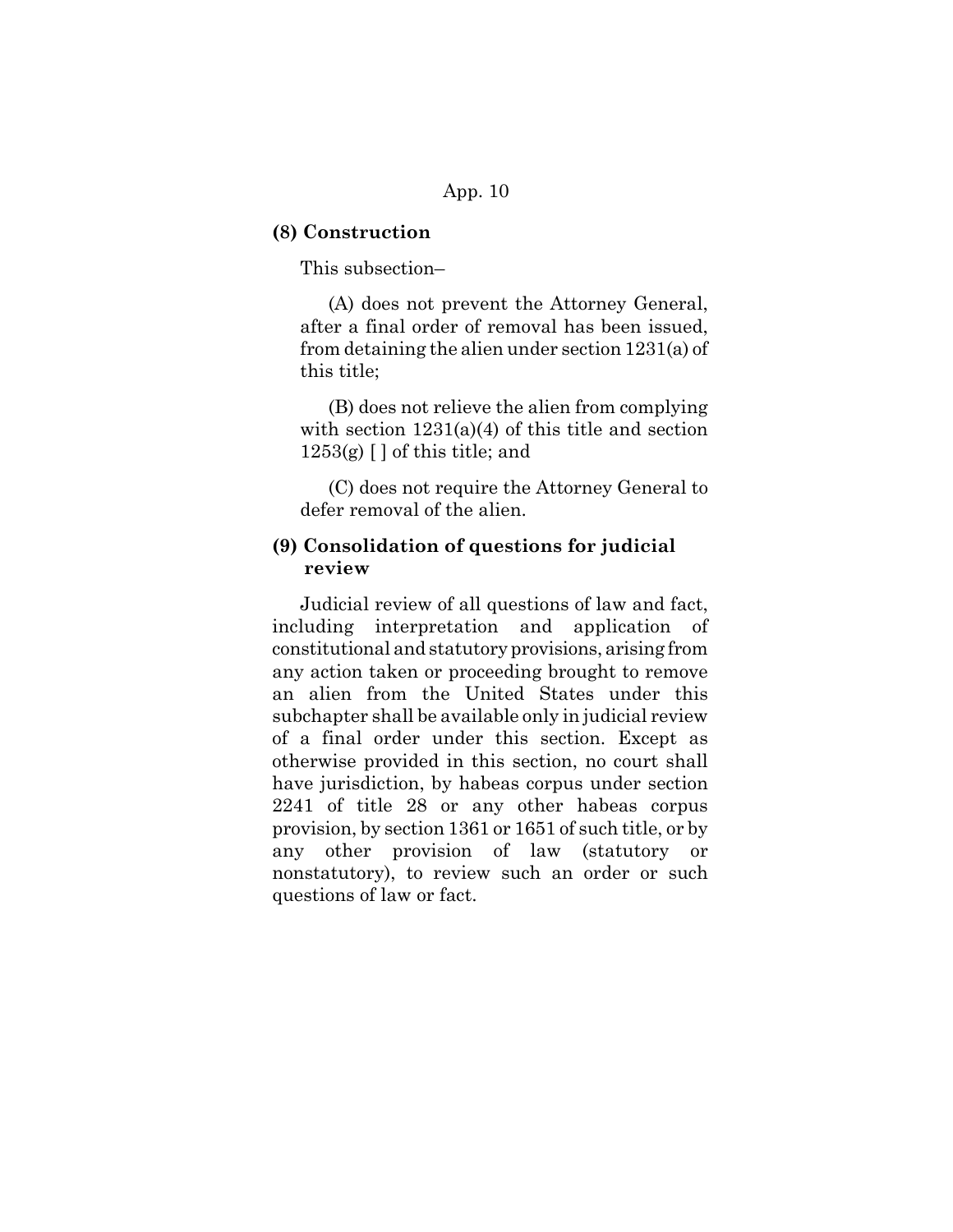#### **(c) Requirements for petition**

A petition for review or for habeas corpus of an order of removal–

(1) shall attach a copy of such order, and

(2) shall state whether a court has upheld the validity of the order, and, if so, shall state the name of the court, the date of the court's ruling, and the kind of proceeding.

### **(d) Review of final orders**

A court may review a final order of removal only if–

(1) the alien has exhausted all administrative remedies available to the alien as of right, and

(2) another court has not decided the validity of the order, unless the reviewing court finds that the petition presents grounds that could not have been presented in the prior judicial proceeding or that the remedy provided by the prior proceeding was inadequate or ineffective to test the validity of the order.

# **(e) Judicial review of orders under section 1225(b)(1)**

#### **(1) Limitations on relief**

Without regard to the nature of the action or claim and without regard to the identity of the party or parties bringing the action, no court may–

(A) enter declaratory, injunctive, or other equitable relief in any action pertaining to an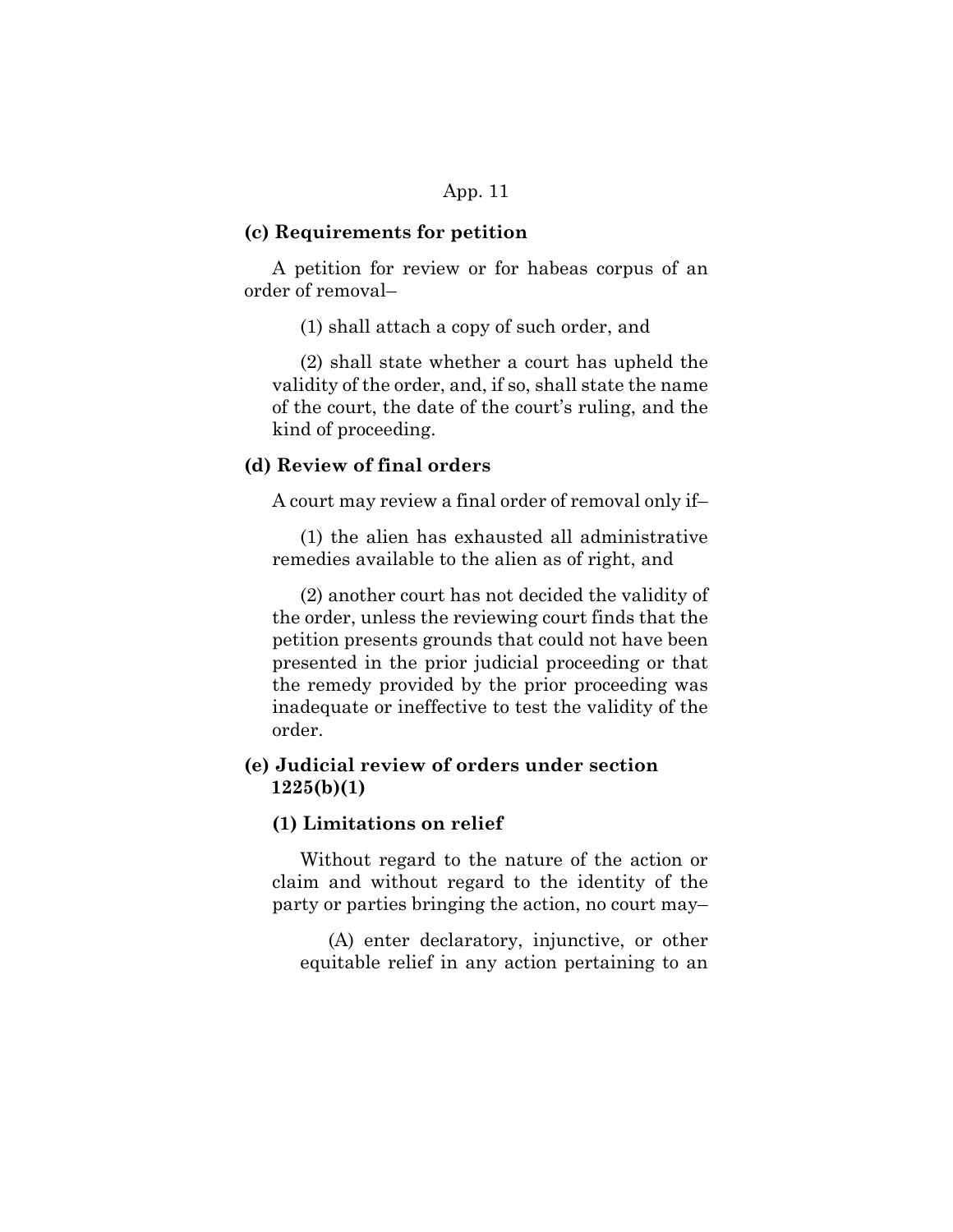order to exclude an alien in accordance with section  $1225(b)(1)$  of this title except as specifically authorized in a subsequent paragraph of this subsection, or

(B) certify a class under Rule 23 of the Federal Rules of Civil Procedure in any action for which judicial review is authorized under a subsequent paragraph of this subsection.

#### **(2) Habeas corpus proceedings**

Judicial review of any determination made under section 1225(b)(1) of this title is available in habeas corpus proceedings, but shall be limited to determinations of–

(A) whether the petitioner is an alien,

(B) whether the petitioner was ordered removed under such section, and

(C) whether the petitioner can prove by a preponderance of the evidence that the petitioner is an alien lawfully admitted for permanent residence, has been admitted as a refugee under section 1157 of this title, or has been granted asylum under section 1158 of this title, such status not having been terminated, and is entitled to such further inquiry as prescribed by the Attorney General pursuant to section  $1225(b)(1)(C)$  of this title.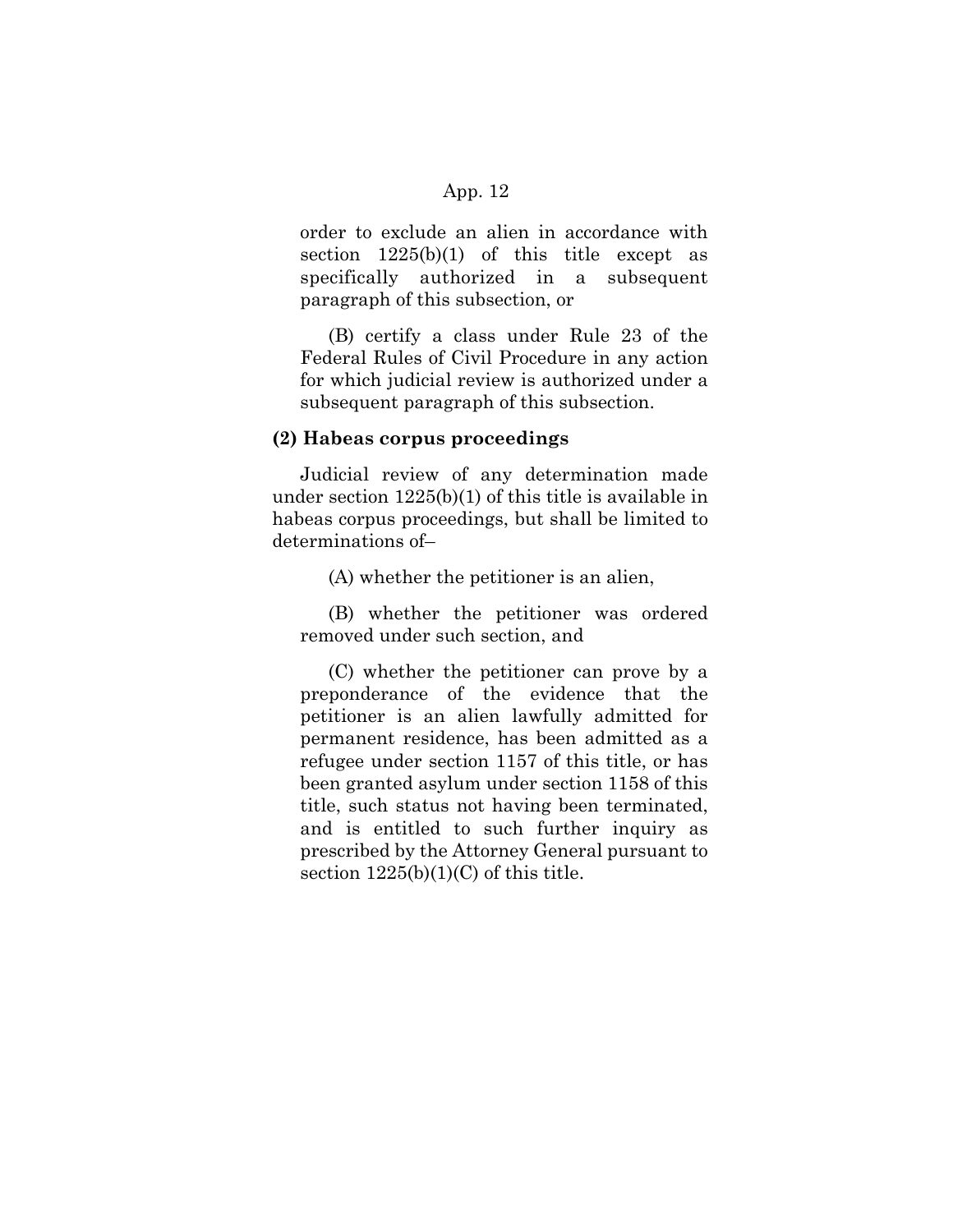#### **(3) Challenges on validity of the system**

#### **(A) In general**

Judicial review of determinations under section 1225(b) of this title and its implementation is available in an action instituted in the United States District Court for the District of Columbia, but shall be limited to determinations of–

(i) whether such section, or any regulation issued to implement such section, is constitutional; or

(ii) whether such a regulation, or a written policy directive, written policy guideline, or written procedure issued by or under the authority of the Attorney General to implement such section, is not consistent with applicable provisions of this subchapter or is otherwise in violation of law.

### **(B) Deadlines for bringing actions**

Any action instituted under this paragraph must be filed no later than 60 days after the date the challenged section, regulation, directive, guideline, or procedure described in clause (i) or (ii) of subparagraph (A) is first implemented.

### **(C) Notice of appeal**

A notice of appeal of an order issued by the District Court under this paragraph may be filed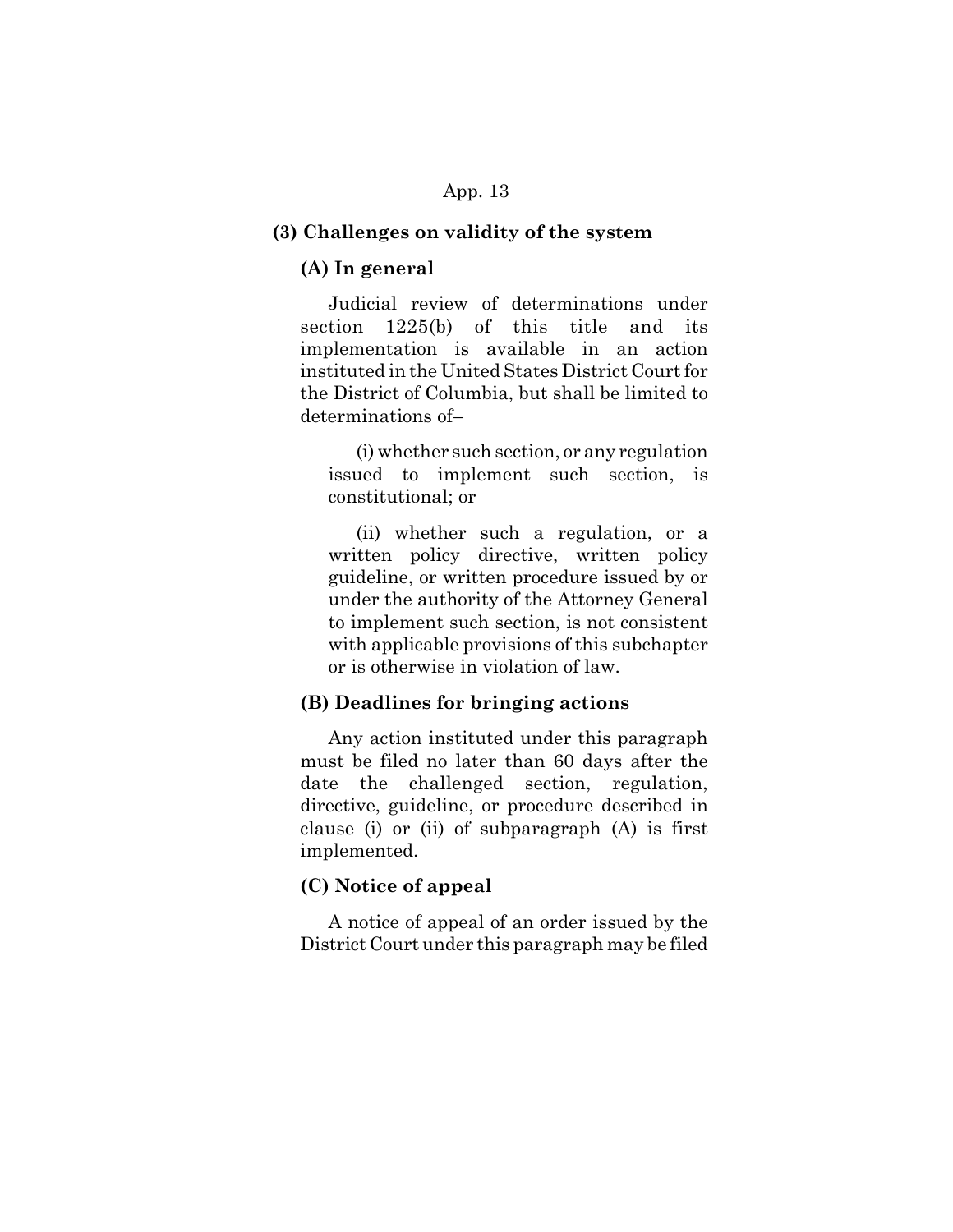not later than 30 days after the date of issuance of such order.

### **(D) Expeditious consideration of cases**

It shall be the duty of the District Court, the Court of Appeals, and the Supreme Court of the United States to advance on the docket and to expedite to the greatest possible extent the disposition of any case considered under this paragraph.

## **(4) Decision**

In any case where the court determines that the petitioner–

(A) is an alien who was not ordered removed under section 1225(b)(1) of this title, or

(B) has demonstrated by a preponderance of the evidence that the alien is an alien lawfully admitted for permanent residence, has been admitted as a refugee under section 1157 of this title, or has been granted asylum under section 1158 of this title, the court may order no remedy or relief other than to require that the petitioner be provided a hearing in accordance with section 1229a of this title. Any alien who is provided a hearing under section 1229a of this title pursuant to this paragraph may thereafter obtain judicial review of any resulting final order of removal pursuant to subsection (a)(1).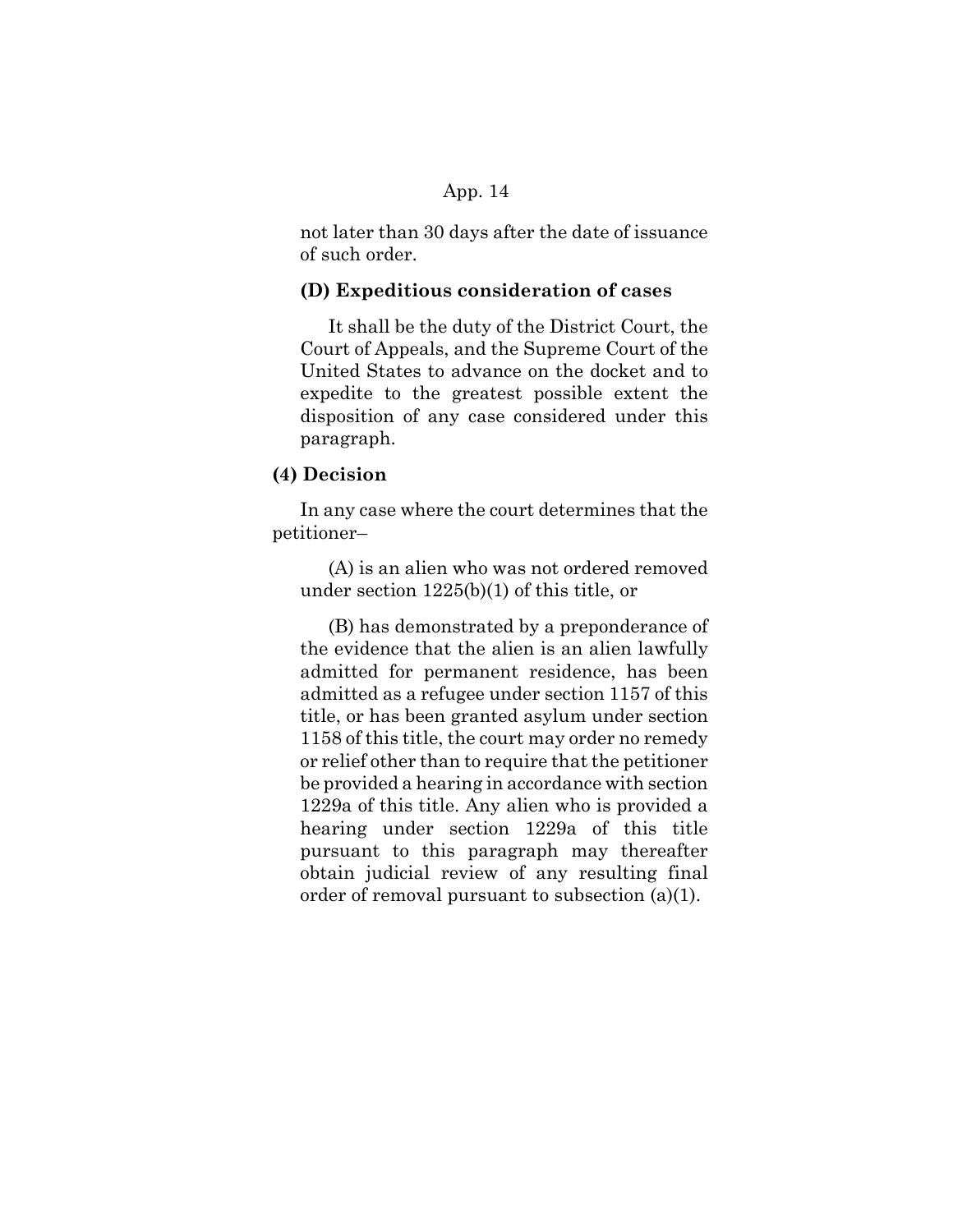#### **(5) Scope of inquiry**

In determining whether an alien has been ordered removed under section 1225(b)(1) of this title, the court's inquiry shall be limited to whether such an order in fact was issued and whether it relates to the petitioner. There shall be no review of whether the alien is actually inadmissible or entitled to any relief from removal.

### **(f) Limit on injunctive relief**

## **(1) In general**

Regardless of the nature of the action or claim or of the identity of the party or parties bringing the action, no court (other than the Supreme Court) shall have jurisdiction or authority to enjoin or restrain the operation of the provisions of part IV of this subchapter, as amended by the Illegal Immigration Reform and Immigrant Responsibility Act of 1996, other than with respect to the application of such provisions to an individual alien against whom proceedings under such part have been initiated.

### **(2) Particular cases**

Notwithstanding any other provision of law, no court shall enjoin the removal of any alien pursuant to a final order under this section unless the alien shows by clear and convincing evidence that the entry or execution of such order is prohibited as a matter of law.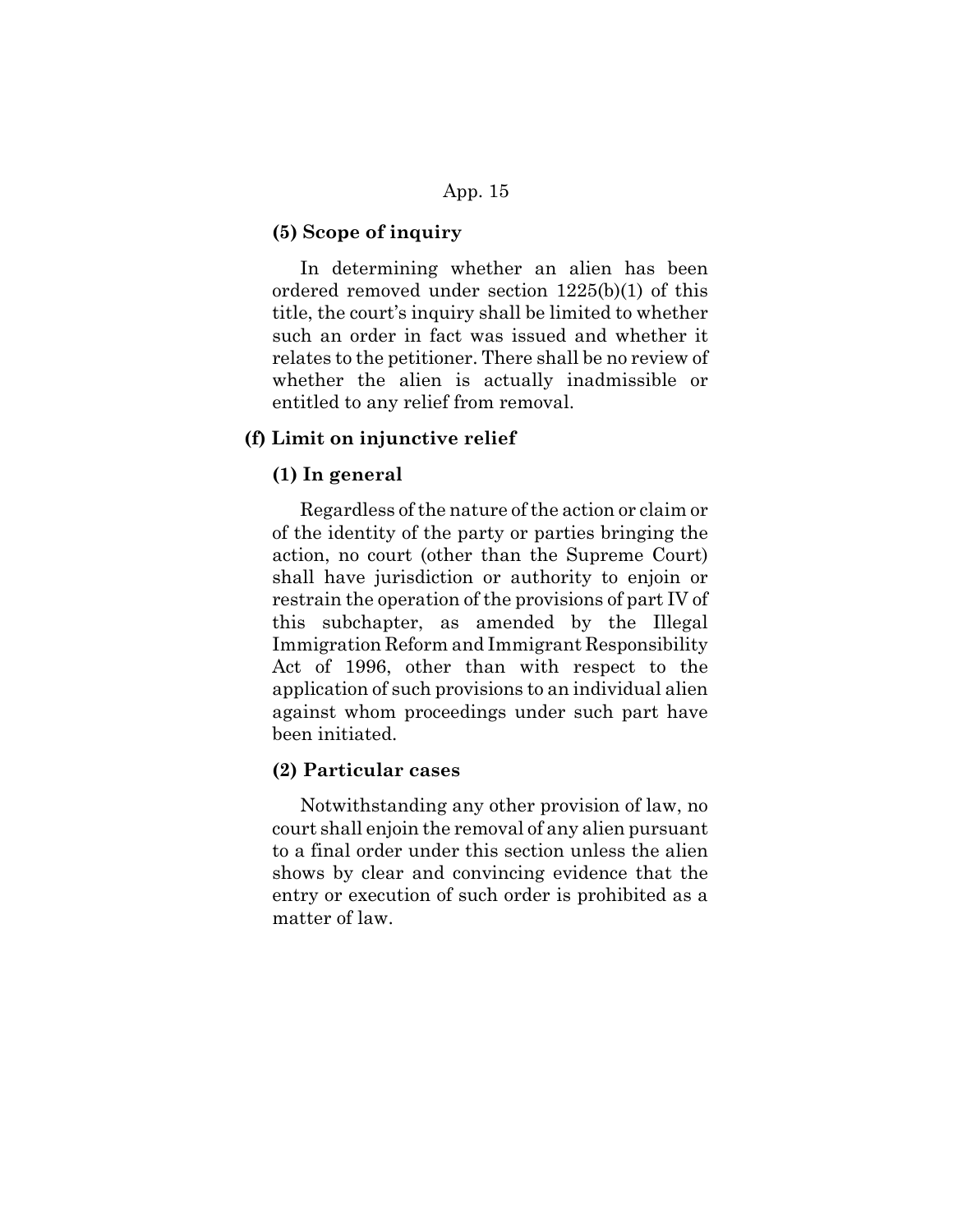# **(g) Exclusive jurisdiction**

Except as provided in this section and notwithstanding any other provision of law (statutory or nonstatutory), including section 2241 of title 28, or any other habeas corpus provision, and sections 1361 and 1651 of such title, no court shall have jurisdiction to hear any cause or claim by or on behalf of any alien arising from the decision or action by the Attorney General to commence proceedings, adjudicate cases, or execute removal orders against any alien under this chapter.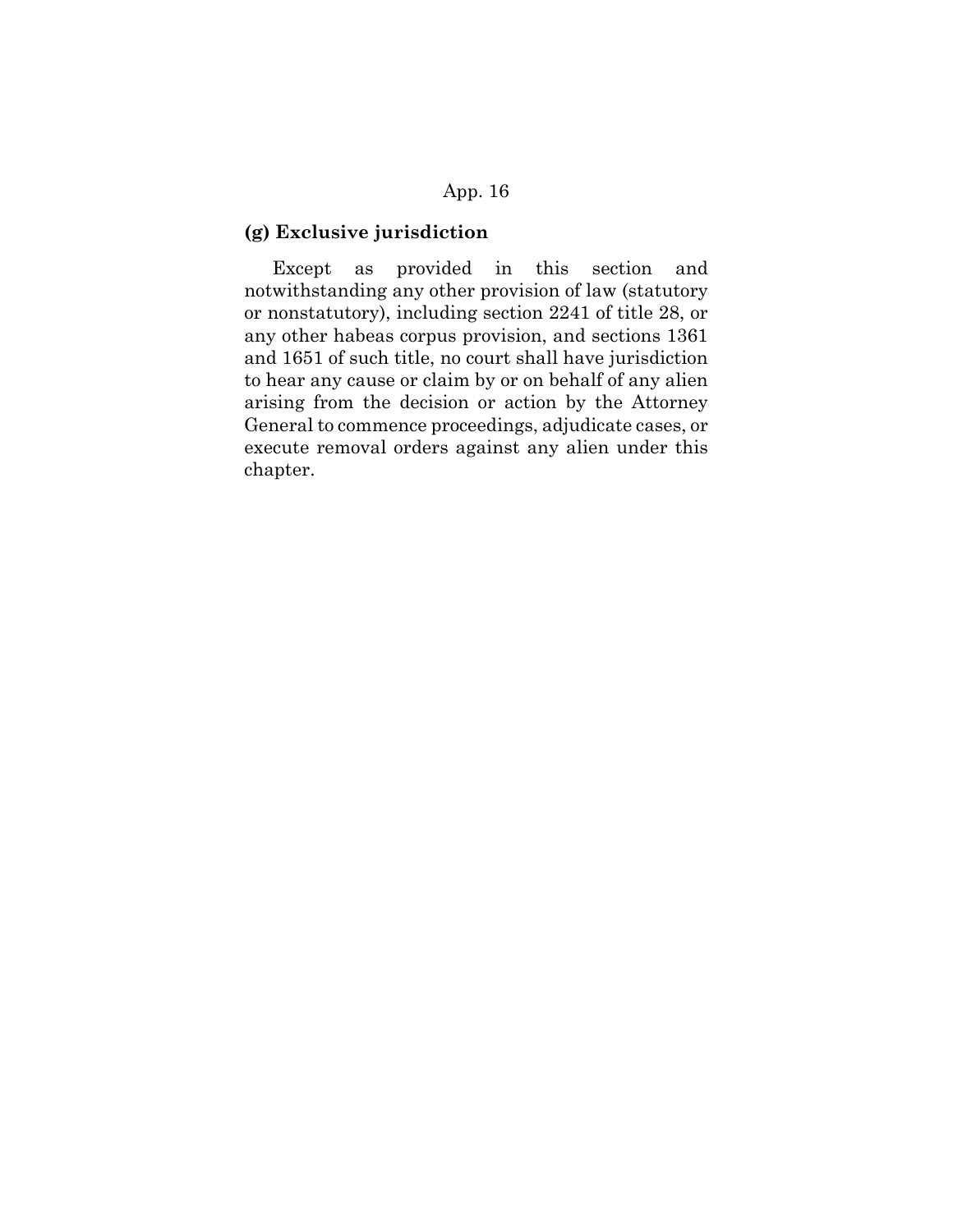## **8 U.S.C. § 1252**

## **(As enacted Sept. 30, 1996, effective to May 10, 2005)**

### **§ 1252. Judicial review of orders of removal**

#### **(a) Applicable provisions**

### **(1) General orders of removal**

Judicial review of a final order of removal (other than an order of removal without a hearing pursuant to section  $1225(b)(1)$  of this title) is governed only by chapter 158 of Title 28, except as provided in subsection (b) of this section and except that the court may not order the taking of additional evidence under section 2347(c) of Title 28.

#### **(2) Matters not subject to judicial review**

#### **(A) Review relating to section 1225(b)(1)**

Notwithstanding any other provision of law, no court shall have jurisdiction to review–

(i) except as provided in subsection (e) of this section, any individual determination or to entertain any other cause or claim arising from or relating to the implementation or operation of an order of removal pursuant to section 1225(b)(1) of this title,

(ii) except as provided in subsection (e) of this section, a decision by the Attorney General to invoke the provisions of such section,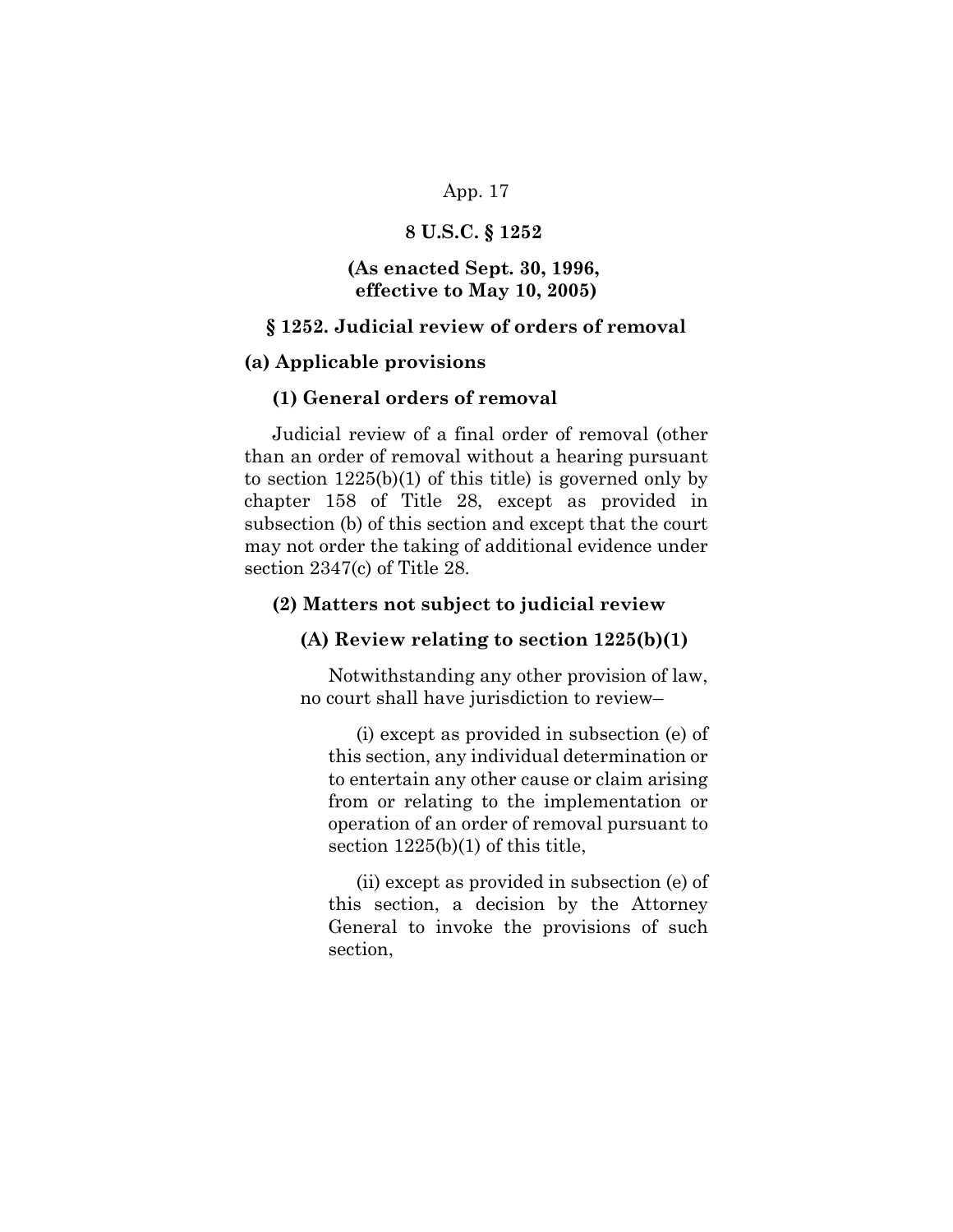(iii) the application of such section to individual aliens, including the determination made under section  $1225(b)(1)(B)$  of this title, or

(iv) except as provided in subsection (e) of this section, procedures and policies adopted by the Attorney General to implement the provisions of section 1225(b)(1) of this title.

#### **(B) Denials of discretionary relief**

Notwithstanding any other provision of law, no court shall have jurisdiction to review–

(i) any judgment regarding the granting of relief under section 1182(h), 1182(i), 1229b, 1229c, or 1255 of this title, or

(ii) any other decision or action of the Attorney General the authority for which is specified under this subchapter to be in the discretion of the Attorney General, other than the granting of relief under section 1158(a) of this title.

#### **(C) Orders against criminal aliens**

Notwithstanding any other provision of law, no court shall have jurisdiction to review any final order of removal against an alien who is removable by reason of having committed a criminal offense covered in section  $1182(a)(2)$  or  $1227(a)(2)(A)(iii)$ , (B), (C), or (D) of this title, or any offense covered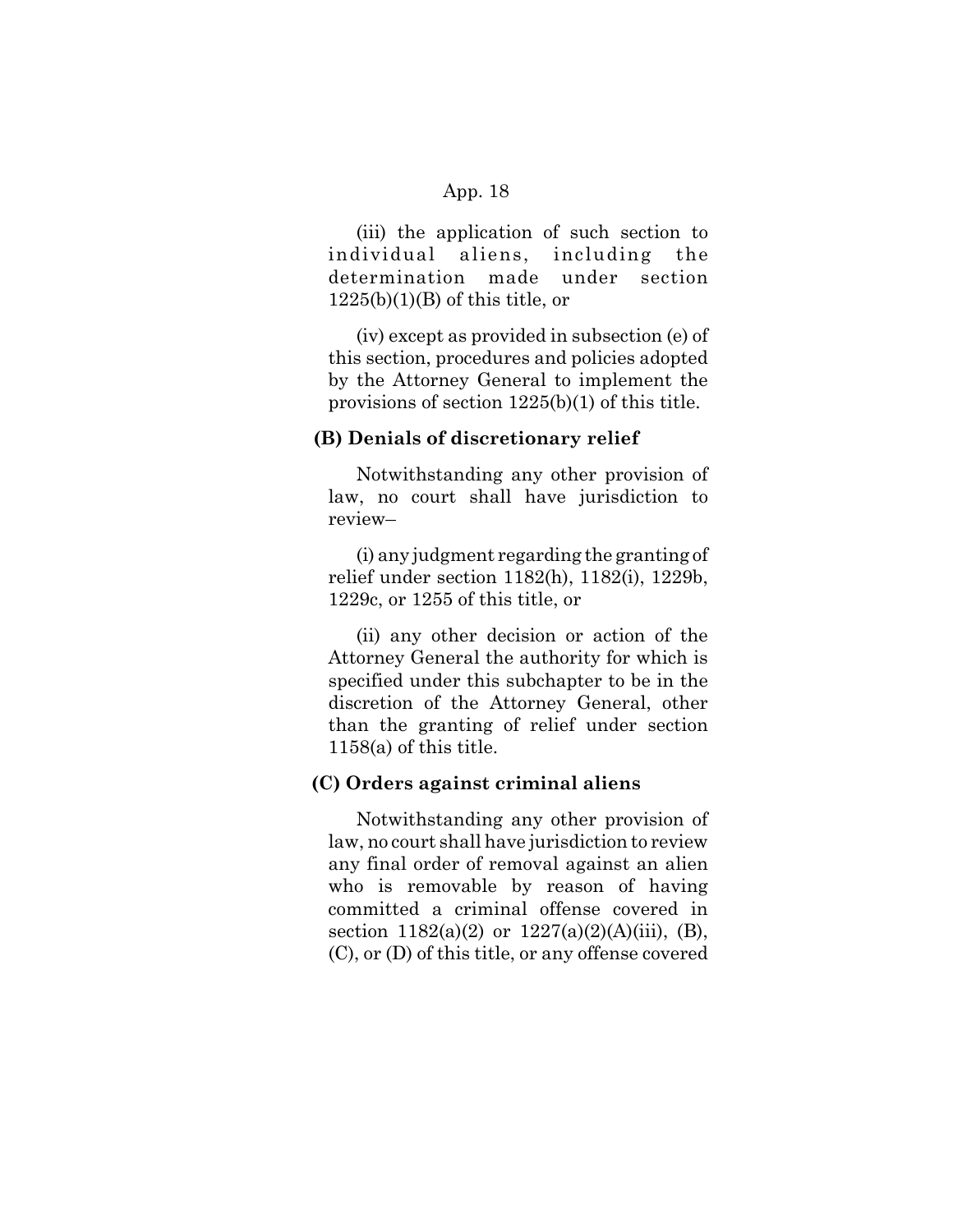by section  $1227(a)(2)(A)(ii)$  of this title for which both predicate offenses are, without regard to their date of commission, otherwise covered by section  $1227(a)(2)(A)(i)$  of this title.

### **(3) Treatment of certain decisions**

No alien shall have a right to appeal from a decision of an immigration judge which is based solely on a certification described in section  $1229a(c)(1)(B)$  of this title.

#### **(b) Requirements for review of orders of removal**

With respect to review of an order of removal under subsection  $(a)(1)$  of this section, the following requirements apply:

### **(1) Deadline**

The petition for review must be filed not later than 30 days after the date of the final order of removal.

### **(2) Venue and forms**

The petition for review shall be filed with the court of appeals for the judicial circuit in which the immigration judge completed the proceedings. The record and briefs do not have to be printed. The court of appeals shall review the proceeding on a typewritten record and on typewritten briefs.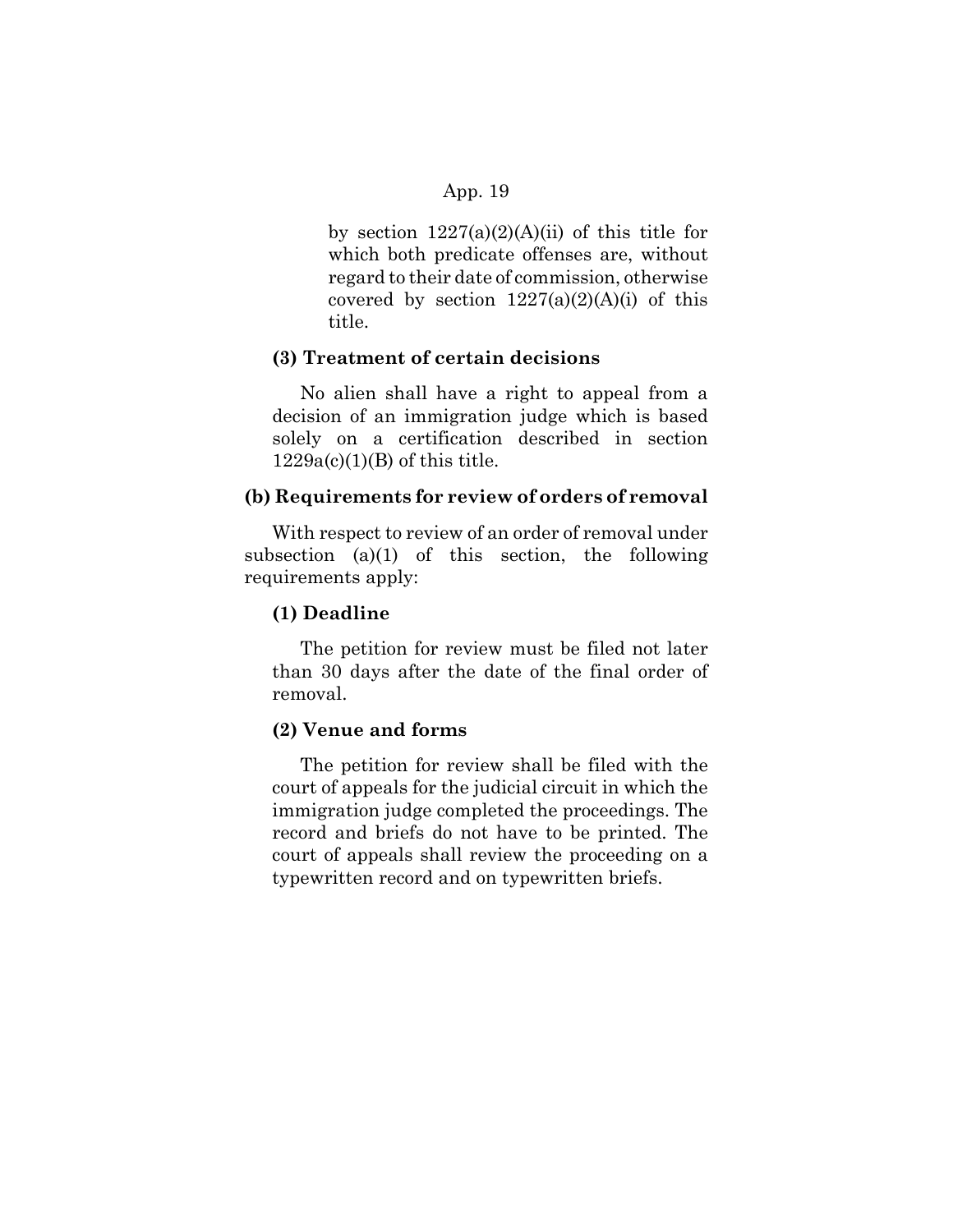### **(3) Service**

### **(A) In general**

The respondent is the Attorney General. The petition shall be served on the Attorney General and on the officer or employee of the Service in charge of the Service district in which the final order of removal under section 1229a of this title was entered.

## **(B) Stay of order**

Service of the petition on the officer or employee does not stay the removal of an alien pending the court's decision on the petition, unless the court orders otherwise.

### **(C) Alien's brief**

The alien shall serve and file a brief in connection with a petition for judicial review not later than 40 days after the date on which the administrative record is available, and may serve and file a reply brief not later than 14 days after service of the brief of the Attorney General, and the court may not extend these deadlines except upon motion for good cause shown. If an alien fails to file a brief within the time provided in this paragraph, the court shall dismiss the appeal unless a manifest injustice would result.

## **(4) Scope and standard for review**

Except as provided in paragraph  $(5)(B)$ –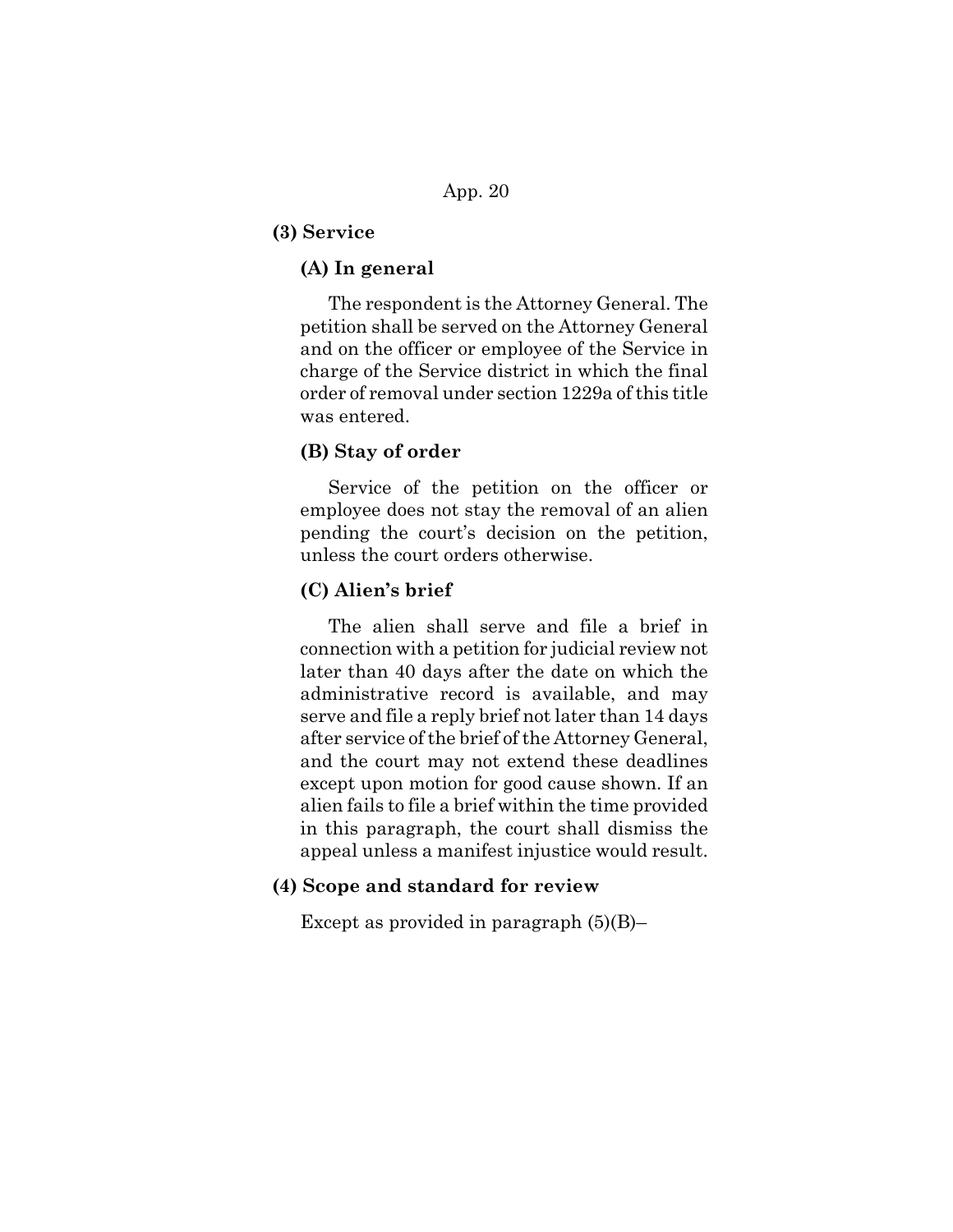(A) the court of appeals shall decide the petition only on the administrative record on which the order of removal is based,

(B) the administrative findings of fact are conclusive unless any reasonable adjudicator would be compelled to conclude to the contrary,

(C) a decision that an alien is not eligible for admission to the United States is conclusive unless manifestly contrary to law, and

(D) the Attorney General's discretionary judgment whether to grant relief under section 1158(a) of this title shall be conclusive unless manifestly contrary to the law and an abuse of discretion.

### **(5) Treatment of nationality claims**

#### **(A) Court determination if no issue of fact**

If the petitioner claims to be a national of the United States and the court of appeals finds from the pleadings and affidavits that no genuine issue of material fact about the petitioner's nationality is presented, the court shall decide the nationality claim.

### **(B) Transfer if issue of fact**

If the petitioner claims to be a national of the United States and the court of appeals finds that a genuine issue of material fact about the petitioner's nationality is presented, the court shall transfer the proceeding to the district court of the United States for the judicial district in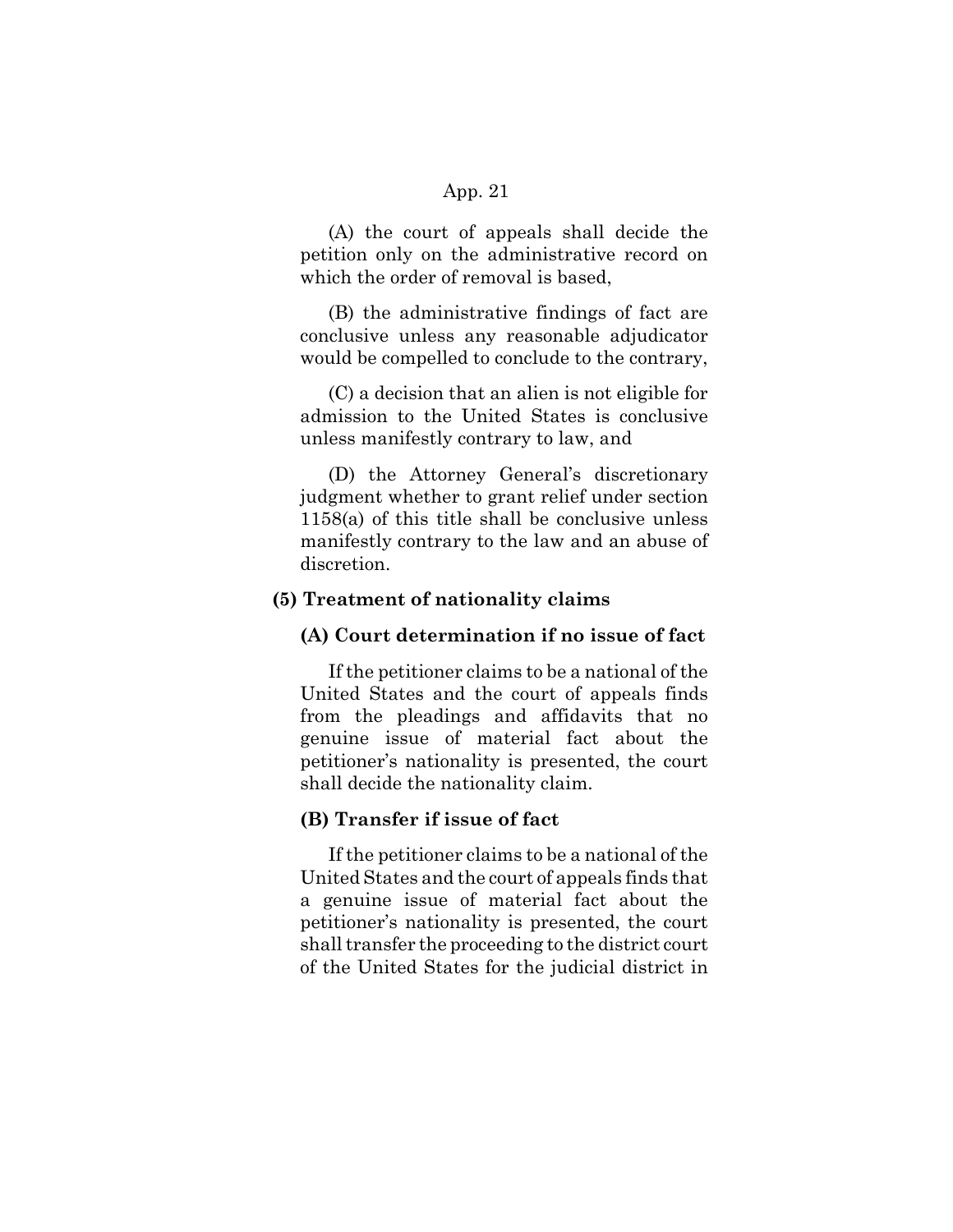which the petitioner resides for a new hearing on the nationality claim and a decision on that claim as if an action had been brought in the district court under section 2201 of Title 28.

### **(C) Limitation on determination**

The petitioner may have such nationality claim decided only as provided in this paragraph.

# **(6) Consolidation with review of motions to reopen or reconsider**

When a petitioner seeks review of an order under this section, any review sought of a motion to reopen or reconsider the order shall be consolidated with the review of the order.

## **(7) Challenge to validity of orders in certain criminal proceedings**

## **(A) In general**

If the validity of an order of removal has not been judicially decided, a defendant in a criminal proceeding charged with violating section 1253(a) of this title may challenge the validity of the order in the criminal proceeding only by filing a separate motion before trial. The district court, without a jury, shall decide the motion before trial.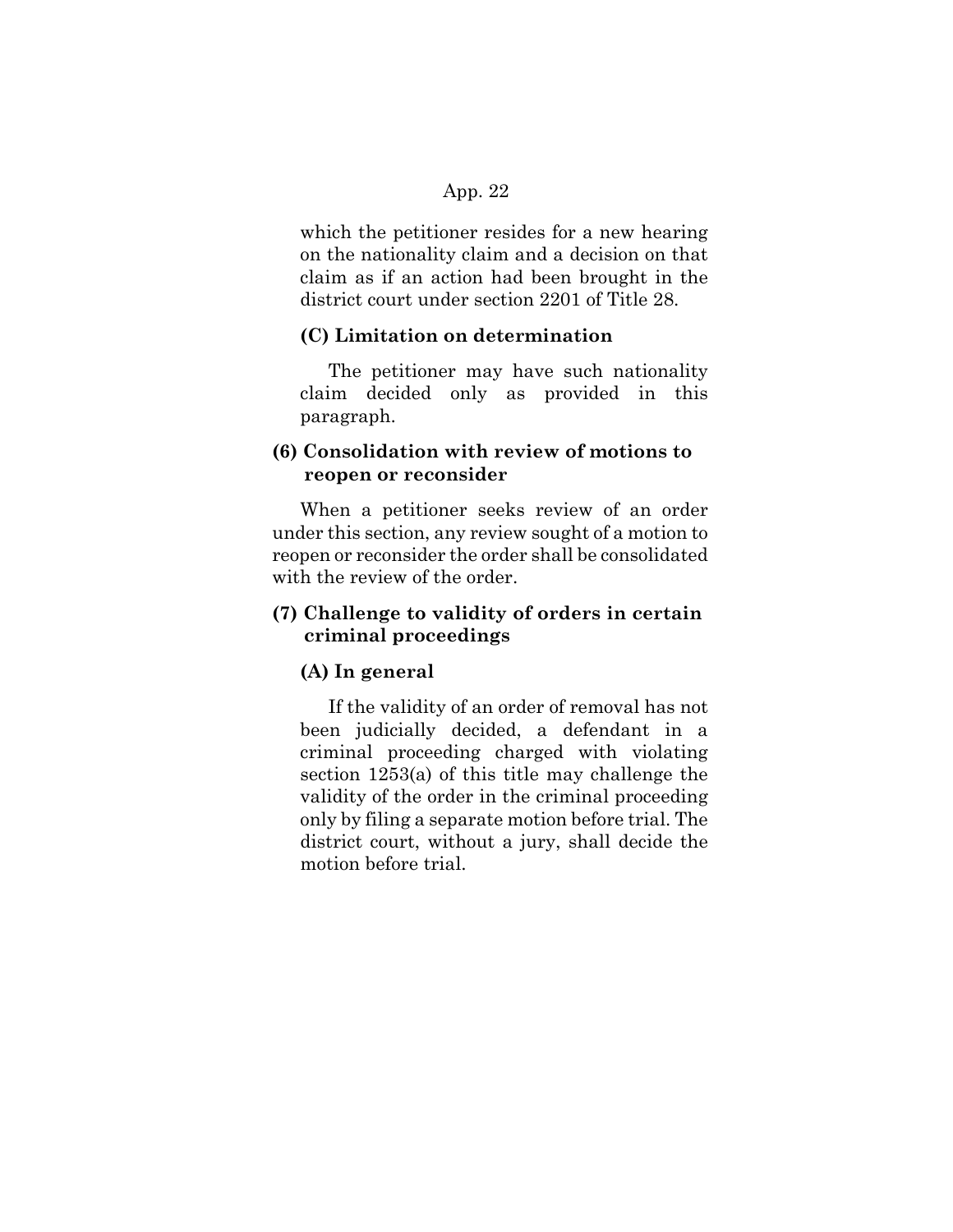#### **(B) Claims of United States nationality**

If the defendant claims in the motion to be a national of the United States and the district court finds that–

(i) no genuine issue of material fact about the defendant's nationality is presented, the court shall decide the motion only on the administrative record on which the removal order is based and the administrative findings of fact are conclusive if supported by reasonable, substantial, and probative evidence on the record considered as a whole; or

(ii) a genuine issue of material fact about the defendant's nationality is presented, the court shall hold a new hearing on the nationality claim and decide that claim as if an action had been brought under section 2201 of Title 28, United States Code.

The defendant may have such nationality claim decided only as provided in this subparagraph.

## **(C) Consequence of invalidation**

If the district court rules that the removal order is invalid, the court shall dismiss the indictment for violation of section 1253(a) of this title. The United States Government may appeal the dismissal to the court of appeals for the appropriate circuit within 30 days after the date of the dismissal.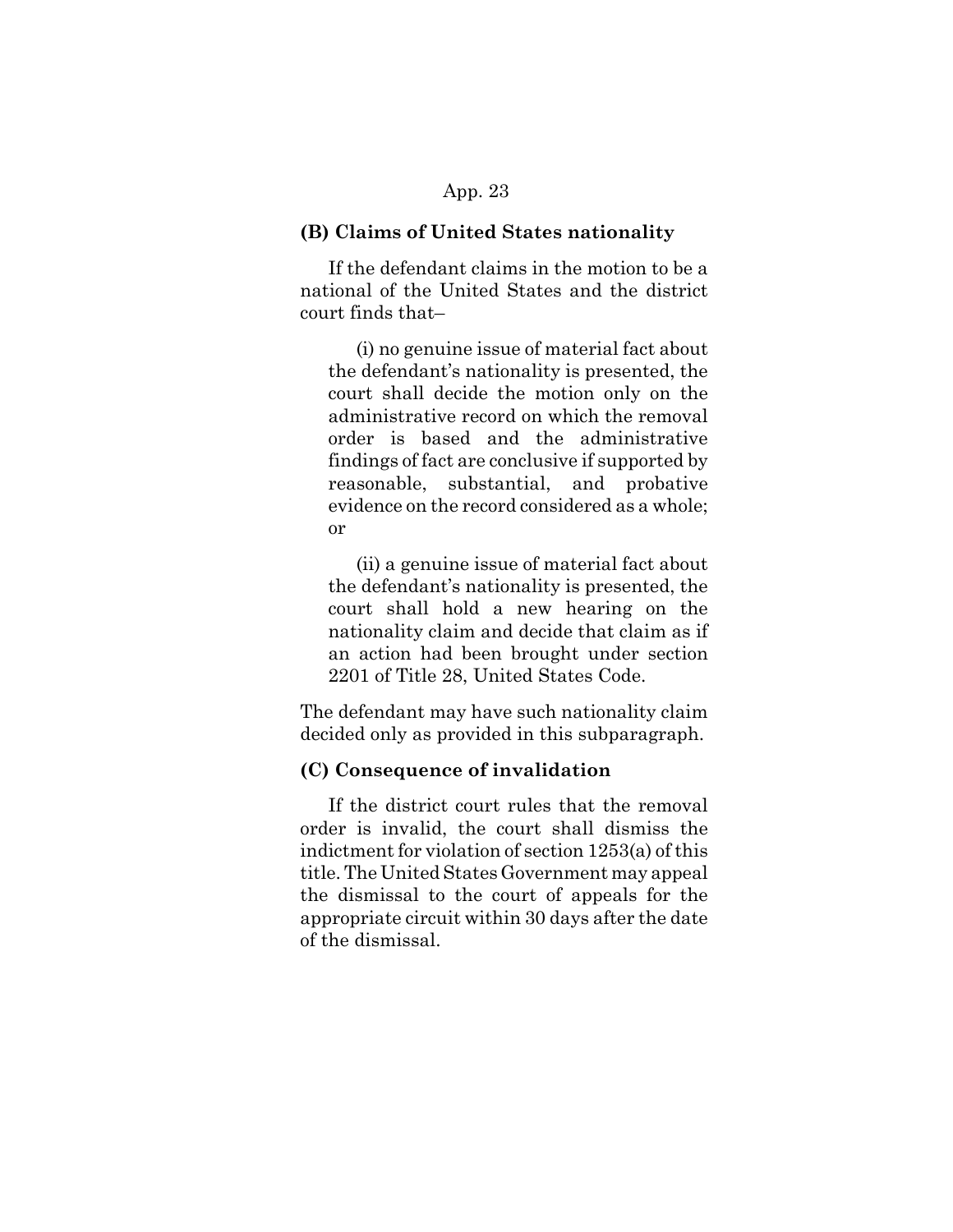#### **(D) Limitation on filing petitions for review**

The defendant in a criminal proceeding under section 1253(a) of this title may not file a petition for review under subsection (a) of this section during the criminal proceeding.

#### **(8) Construction**

This subsection–

(A) does not prevent the Attorney General, after a final order of removal has been issued, from detaining the alien under section 1231(a) of this title;

(B) does not relieve the alien from complying with section  $1231(a)(4)$  of this title and section  $1253(g)$ [] of this title; and

(C) does not require the Attorney General to defer removal of the alien.

# **(9) Consolidation of questions for judicial review**

Judicial review of all questions of law and fact, including interpretation and application of constitutional and statutory provisions, arising from any action taken or proceeding brought to remove an alien from the United States under this subchapter shall be available only in judicial review of a final order under this section.

## **(c) Requirements for petition**

A petition for review or for habeas corpus of an order of removal–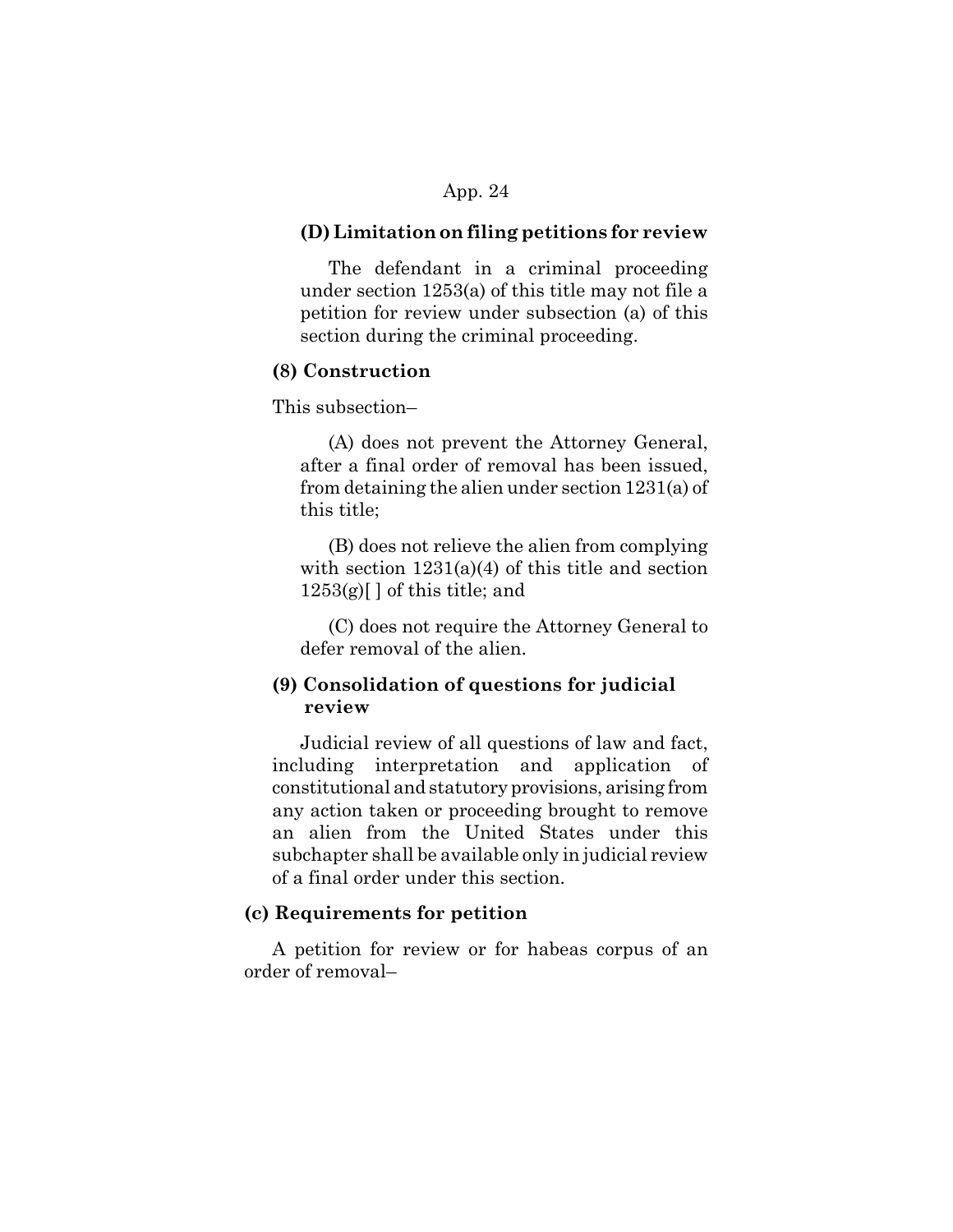(1) shall attach a copy of such order, and

(2) shall state whether a court has upheld the validity of the order, and, if so, shall state the name of the court, the date of the court's ruling, and the kind of proceeding.

## **(d) Review of final orders**

A court may review a final order of removal only if–

(1) the alien has exhausted all administrative remedies available to the alien as of right, and

(2) another court has not decided the validity of the order, unless the reviewing court finds that the petition presents grounds that could not have been presented in the prior judicial proceeding or that the remedy provided by the prior proceeding was inadequate or ineffective to test the validity of the order.

# **(e) Judicial review of orders under section 1225(b)(1)**

### **(1) Limitations on relief**

Without regard to the nature of the action or claim and without regard to the identity of the party or parties bringing the action, no court may–

(A) enter declaratory, injunctive, or other equitable relief in any action pertaining to an order to exclude an alien in accordance with section  $1225(b)(1)$  of this title except as specifically authorized in a subsequent paragraph of this subsection, or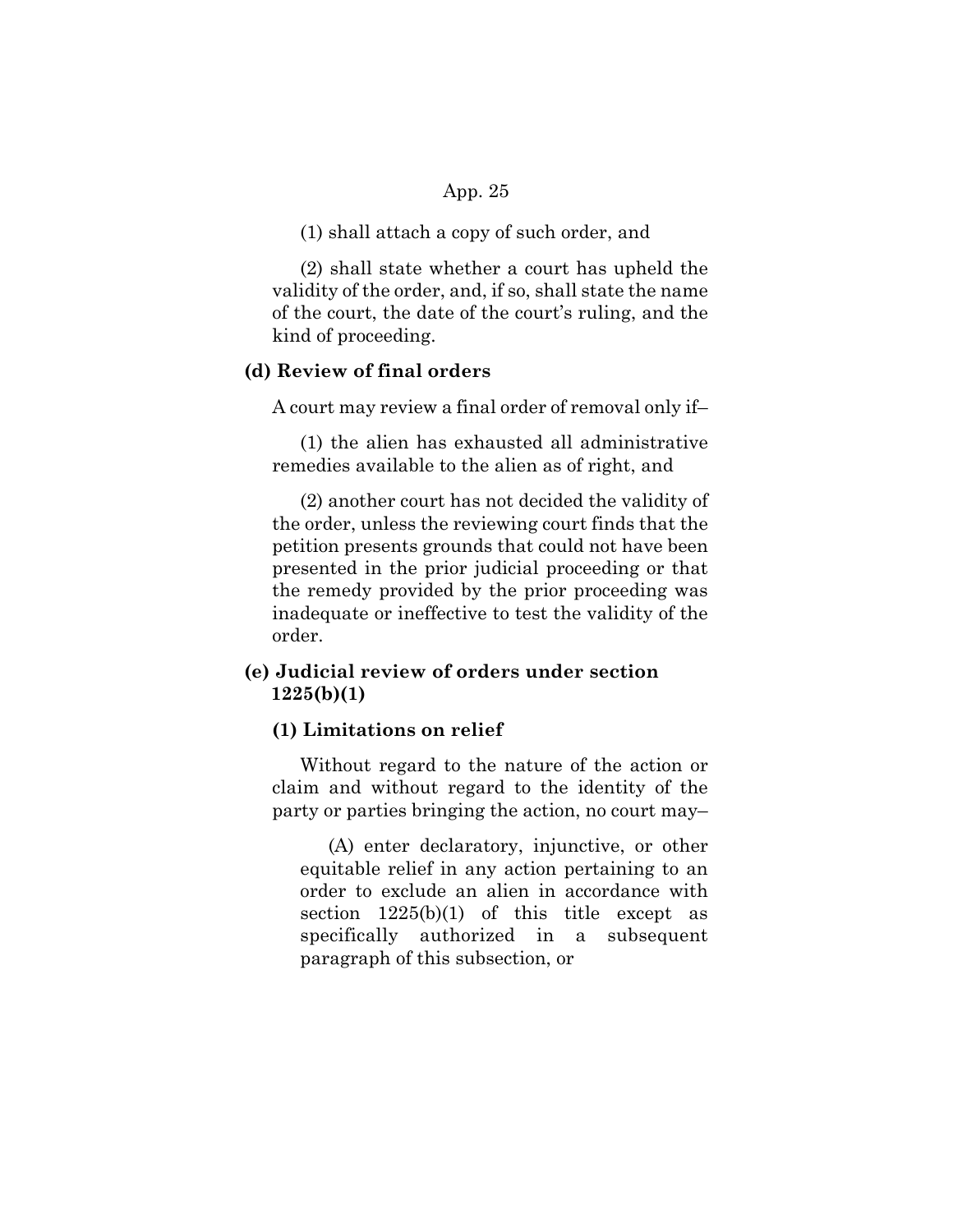(B) certify a class under Rule 23 of the Federal Rules of Civil Procedure in any action for which judicial review is authorized under a subsequent paragraph of this subsection.

#### **(2) Habeas corpus proceedings**

Judicial review of any determination made under section 1225(b)(1) of this title is available in habeas corpus proceedings, but shall be limited to determinations of–

(A) whether the petitioner is an alien,

(B) whether the petitioner was ordered removed under such section, and

(C) whether the petitioner can prove by a preponderance of the evidence that the petitioner is an alien lawfully admitted for permanent residence, has been admitted as a refugee under section 1157 of this title, or has been granted asylum under section 1158 of this title, such status not having been terminated, and is entitled to such further inquiry as prescribed by the Attorney General pursuant to section  $1225(b)(1)(C)$  of this title.

#### **(3) Challenges on validity of the system**

#### **(A) In general**

Judicial review of determinations under section 1225(b) of this title and its implementation is available in an action instituted in the United States District Court for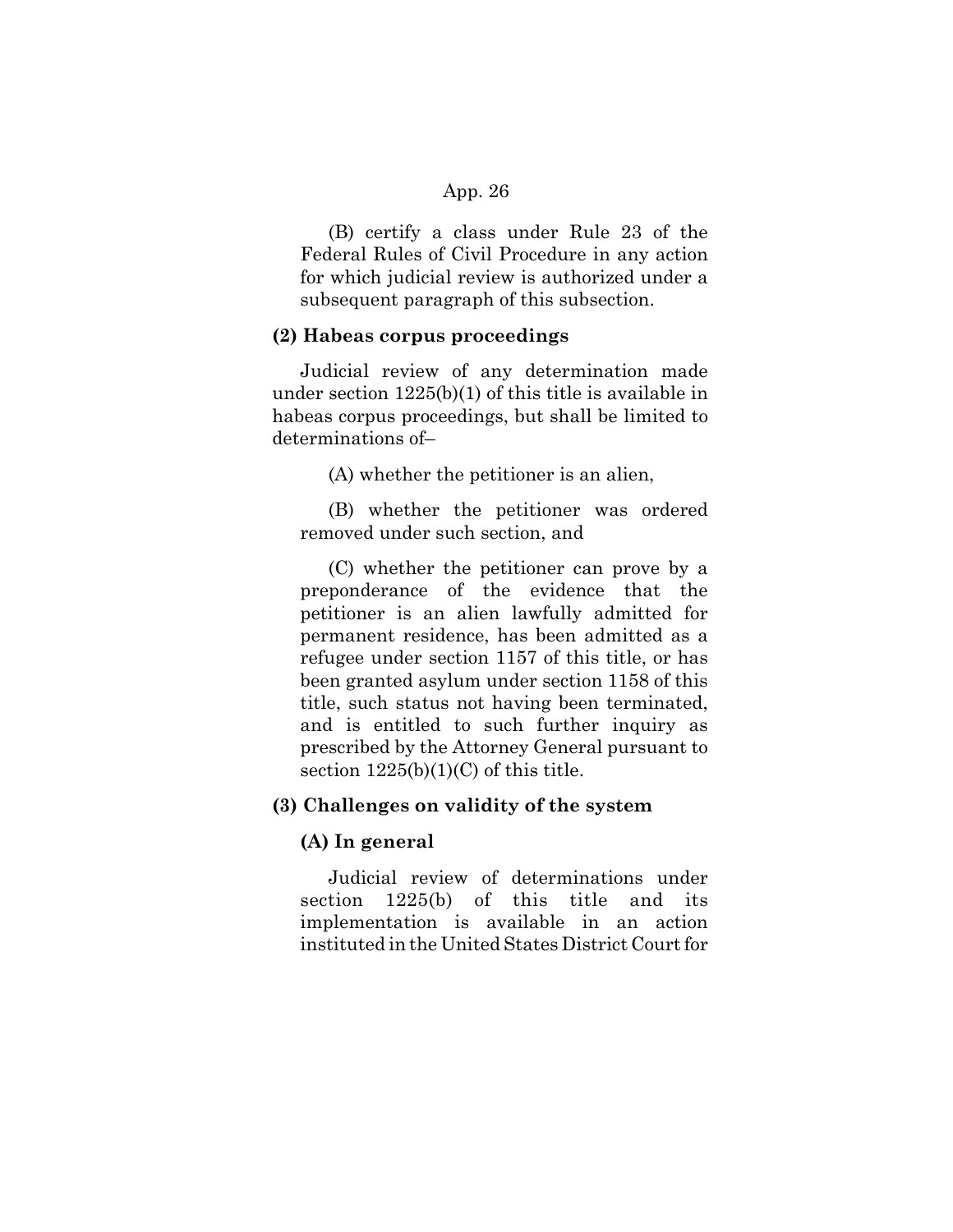the District of Columbia, but shall be limited to determinations of–

> (i) whether such section, or any regulation issued to implement such section, is constitutional; or

(ii) whether such a regulation, or a written policy directive, written policy guideline, or written procedure issued by or under the authority of the Attorney General to implement such section, is not consistent with applicable provisions of this subchapter or is otherwise in violation of law.

## **(B) Deadlines for bringing actions**

Any action instituted under this paragraph must be filed no later than 60 days after the date the challenged section, regulation, directive, guideline, or procedure described in clause (i) or (ii) of subparagraph (A) is first implemented.

## **(C) Notice of appeal**

A notice of appeal of an order issued by the District Court under this paragraph may be filed not later than 30 days after the date of issuance of such order.

### **(D) Expeditious consideration of cases**

It shall be the duty of the District Court, the Court of Appeals, and the Supreme Court of the United States to advance on the docket and to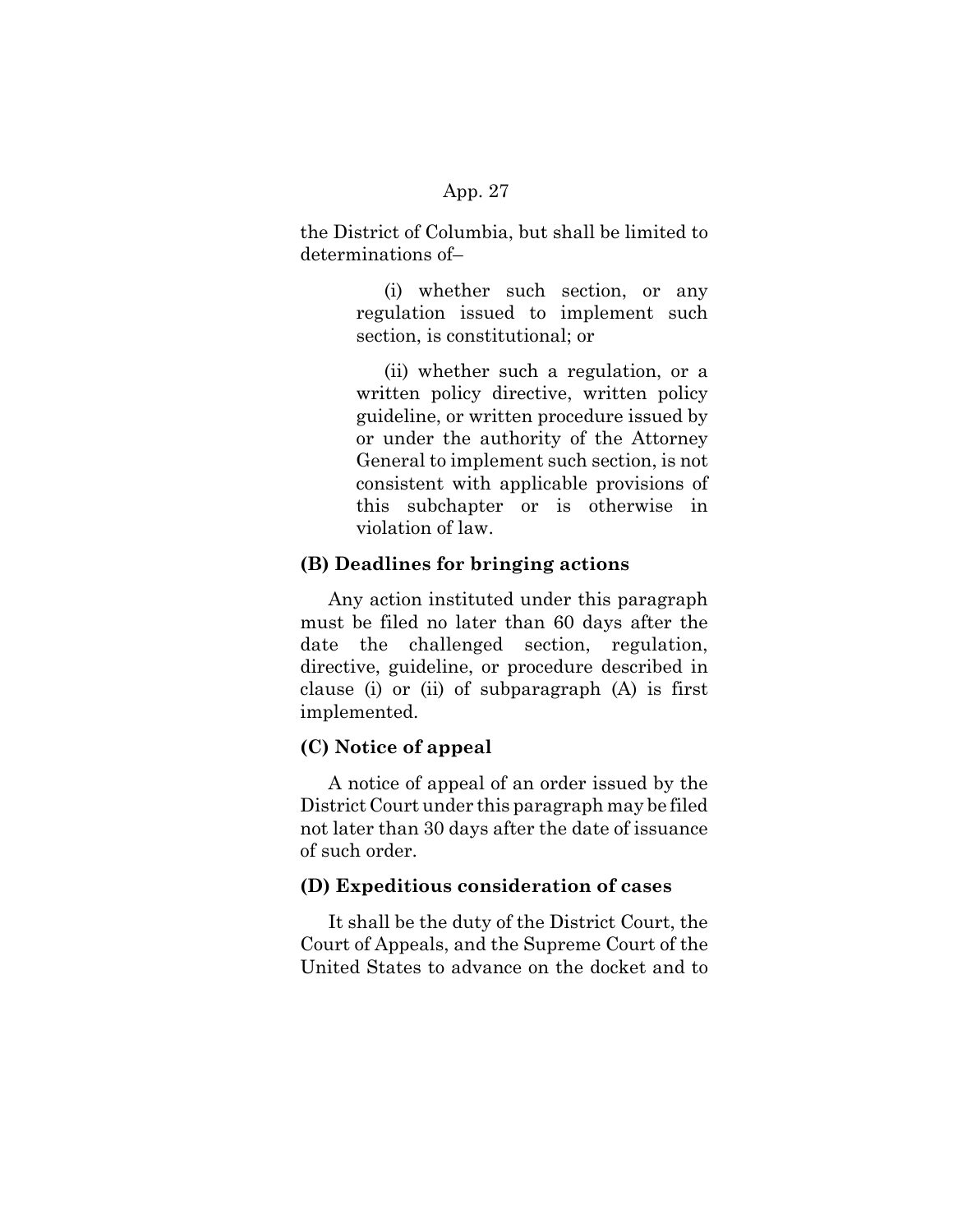expedite to the greatest possible extent the disposition of any case considered under this paragraph.

#### **(4) Decision**

In any case where the court determines that the petitioner–

(A) is an alien who was not ordered removed under section 1225(b)(1) of this title, or

(B) has demonstrated by a preponderance of the evidence that the alien is an alien lawfully admitted for permanent residence, has been admitted as a refugee under section 1157 of this title, or has been granted asylum under section 1158 of this title, the court may order no remedy or relief other than to require that the petitioner be provided a hearing in accordance with section 1229a of this title. Any alien who is provided a hearing under section 1229a of this title pursuant to this paragraph may thereafter obtain judicial review of any resulting final order of removal pursuant to subsection (a)(1) of this section.

### **(5) Scope of inquiry**

In determining whether an alien has been ordered removed under section 1225(b)(1) of this title, the court's inquiry shall be limited to whether such an order in fact was issued and whether it relates to the petitioner. There shall be no review of whether the alien is actually inadmissible or entitled to any relief from removal.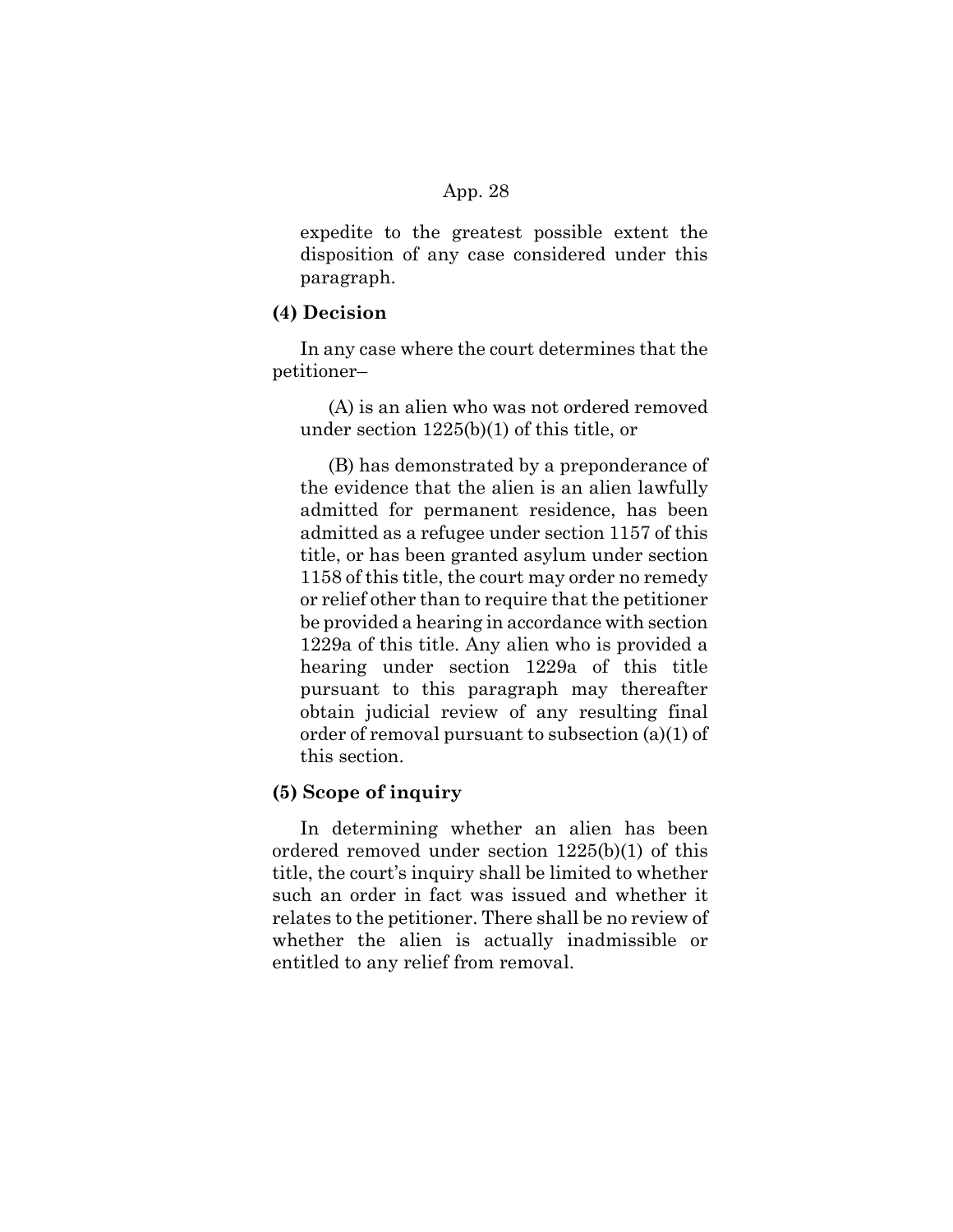#### **(f) Limit on injunctive relief**

## **(1) In general**

Regardless of the nature of the action or claim or of the identity of the party or parties bringing the action, no court (other than the Supreme Court) shall have jurisdiction or authority to enjoin or restrain the operation of the provisions of part IV of this subchapter, as amended by the Illegal Immigration Reform and Immigrant Responsibility Act of 1996, other than with respect to the application of such provisions to an individual alien against whom proceedings under such part have been initiated.

### **(2) Particular cases**

Notwithstanding any other provision of law, no court shall enjoin the removal of any alien pursuant to a final order under this section unless the alien shows by clear and convincing evidence that the entry or execution of such order is prohibited as a matter of law.

### **(g) Exclusive jurisdiction**

Except as provided in this section and notwithstanding any other provision of law, no court shall have jurisdiction to hear any cause or claim by or on behalf of any alien arising from the decision or action by the Attorney General to commence proceedings, adjudicate cases, or execute removal orders against any alien under this chapter.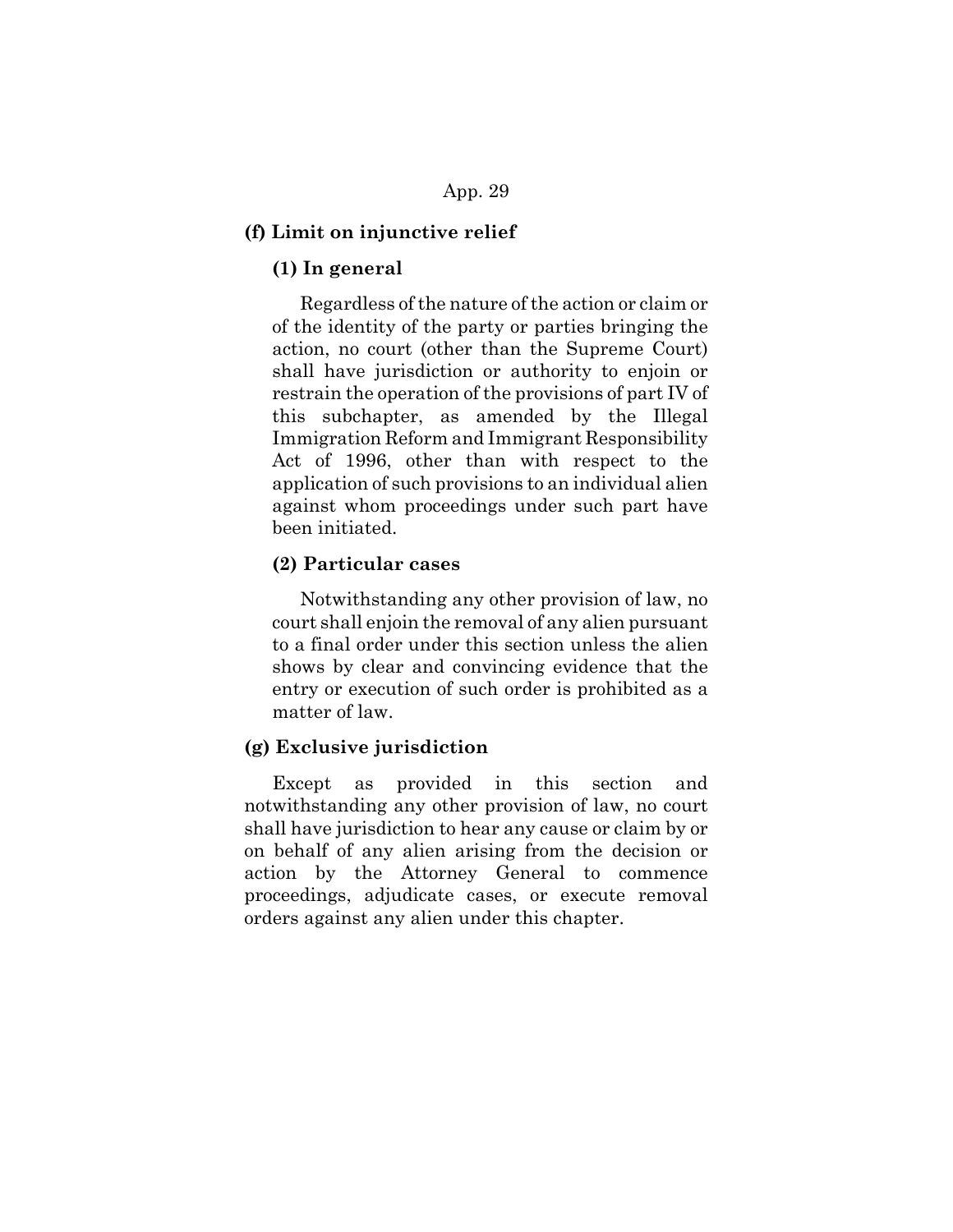#### **IIRIRA Transitional Rules**

## **Pub. L. No. 104-208, § 309(c)(4), 110 Stat. 3009-626–3009-627 (Sept. 30, 1996)**

\* \* \*

(4) TRANSITIONAL CHANGES IN JUDICIAL REVIEW.—In the case described in paragraph (1) in which a final order of exclusion or deportation is entered more than 30 days after the date of the enactment of this Act, notwithstanding any provision of section 106 of the Immigration and Nationality Act (as in effect as of the date of the enactment of this Act) to the contrary—

> (A) in the case of judicial review of a final order of exclusion, subsection (b) of such section shall not apply and the action for judicial review shall be governed by the provisions of subsections (a) and (c) of such in the same manner as they apply to judicial review of orders of deportation;

> (B) a court may not order the taking of additional evidence under section 2347(c) of title 28, United States Code;

> (C) the petition for judicial review must be filed not later than 30 days after the date of the final order of exclusion or deportation;

> (D) the petition for review shall be filed with the court of appeals for the judicial circuit in which the administrative proceedings before the special inquiry officer or immigration judge were completed;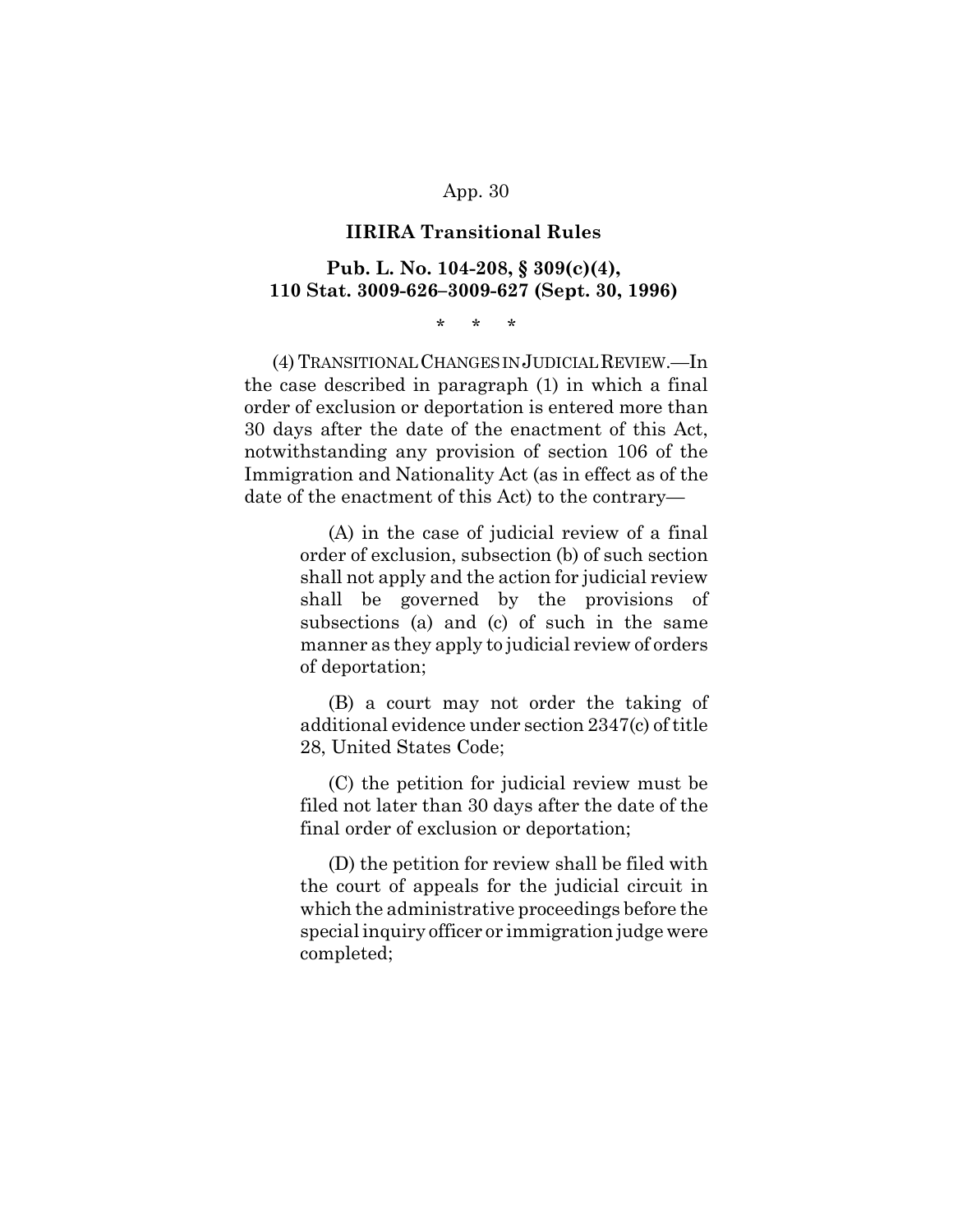(E) there shall be no appeal of any discretionary decision under section 212(c), 212(h), 212(i), 244, or 245 of the Immigration and Nationality Act (as in effect as of the date of the enactment of this Act);

(F) service of the petition for review shall not stay the deportation of an alien pending the court's decision on the petition, unless the court orders otherwise; and

(G) there shall be no appeal permitted in the case of an alien who is inadmissible or deportable by reason of having committed a criminal offense covered in section 212(a)(2) or section  $241(a)(2)(A)(iii)$ , (B), (C), or (D) of the Immigration and Nationality Act (as in effect as of the date of the enactment of this Act), or any offense covered by section  $241(a)(2)(A)(ii)$  of such Act (as in effect on such date) for which both predicate offenses are, without regard to their date of commission, otherwise covered by section  $241(a)(2)(A)(i)$  of such Act (as so in effect).

\* \* \*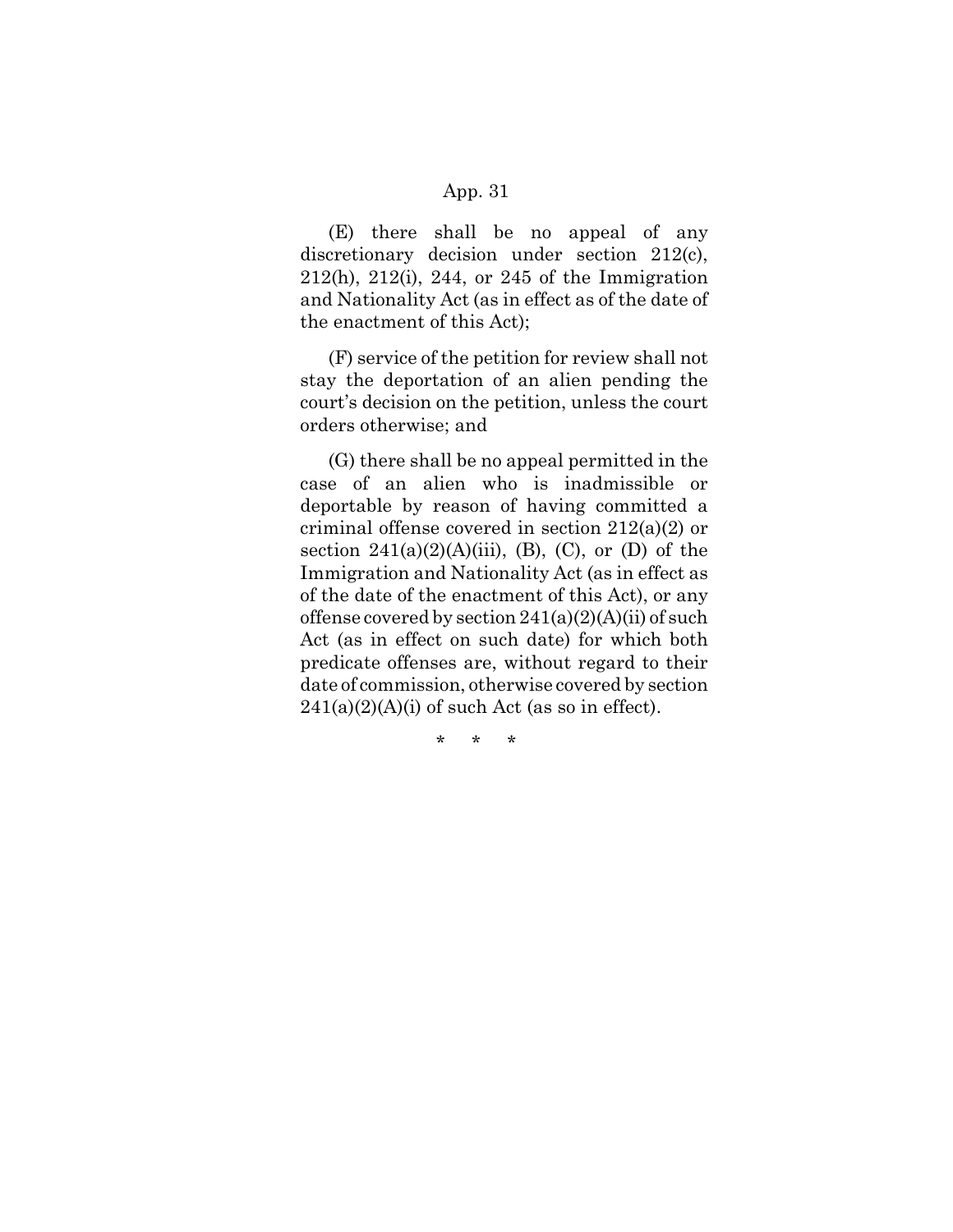### **8 U.S.C. § 1105a**

## **(As amended Oct. 25, 1994, effective to Sept. 30, 1996)**

# **§ 1105a. Judicial review of orders of deportation and exclusion**

#### **(a) Exclusiveness of procedure**

The procedure prescribed by, and all the provisions of chapter 158 of Title 28 shall apply to, and shall be the sole and exclusive procedure for, the judicial review of all final orders of deportation heretofore or hereafter made against aliens within the United States pursuant to administrative proceedings under section 1252(b) of this title or pursuant to section 1252a of this title or comparable provisions of any prior Act, except that–

### **(1) Time for filing petition**

a petition for review may be filed not later than 90 days after the date of the issuance of the final deportation order, or, in the case of an alien convicted of an aggravated felony (including an alien described in section 1252a of this title), not later than 30 days after the issuance of such order;

#### **(2) Venue**

the venue of any petition for review under this section shall be in the judicial circuit in which the administrative proceedings before a special inquiry officer were conducted in whole or in part, or in the judicial circuit wherein is the residence, as defined in this chapter, of the petitioner, but not in more than one circuit;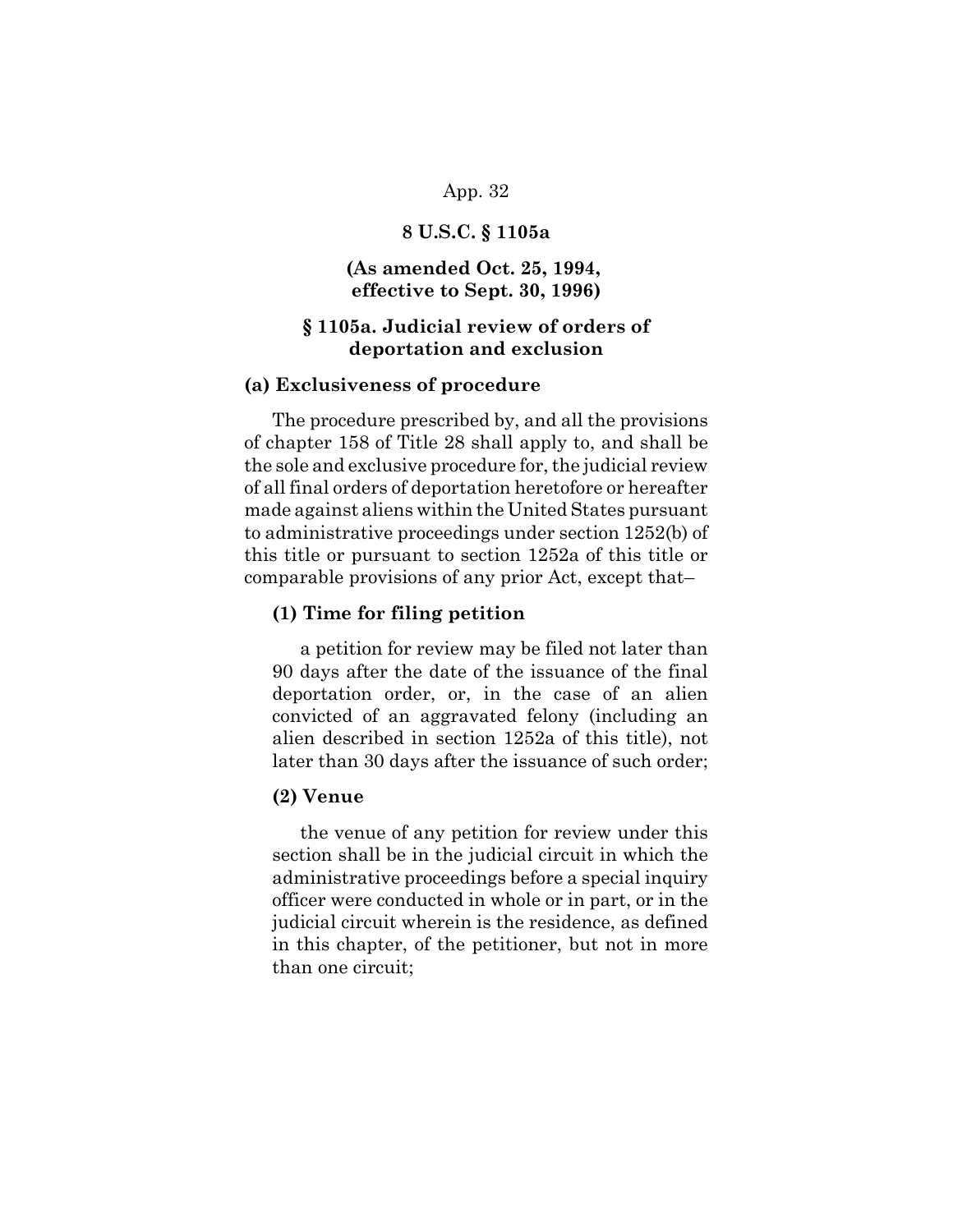## **(3) Respondent; service of petition; stay of deportation**

the action shall be brought against the Immigration and Naturalization Service, as respondent. Service of the petition to review shall be made upon the Attorney General of the United States and upon the official of the Immigration and Naturalization Service in charge of the Service district in which the office of the clerk of the court is located. The service of the petition for review upon such official of the Service shall stay the deportation of the alien pending determination of the petition by the court, unless the court otherwise directs or unless the alien is convicted of an aggravated felony (including an alien described in section 1252a of this title), in which case the Service shall not stay the deportation of the alien pending determination of the petition of the court unless the court otherwise directs;

## **(4) Determination upon administrative record**

except as provided in clause (B) of paragraph (5) of this subsection, the petition shall be determined solely upon the administrative record upon which the deportation order is based and the Attorney General's findings of fact, if supported by reasonable, substantial, and probative evidence on the record considered as a whole, shall be conclusive;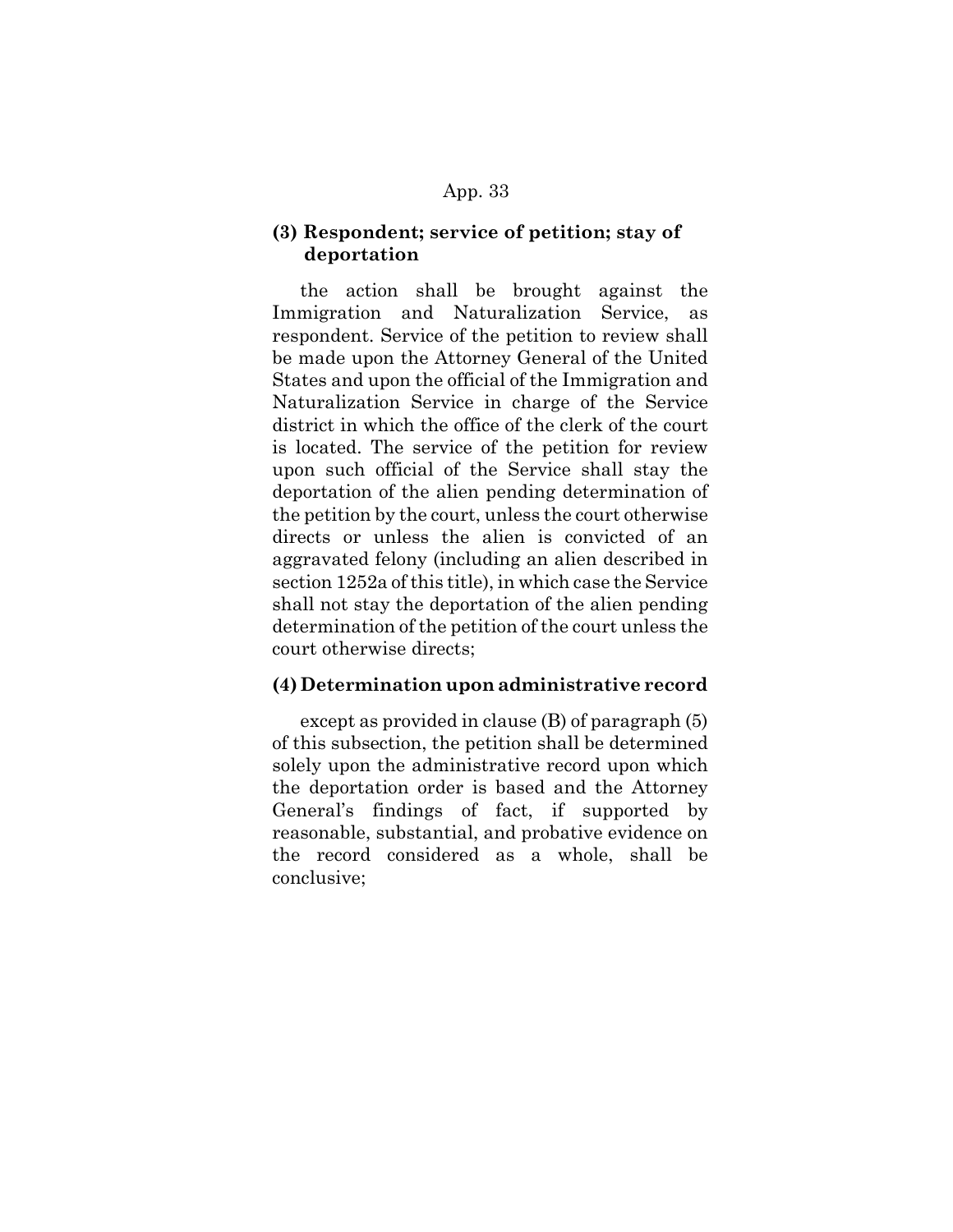# **(5) Claim of nationality; determination or transfer to district court for hearing de novo**

whenever any petitioner, who seeks review of an order under this section, claims to be a national of the United States and makes a showing that his claim is not frivolous, the court shall (A) pass upon the issues presented when it appears from the pleadings and affidavits filed by the parties that no genuine issue of material fact is presented; or (B) where a genuine issue of material fact as to the petitioner's nationality is presented, transfer the proceedings to a United States district court for the district where the petitioner has his residence for hearing de novo of the nationality claim and determination as if such proceedings were originally initiated in the district court under the provisions of section 2201 of Title 28. Any such petitioner shall not be entitled to have such issue determined under section 1503(a) of this title or otherwise;

### **(6) Consolidation**

whenever a petitioner seeks review of an order under this section, any review sought with respect to a motion to reopen or reconsider such an order shall be consolidated with the review of the order;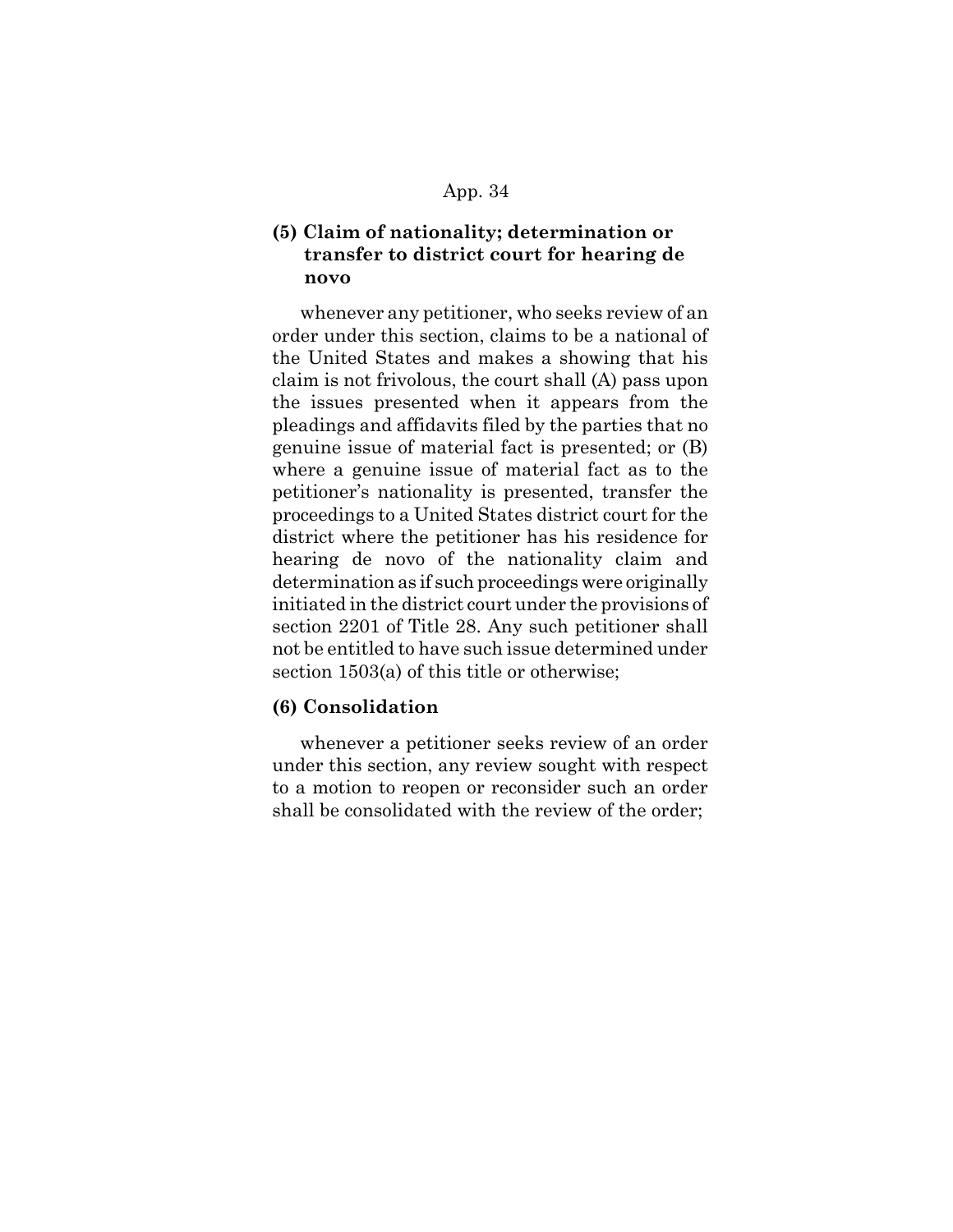# **(7) Challenge of validity of deportation order in criminal proceeding; motion for judicial review before trial; hearing de novo on nationality claim; determination of motion; dismissal of indictment upon invalidity of order; appeal**

if the validity of a deportation order has not been judicially determined, its validity may be challenged in a criminal proceeding against the alien for violation of subsection (d) or (e) of section 1252 of this title only by separate motion for judicial review before trial. Such motion shall be determined by the court without a jury and before the trial of the general issue. Whenever a claim to United States nationality is made in such motion, and in the opinion of the court, a genuine issue of material fact as to the alien's nationality is presented, the court shall accord him a hearing de novo on the nationality claim and determine that issue as if proceedings had been initiated under the provisions of section 2201 of Title 28. Any such alien shall not be entitled to have such issue determined under section 1503(a) of this title or otherwise. If no such hearing de novo as to nationality is conducted, the determination shall be made solely upon the administrative record upon which the deportation order is based and the Attorney General's findings of fact, if supported by reasonable, substantial and probative evidence on the record considered as a whole, shall be conclusive. If the deportation order is held invalid, the court shall dismiss the indictment and the United States shall have the right to appeal to the court of appeals within thirty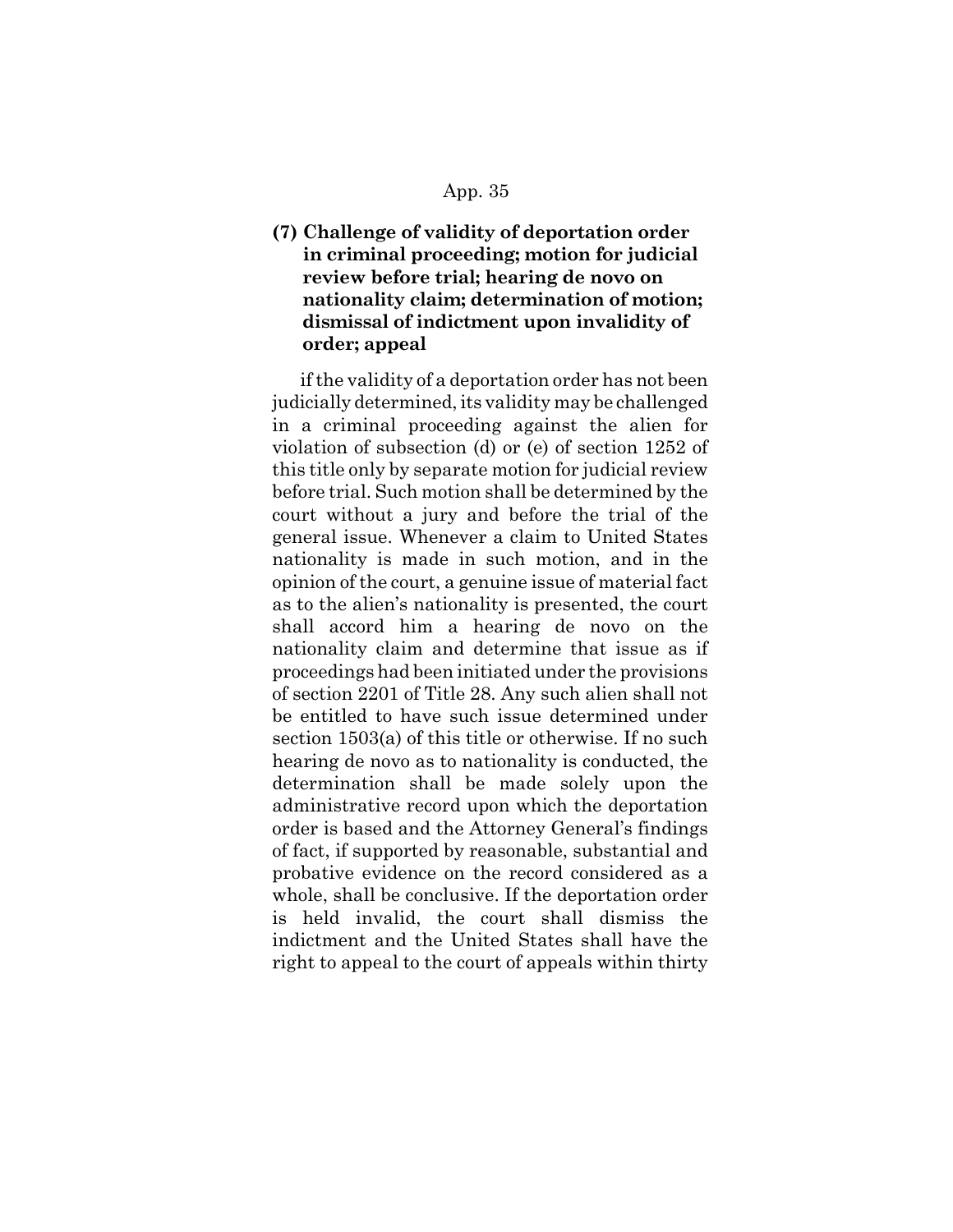days. The procedure on such appeals shall be as provided in the Federal rules of criminal procedure. No petition for review under this section may be filed by any alien during the pendency of a criminal proceeding against such alien for violation of subsection (d) or (e) of section 1252 of this title;

# **(8) Deferment of deportation; compliance of alien with other provisions of law; detention or taking into custody of alien**

nothing in this section shall be construed to require the Attorney General to defer deportation of an alien after the issuance of a deportation order because of the right of judicial review of the order granted by this section, or to relieve any alien from compliance with subsections (d) and (e) of section 1252 of this title. Nothing contained in this section shall be construed to preclude the Attorney General from detaining or continuing to detain an alien or from taking him into custody pursuant to subsection (c) of section 1252 of this title at any time after the issuance of a deportation order;

### **(9) Typewritten record and briefs**

it shall not be necessary to print the record or any part thereof, or the briefs, and the court shall review the proceedings on a typewritten record and on typewritten briefs; and

### **(10) Habeas corpus**

any alien held in custody pursuant to an order of deportation may obtain judicial review thereof by habeas corpus proceedings.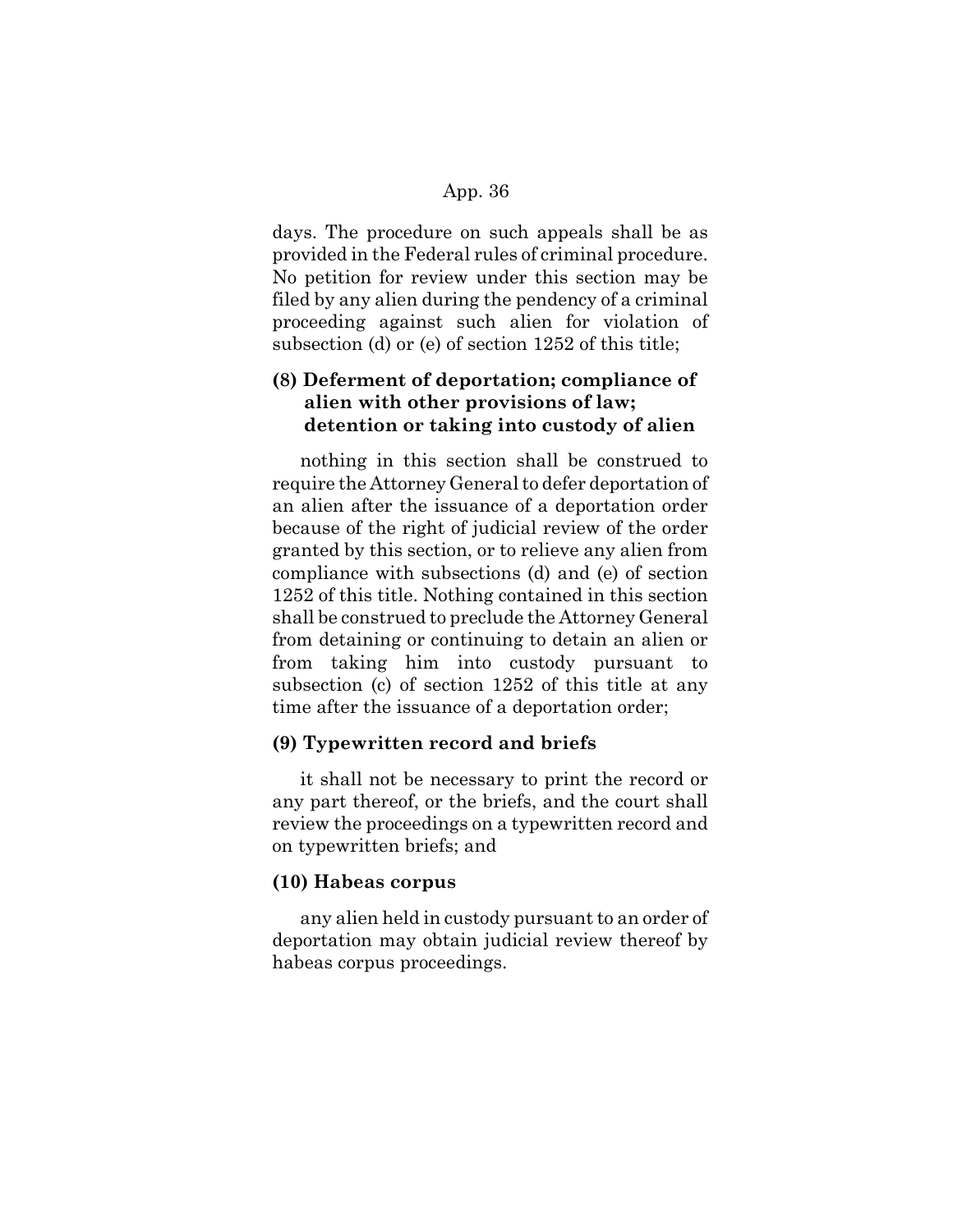# **(b) Limitation of certain aliens to habeas corpus proceedings**

Notwithstanding the provisions of any other law, any alien against whom a final order of exclusion has been made heretofore or hereafter under the provisions of section 1226 of this title or comparable provisions of any prior Act may obtain judicial review of such order by habeas corpus proceedings and not otherwise.

# **(c) Exhaustion of administrative remedies or departure from United States; disclosure of prior judicial proceedings**

An order of deportation or of exclusion shall not be reviewed by any court if the alien has not exhausted the administrative remedies available to him as of right under the immigration laws and regulations or if he has departed from the United States after the issuance of the order. Every petition for review or for habeas corpus shall state whether the validity of the order has been upheld in any prior judicial proceeding, and, if so, the nature and date thereof, and the court in which such proceeding took place. No petition for review or for habeas corpus shall be entertained if the validity of the order has been previously determined in any civil or criminal proceeding, unless the petition presents grounds which the court finds could not have been presented in such prior proceeding, or the court finds that the remedy provided by such prior proceeding was inadequate or ineffective to test the validity of the order.